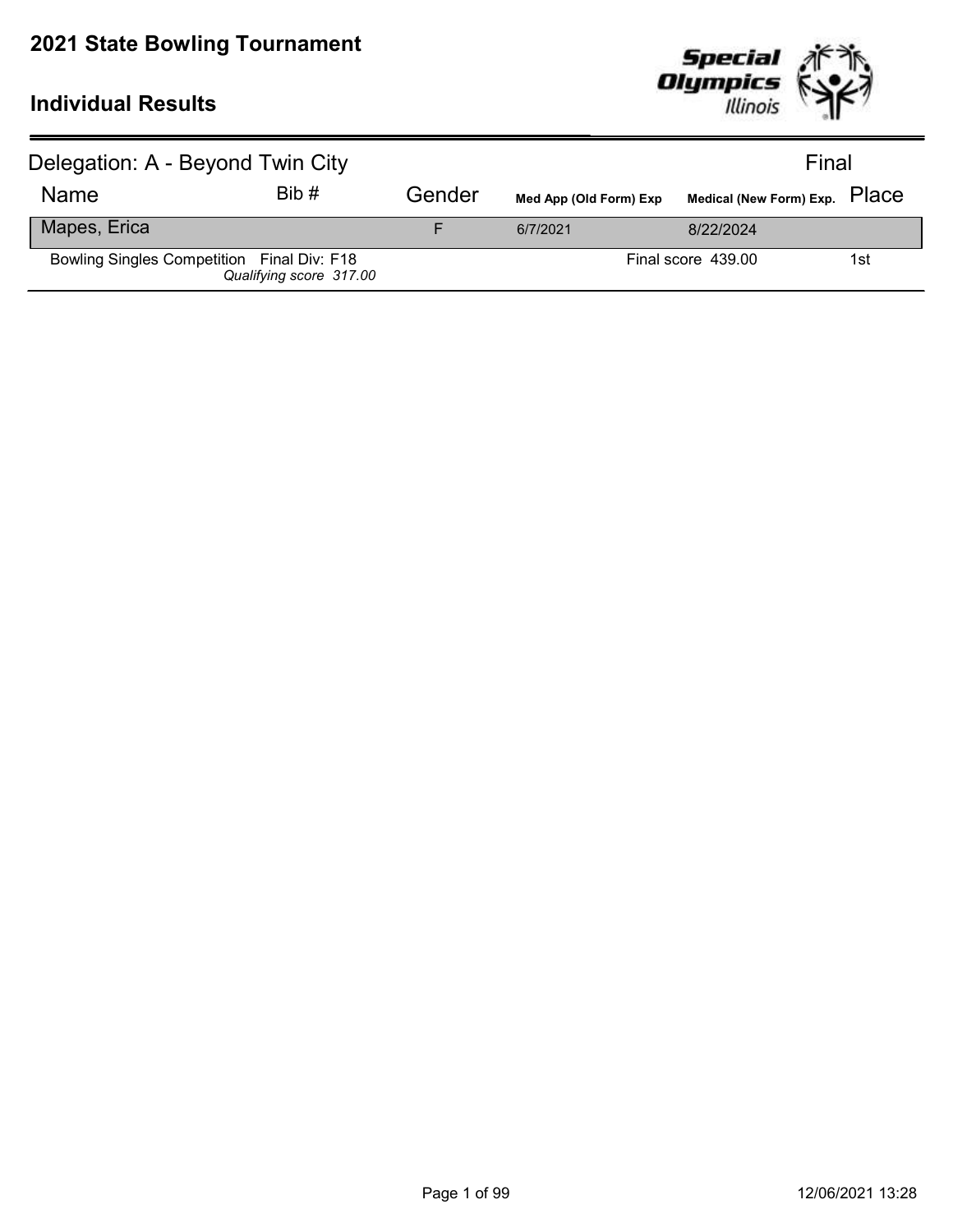

| Delegation: A - Bi-County Bulldogs         |                         |        |                        | Final                         |     |  |
|--------------------------------------------|-------------------------|--------|------------------------|-------------------------------|-----|--|
| <b>Name</b>                                | Bib#                    | Gender | Med App (Old Form) Exp | Medical (New Form) Exp. PlaCe |     |  |
| Toppert, Embrey                            |                         |        | 11/14/2021             | 10/4/2024                     |     |  |
| Bowling Singles Competition Final Div: F03 | Qualifying score 157.00 |        |                        | Final score 224.00            | 1st |  |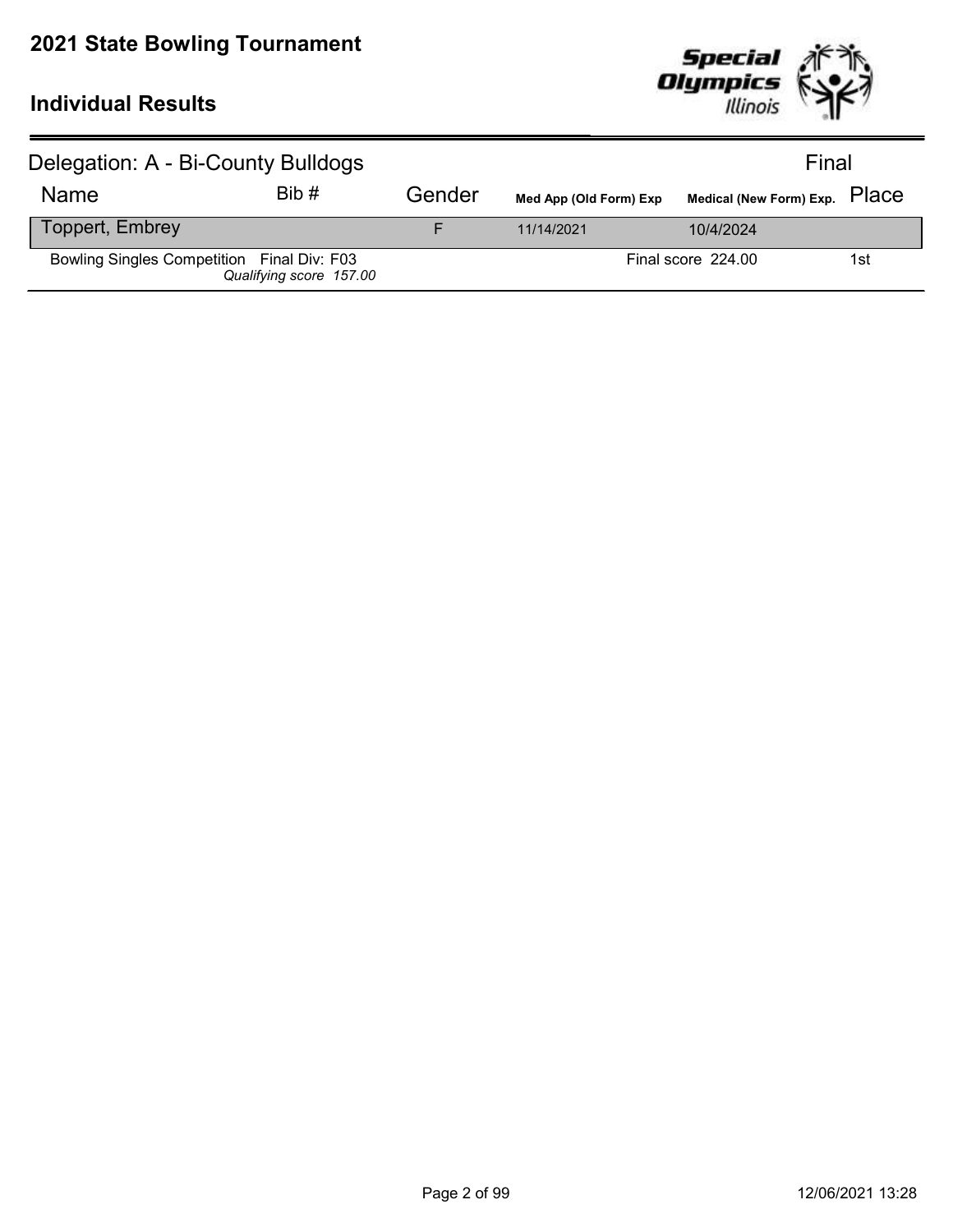

| Delegation: A - Byron Special Tigers       |                         |        |                        |                         | Final |
|--------------------------------------------|-------------------------|--------|------------------------|-------------------------|-------|
| <b>Name</b>                                | Bib#                    | Gender | Med App (Old Form) Exp | Medical (New Form) Exp. | Place |
| Druien, Ethan                              |                         | M      | 8/15/2021              | 7/22/2023               |       |
| Bowling Singles Competition Final Div: M06 | Qualifying score 289.00 |        |                        | Final score 257.00      | 1st   |
| Keller, Ryan                               |                         | M      | 3/26/2022              |                         |       |
| Bowling Singles Competition Final Div: M17 | Qualifying score 257.00 |        |                        | Final score 290.00      | 1st   |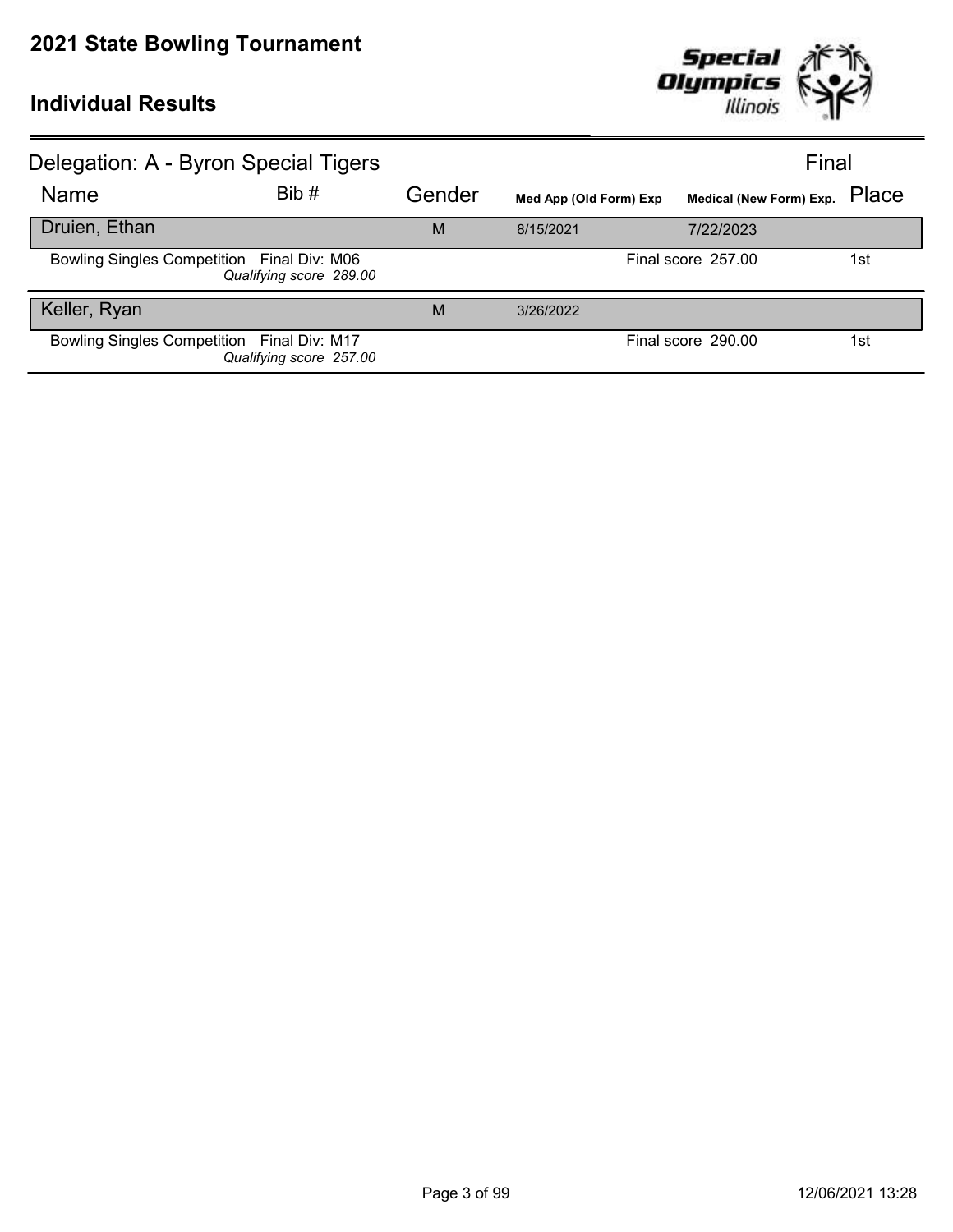

| Delegation: A - Earlville Schools       |                         |        |                        | Final                         |     |
|-----------------------------------------|-------------------------|--------|------------------------|-------------------------------|-----|
| <b>Name</b>                             | Bib#                    | Gender | Med App (Old Form) Exp | Medical (New Form) Exp. PlaCe |     |
| Brouhle, Kayla                          |                         |        | 3/7/2023               |                               |     |
| Bowling Ramp Competition Final Div: R07 | Qualifying score 185.00 |        |                        | Final score 200.00            | 5th |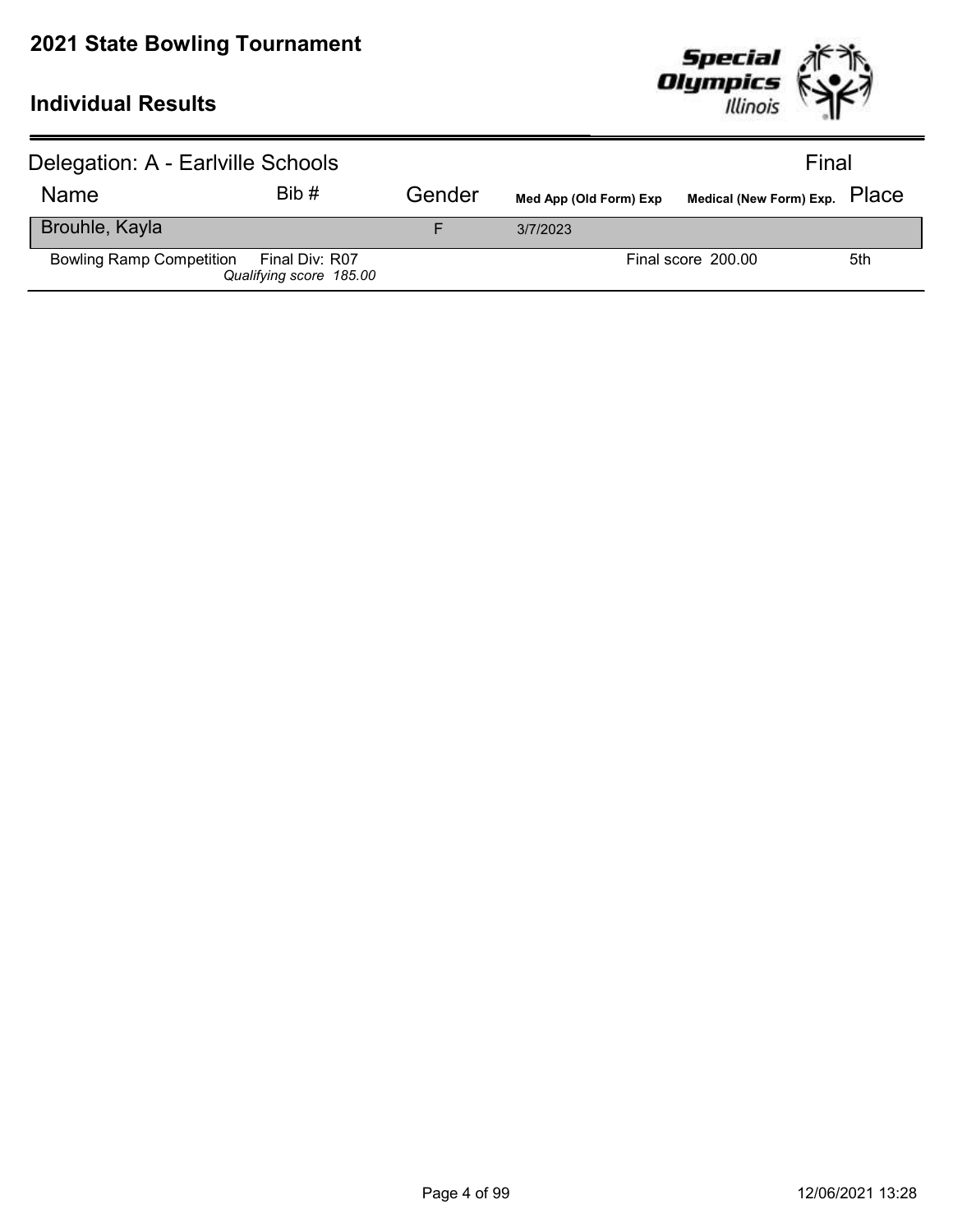

| Delegation: A - Friends Forever            |                         |        |                        | Final                         |     |
|--------------------------------------------|-------------------------|--------|------------------------|-------------------------------|-----|
| <b>Name</b>                                | Bib#                    | Gender | Med App (Old Form) Exp | Medical (New Form) Exp. PlaCe |     |
| McCollum, Kristi                           |                         |        | 3/11/2022              | 5/7/2024                      |     |
| Bowling Singles Competition Final Div: F21 | Qualifying score 378.00 |        |                        | Final score 367.00            | 4th |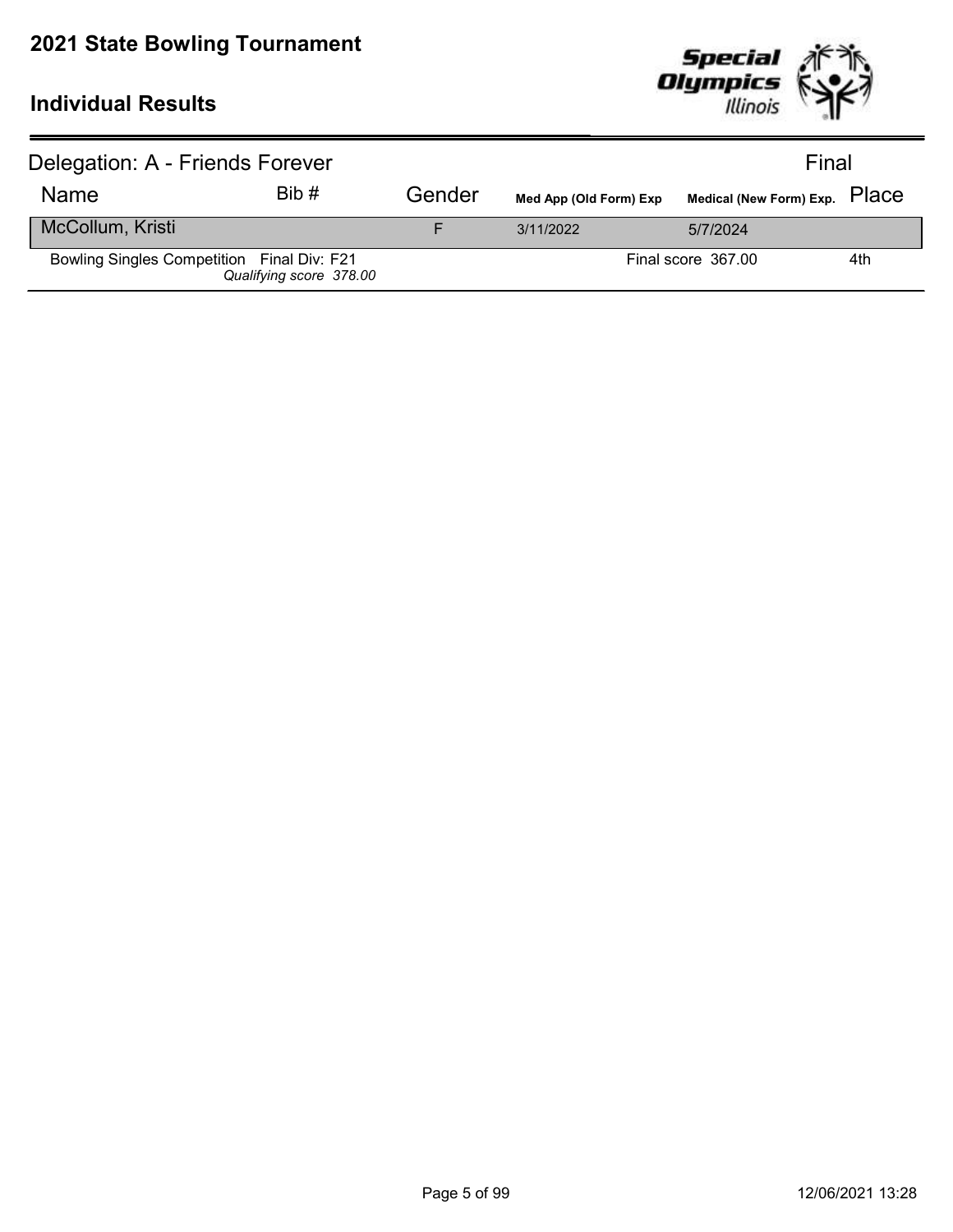

| Delegation: A - Gordon Jones Terrace       |                                           |        |                        | Final                   |       |
|--------------------------------------------|-------------------------------------------|--------|------------------------|-------------------------|-------|
| Name                                       | Bib#                                      | Gender | Med App (Old Form) Exp | Medical (New Form) Exp. | Place |
| <b>Brenner, Austin</b>                     |                                           | M      | 3/22/2013              | 8/25/2024               |       |
| <b>Bowling Ramp Competition</b>            | Final Div: R03<br>Qualifying score 94.00  |        |                        | Final score 156.00      | 3rd   |
| Douglas, Candy                             |                                           | F      | 3/1/2023               |                         |       |
| <b>Bowling Ramp Competition</b>            | Final Div: R05<br>Qualifying score 142.00 |        |                        | Final score 178.00      | 2nd   |
| Johnson, Kelly                             |                                           | F      | 3/1/2023               |                         |       |
| <b>Bowling Ramp Competition</b>            | Final Div: R05<br>Qualifying score 141.00 |        |                        | Final score 230.00      | 1st   |
| Pues, Kimberly                             |                                           | F      | 6/27/2022              |                         |       |
| Bowling Singles Competition Final Div: F15 | Qualifying score 276.00                   |        |                        | Final score 188.00      | 7th   |
| Rice, Justin                               |                                           | M      | 4/8/2021               | 8/28/2024               |       |
| <b>Bowling Ramp Competition</b>            | Final Div: R08<br>Qualifying score 191.00 |        |                        | Final score 143.00      | 6th   |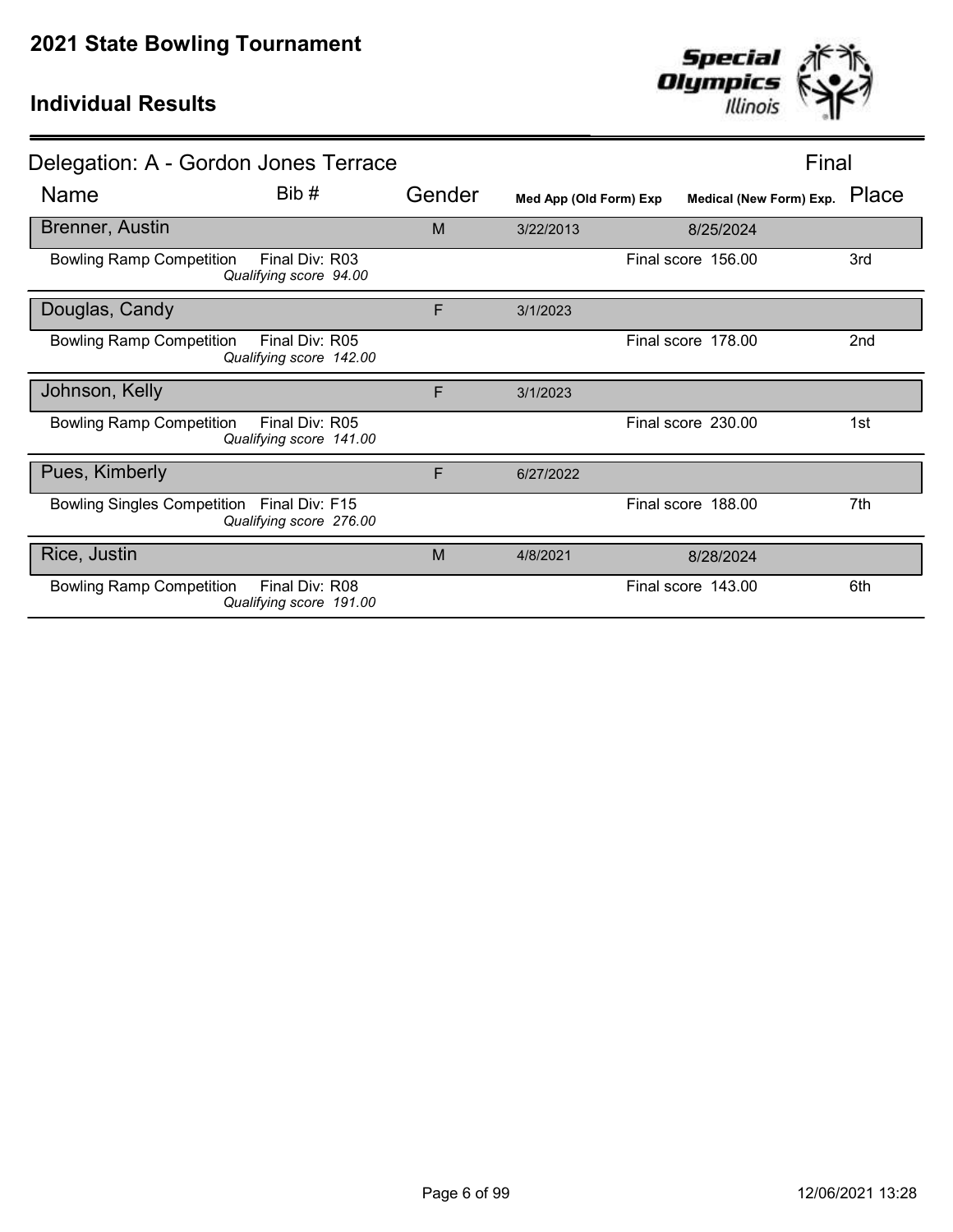

| Delegation: A - Logan JHS                                                    |        | Final                  |                               |     |
|------------------------------------------------------------------------------|--------|------------------------|-------------------------------|-----|
| Bib #<br><b>Name</b>                                                         | Gender | Med App (Old Form) Exp | Medical (New Form) Exp. Place |     |
| Borys, Brooklyn                                                              | F      |                        | 8/16/2024                     |     |
| Bowling Singles Competition Final Div: F03<br>Qualifying score 156.00        |        |                        | Final score 112.00            | 3rd |
| Karpiel, Aiden                                                               | M      | 1/3/2022               | 8/26/2024                     |     |
| <b>Bowling Ramp Competition</b><br>Final Div: R05<br>Qualifying score 137.00 |        |                        | Final score 156.00            | 3rd |
| Miller, Blake                                                                | M      | 8/12/2022              | 8/5/2024                      |     |
| Bowling Singles Competition Final Div: M07<br>Qualifying score 359.00        |        |                        | Final score 386.00            | 3rd |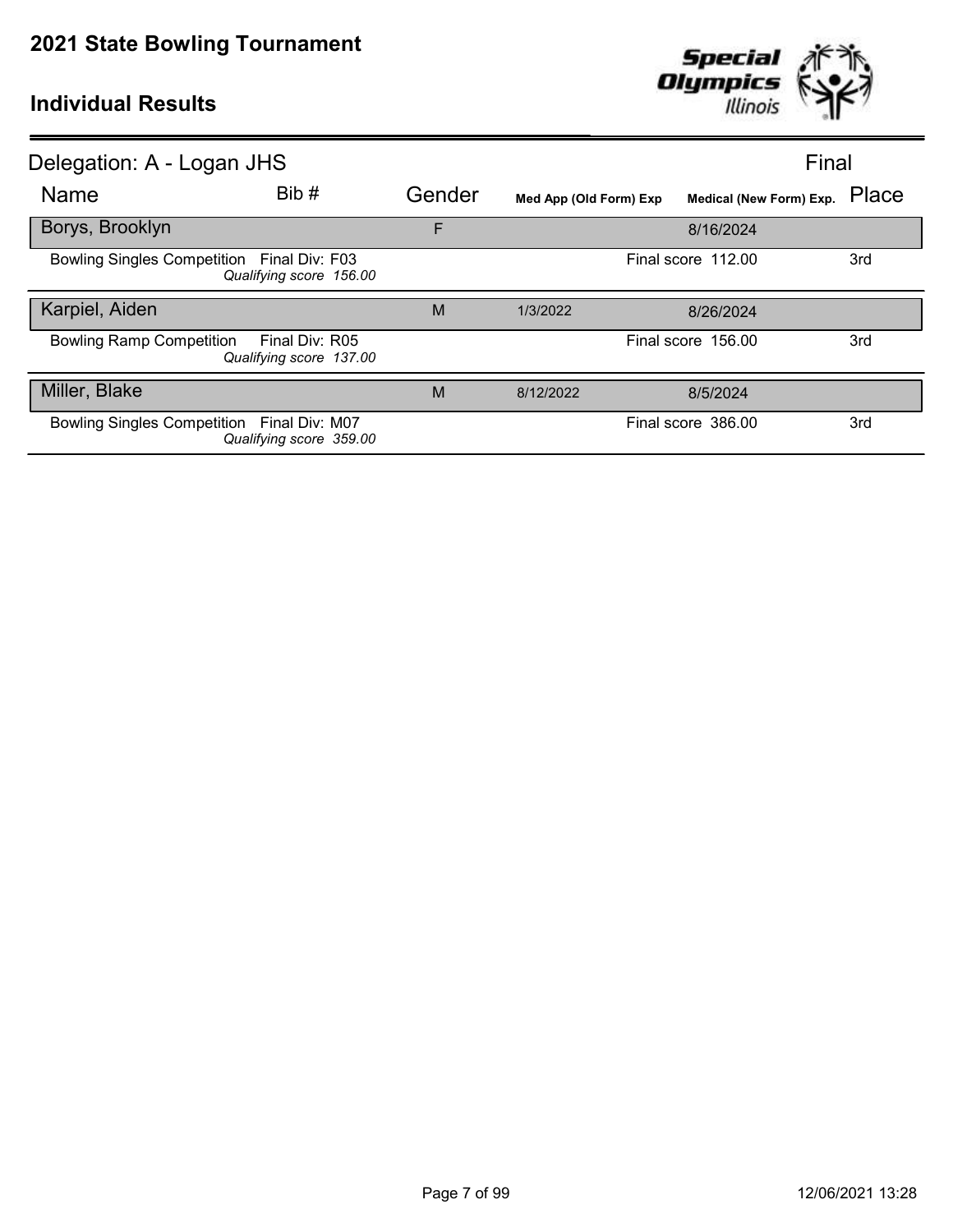

| Delegation: A - Mabley Dev Ctr             |                                           |        |                        | Final                   |       |
|--------------------------------------------|-------------------------------------------|--------|------------------------|-------------------------|-------|
| Name                                       | Bib #                                     | Gender | Med App (Old Form) Exp | Medical (New Form) Exp. | Place |
| Frieden, Orin                              |                                           | M      | 7/19/2023              |                         |       |
| Bowling Singles Competition Final Div: M19 | Qualifying score 280.00                   |        |                        | Final score 271.00      | 6th   |
| Riley, John                                |                                           | M      | 2/1/2024               |                         |       |
| <b>Bowling Ramp Competition</b>            | Final Div: R06<br>Qualifying score 160.00 |        |                        | Final score 198.00      | 3rd   |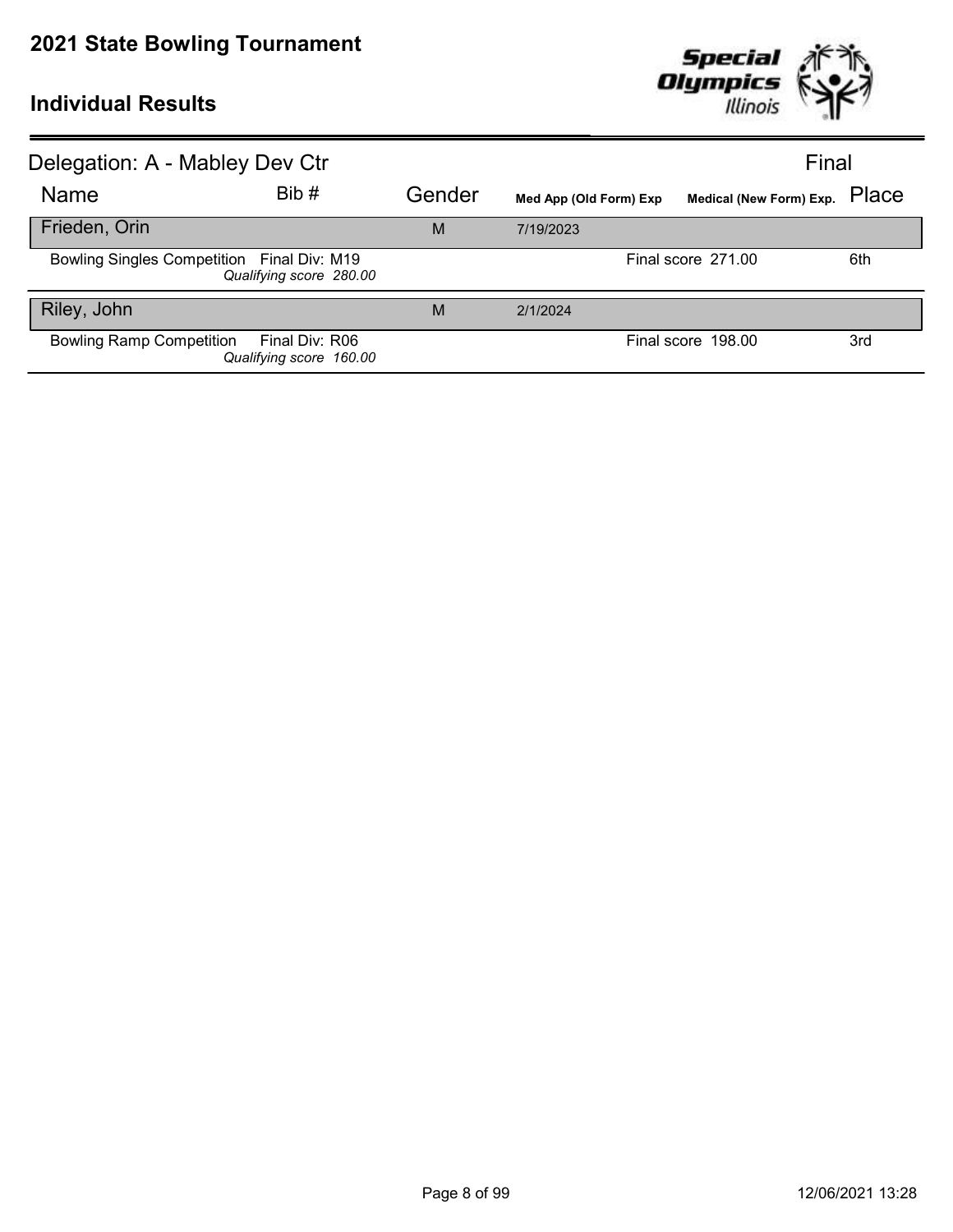

| Delegation: A - Milestone Inc                                         |        |                        |                         | Final |
|-----------------------------------------------------------------------|--------|------------------------|-------------------------|-------|
| Bib #<br>Name                                                         | Gender | Med App (Old Form) Exp | Medical (New Form) Exp. | Place |
| Craglow, Cynthia                                                      | F      | 7/7/2023               | 8/3/2024                |       |
| Bowling Singles Competition Final Div: F08<br>Qualifying score 99.00  |        |                        | Final score 158.00      | 2nd   |
| Eertmoed, Michael                                                     | M      | 3/26/2022              |                         |       |
| Bowling Singles Competition Final Div: M15<br>Qualifying score 212.00 |        |                        | Final score 169.00      | 6th   |
| Meyers, Charles                                                       | M      | 3/12/2023              |                         |       |
| Bowling Singles Competition Final Div: M18<br>Qualifying score 265.00 |        |                        | Final score 204.00      | 8th   |
| <b>Taphorn, Mark Dennis</b>                                           | M      | 8/22/2022              | 8/26/2024               |       |
| Bowling Singles Competition Final Div: M14<br>Qualifying score 176.00 |        |                        | Final score 220.00      | 1st   |
| <b>Volkert, Mark</b>                                                  | M      | 4/14/2022              |                         |       |
| Bowling Singles Competition Final Div: M19<br>Qualifying score 284.00 |        |                        | Final score 259.00      | 7th   |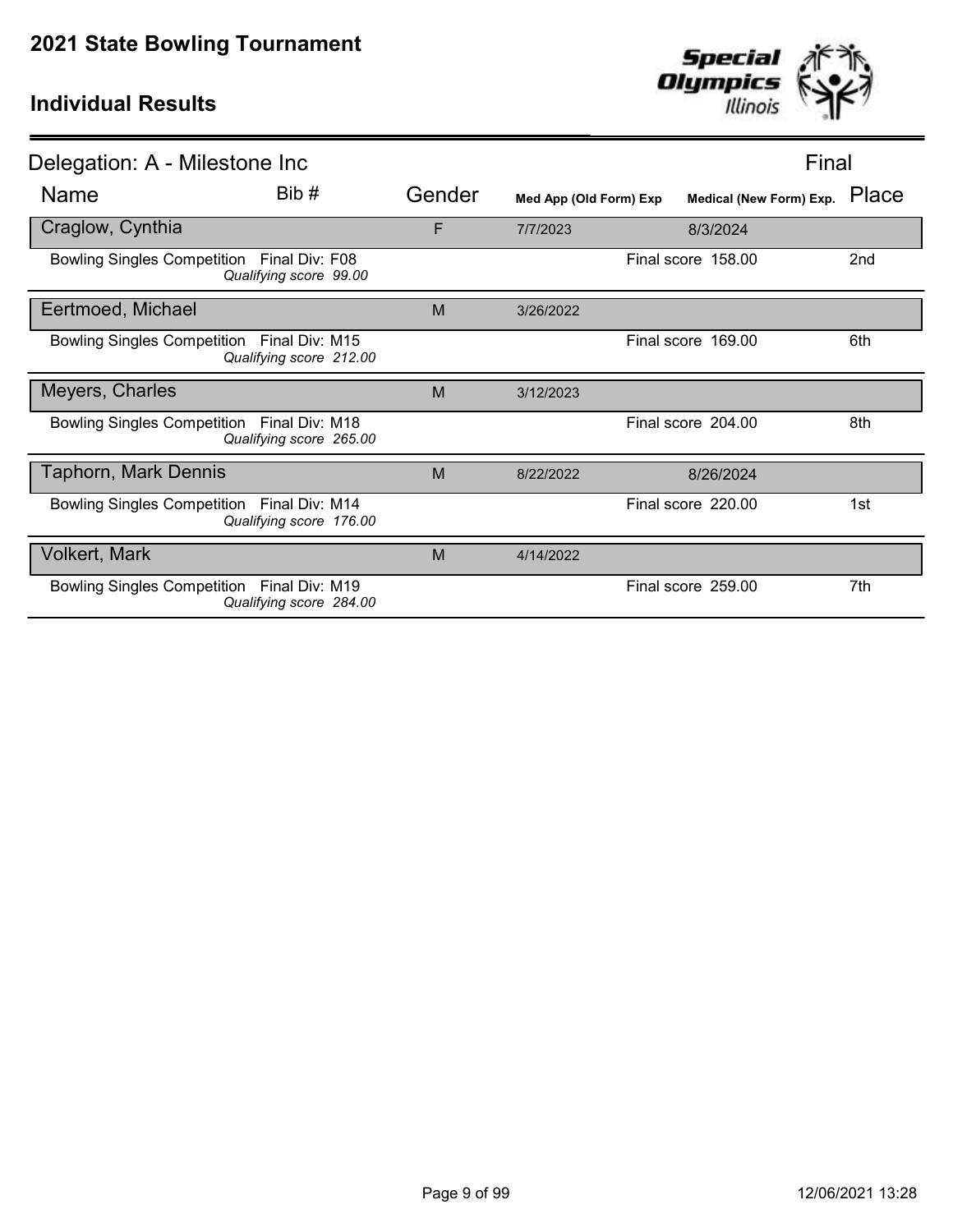

| Delegation: A - NASR Belvidere             |                         |        |                        | Final                         |     |
|--------------------------------------------|-------------------------|--------|------------------------|-------------------------------|-----|
| Name                                       | Bib #                   | Gender | Med App (Old Form) Exp | Medical (New Form) Exp. Place |     |
| Greer, Katelyn                             |                         | E      | 11/5/2022              |                               |     |
| Bowling Singles Competition Final Div: F17 | Qualifying score 298.00 |        |                        | Final score 188.00            | 7th |
| Masbruch, Tina                             |                         | F      | 12/25/2021             |                               |     |
| Bowling Singles Competition Final Div: F18 | Qualifying score 335.00 |        |                        | Final score 313.00            | 5th |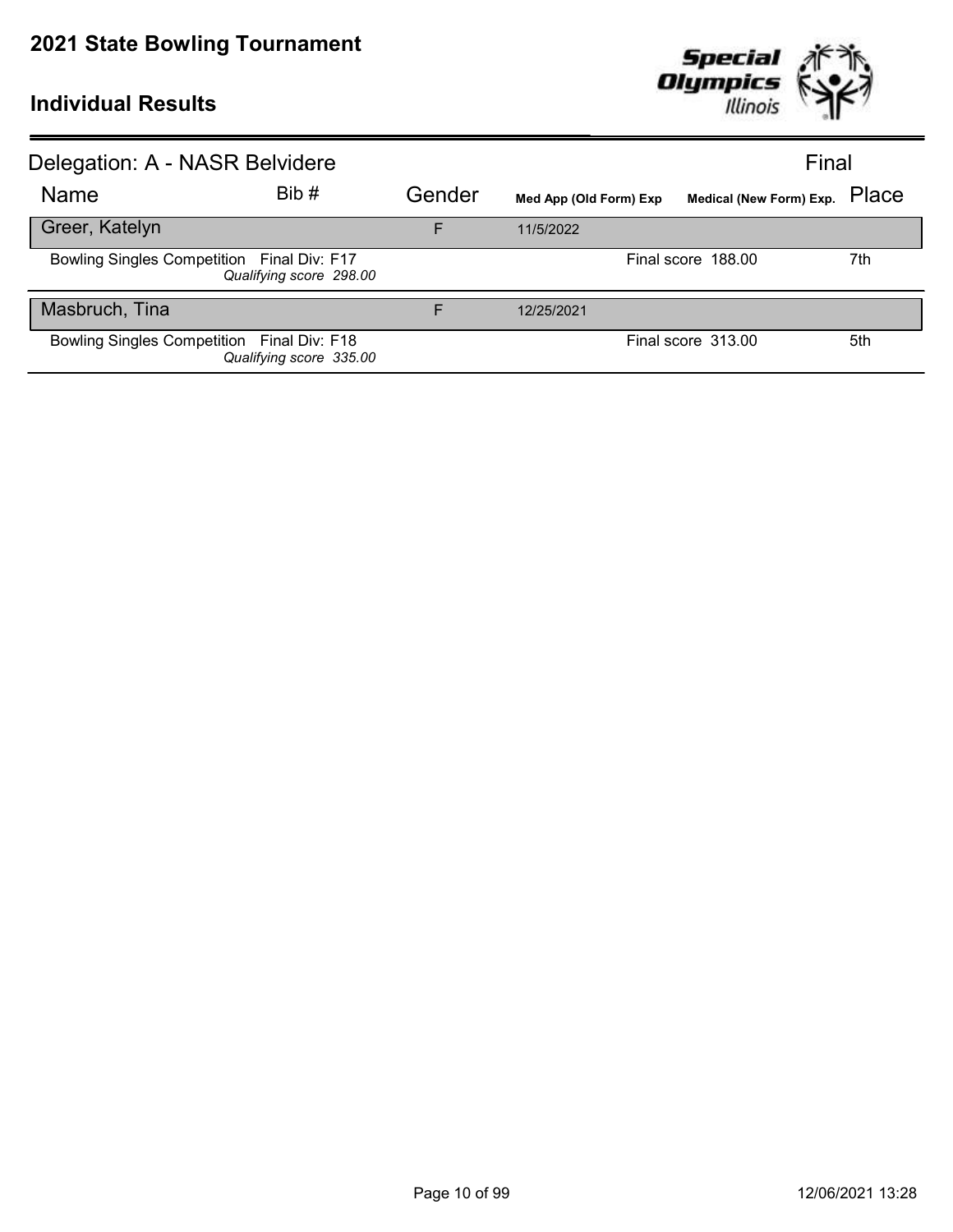

| Delegation: A - Opportunity House Inc      |                         |        |                        | Final                         |                 |
|--------------------------------------------|-------------------------|--------|------------------------|-------------------------------|-----------------|
| Name                                       | Bib #                   | Gender | Med App (Old Form) Exp | Medical (New Form) Exp. Place |                 |
| Castritsis, Michael A                      |                         | M      | 10/23/2022             |                               |                 |
| Bowling Singles Competition Final Div: M21 | Qualifying score 318.00 |        |                        | Final score 210.00            | 7th             |
| Lemay, Jason                               |                         | M      | 5/11/2024              |                               |                 |
| Bowling Singles Competition Final Div: M26 | Qualifying score 399.00 |        |                        | Final score 371.00            | 2 <sub>nd</sub> |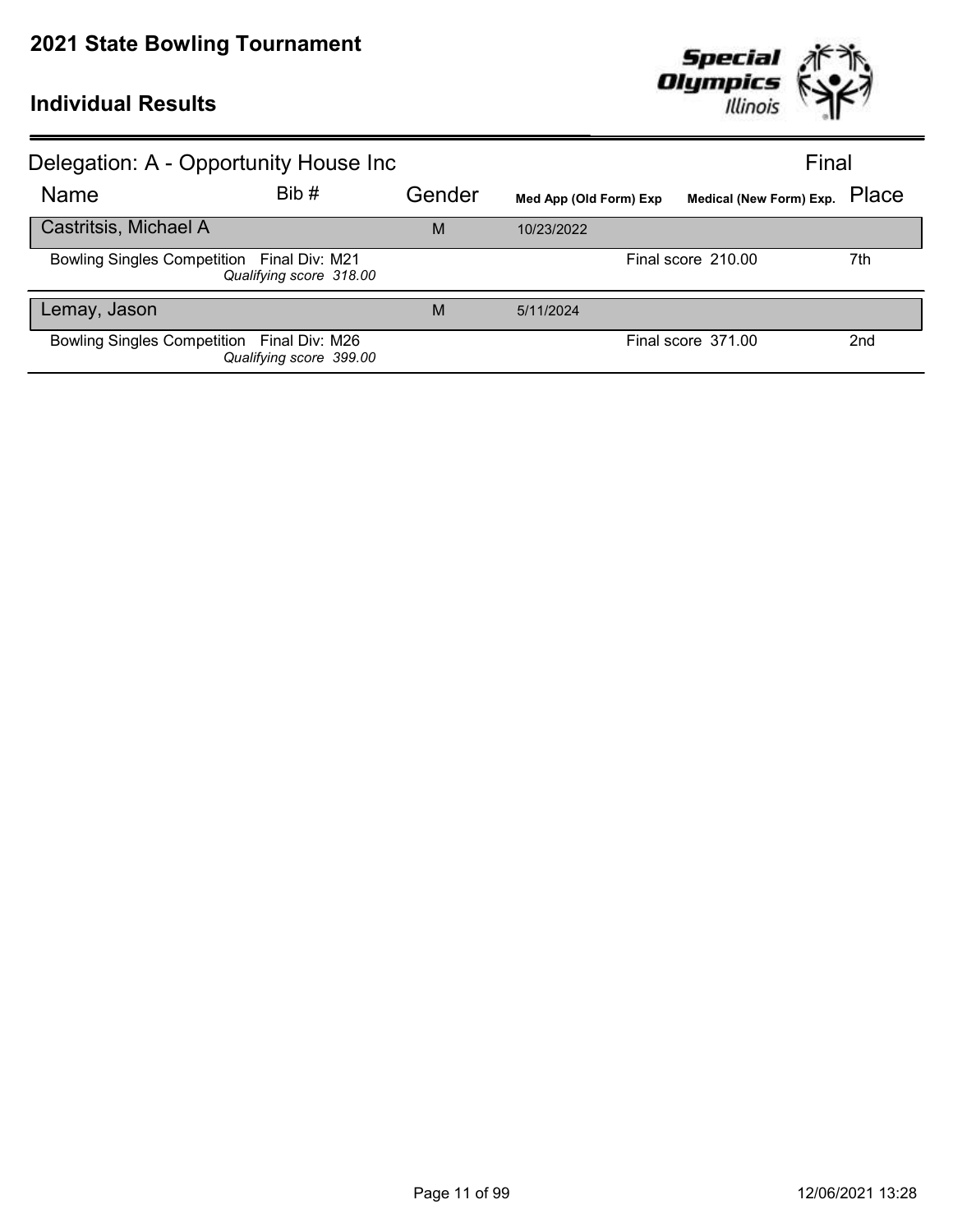

| Delegation: A - Putnam County High School  |                         |        |                        |                               | Final |
|--------------------------------------------|-------------------------|--------|------------------------|-------------------------------|-------|
| Name                                       | Bib#                    | Gender | Med App (Old Form) Exp | Medical (New Form) Exp. Place |       |
| Feller, Keagan                             |                         | M      | 3/14/2022              | 9/22/2024                     |       |
| Bowling Singles Competition Final Div: M26 | Qualifying score 392.00 |        |                        | Final score 308.00            | 7th   |
| Fluech, Alyssa                             |                         | F      | 9/25/2022              | 11/3/2024                     |       |
| Bowling Singles Competition Final Div: F10 | Qualifying score 151.00 |        |                        | Final score 141.00            | 3rd   |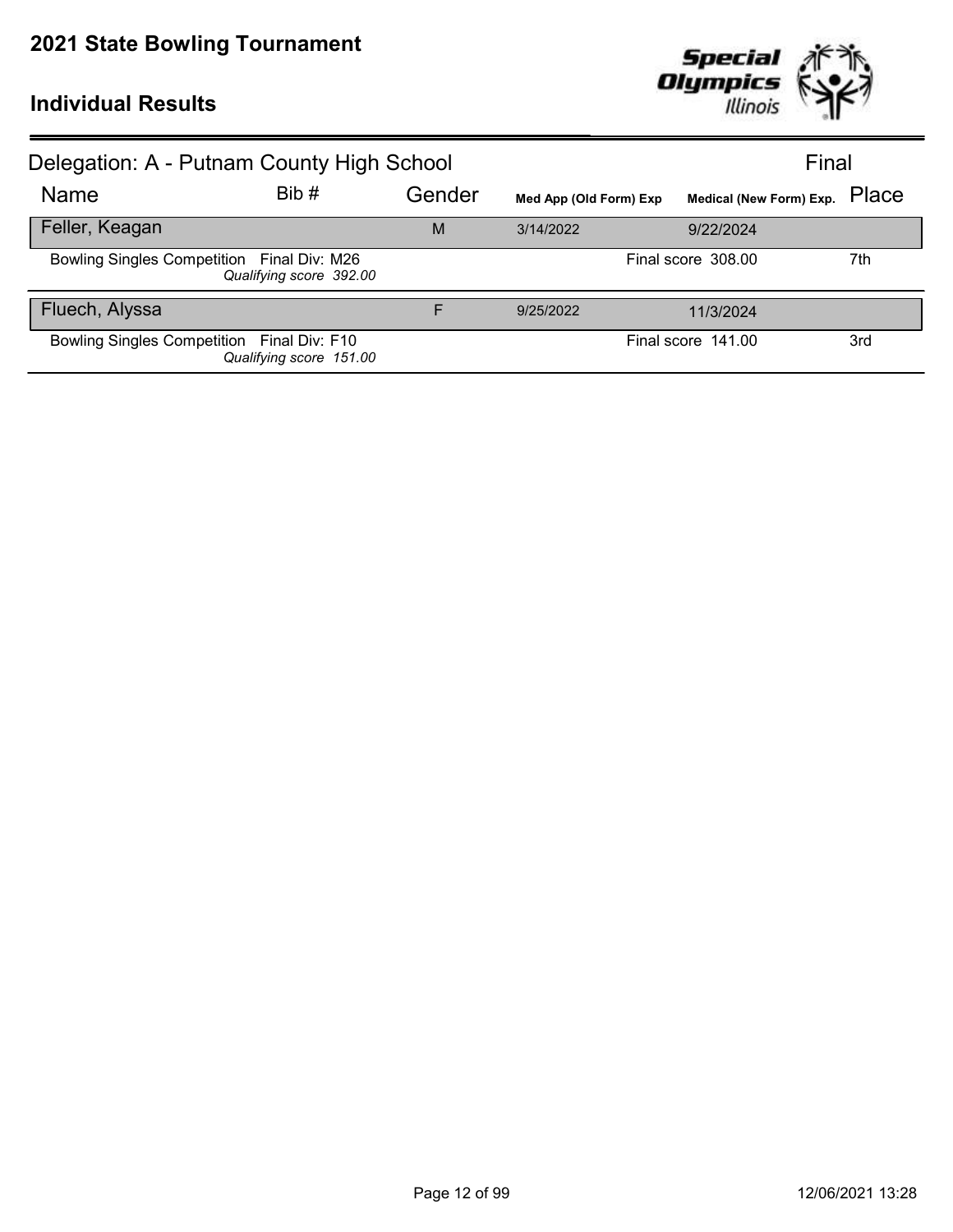

| Delegation: A - Rockford Red Hots          |                         |        |                        | Final                         |     |
|--------------------------------------------|-------------------------|--------|------------------------|-------------------------------|-----|
| Name                                       | Bib #                   | Gender | Med App (Old Form) Exp | Medical (New Form) Exp. Place |     |
| <b>Breeland, Andrew</b>                    |                         | M      | 5/8/2022               |                               |     |
| Bowling Singles Competition Final Div: M27 | Qualifying score 404.00 |        |                        | Final score 385.00            | 6th |
| Vock, Taylor                               |                         | M      | 6/6/2022               |                               |     |
| Bowling Singles Competition Final Div: M28 | Qualifying score 437.00 |        |                        | Final score 400.00            | 4th |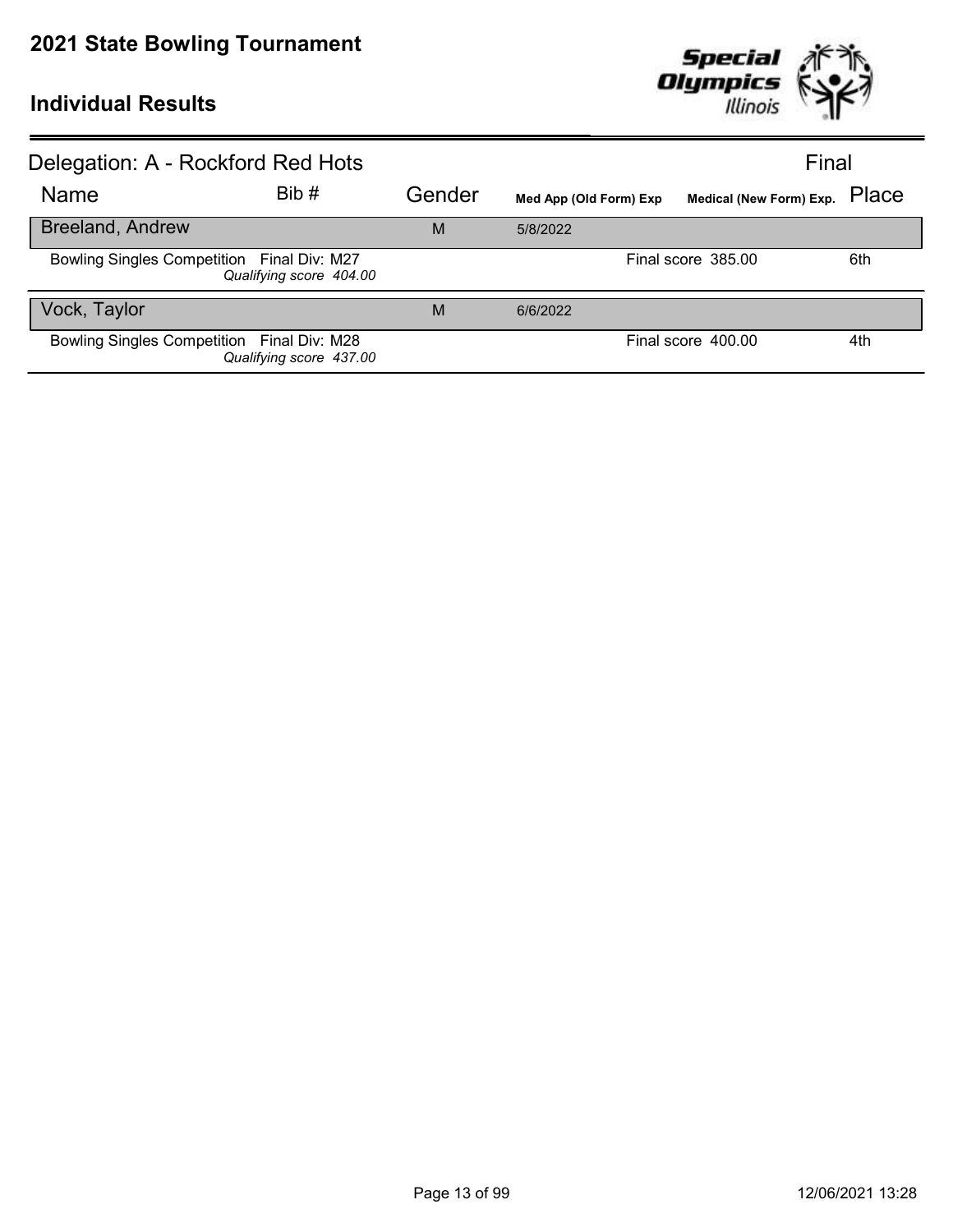

| Delegation: A - Rockford SO                |                                           |        |                        |                         | Final |
|--------------------------------------------|-------------------------------------------|--------|------------------------|-------------------------|-------|
| <b>Name</b>                                | Bib #                                     | Gender | Med App (Old Form) Exp | Medical (New Form) Exp. | Place |
| <b>Brands, Gail</b>                        |                                           | F      | 10/7/2023              |                         |       |
| <b>Bowling Singles Competition</b>         | Final Div: F11<br>Qualifying score 183.00 |        |                        | Final score 112.00      |       |
| Coletta, Christopher                       |                                           | M      | 3/13/2022              |                         |       |
| Bowling Singles Competition Final Div: M27 | Qualifying score 418.00                   |        |                        | Final score 371.00      | 7th   |
| Creviston, Cody                            |                                           | M      | 4/7/2024               |                         |       |
| Bowling Singles Competition Final Div: M26 | Qualifying score 396.00                   |        |                        | Final score 352.00      | 4th   |
| Freeman, Steve                             |                                           | M      | 11/18/2021             | 8/30/2024               |       |
| Bowling Singles Competition Final Div: M18 | Qualifying score 263.00                   |        |                        | Final score 279.00      | 5th   |
| Gibbons, Charles                           |                                           | M      | 6/8/2023               |                         |       |
| <b>Bowling Ramp Competition</b>            | Final Div: R09<br>Qualifying score 221.00 |        |                        | Final score 261.00      | 1st   |
| Hodgdon, Michael                           |                                           | M      | 4/6/2024               |                         |       |
| Bowling Singles Competition Final Div: M27 | Qualifying score 409.00                   |        |                        | Final score 477.00      | 1st   |
| Kieckhefer, Kathy                          |                                           | F      | 2/10/2023              |                         |       |
| Bowling Singles Competition Final Div: F16 | Qualifying score 278.00                   |        |                        | Final score 281.00      | 4th   |
| McKinney, Michelle Ann                     |                                           | F      | 7/1/2023               |                         |       |
| Bowling Singles Competition Final Div: F19 | Qualifying score 348.00                   |        |                        | Final score 402.00      | 5th   |
| Montgomery, Steven                         |                                           | M      | 10/5/2023              |                         |       |
| <b>Bowling Singles Competition</b>         | Final Div: M21<br>Qualifying score 312.00 |        |                        | Final score 275.00      | 5th   |
| Rand, Regina                               |                                           | F      | 7/10/2023              |                         |       |
| Bowling Singles Competition Final Div: F15 | Qualifying score 266.00                   |        |                        | Final score 378.00      | 1st   |
| Stewart, Debra                             |                                           | F      | 1/1/2023               |                         |       |
| Bowling Singles Competition Final Div: F21 | Qualifying score 379.00                   |        |                        | Final score 452.00      | 2nd   |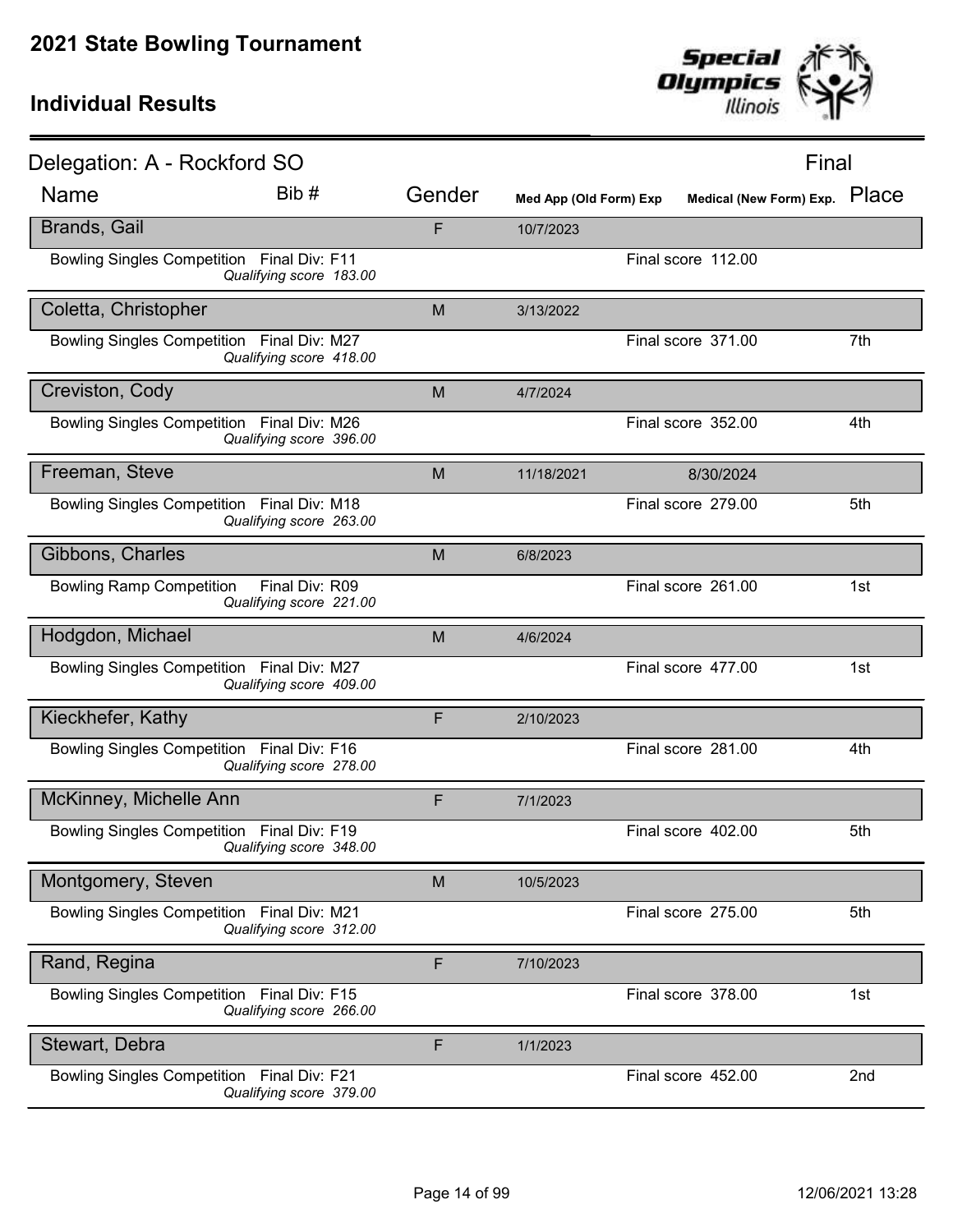

| Delegation: A - Rolling Hills              |                         |        |                        | Final                         |     |
|--------------------------------------------|-------------------------|--------|------------------------|-------------------------------|-----|
| <b>Name</b>                                | Bib#                    | Gender | Med App (Old Form) Exp | Medical (New Form) Exp. PlaCe |     |
| Beaston, Kayla                             |                         |        | 3/9/2023               | 8/13/2024                     |     |
| Bowling Singles Competition Final Div: F14 | Qualifying score 252.00 |        |                        | Final score 213.00            | 4th |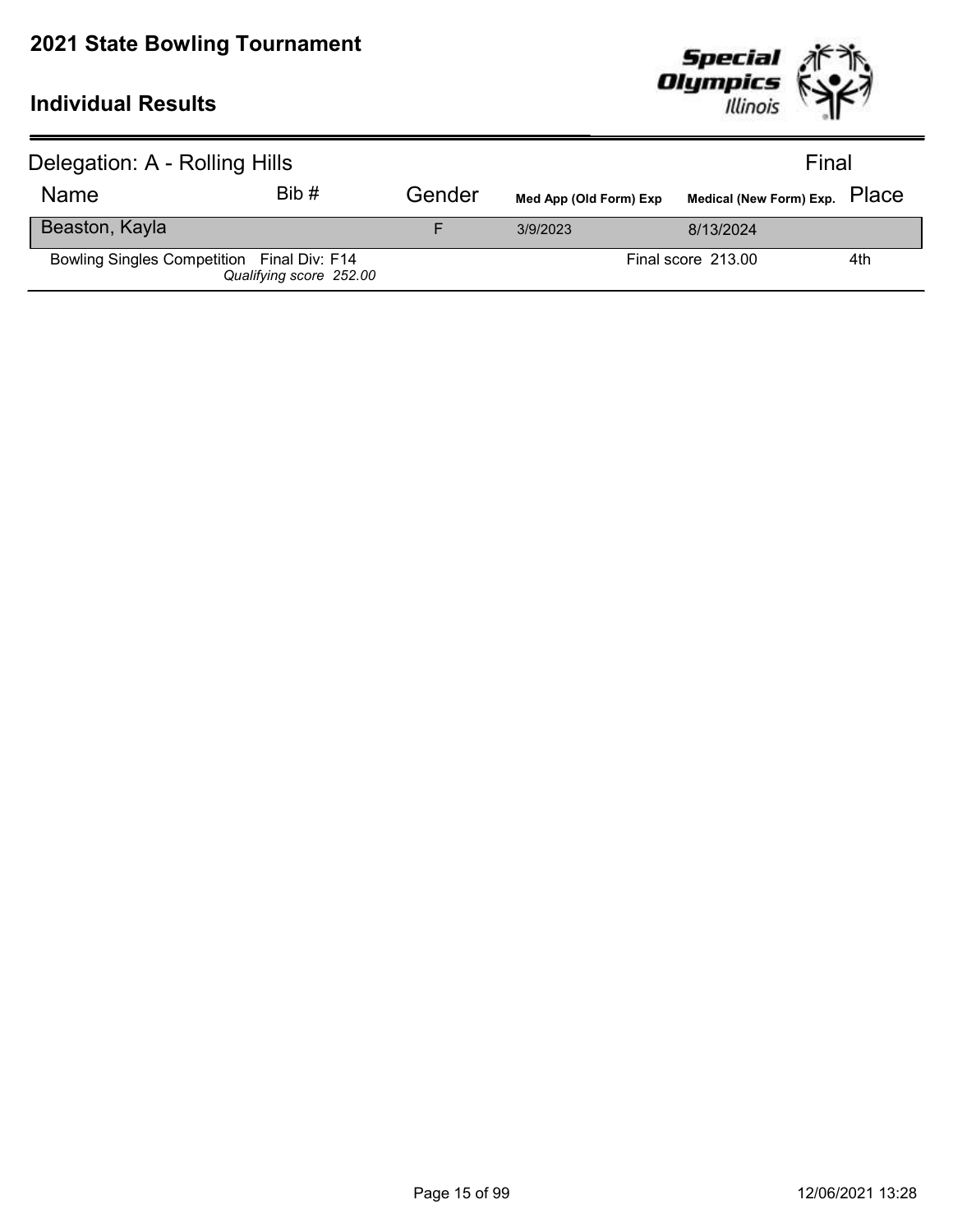

| Delegation: A - Streator High School       |                                           |        |                        |                               | Final |
|--------------------------------------------|-------------------------------------------|--------|------------------------|-------------------------------|-------|
| Name                                       | Bib#                                      | Gender | Med App (Old Form) Exp | Medical (New Form) Exp. Place |       |
| Ingram, Adam                               |                                           | M      | 6/5/2023               | 8/11/2024                     |       |
| <b>Bowling Ramp Competition</b>            | Final Div: R07<br>Qualifying score 179.00 |        |                        | Final score 201.00            | 4th   |
| Lerette, Jacqueline Grace                  |                                           | F      | 7/19/2021              | 7/29/2024                     |       |
| Bowling Singles Competition Final Div: F14 | Qualifying score 252.00                   |        |                        | Final score 204.00            | 5th   |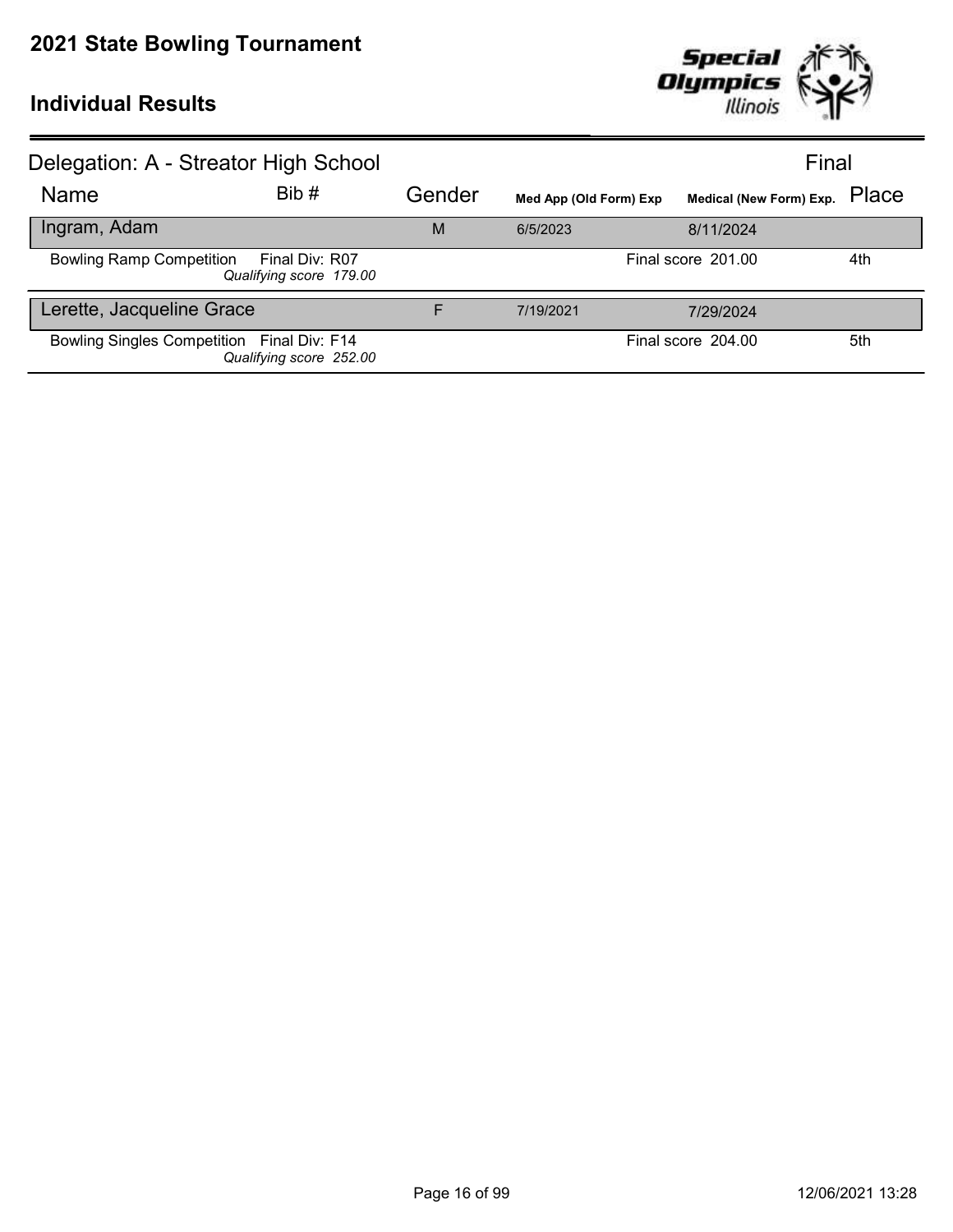

| Delegation: B - District 54                |                                           |        | Final                  |                               |     |
|--------------------------------------------|-------------------------------------------|--------|------------------------|-------------------------------|-----|
| <b>Name</b>                                | Bib#                                      | Gender | Med App (Old Form) Exp | Medical (New Form) Exp. Place |     |
| <b>Bleichroth, Delainey</b>                |                                           | E      | 7/30/2022              |                               |     |
| <b>Bowling Ramp Competition</b>            | Final Div: R04<br>Qualifying score 100.00 |        |                        | Final score 257.00            | 1st |
| Montano, Denzel                            |                                           | M      | 10/30/2023             |                               |     |
| Bowling Singles Competition Final Div: M05 | Qualifying score 197.00                   |        |                        | Final score 228.00            | 1st |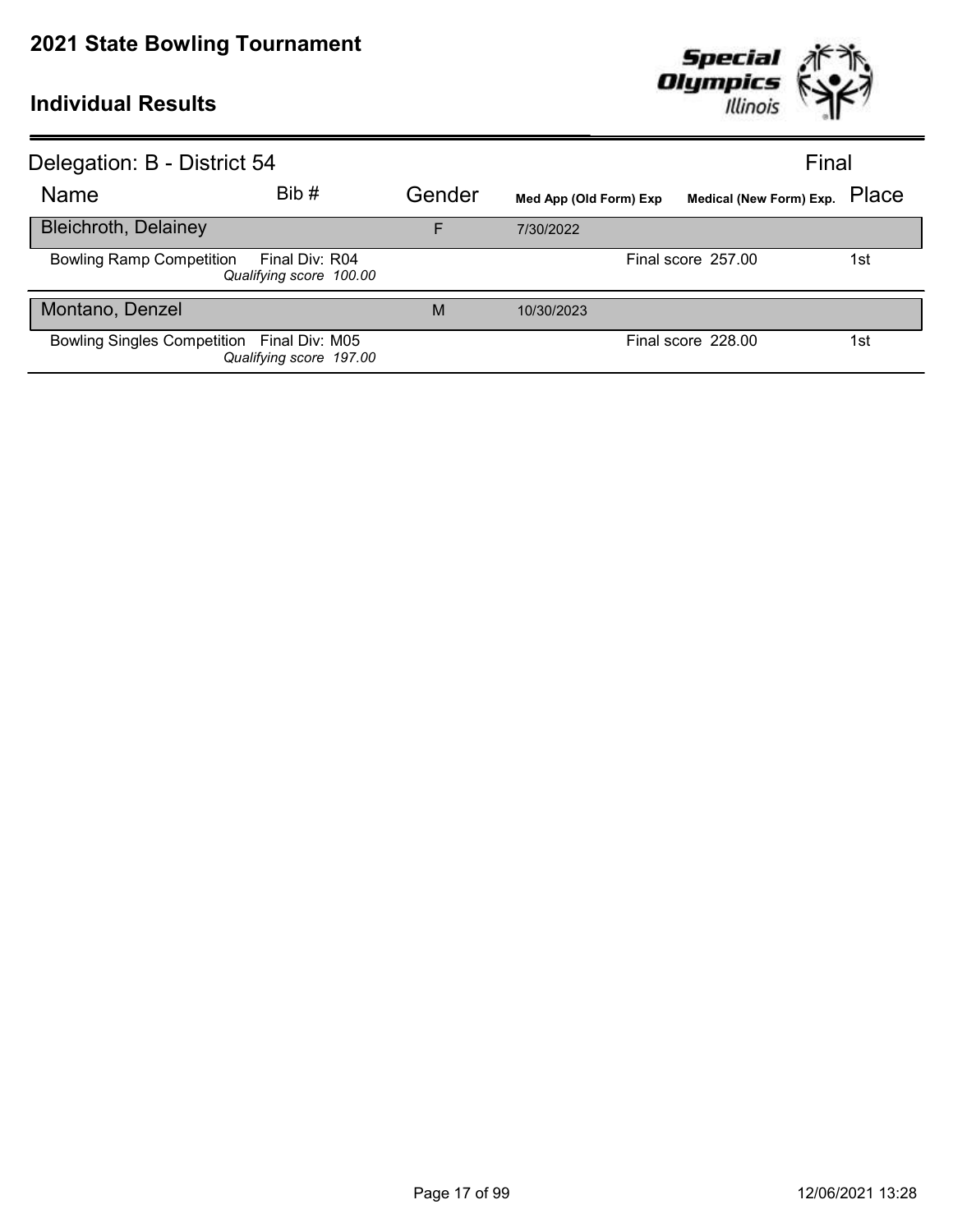

| Delegation: B - Evanston Spec Rec          |                         |        |                        | Final                         |     |  |
|--------------------------------------------|-------------------------|--------|------------------------|-------------------------------|-----|--|
| <b>Name</b>                                | Bib#                    | Gender | Med App (Old Form) Exp | Medical (New Form) Exp. PlaCe |     |  |
| Hogg, Cynthia                              |                         | F      | 2/3/2018               | 6/28/2024                     |     |  |
| Bowling Singles Competition Final Div: F18 | Qualifying score 333.00 |        |                        | Final score 377.00            | 2nd |  |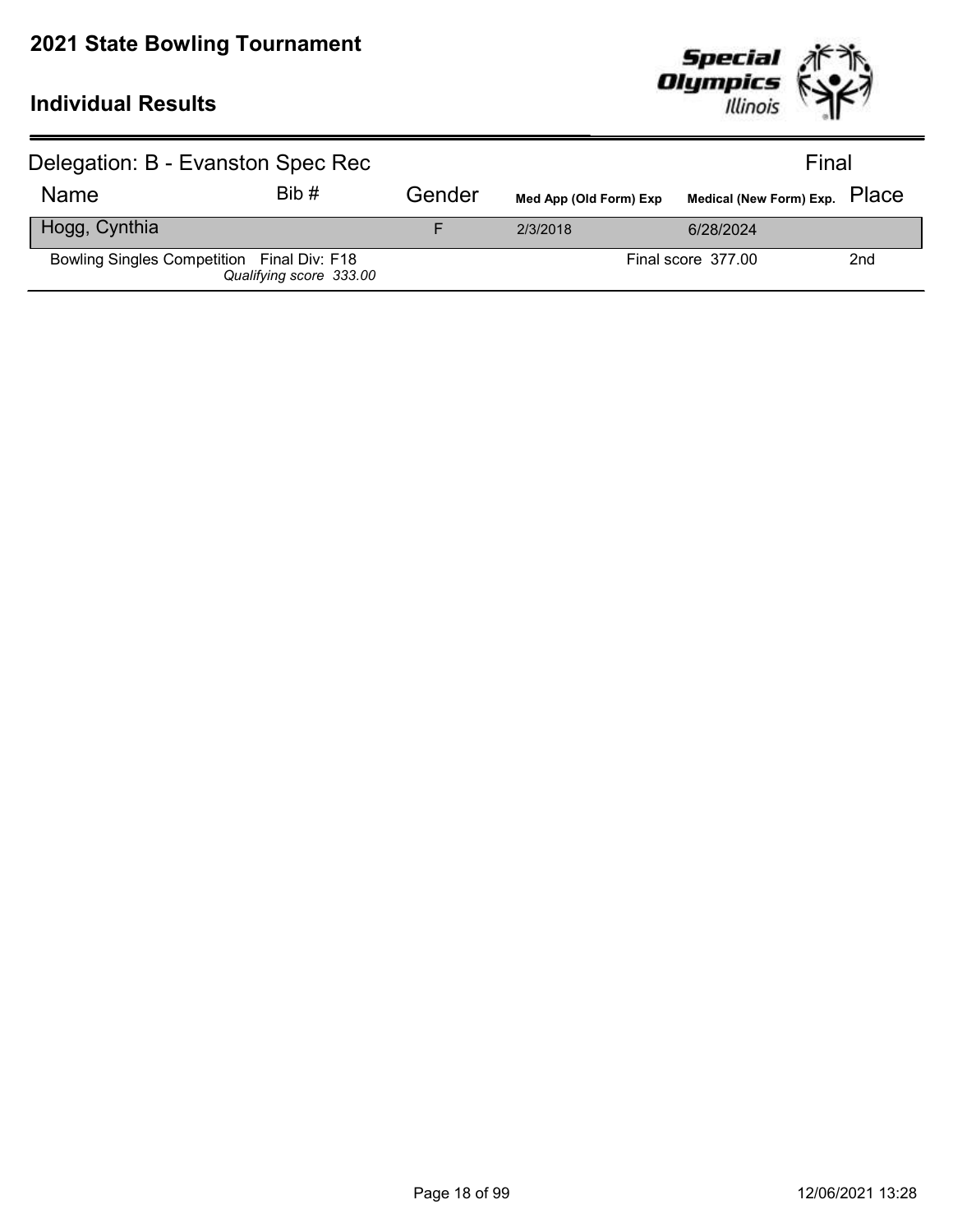

| Delegation: B - Little City Foundation     |                         |        |                        | Final                         |     |
|--------------------------------------------|-------------------------|--------|------------------------|-------------------------------|-----|
| Name                                       | Bib #                   | Gender | Med App (Old Form) Exp | Medical (New Form) Exp. Place |     |
| Aikin, Jeffrey                             |                         | M      | 5/5/2022               |                               |     |
| Bowling Singles Competition Final Div: M17 | Qualifying score 253.00 |        |                        | Final score 219.00            | 6th |
| Stelmach, James                            |                         | M      | 5/13/2022              |                               |     |
| Bowling Singles Competition Final Div: M26 | Qualifying score 387.00 |        |                        | Final score 364.00            | 3rd |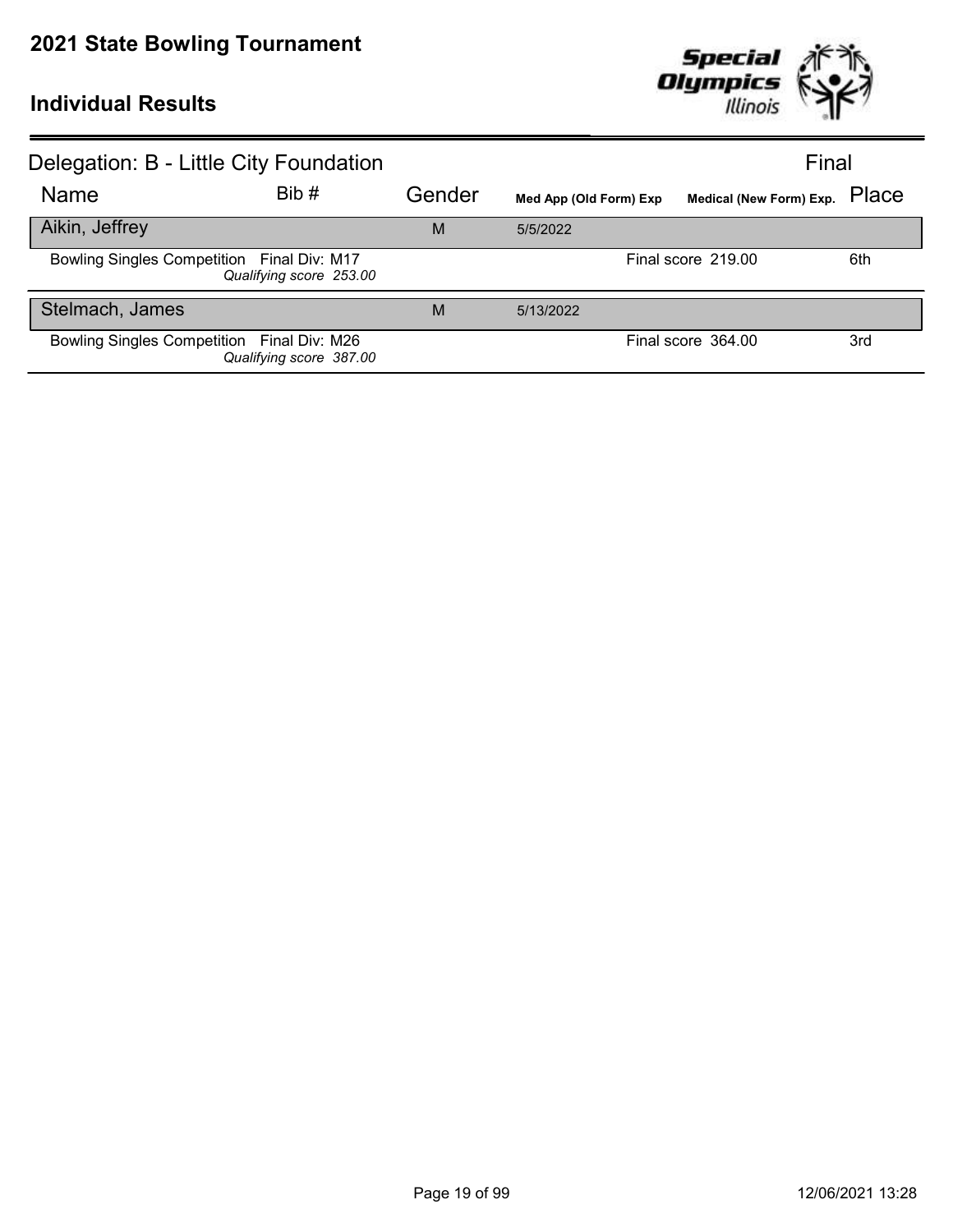

| Delegation: B - NWSRA                      |                                           |        |                        | Final                   |       |
|--------------------------------------------|-------------------------------------------|--------|------------------------|-------------------------|-------|
| Name                                       | Bib#                                      | Gender | Med App (Old Form) Exp | Medical (New Form) Exp. | Place |
| Buchanan, Valarie                          |                                           | F      | 3/6/2023               |                         |       |
| Bowling Singles Competition Final Div: F23 | Qualifying score 505.00                   |        |                        | Final score 620.00      | 1st   |
| Buchanan, Xavier P                         |                                           | M      | 9/25/2021              | 7/26/2024               |       |
| Bowling Singles Competition Final Div: M27 | Qualifying score 413.00                   |        |                        | Final score 426.00      | 3rd   |
| Downing, Matthew                           |                                           | M      | 9/4/2021               | 8/26/2024               |       |
| <b>Bowling Ramp Competition</b>            | Final Div: R11<br>Qualifying score 285.00 |        |                        | Final score 258.00      | 1st   |
| Eliasek, Jami Lin                          |                                           | F      | 5/16/2022              |                         |       |
| Bowling Singles Competition Final Div: F18 | Qualifying score 333.00                   |        |                        | Final score 333.00      | 3rd   |
| Fabry, Kyleen                              |                                           | F      | 5/17/2024              |                         |       |
| <b>Bowling Ramp Competition</b>            | Final Div: R09<br>Qualifying score 231.00 |        |                        | Final score 137.00      | 7th   |
| Kuczma, Daniel                             |                                           | M      | 9/17/2022              | 9/28/2024               |       |
| Bowling Singles Competition Final Div: M28 | Qualifying score 442.00                   |        |                        | Final score 512.00      | 1st   |
| O'Brien, Joseph                            |                                           | M      | 5/30/2022              |                         |       |
| Bowling Singles Competition Final Div: M24 | Qualifying score 355.00                   |        |                        | Final score 292.00      | 8th   |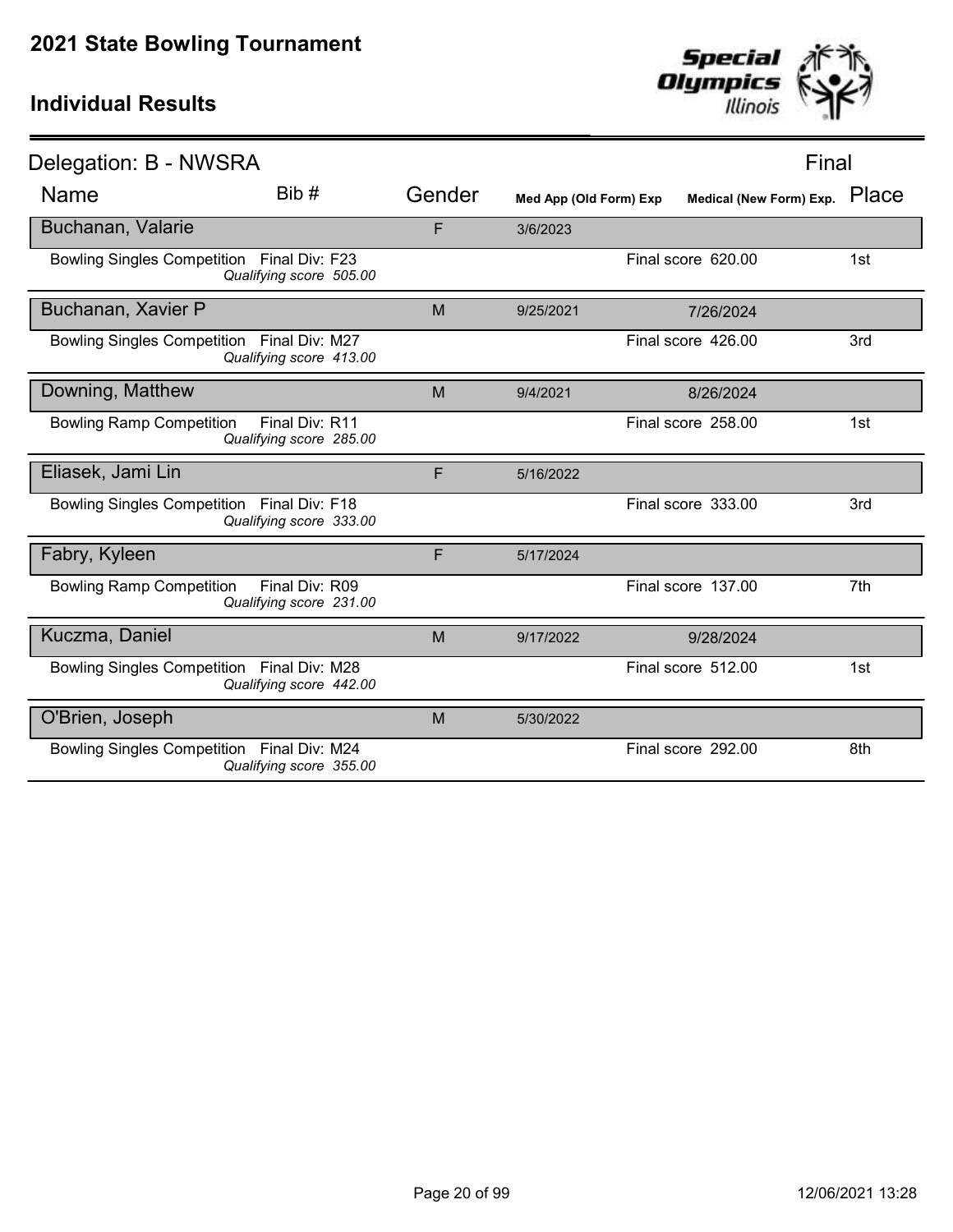

| Delegation: B - Pioneer Center                                             |        |                        |                               | Final           |
|----------------------------------------------------------------------------|--------|------------------------|-------------------------------|-----------------|
| Bib #<br><b>Name</b>                                                       | Gender | Med App (Old Form) Exp | Medical (New Form) Exp. Place |                 |
| Arias, Jorge Eduardo                                                       | M      | 8/22/2022              |                               |                 |
| Bowling Singles Competition Final Div: M17<br>Qualifying score 257.00      |        |                        | Final score 212.00            | 7th             |
| Behof, Andrew                                                              | M      | 3/8/2022               | 8/9/2024                      |                 |
| <b>Bowling Ramp Competition</b><br>Final Div: R01<br>Qualifying score 1.00 |        |                        | Final score 138.00            |                 |
| Huber, Heidi                                                               | F      | 9/29/2022              |                               |                 |
| Bowling Singles Competition Final Div: F09<br>Qualifying score 132.00      |        |                        | Final score 166.00            | 2 <sub>nd</sub> |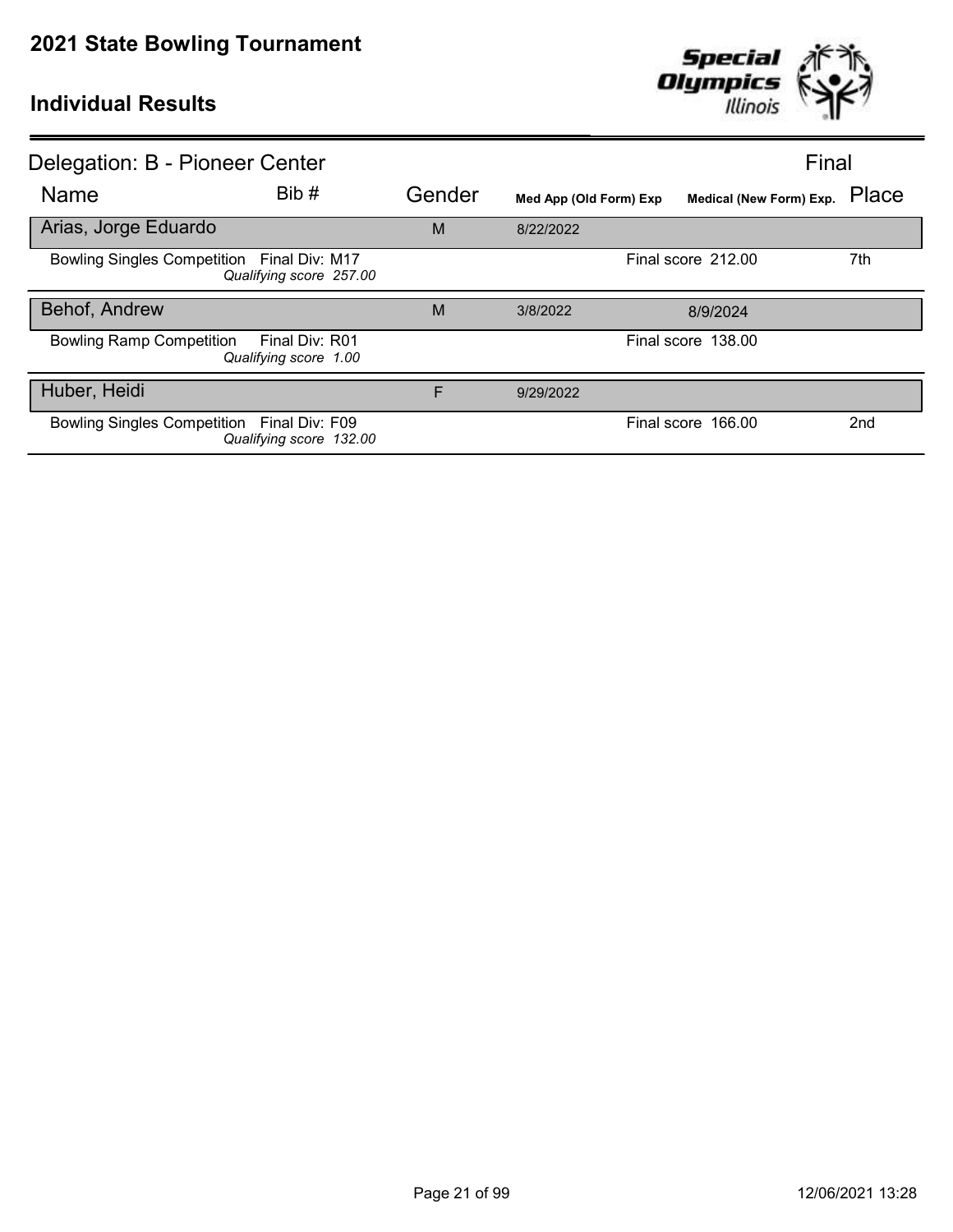

| Delegation: B - Round Lake Area SD 116     |                         |        |                        | Final                         |                 |
|--------------------------------------------|-------------------------|--------|------------------------|-------------------------------|-----------------|
| <b>Name</b>                                | Bib#                    | Gender | Med App (Old Form) Exp | Medical (New Form) Exp. PlaCe |                 |
| Lindquist, Vera                            |                         |        | 2/2/2024               |                               |                 |
| Bowling Singles Competition Final Div: F13 | Qualifying score 229.00 |        |                        | Final score 270.00            | 2 <sub>nd</sub> |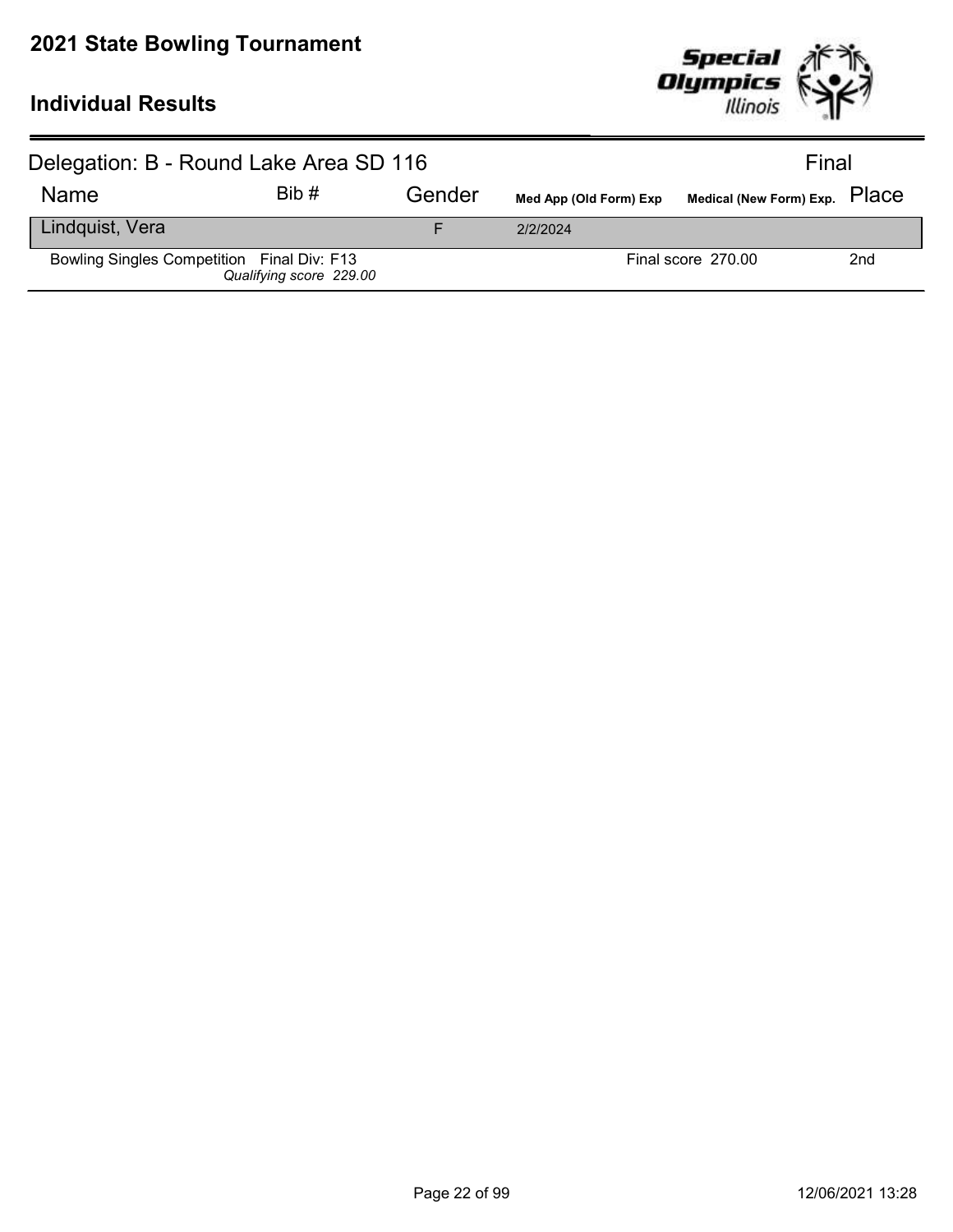

| Delegation: B - Ten Pin Bowlers            |                         |        |                        |                         | Final |                 |
|--------------------------------------------|-------------------------|--------|------------------------|-------------------------|-------|-----------------|
| <b>Name</b>                                | Bib #                   | Gender | Med App (Old Form) Exp | Medical (New Form) Exp. |       | Place           |
| Ferrer, Elizabeth                          |                         | F      | 11/4/2022              |                         |       |                 |
| Bowling Singles Competition Final Div: F16 | Qualifying score 280.00 |        |                        | Final score 297.00      |       | 2 <sub>nd</sub> |
| Kaiser, Jessica                            |                         | F      | 4/15/2024              |                         |       |                 |
| Bowling Singles Competition Final Div: F16 | Qualifying score 290.00 |        |                        | Final score 211.00      |       | 8th             |
| Letcher, Adam                              |                         | M      | 7/30/2022              | 7/9/2024                |       |                 |
| Bowling Singles Competition Final Div: M29 | Qualifying score 468.00 |        |                        | Final score 480.00      |       | 2 <sub>nd</sub> |
| Mason, Cooper                              |                         | M      | 9/4/2022               |                         |       |                 |
| Bowling Singles Competition Final Div: M06 | Qualifying score 255.00 |        |                        | Final score 222.00      |       | 2nd             |
| Perkins, Trevor                            |                         | M      | 11/16/2021             | 9/15/2024               |       |                 |
| Bowling Singles Competition Final Div: M20 | Qualifying score 300.00 |        |                        | Final score 231.00      |       | 7th             |
| Peterson, Allison E                        |                         | F      | 1/8/2022               |                         |       |                 |
| Bowling Singles Competition Final Div: F22 | Qualifying score 442.00 |        |                        | Final score 384.00      |       | 4th             |
| Piegza, Michael                            |                         | M      | 7/22/2022              |                         |       |                 |
| Bowling Singles Competition Final Div: M25 | Qualifying score 365.00 |        |                        | Final score 424.00      |       | 3rd             |
| Toy, Aidan                                 |                         | M      | 1/2/2023               | 6/15/2024               |       |                 |
| Bowling Singles Competition Final Div: M25 | Qualifying score 368.00 |        |                        | Final score 376.00      |       | 4th             |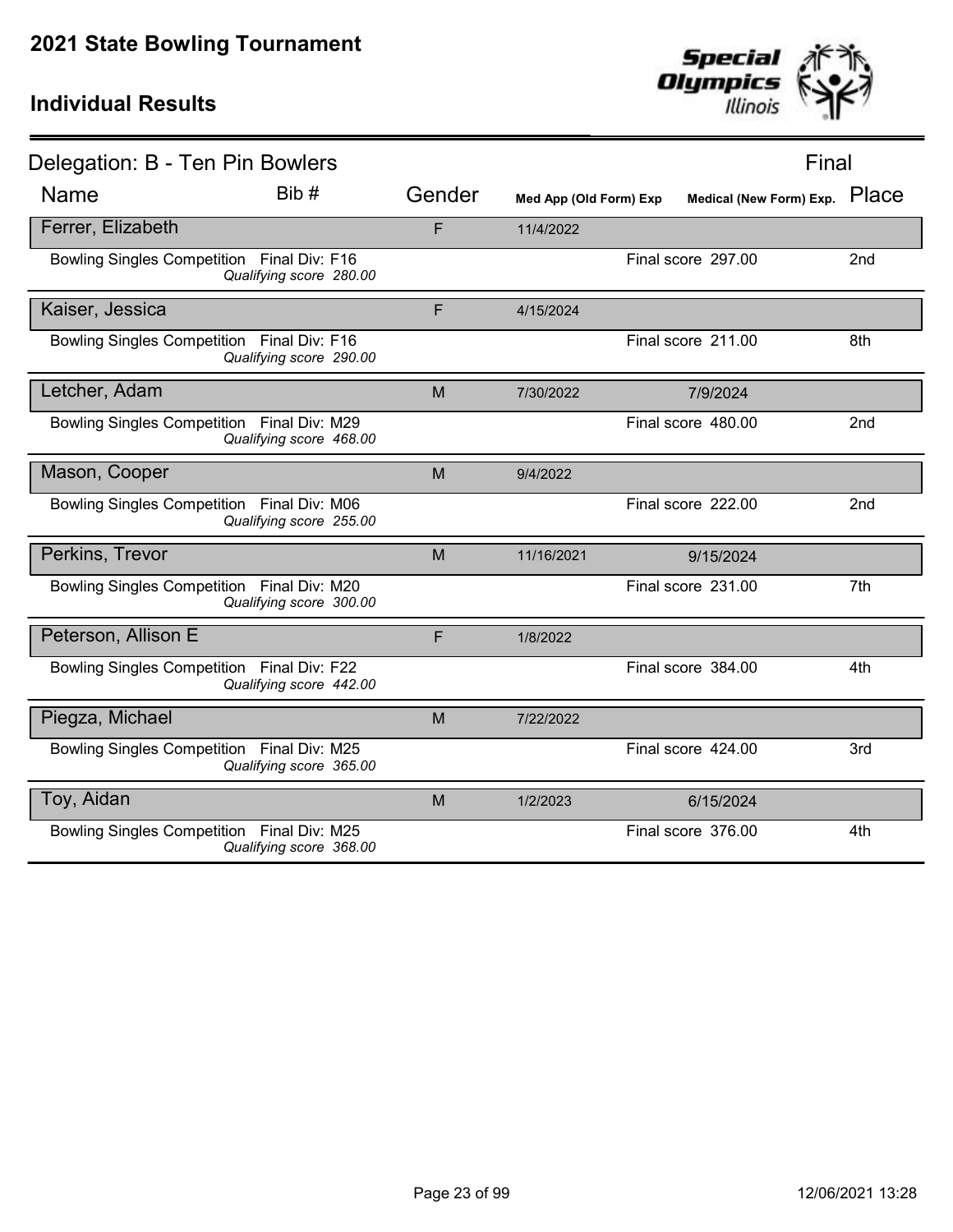

| Delegation: B - Zion Benton Township HS    |                         |        | Final                  |                               |     |
|--------------------------------------------|-------------------------|--------|------------------------|-------------------------------|-----|
| <b>Name</b>                                | Bib#                    | Gender | Med App (Old Form) Exp | Medical (New Form) Exp. PlaCe |     |
| Squellati-Knutson, Anthony                 |                         | M      | 10/21/2022             |                               |     |
| Bowling Singles Competition Final Div: M14 | Qualifying score 173.00 |        |                        | Final score 135.00            | 5th |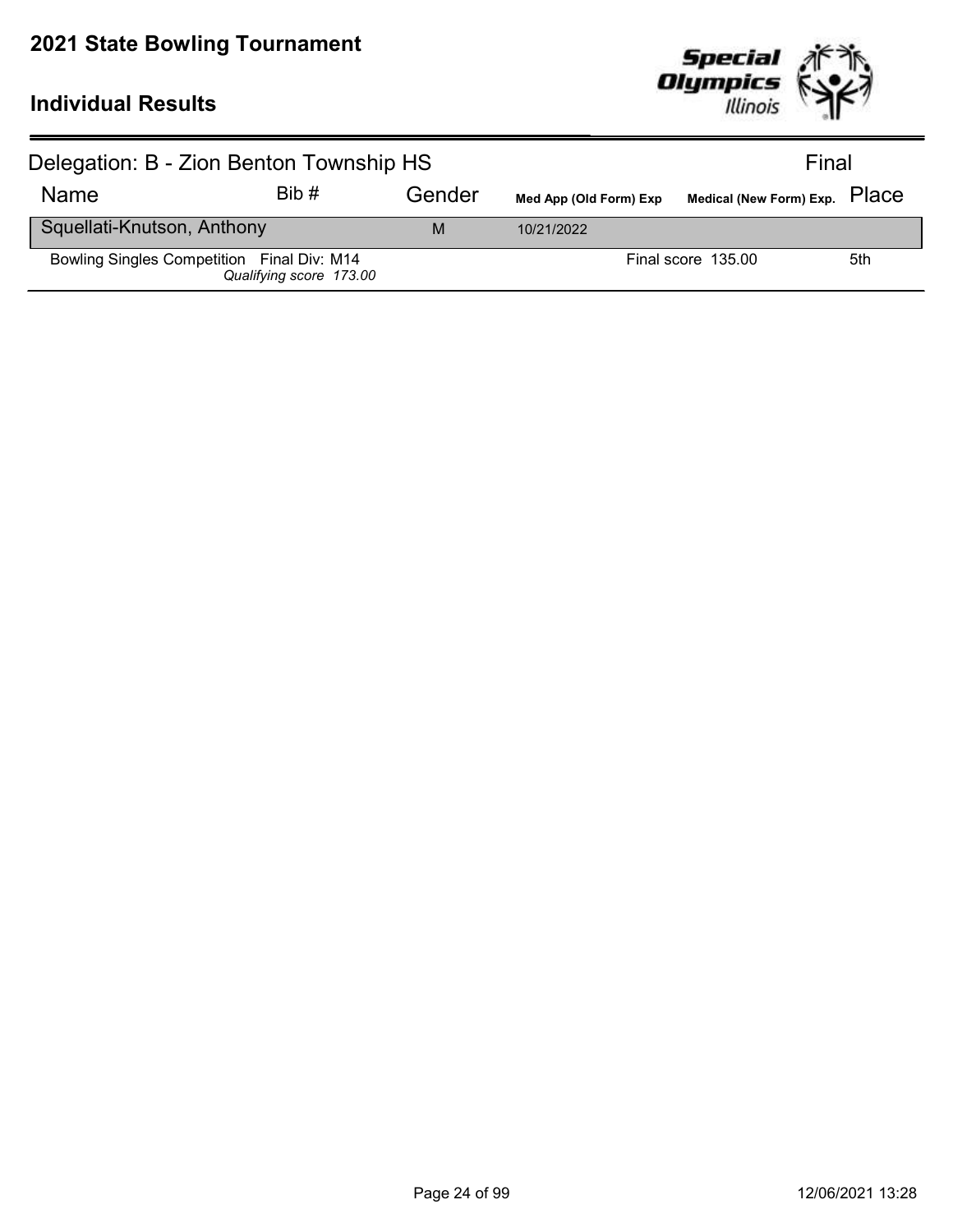

| Delegation: C - Fox Valley SRA             |                         |        |                        | Final                         |     |
|--------------------------------------------|-------------------------|--------|------------------------|-------------------------------|-----|
| <b>Name</b>                                | Bib#                    | Gender | Med App (Old Form) Exp | Medical (New Form) Exp. Place |     |
| Lindgren, Grace                            |                         |        |                        | 8/16/2024                     |     |
| Bowling Singles Competition Final Div: F21 | Qualifying score 383.00 |        |                        | Final score 471.00            | 1st |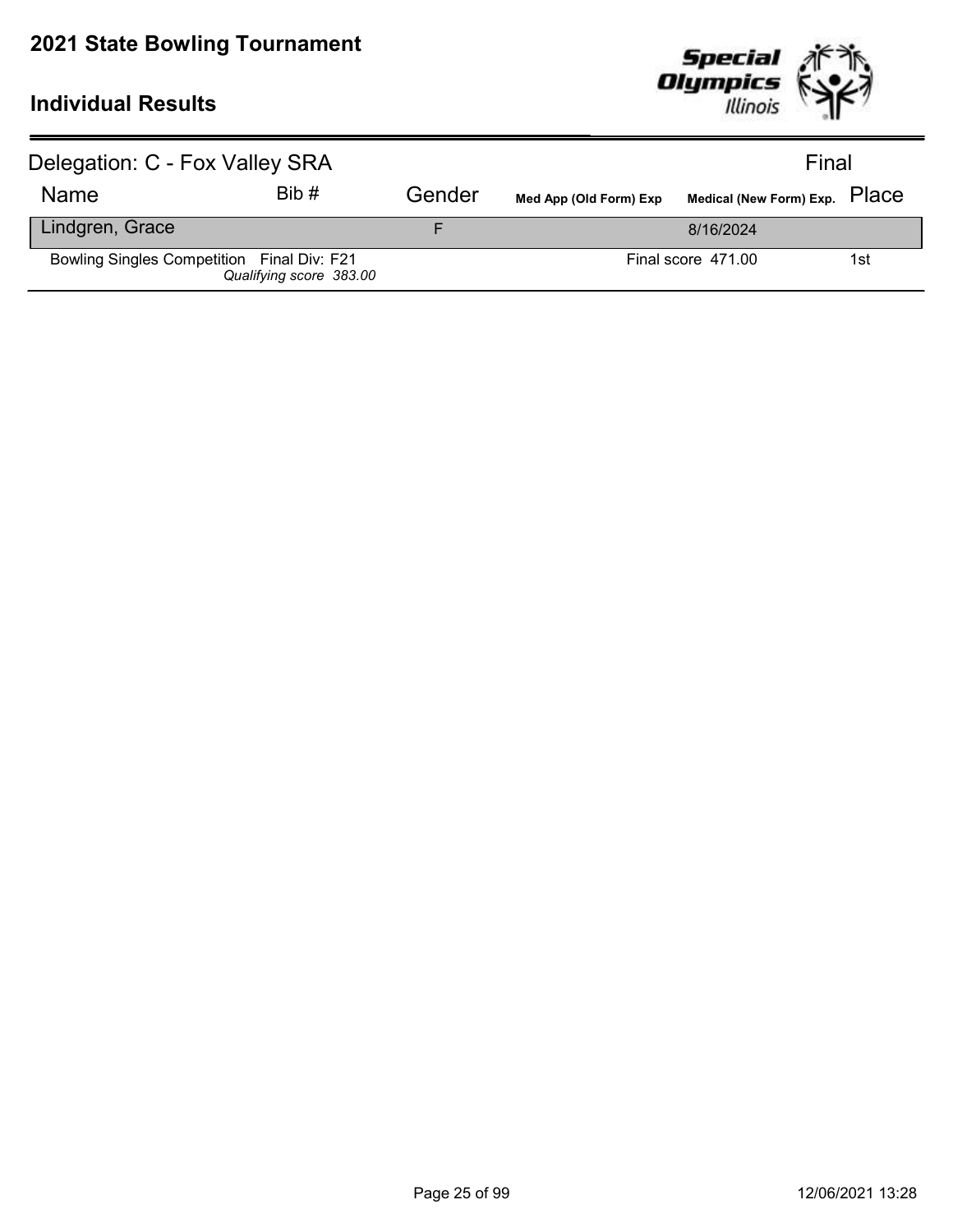

| Delegation: C - Gateway SRA                |                         |        |                        |                         | Final           |
|--------------------------------------------|-------------------------|--------|------------------------|-------------------------|-----------------|
| Name                                       | Bib#                    | Gender | Med App (Old Form) Exp | Medical (New Form) Exp. | Place           |
| McLaughlin, Michael                        |                         | M      | 11/25/2022             | 6/12/2024               |                 |
| Bowling Singles Competition Final Div: M28 | Qualifying score 428.00 |        |                        | Final score 472.00      | 2 <sub>nd</sub> |
| Myszkowski, Ryan                           |                         | M      | 1/9/2023               |                         |                 |
| Bowling Singles Competition Final Div: M31 | Qualifying score 582.00 |        |                        | Final score 632.00      | 1st             |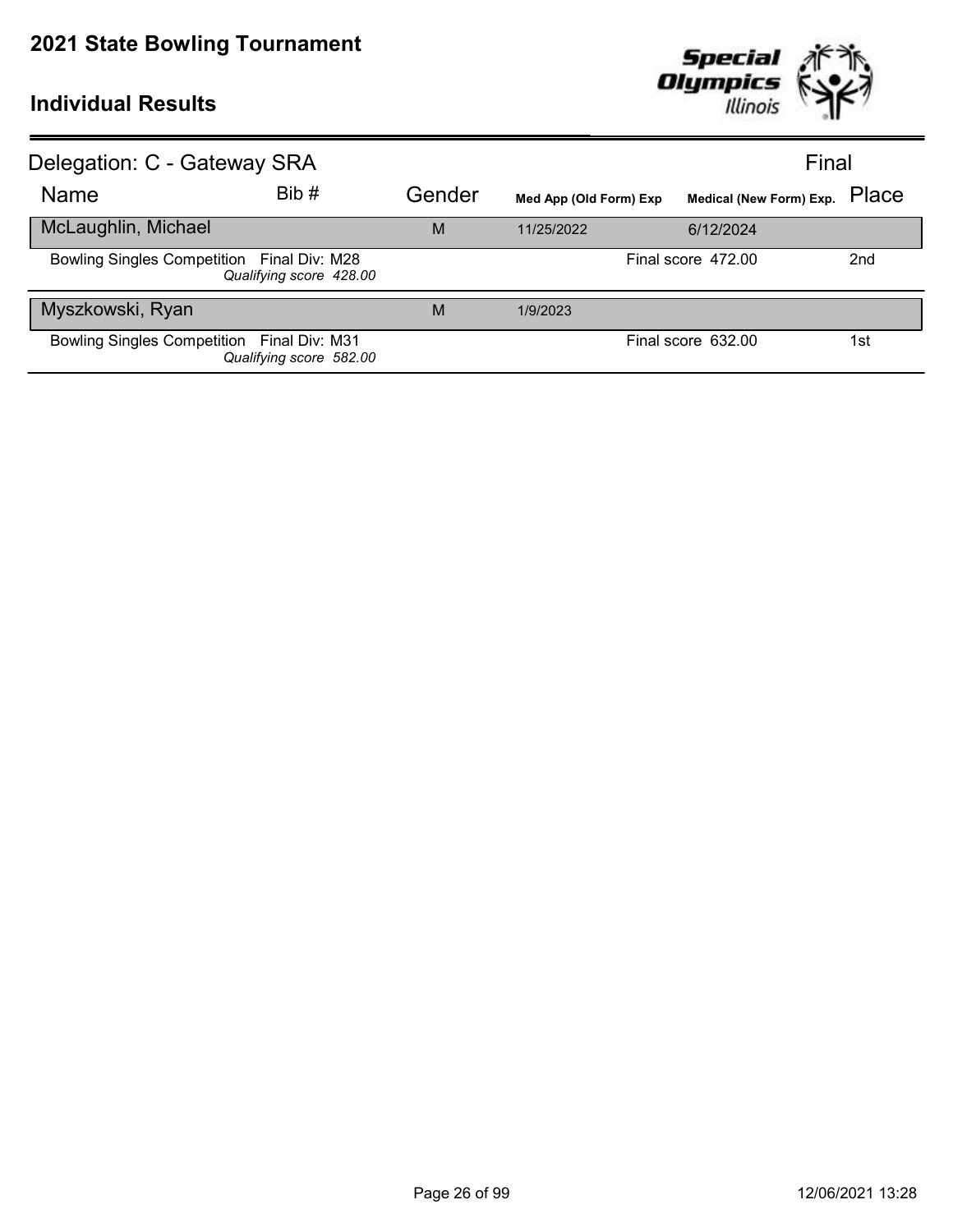

| Delegation: C - Helping Hands Rehab Ctr    |                         |               |                        |                               | Final |
|--------------------------------------------|-------------------------|---------------|------------------------|-------------------------------|-------|
| Name                                       | Bib #                   | Gender        | Med App (Old Form) Exp | Medical (New Form) Exp. Place |       |
| Medina, William G                          |                         | M             | 8/26/2022              |                               |       |
| Bowling Doubles Competition Final Div: D08 | Qualifying score 562.00 | Medina/Wesley |                        | Final score 551.00            | 1st   |
| Wesley, Michael                            |                         | M             | 10/18/2021             | 7/13/2024                     |       |
| Bowling Doubles Competition Final Div: D08 | Qualifying score 391.00 | Medina/Wesley |                        | Final score 361.00            | 1st   |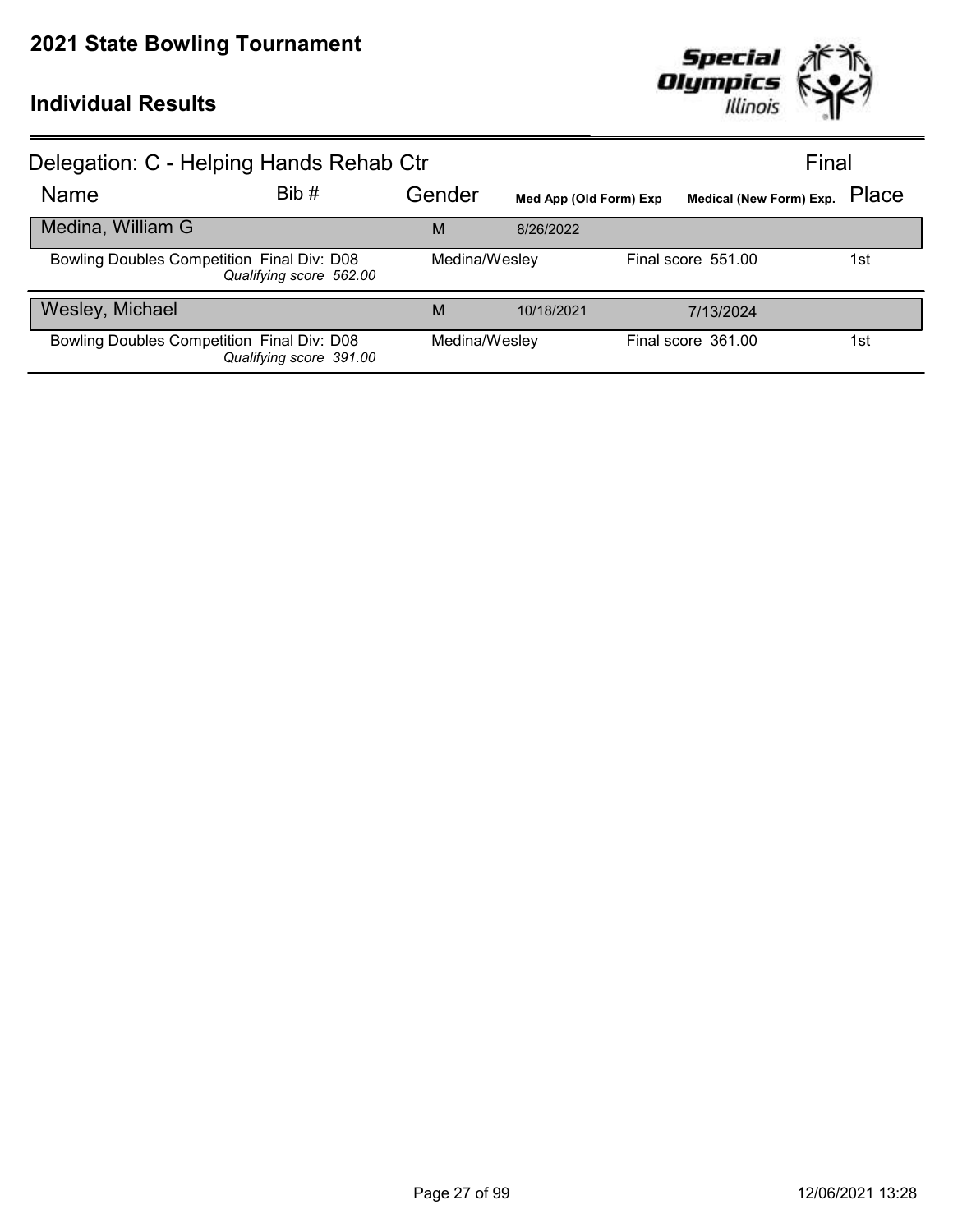

| Delegation: C - Hinsdale South High        |                         |        |                        | Final                         |     |
|--------------------------------------------|-------------------------|--------|------------------------|-------------------------------|-----|
| <b>Name</b>                                | Bib#                    | Gender | Med App (Old Form) Exp | Medical (New Form) Exp. PlaCe |     |
| Kwak, Jakub                                |                         | M      | 1/23/2022              |                               |     |
| Bowling Singles Competition Final Div: M24 | Qualifying score 363.00 |        |                        | Final score 379.00            | 4th |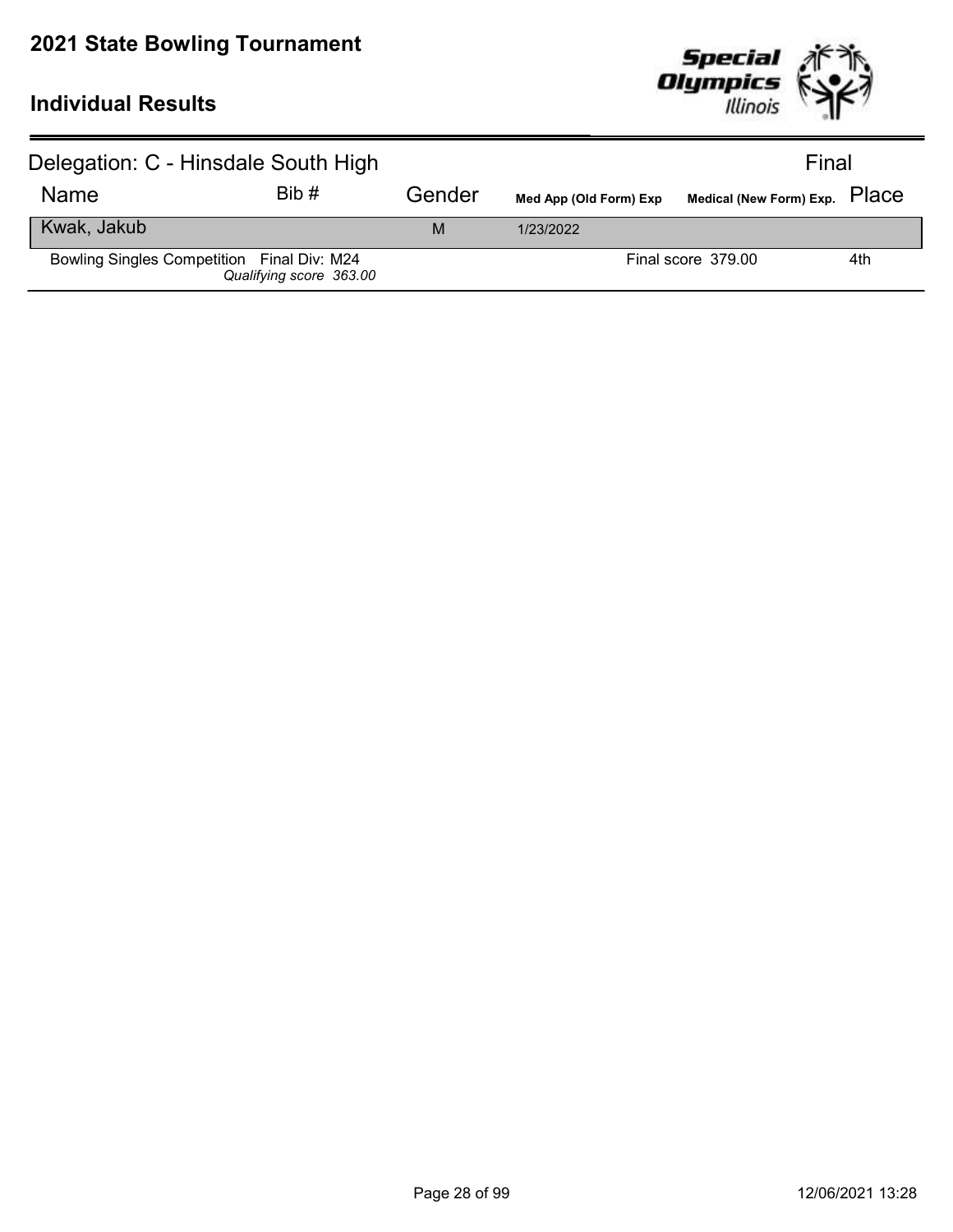

| Delegation: C - Kendall County Comets      |                                           |        |                        |             |                         | Final |
|--------------------------------------------|-------------------------------------------|--------|------------------------|-------------|-------------------------|-------|
| Name                                       | Bib #                                     | Gender | Med App (Old Form) Exp |             | Medical (New Form) Exp. | Place |
| Arney, Allison                             |                                           | F      | 7/3/2024               |             |                         |       |
| Bowling Singles Competition Final Div: F20 | Qualifying score 367.00                   |        |                        | Final score |                         |       |
| Augsburg, Jonathon                         |                                           | M      | 4/14/2022              |             |                         |       |
| Bowling Singles Competition Final Div: M16 | Qualifying score 230.00                   |        |                        |             | Final score 202.00      | 3rd   |
| Chandler, Kristin L                        |                                           | F      | 10/15/2021             |             | 8/21/2024               |       |
| Bowling Singles Competition Final Div: F17 | Qualifying score 316.00                   |        |                        |             | Final score 243.00      | 4th   |
| Flaherty, Liam                             |                                           | M      | 11/14/2022             |             |                         |       |
| Bowling Singles Competition Final Div: M19 | Qualifying score 287.00                   |        |                        |             | Final score 285.00      | 4th   |
| Parisi, Samantha                           |                                           | F      | 3/19/2022              |             |                         |       |
| <b>Bowling Ramp Competition</b>            | Final Div: R08<br>Qualifying score 194.00 |        |                        |             | Final score 191.00      | 4th   |
| Steininger, Karen                          |                                           | F      | 9/17/2021              |             | 8/3/2024                |       |
| <b>Bowling Ramp Competition</b>            | Final Div: R08<br>Qualifying score 197.00 |        |                        |             | Final score 208.00      | 1st   |
| Stramel, Steven                            |                                           | M      | 2/6/2021               |             | 9/9/2024                |       |
| <b>Bowling Ramp Competition</b>            | Final Div: R08<br>Qualifying score 193.00 |        |                        |             | Final score 153.00      | 5th   |
| Sypien, Evelyn                             |                                           | F      | 11/3/2022              |             | 8/9/2024                |       |
| Bowling Singles Competition Final Div: F12 | Qualifying score 206.00                   |        |                        |             | Final score 160.00      | 6th   |
| Worthington, Samantha                      |                                           | F      | 4/11/2022              |             |                         |       |
| Bowling Singles Competition Final Div: F13 | Qualifying score 242.00                   |        |                        |             | Final score 209.00      | 5th   |
| Yates, Lance                               |                                           | M      | 4/9/2024               |             |                         |       |
| <b>Bowling Ramp Competition</b>            | Final Div: R09<br>Qualifying score 206.00 |        |                        |             | Final score 204.00      | 2nd   |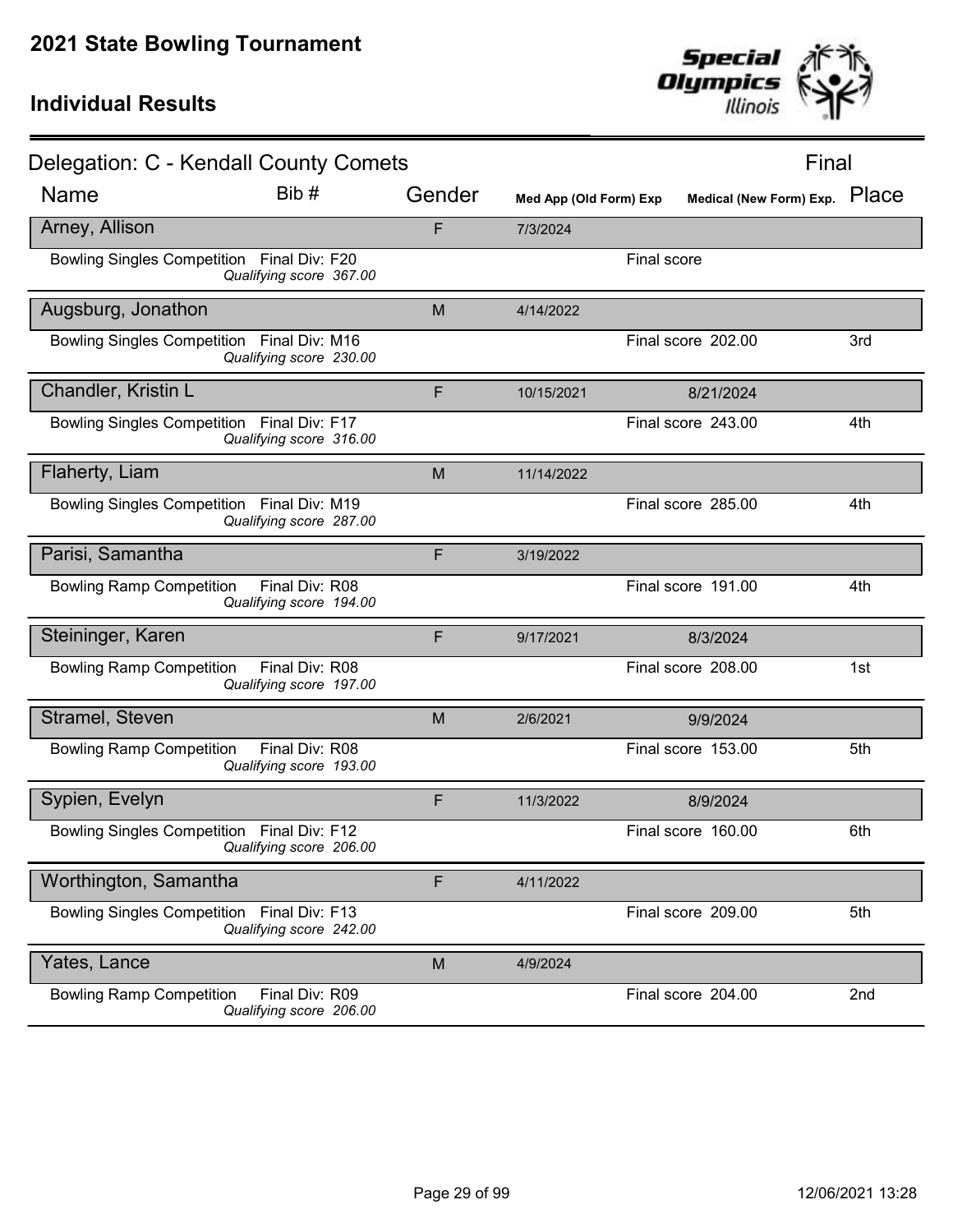

| Delegation: C - LaGrange YMCA              |                                           |        |                        | Final                   |       |
|--------------------------------------------|-------------------------------------------|--------|------------------------|-------------------------|-------|
| Name                                       | Bib #                                     | Gender | Med App (Old Form) Exp | Medical (New Form) Exp. | Place |
| Habayeb, Michael                           |                                           | M      | 9/22/2022              |                         |       |
| Bowling Singles Competition Final Div: M28 | Qualifying score 434.00                   |        |                        | Final score 348.00      | 6th   |
| Ljubenko, Cynthia                          |                                           | F      | 10/20/2022             |                         |       |
| Bowling Singles Competition Final Div: F15 | Qualifying score 266.00                   |        |                        | Final score 283.00      | 4th   |
| Torres, Aaron                              |                                           | M      | 7/22/2022              |                         |       |
| Bowling Singles Competition Final Div: M29 | Qualifying score 459.00                   |        |                        | Final score 455.00      | 4th   |
| Zarnowiecki, Rose                          |                                           | F      | 8/26/2021              | 9/28/2024               |       |
| <b>Bowling Singles Competition</b>         | Final Div: F14<br>Qualifying score 255.00 |        |                        | Final score 276.00      | 1st   |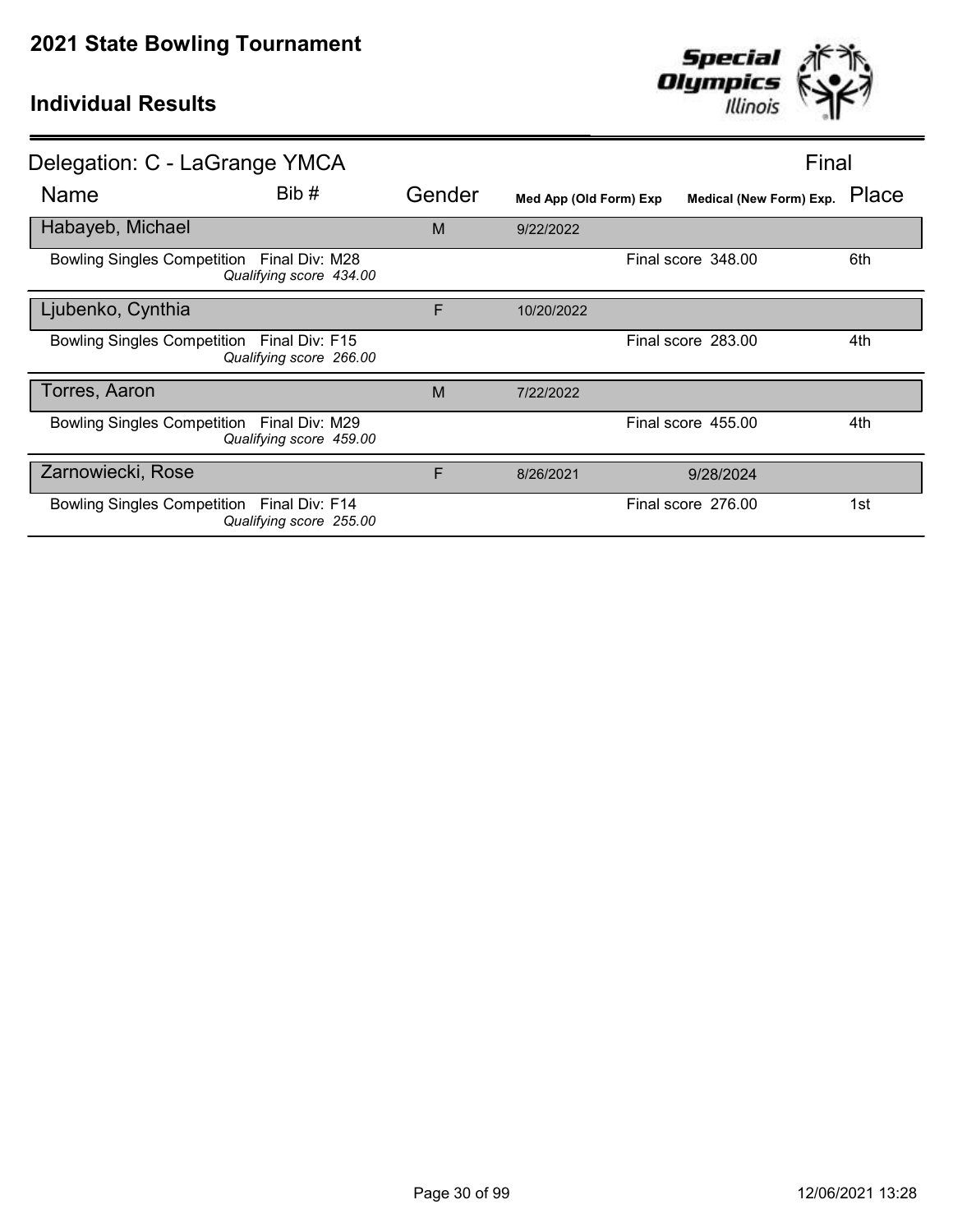

| Delegation: C - Leyden High Schools        |                         |               |                        |                               | Final |                 |
|--------------------------------------------|-------------------------|---------------|------------------------|-------------------------------|-------|-----------------|
| Name                                       | Bib#                    | Gender        | Med App (Old Form) Exp | Medical (New Form) Exp. Place |       |                 |
| Banach, Kamila                             |                         | F             |                        | 9/14/2024                     |       |                 |
| Bowling Doubles Competition Final Div: D02 | Qualifying score 128.00 | Banach/Urcino |                        | Final score 144.00            |       | 2 <sub>nd</sub> |
| Urcino, Aleyda                             |                         | F             | 5/27/2022              | 9/14/2024                     |       |                 |
| Bowling Doubles Competition Final Div: D02 | Qualifying score 175.00 | Banach/Urcino |                        | Final score 245.00            |       | 2 <sub>nd</sub> |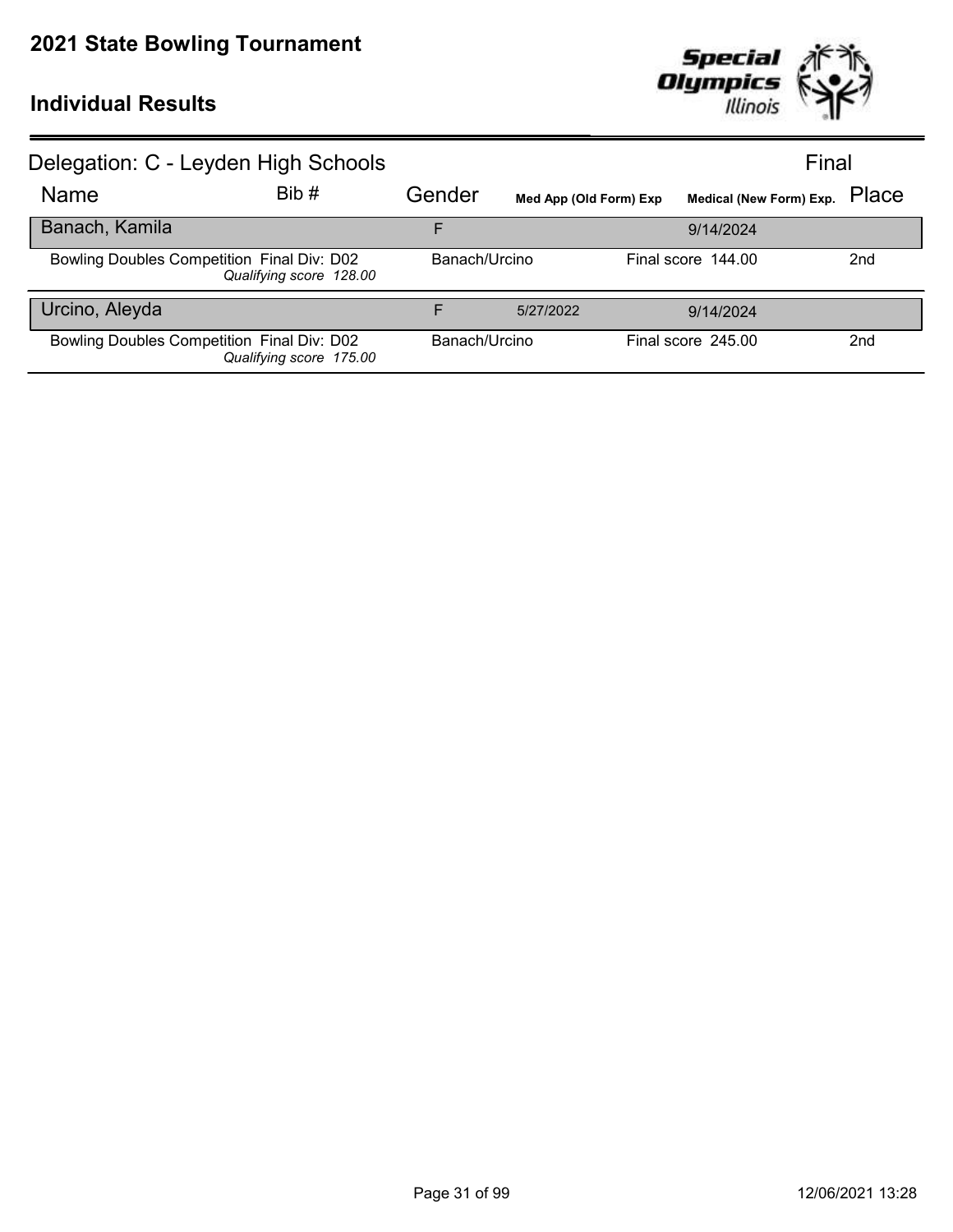

| Delegation: C - Naperville Team 203        |                                           |        |                        | Final                         |     |
|--------------------------------------------|-------------------------------------------|--------|------------------------|-------------------------------|-----|
| Name                                       | Bib#                                      | Gender | Med App (Old Form) Exp | Medical (New Form) Exp. Place |     |
| Petersen, Noah                             |                                           | M      | 4/17/2022              |                               |     |
| <b>Bowling Ramp Competition</b>            | Final Div: R08<br>Qualifying score 193.00 |        |                        | Final score 203.00            | 3rd |
| Rutter, Jacob                              |                                           | M      | 8/12/2022              |                               |     |
| Bowling Singles Competition Final Div: M29 | Qualifying score 445.00                   |        |                        | Final score 502.00            | 1st |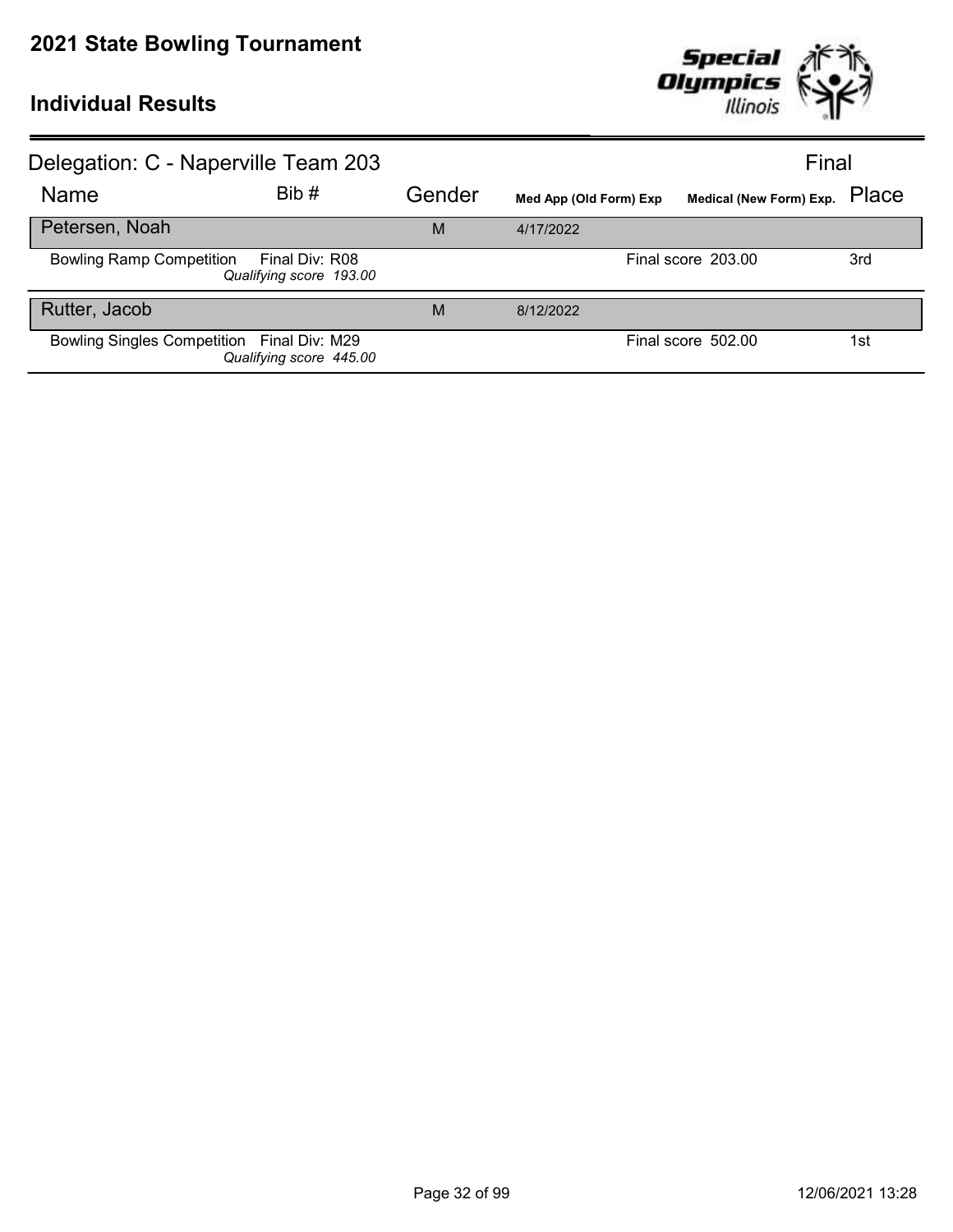

| Gender |           |           | Place                                                                                                                        |
|--------|-----------|-----------|------------------------------------------------------------------------------------------------------------------------------|
| M      | 3/19/2024 |           |                                                                                                                              |
|        |           |           | 8th                                                                                                                          |
| M      | 3/28/2013 | 8/26/2024 |                                                                                                                              |
|        |           |           | 7th                                                                                                                          |
| M      | 4/12/2024 |           |                                                                                                                              |
|        |           |           | 2nd                                                                                                                          |
|        |           |           | Final<br>Medical (New Form) Exp.<br>Med App (Old Form) Exp<br>Final score 254.00<br>Final score 264.00<br>Final score 417.00 |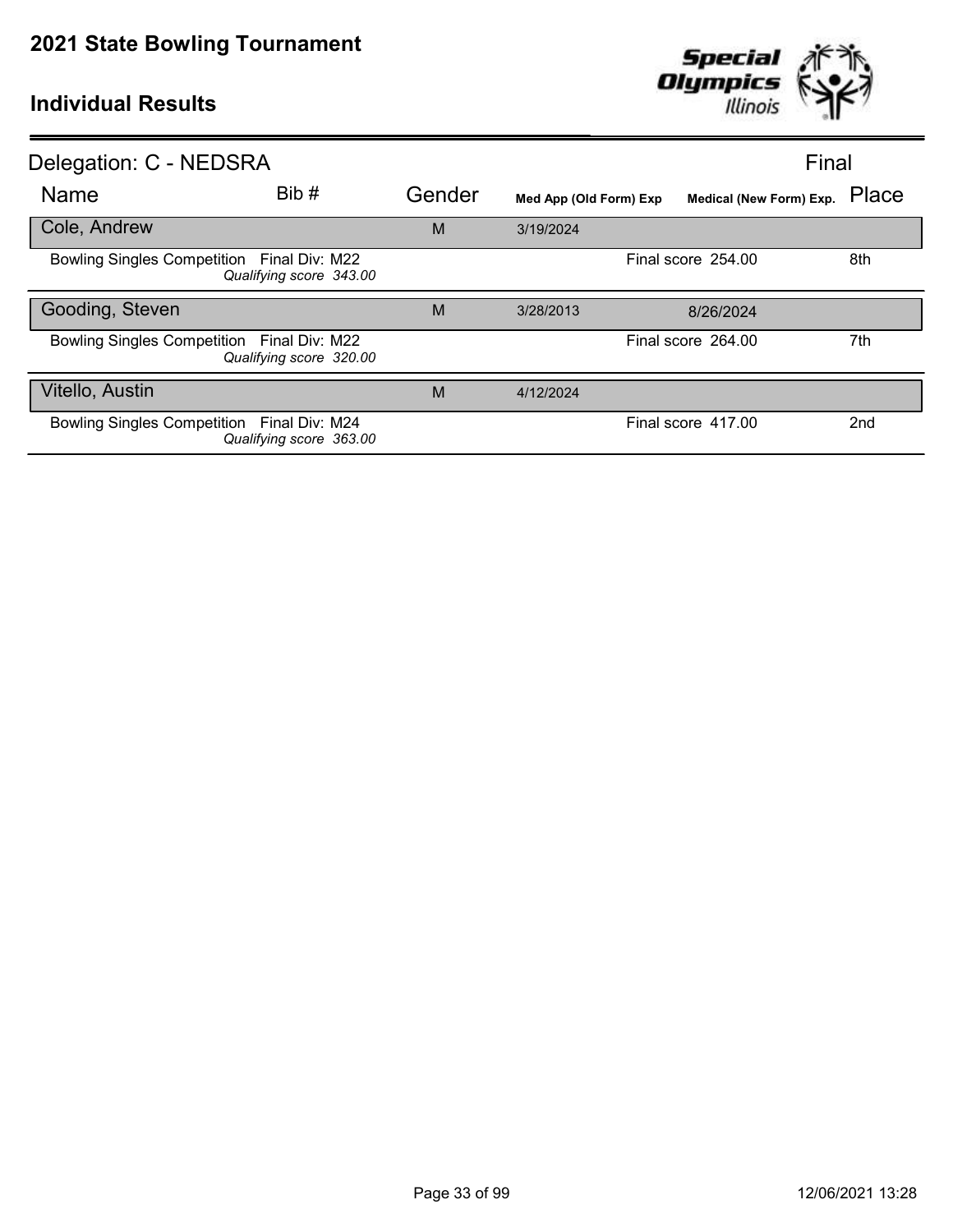

| Delegation: C - SEASPAR                    |                         |        |                        | Final                         |     |  |
|--------------------------------------------|-------------------------|--------|------------------------|-------------------------------|-----|--|
| Name                                       | Bib#                    | Gender | Med App (Old Form) Exp | Medical (New Form) Exp. PlaCe |     |  |
| Scott, Gavin                               |                         | M      | 11/12/2021             | 10/4/2024                     |     |  |
| Bowling Singles Competition Final Div: M27 | Qualifying score 405.00 |        |                        | Final score 370.00            | 8th |  |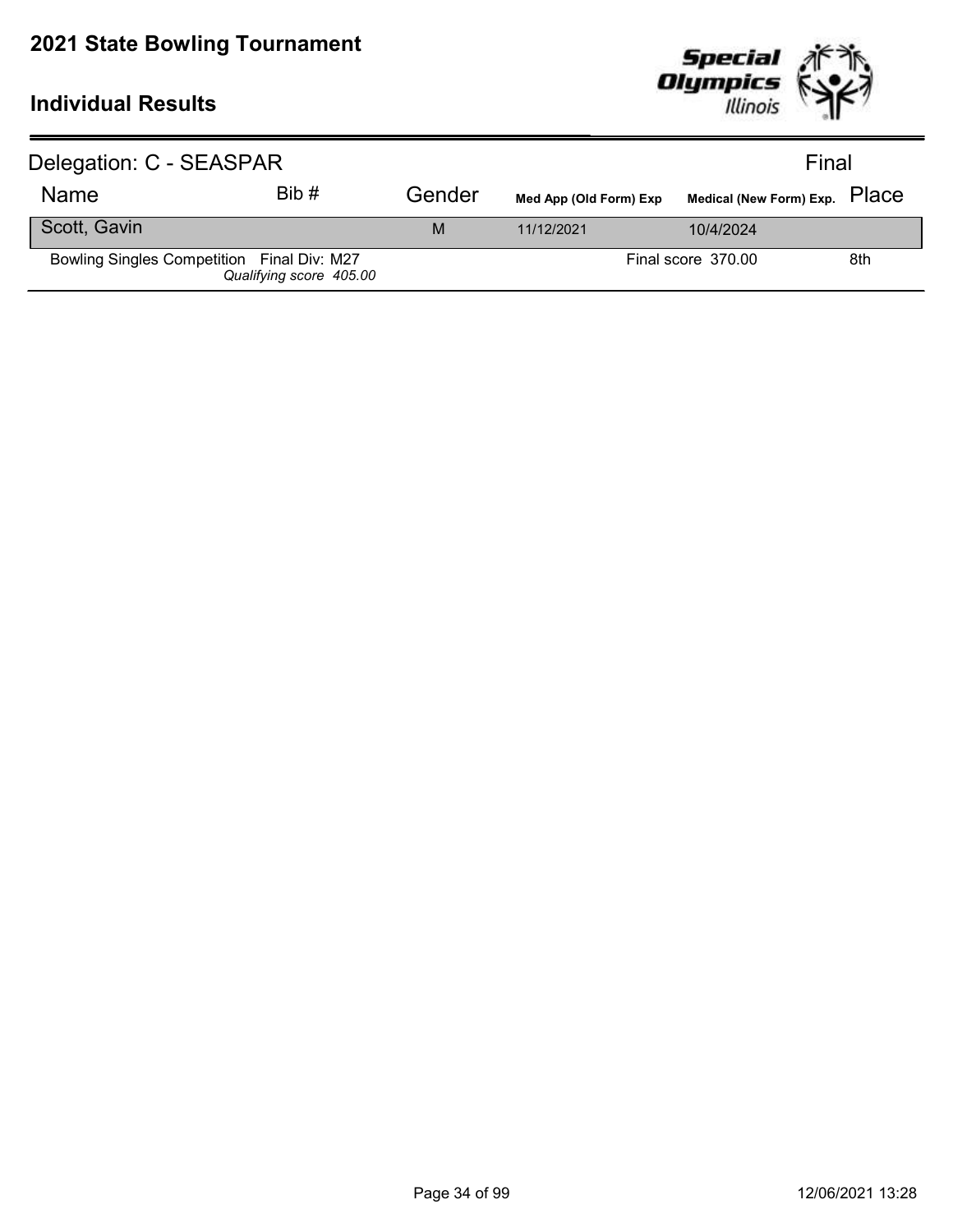

| Delegation: C - St Charles East HS                                    |        |                        |                         | Final           |
|-----------------------------------------------------------------------|--------|------------------------|-------------------------|-----------------|
| Bib#<br><b>Name</b>                                                   | Gender | Med App (Old Form) Exp | Medical (New Form) Exp. | Place           |
| Brooks, Kayle                                                         | F      | 1/6/2022               | 9/17/2024               |                 |
| Bowling Singles Competition Final Div: F14<br>Qualifying score 262.00 |        |                        | Final score 269.00      | 2 <sub>nd</sub> |
| Hand, Cullen                                                          | M      | 10/27/2022             | 8/6/2024                |                 |
| Bowling Singles Competition Final Div: M04<br>Qualifying score 177.00 |        |                        | Final score 223.00      | 1st             |
| Haneberg, Hayden                                                      | M      | 4/26/2022              | 7/27/2024               |                 |
| Bowling Singles Competition Final Div: M12<br>Qualifying score 120.00 |        |                        | Final score 114.00      | 4th             |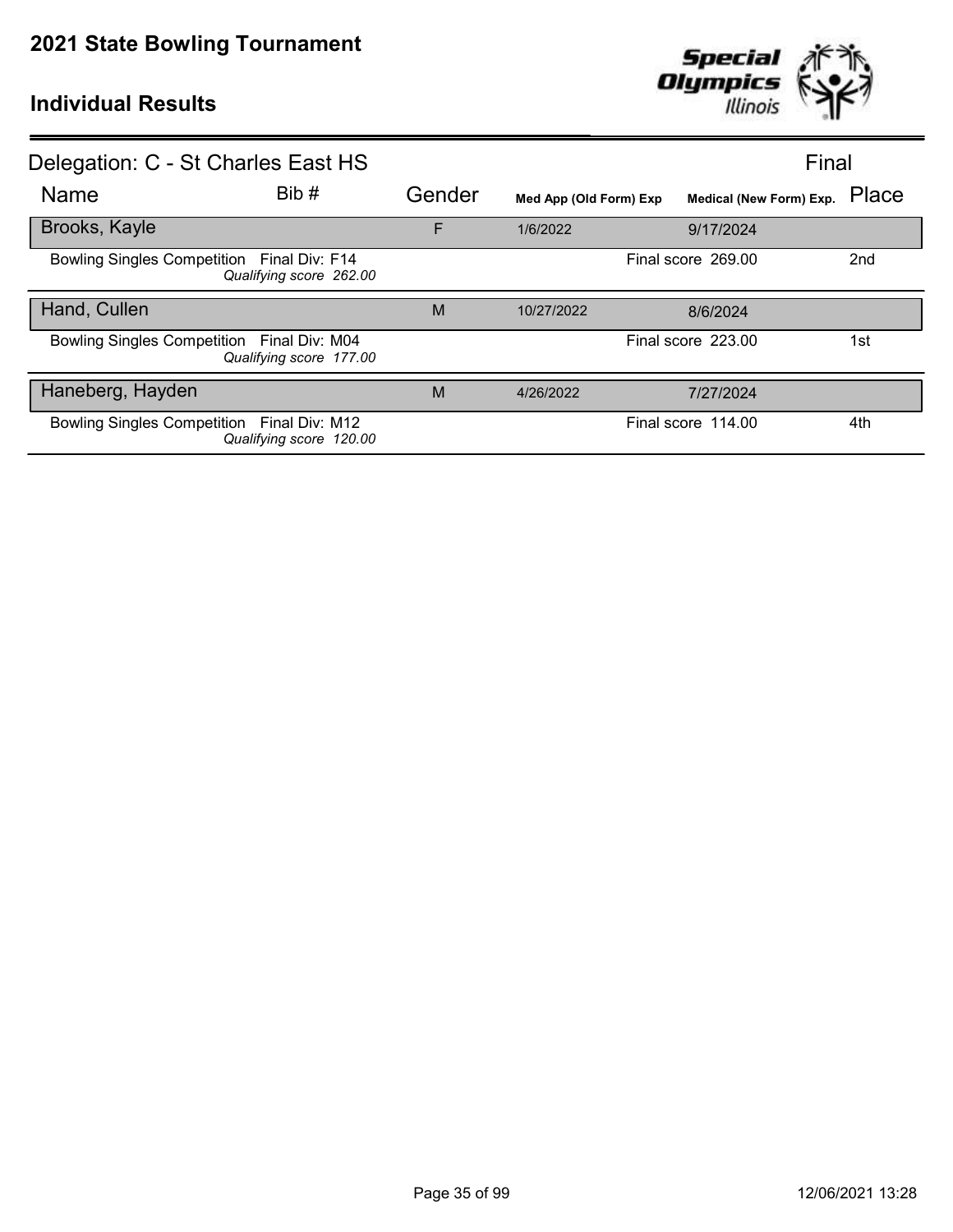

| Delegation: C - WSSRA                                                 |        |                        | Final                   |       |
|-----------------------------------------------------------------------|--------|------------------------|-------------------------|-------|
| Bib #<br><b>Name</b>                                                  | Gender | Med App (Old Form) Exp | Medical (New Form) Exp. | Place |
| Farrar, David                                                         | M      | 4/28/2024              |                         |       |
| Bowling Singles Competition Final Div: M25<br>Qualifying score 371.00 |        |                        | Final score 309.00      | 7th   |
| Hunter, Georgia A                                                     | F      | 10/7/2021              | 8/4/2024                |       |
| Bowling Singles Competition Final Div: F18<br>Qualifying score 332.00 |        |                        | Final score 297.00      | 6th   |
| Rios, Marco                                                           | M      | 3/21/2019              | 9/11/2024               |       |
| Bowling Singles Competition Final Div: M05<br>Qualifying score 180.00 |        |                        | Final score 200.00      | 4th   |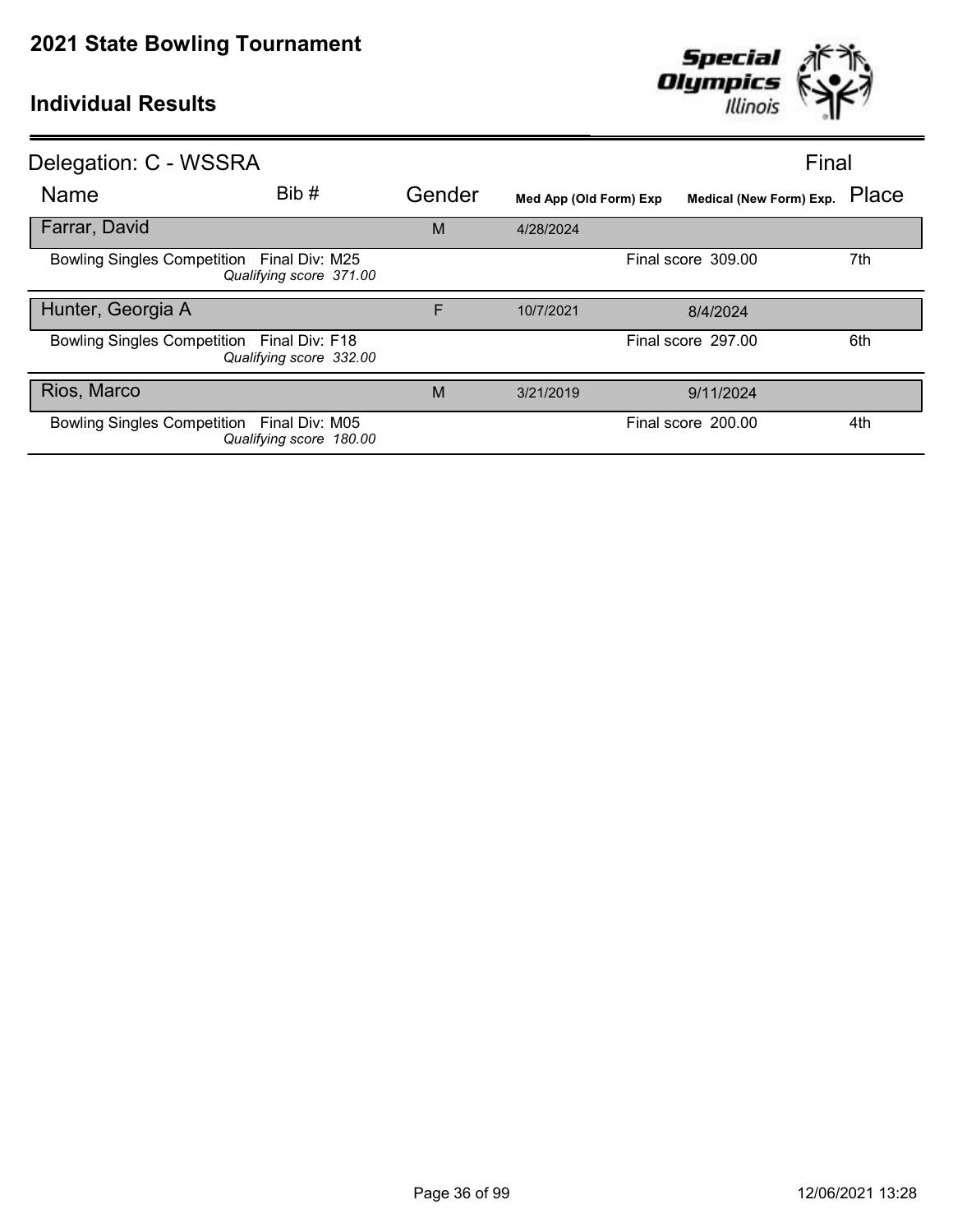

| Delegation: D - Bessemer Park              |                         |        |                        |             |                         | Final           |
|--------------------------------------------|-------------------------|--------|------------------------|-------------|-------------------------|-----------------|
| <b>Name</b>                                | Bib #                   | Gender | Med App (Old Form) Exp |             | Medical (New Form) Exp. | Place           |
| Brown, Cebastian                           |                         | M      | 6/16/2024              |             |                         |                 |
| Bowling Singles Competition Final Div: M13 | Qualifying score 138.00 |        |                        |             | Final score 212.00      | 2nd             |
| <b>Clifton, Kiarrence</b>                  |                         | M      | 10/16/2022             |             | 8/12/2024               |                 |
| Bowling Singles Competition Final Div: M15 | Qualifying score 194.00 |        |                        |             | Final score 231.00      | 3rd             |
| Holmes, Avery                              |                         | M      | 1/8/2024               |             |                         |                 |
| Bowling Singles Competition Final Div: M27 | Qualifying score 407.00 |        |                        |             | Final score 457.00      | 2 <sub>nd</sub> |
| Lee, Briana                                |                         | F      | 6/4/2024               |             |                         |                 |
| Bowling Singles Competition Final Div: F13 | Qualifying score 231.00 |        |                        |             | Final score 210.00      | 4th             |
| Lenoir, Blake                              |                         | M      | 11/4/2021              |             | 8/19/2024               |                 |
| Bowling Singles Competition Final Div: M20 | Qualifying score 296.00 |        |                        |             | Final score 338.00      | 1st             |
| Lymas, Brandon                             |                         | M      | 11/4/2021              |             | 9/4/2024                |                 |
| Bowling Singles Competition Final Div: M14 | Qualifying score 181.00 |        |                        |             | Final score 218.00      | 2 <sub>nd</sub> |
| Newsom, Marcus                             |                         | M      | 5/6/2024               |             |                         |                 |
| Bowling Singles Competition Final Div: M25 | Qualifying score 365.00 |        |                        |             | Final score 250.00      | 8th             |
| Reed, Ashley                               |                         | F      | 6/5/2024               |             |                         |                 |
| Bowling Singles Competition Final Div: F20 | Qualifying score 369.00 |        |                        | Final score |                         |                 |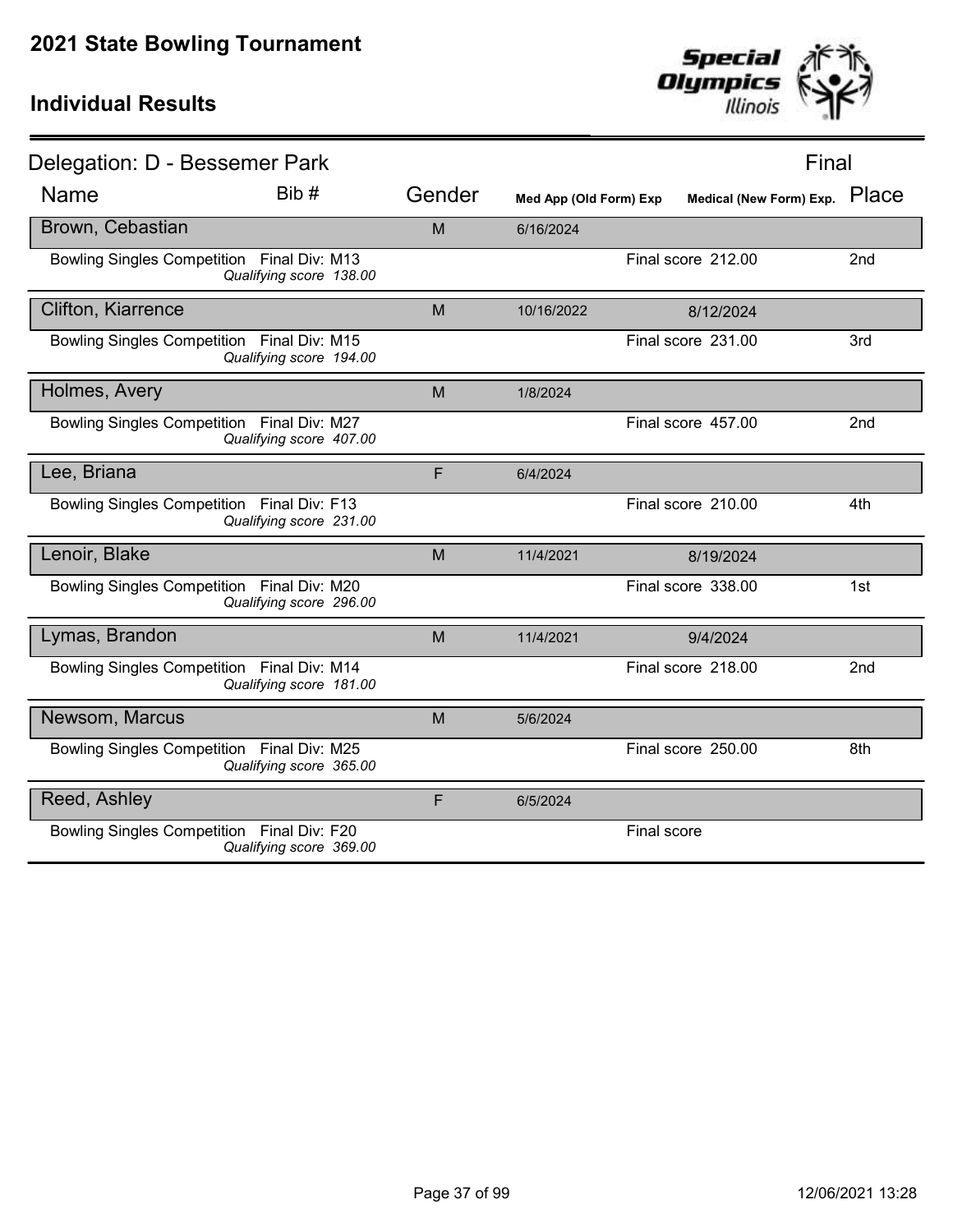

| Delegation: D - Columbus Park                                         |        |                        |                    | Final                   |                 |
|-----------------------------------------------------------------------|--------|------------------------|--------------------|-------------------------|-----------------|
| Bib #<br><b>Name</b>                                                  | Gender | Med App (Old Form) Exp |                    | Medical (New Form) Exp. | Place           |
| Hopkins, Travell                                                      | M      | 6/2/2024               |                    |                         |                 |
| Bowling Singles Competition Final Div: M20<br>Qualifying score 303.00 |        |                        | Final score 290.00 |                         | 5th             |
| Lazare, Jessica                                                       | F      | 1/20/2023              |                    |                         |                 |
| Bowling Singles Competition Final Div: F12<br>Qualifying score 217.00 |        |                        | Final score 211.00 |                         | 3rd             |
| McCline, Jarquise                                                     | M      |                        |                    | 9/16/2024               |                 |
| Bowling Singles Competition Final Div: M14<br>Qualifying score 177.00 |        |                        | Final score 172.00 |                         | 3rd             |
| Mitchell, Tierra                                                      | F      | 7/28/2024              |                    |                         |                 |
| Bowling Singles Competition Final Div: F12<br>Qualifying score 207.00 |        |                        | Final score 176.00 |                         | 5th             |
| Raggs, Emarion                                                        | M      | 5/11/2024              |                    |                         |                 |
| Bowling Singles Competition Final Div: M10<br>Qualifying score 56.00  |        |                        | Final score 93.00  |                         | 2 <sub>nd</sub> |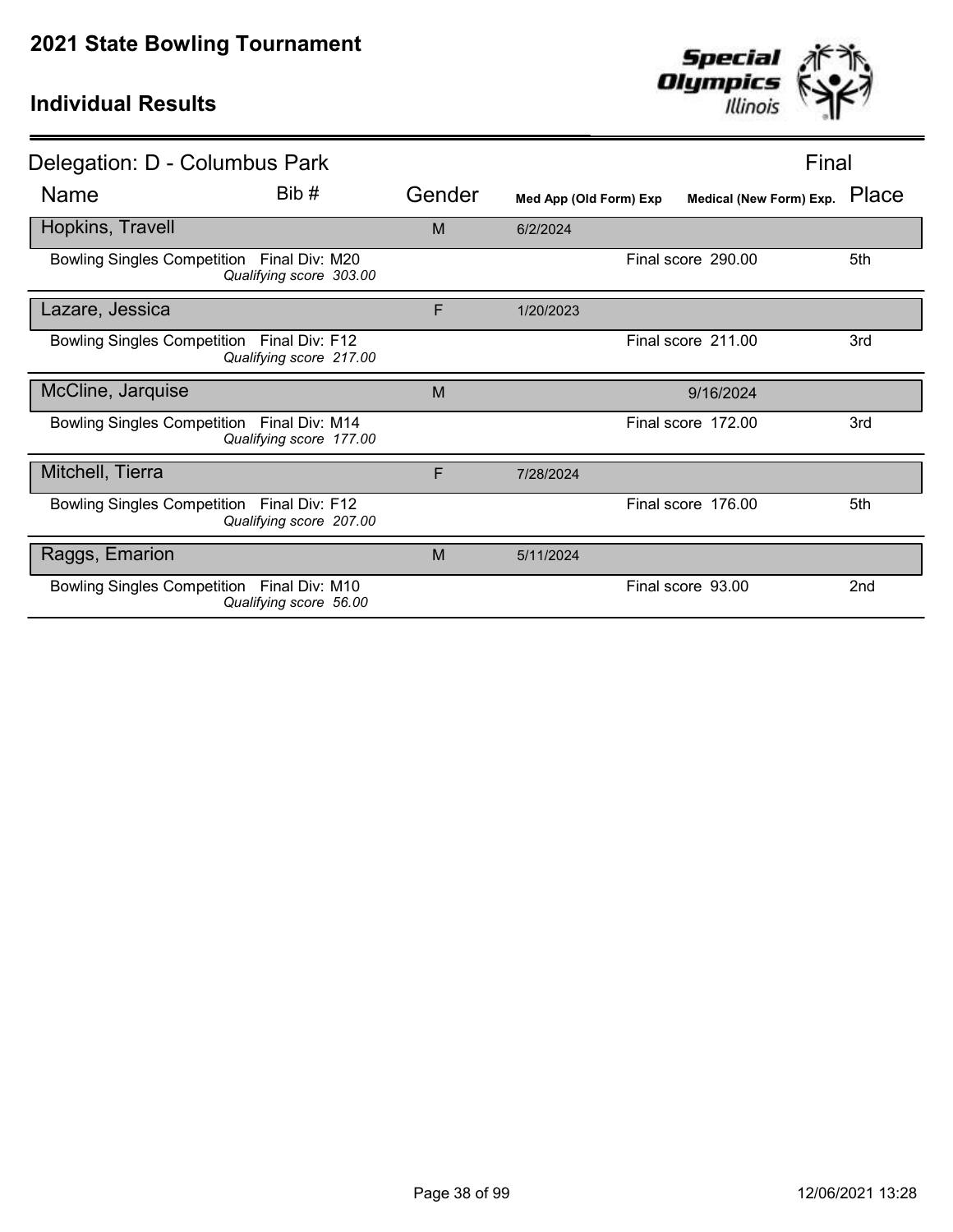

| Delegation: D - Douglas Park               |                         |        |                        | Final                   |       |
|--------------------------------------------|-------------------------|--------|------------------------|-------------------------|-------|
| <b>Name</b>                                | Bib#                    | Gender | Med App (Old Form) Exp | Medical (New Form) Exp. | Place |
| Byrd, Jaleel                               |                         | M      | 7/26/2024              |                         |       |
| Bowling Singles Competition Final Div: M23 | Qualifying score 354.00 |        |                        | Final score 325.00      | 4th   |
| Gilmore, Olivia                            |                         | F      | 11/27/2021             | 9/10/2024               |       |
| Bowling Singles Competition Final Div: F07 | Qualifying score 72.00  |        | Final score            |                         |       |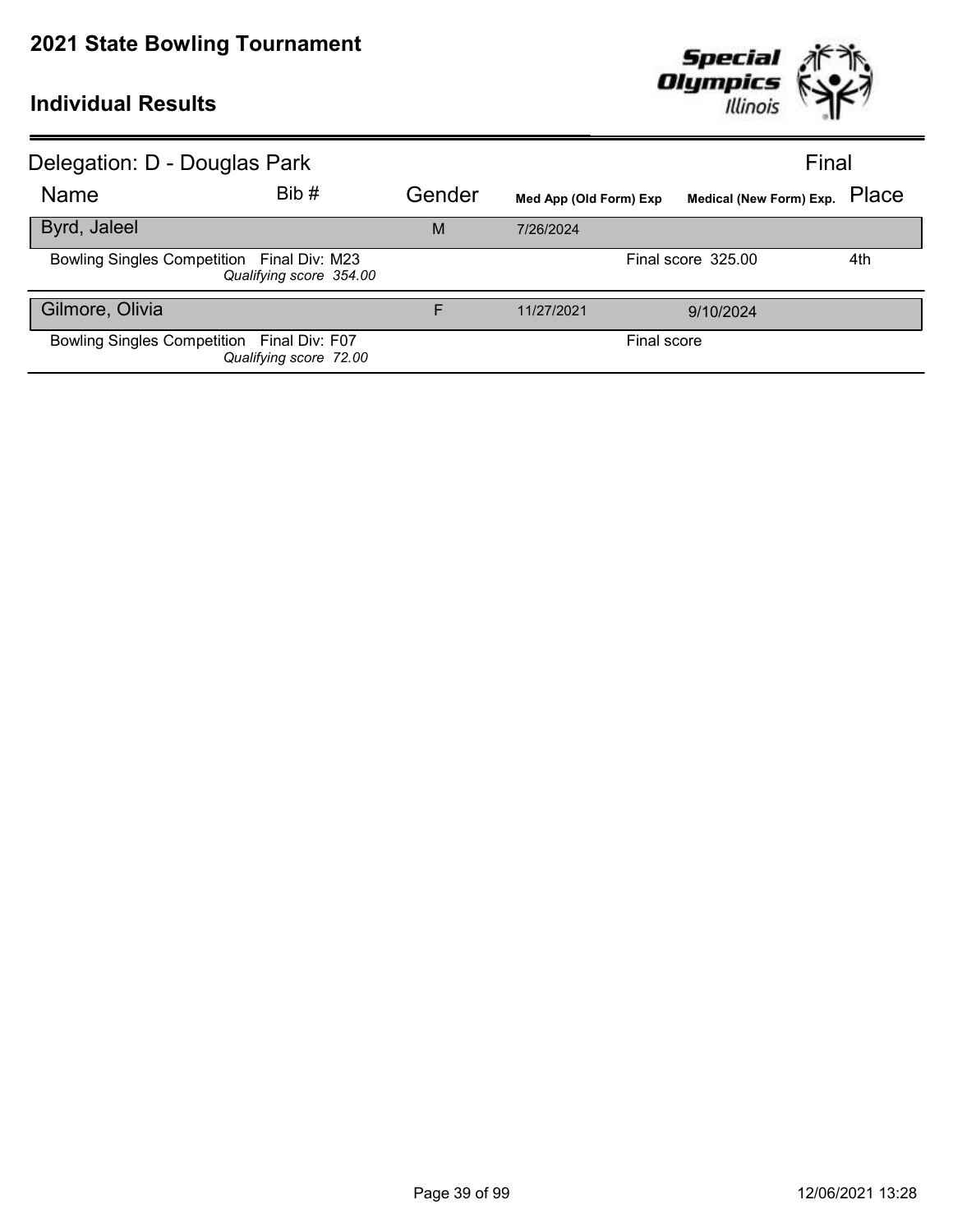

| Delegation: D - Harrison Park              |                         |        |                        | Final                         |     |
|--------------------------------------------|-------------------------|--------|------------------------|-------------------------------|-----|
| <b>Name</b>                                | Bib#                    | Gender | Med App (Old Form) Exp | Medical (New Form) Exp. PlaCe |     |
| Sanchez, Jose Jaime                        |                         | M      | 1/14/2023              | 6/17/2024                     |     |
| Bowling Singles Competition Final Div: M23 | Qualifying score 346.00 |        |                        | Final score 272.00            | 8th |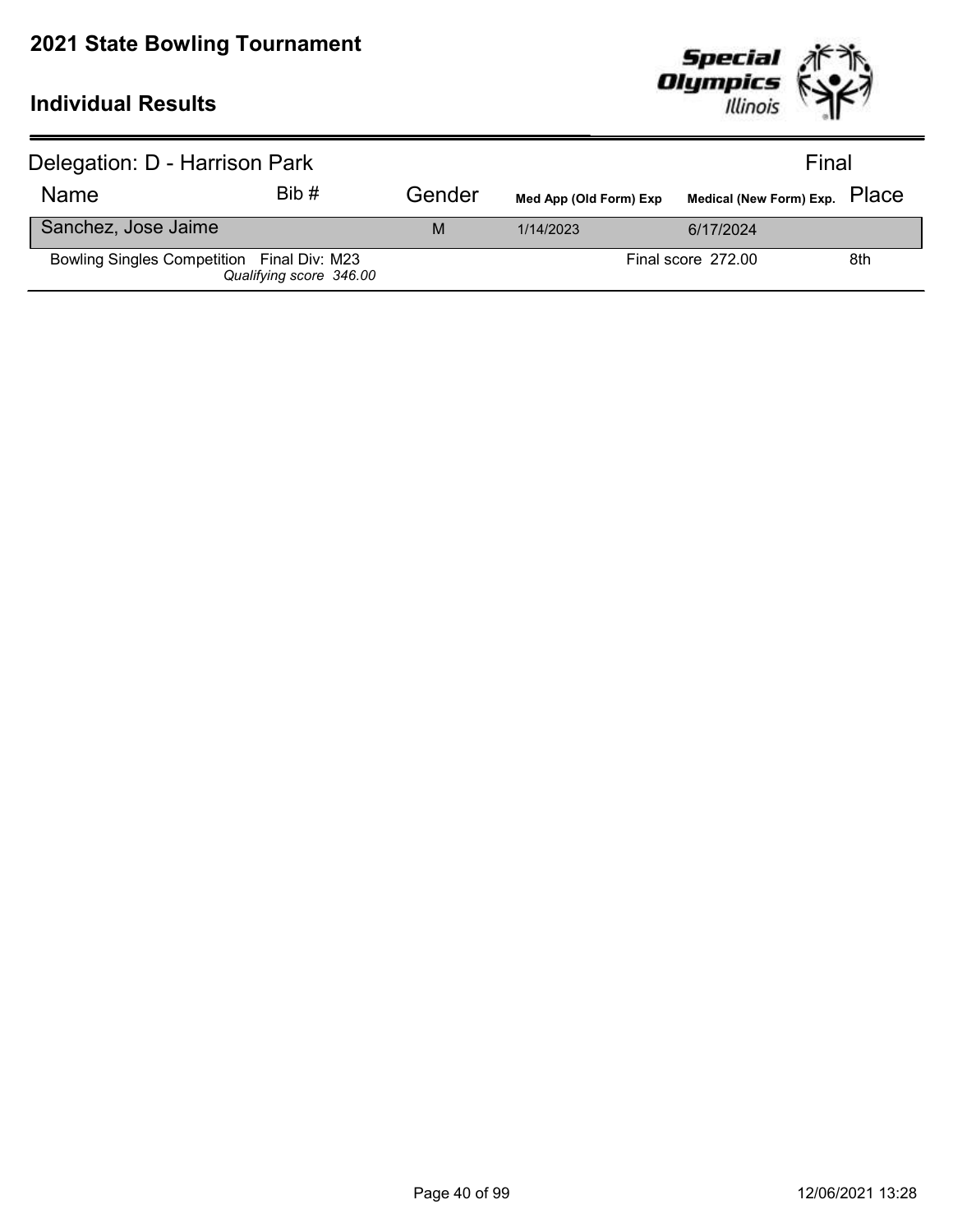

| Delegation: D - Kosciuszko Park            |                         |        |                        |                               | Final           |
|--------------------------------------------|-------------------------|--------|------------------------|-------------------------------|-----------------|
| <b>Name</b>                                | Bib#                    | Gender | Med App (Old Form) Exp | Medical (New Form) Exp. Place |                 |
| Avila, Gianfranco                          |                         | M      | 8/15/2022              |                               |                 |
| Bowling Singles Competition Final Div: M23 | Qualifying score 346.00 |        |                        | Final score 283.00            | 6th             |
| Cruz, Susana                               |                         | F      | 9/3/2022               |                               |                 |
| Bowling Singles Competition Final Div: F04 | Qualifying score 205.00 |        |                        | Final score 235.00            | 1st             |
| Nykiel, Carrie                             |                         | F      | 9/26/2022              |                               |                 |
| Bowling Singles Competition Final Div: F22 | Qualifying score 413.00 |        |                        | Final score 391.00            | 3rd             |
| Robles, Juan Carlos                        |                         | M      | 2/4/2022               | 7/30/2024                     |                 |
| Bowling Singles Competition Final Div: M17 | Qualifying score 257.00 |        |                        | Final score 224.00            | 4th             |
| Rodriguez, Carlos                          |                         | M      | 3/7/2022               |                               |                 |
| Bowling Singles Competition Final Div: M24 | Qualifying score 362.00 |        |                        | Final score 403.00            | 3rd             |
| Vazquez, Jose Gerardo                      |                         | M      | 8/8/2022               | 9/8/2024                      |                 |
| Bowling Singles Competition Final Div: M04 | Qualifying score 156.00 |        |                        | Final score 187.00            | 2 <sub>nd</sub> |
| Vazquez, Luis A                            |                         | M      | 4/8/2022               | 5/24/2024                     |                 |
| Bowling Singles Competition Final Div: M15 | Qualifying score 188.00 |        |                        | Final score 199.00            | 5th             |
| Vazquez, Victor Manuel                     |                         | M      | 8/8/2022               | 9/8/2024                      |                 |
| Bowling Singles Competition Final Div: M04 | Qualifying score 166.00 |        |                        | Final score 177.00            | 3rd             |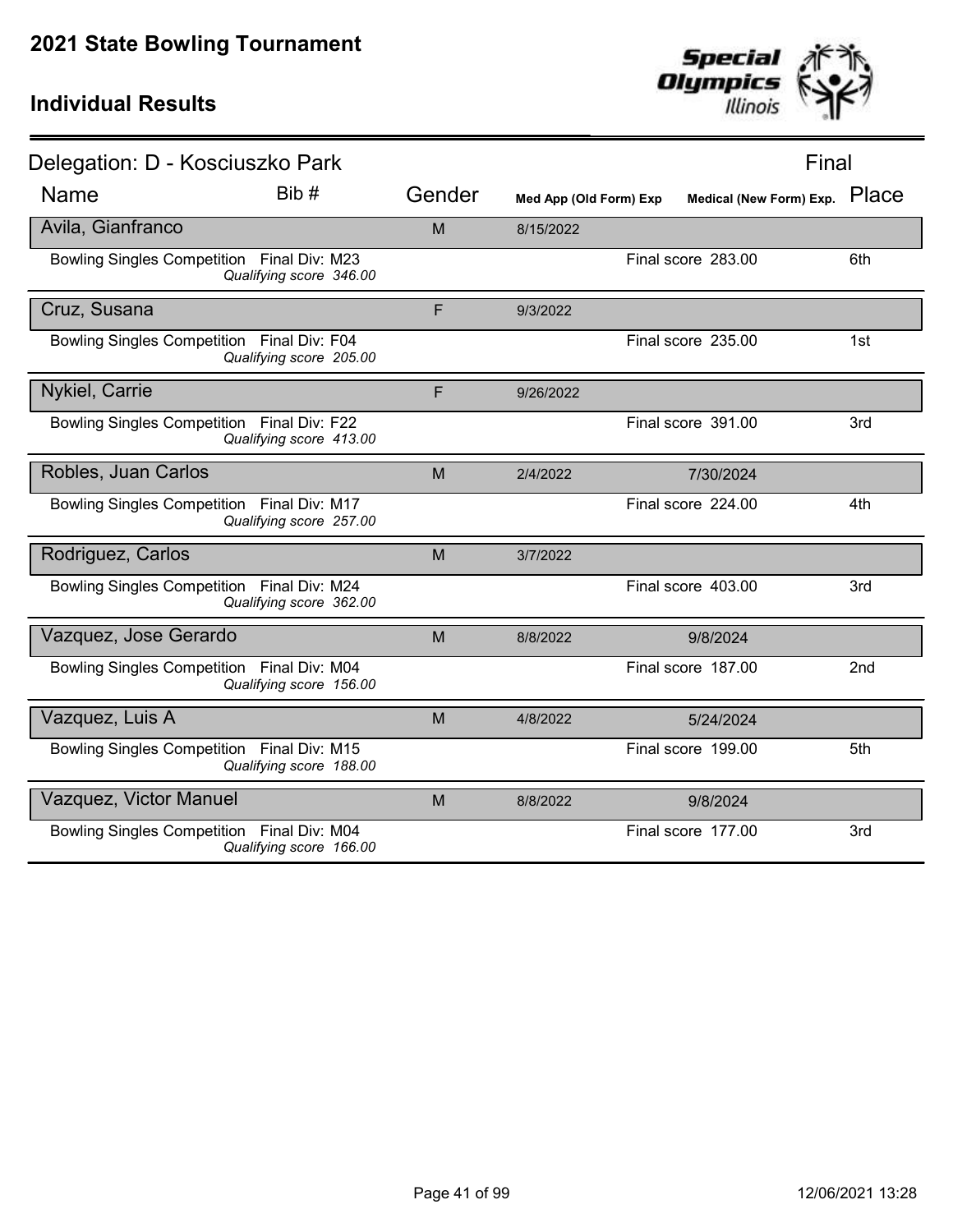

| Delegation: D - Loyola Park                |                         |        | Final                  |                               |     |
|--------------------------------------------|-------------------------|--------|------------------------|-------------------------------|-----|
| <b>Name</b>                                | Bib#                    | Gender | Med App (Old Form) Exp | Medical (New Form) Exp. PlaCe |     |
| Rivera, Israel                             |                         | M      | 2/5/2022               | 8/1/2024                      |     |
| Bowling Singles Competition Final Div: M30 | Qualifying score 485.00 |        |                        | Final score 346.00            | 3rd |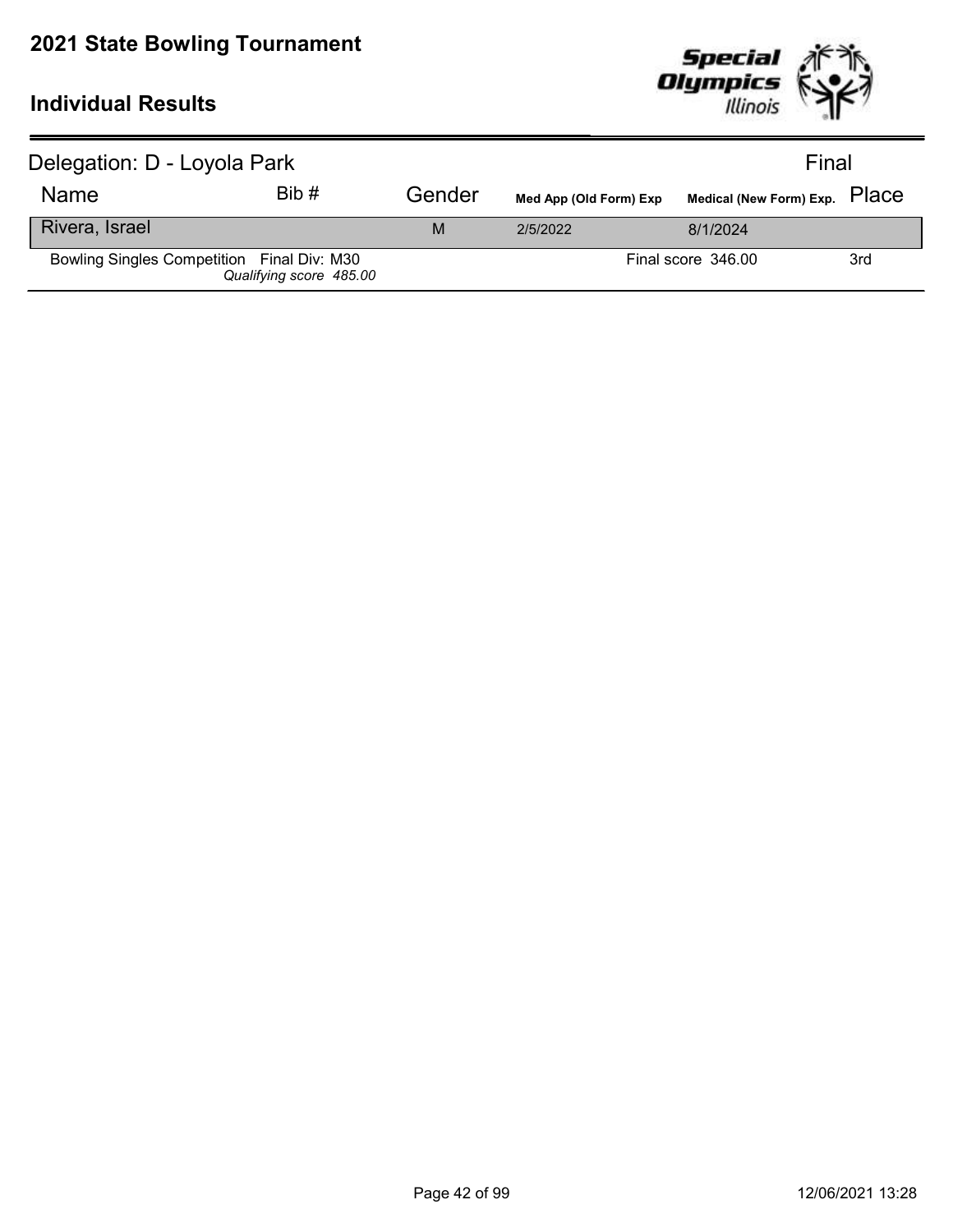

| Delegation: D - Mann Park                  |                                           |        |                        |                         | Final           |
|--------------------------------------------|-------------------------------------------|--------|------------------------|-------------------------|-----------------|
| Name                                       | Bib #                                     | Gender | Med App (Old Form) Exp | Medical (New Form) Exp. | Place           |
| Lechuga, Lizette                           |                                           | F      | 11/5/2022              | 8/5/2024                |                 |
| <b>Bowling Ramp Competition</b>            | Final Div: R06<br>Qualifying score 155.00 |        |                        | Final score 214.00      | 2 <sub>nd</sub> |
| Maali, John                                |                                           | M      | 11/5/2022              | 7/16/2024               |                 |
| Bowling Singles Competition Final Div: M28 | Qualifying score 428.00                   |        |                        | Final score 306.00      | 7th             |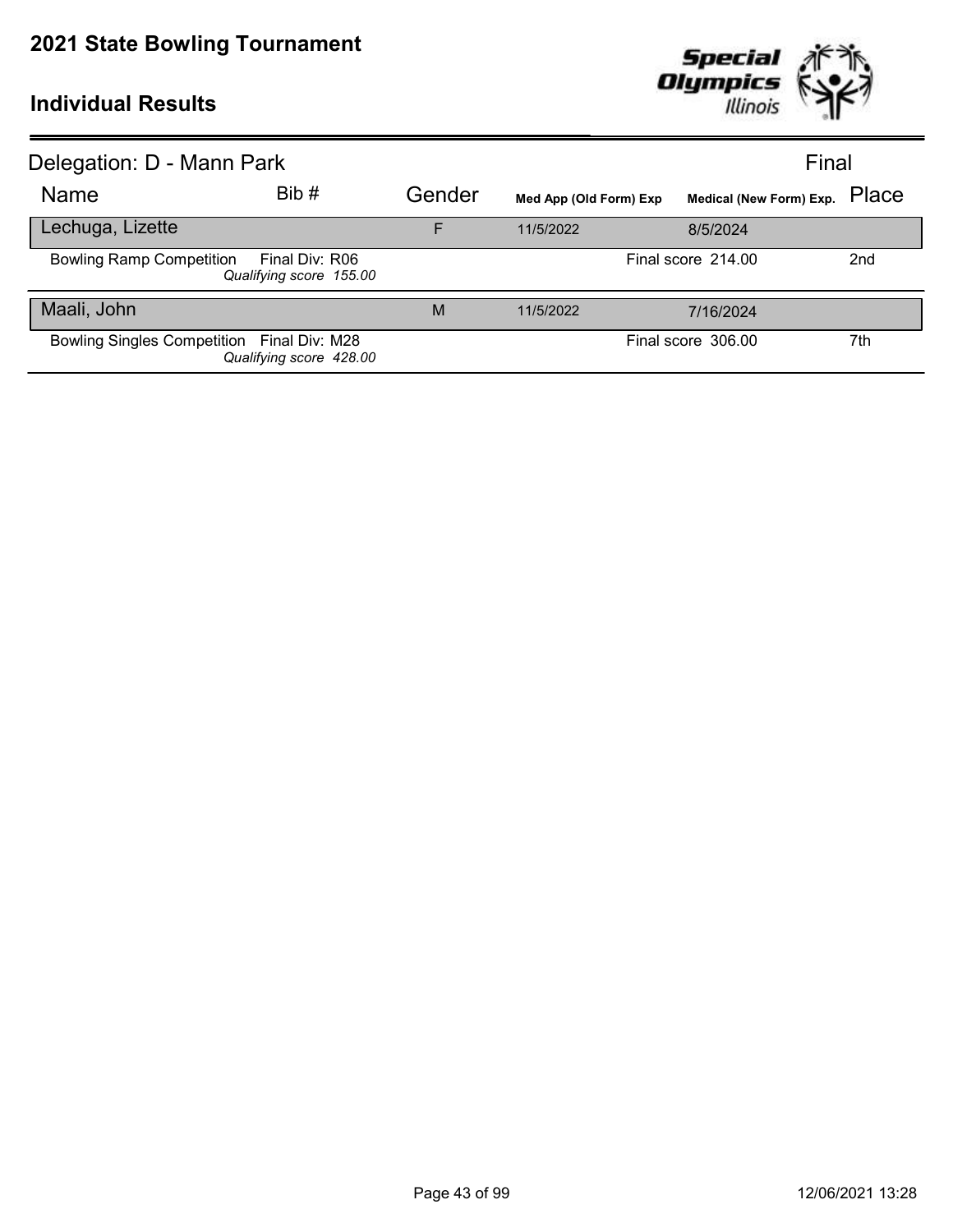

| Delegation: D - Marquette Park             |                         |        |                        | Final                   |       |
|--------------------------------------------|-------------------------|--------|------------------------|-------------------------|-------|
| <b>Name</b>                                | Bib#                    | Gender | Med App (Old Form) Exp | Medical (New Form) Exp. | Place |
| Collazo, Ivette (Sylvia)                   |                         | F      | 7/13/2024              |                         |       |
| Bowling Singles Competition Final Div: F19 | Qualifying score 360.00 |        |                        | Final score 393.00      | 6th   |
| <b>McDaniels, Charles</b>                  |                         | M      | 3/10/2023              |                         |       |
| Bowling Singles Competition Final Div: M27 | Qualifying score 420.00 |        |                        | Final score 404.00      | 5th   |
| Shadden, Christopher                       |                         | M      | 1/9/2023               | 6/25/2024               |       |
| Bowling Singles Competition Final Div: M28 | Qualifying score 434.00 |        |                        | Final score 372.00      | 5th   |
| Sharp, Deanna J                            |                         | F      | 8/18/2022              |                         |       |
| Bowling Singles Competition Final Div: F19 | Qualifying score 339.00 |        |                        | Final score 415.00      | 3rd   |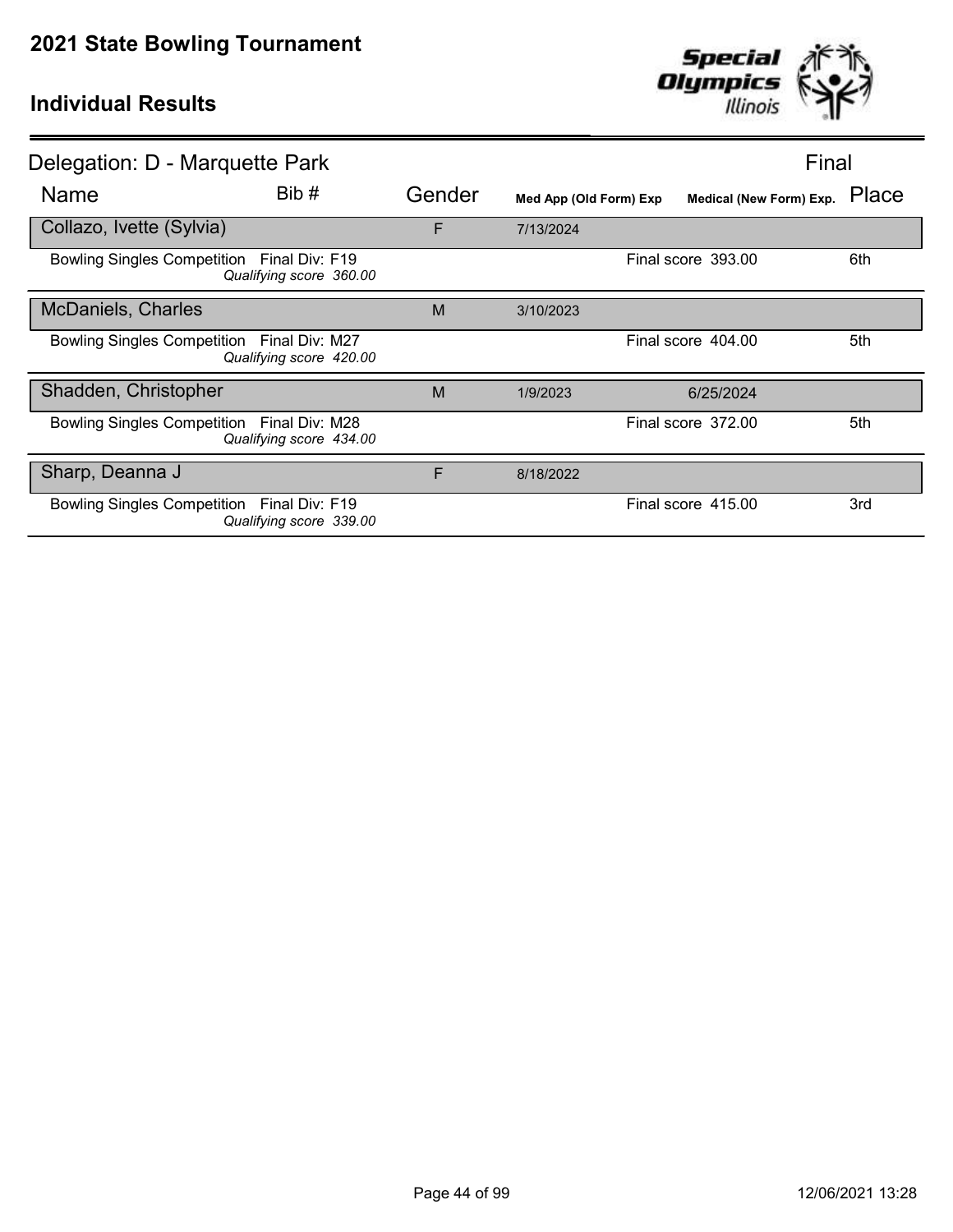

| Delegation: D - Mt Greenwood Park          |                         |        |                        |                         | Final           |
|--------------------------------------------|-------------------------|--------|------------------------|-------------------------|-----------------|
| Name                                       | Bib#                    | Gender | Med App (Old Form) Exp | Medical (New Form) Exp. | Place           |
| Janiszewski, Cara                          |                         | F      | 11/5/2021              | 10/21/2024              |                 |
| Bowling Singles Competition Final Div: F13 | Qualifying score 233.00 |        |                        | Final score 212.00      | 3rd             |
| Mindeman, Leslie                           |                         | F      | 6/25/2023              |                         |                 |
| Bowling Singles Competition Final Div: F19 | Qualifying score 348.00 |        |                        | Final score 403.00      | 4th             |
| Shimoda, Thomas                            |                         | M      | 12/12/2021             | 10/12/2024              |                 |
| Bowling Singles Competition Final Div: M26 | Qualifying score 389.00 |        |                        | Final score 311.00      | 6th             |
| Whiteley, Maggie                           |                         | F      | 8/23/2022              |                         |                 |
| Bowling Singles Competition Final Div: F12 | Qualifying score 198.00 |        |                        | Final score 213.00      | 2 <sub>nd</sub> |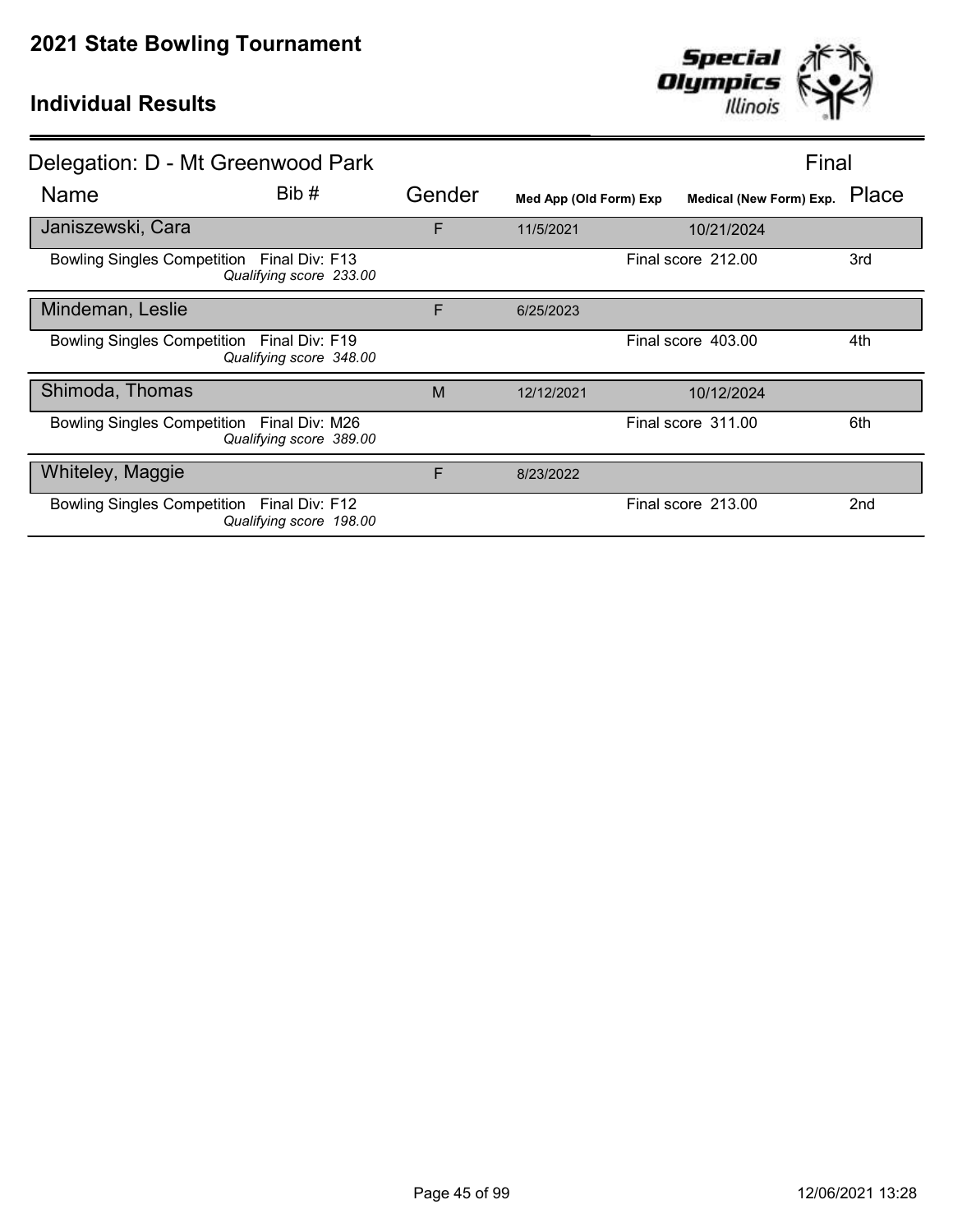

| Delegation: D - Piotrowski Park            |                                           |              |                        |                    | Final                         |
|--------------------------------------------|-------------------------------------------|--------------|------------------------|--------------------|-------------------------------|
| <b>Name</b>                                | Bib #                                     | Gender       | Med App (Old Form) Exp |                    | Medical (New Form) Exp. Place |
| Ferguson, Joel                             |                                           | M            | 6/14/2024              |                    |                               |
| <b>Bowling Ramp Competition</b>            | Final Div: R09<br>Qualifying score 217.00 |              |                        | Final score 167.00 | 4th                           |
| Gaeta, Jose                                |                                           | M            | 5/20/2024              |                    |                               |
| Bowling Doubles Competition Final Div: D05 | Qualifying score 347.00                   | Gaeta/Taylor |                        | Final score 375.00 | 3rd                           |
| Martinez, Olivia M                         |                                           | F            | 7/6/2024               |                    |                               |
| Bowling Singles Competition Final Div: F13 | Qualifying score 228.00                   |              |                        | Final score 271.00 | 1st                           |
| Moore, David G.                            |                                           | M            | 6/18/2024              |                    |                               |
| Bowling Singles Competition Final Div: M22 | Qualifying score 325.00                   |              |                        | Final score 300.00 | 5th                           |
| Pedraza, Hugo                              |                                           | M            | 4/23/2024              |                    |                               |
| Bowling Singles Competition Final Div: M20 | Qualifying score 300.00                   |              |                        | Final score 316.00 | 2nd                           |
| Roldan, Rafael                             |                                           | M            | 5/24/2024              |                    |                               |
| Bowling Doubles Competition Final Div: D07 | Qualifying score 380.00                   | Roldan/Vega  |                        | Final score 365.00 | 4th                           |
| Rushing, Delycionia                        |                                           | F            | 4/8/2024               |                    |                               |
| <b>Bowling Ramp Competition</b>            | Final Div: R09<br>Qualifying score 214.00 |              |                        | Final score 156.00 | 6th                           |
| Taylor, Lewis                              |                                           | M            | 7/16/2024              |                    |                               |
| Bowling Doubles Competition Final Div: D05 | Qualifying score 271.00                   | Gaeta/Taylor |                        | Final score 279.00 | 3rd                           |
| Vega, Francisco Joseph                     |                                           | M            | 6/4/2024               |                    |                               |
| Bowling Doubles Competition Final Div: D07 | Qualifying score 445.00                   | Roldan/Vega  |                        | Final score 361.00 | 4th                           |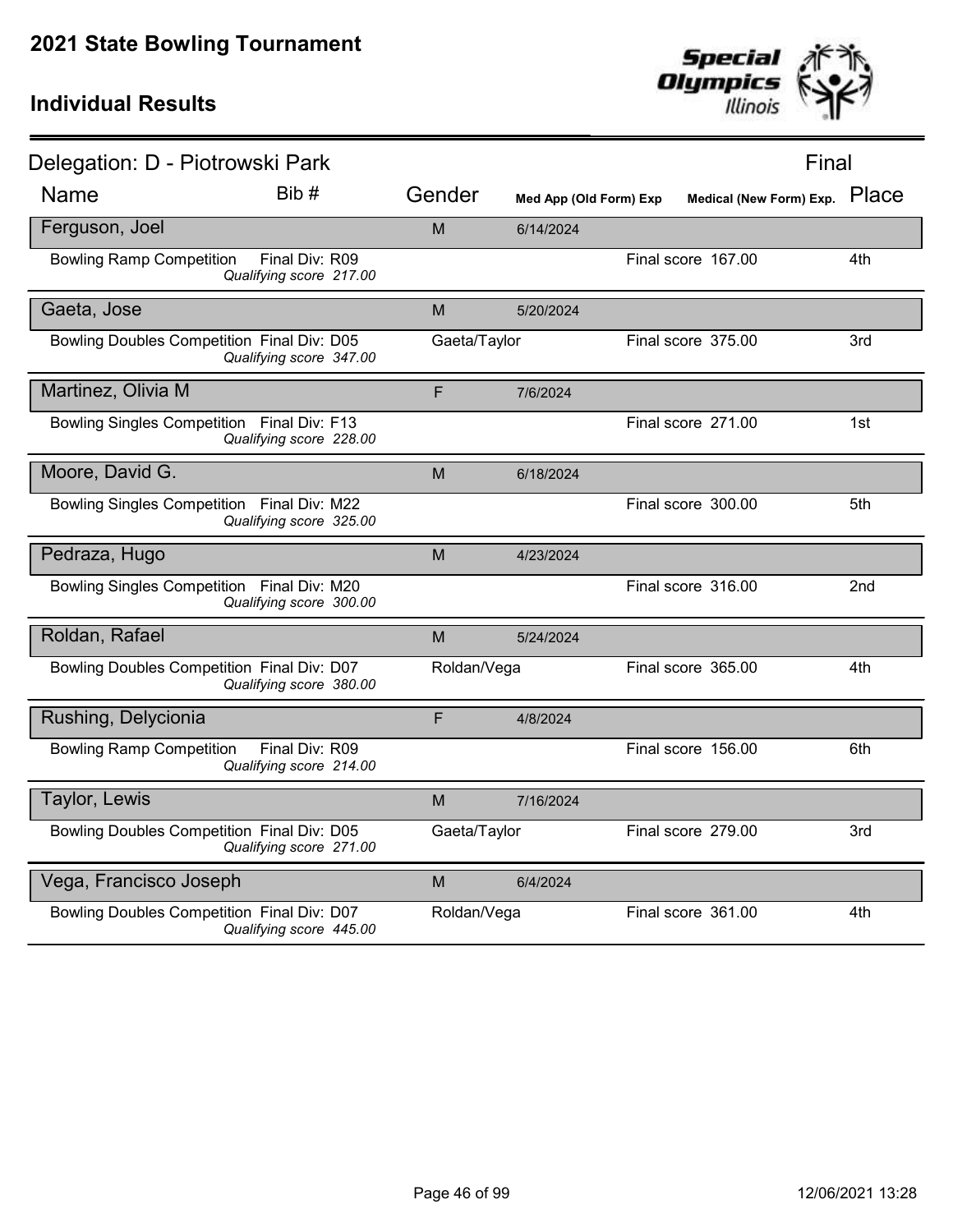

| Delegation: D - Shabbona Park              |                         |        |                        |             |                         | Final           |
|--------------------------------------------|-------------------------|--------|------------------------|-------------|-------------------------|-----------------|
| <b>Name</b>                                | Bib #                   | Gender | Med App (Old Form) Exp |             | Medical (New Form) Exp. | Place           |
| Dunne, Coleen E                            |                         | F      | 12/10/2023             |             |                         |                 |
| Bowling Singles Competition Final Div: F17 | Qualifying score 310.00 |        |                        |             | Final score 232.00      | 5th             |
| Fisher, David                              |                         | M      | 4/8/2022               |             | 11/16/2024              |                 |
| Bowling Singles Competition Final Div: M17 | Qualifying score 257.00 |        |                        |             | Final score 220.00      | 5th             |
| Flanary, Kostadino (Kosta)                 |                         | M      | 5/29/2022              |             |                         |                 |
| Bowling Singles Competition Final Div: M13 | Qualifying score 147.00 |        |                        |             | Final score 199.00      | 4th             |
| Gremo, Daniel                              |                         | M      | 3/20/2022              |             |                         |                 |
| Bowling Singles Competition Final Div: M23 | Qualifying score 351.00 |        |                        |             | Final score 410.00      | 2 <sub>nd</sub> |
| Hertl, Peter                               |                         | M      | 11/5/2022              |             |                         |                 |
| Bowling Singles Competition Final Div: M29 | Qualifying score 471.00 |        |                        |             | Final score 439.00      | 5th             |
| Ritt, Cindy                                |                         | F      | 3/5/2023               |             |                         |                 |
| Bowling Singles Competition Final Div: F20 | Qualifying score 367.00 |        |                        | Final score |                         |                 |
| Rzeszut, Wiktoria                          |                         | F      | 11/5/2022              |             | 8/6/2024                |                 |
| Bowling Singles Competition Final Div: F12 | Qualifying score 204.00 |        |                        |             | Final score 150.00      | 7th             |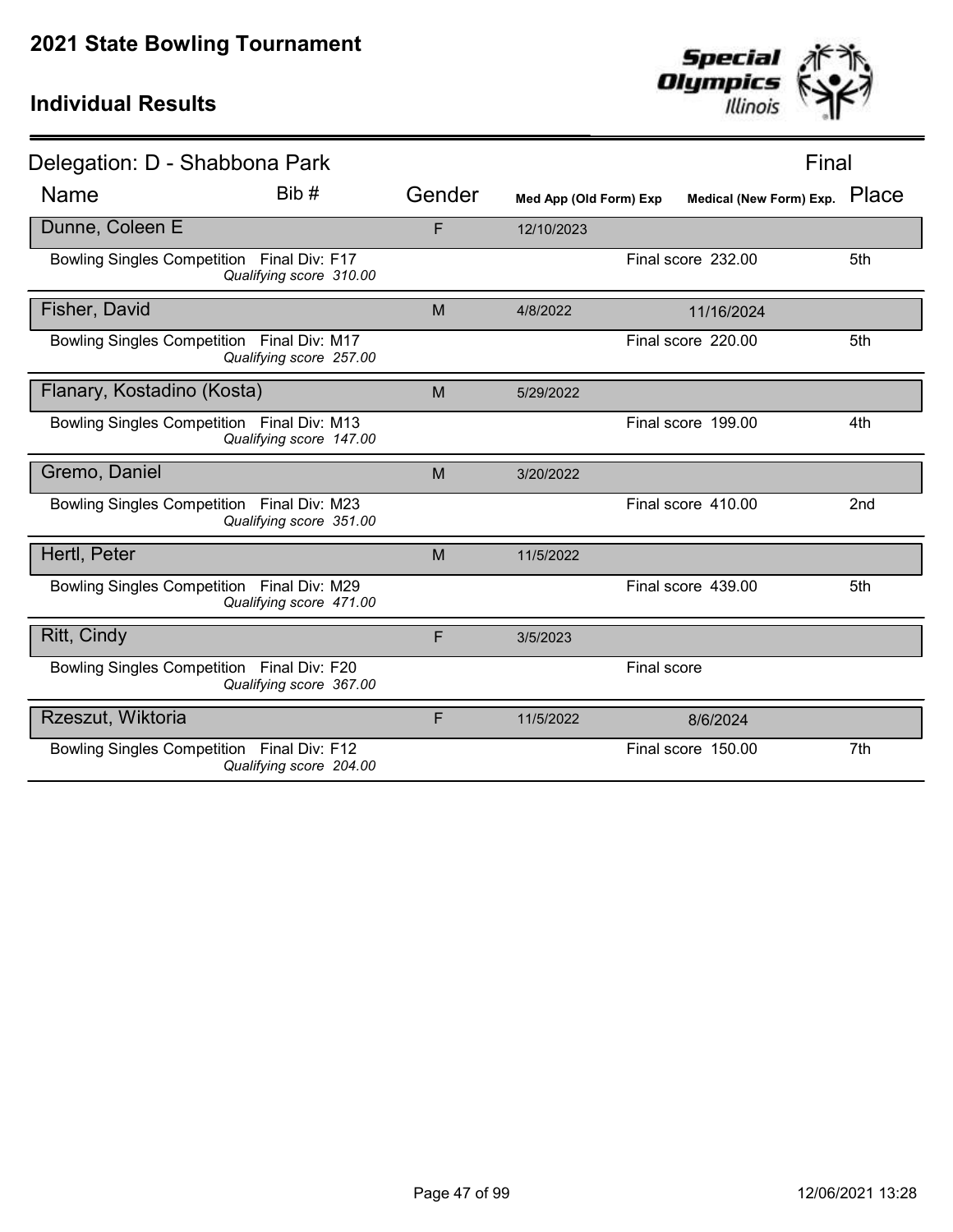

| Delegation: D - West Pullman Park          |                                           |        |                        | Final                         |                 |
|--------------------------------------------|-------------------------------------------|--------|------------------------|-------------------------------|-----------------|
| Name                                       | Bib#                                      | Gender | Med App (Old Form) Exp | Medical (New Form) Exp. Place |                 |
| Jones, Delia                               |                                           | F      | 5/7/2022               |                               |                 |
| <b>Bowling Ramp Competition</b>            | Final Div: R04<br>Qualifying score 110.00 |        |                        | Final score 158.00            | 2 <sub>nd</sub> |
| Mitchell, Javonte                          |                                           | M      | 6/2/2024               |                               |                 |
| Bowling Singles Competition Final Div: M18 | Qualifying score 279.00                   |        |                        | Final score 312.00            | 1st             |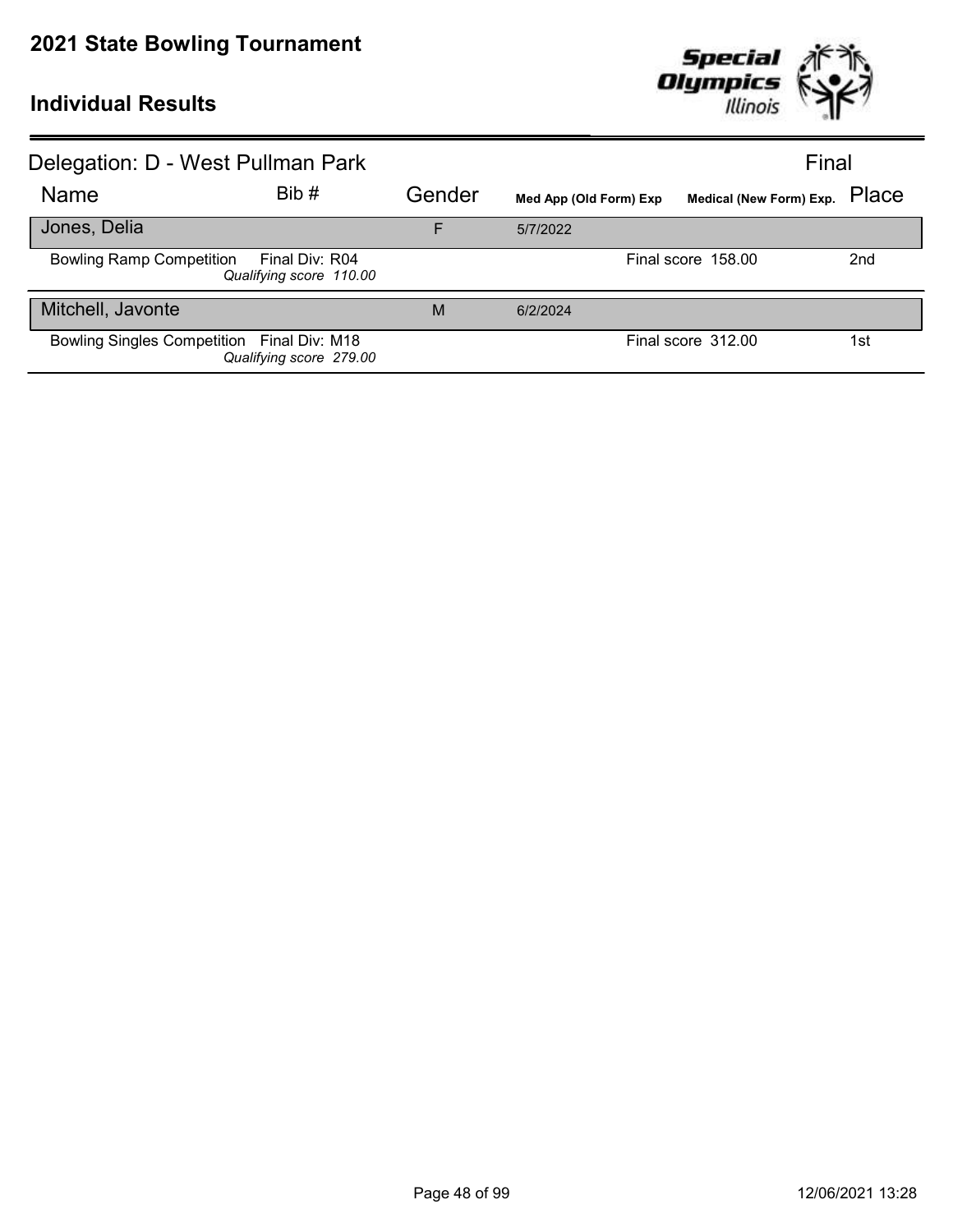

| Delegation: E - A & R Family Agency        |                         |        |                        | Final                         |     |
|--------------------------------------------|-------------------------|--------|------------------------|-------------------------------|-----|
| Name                                       | Bib#                    | Gender | Med App (Old Form) Exp | Medical (New Form) Exp. Place |     |
| Markiel, Connor                            |                         | M      | 6/7/2022               |                               |     |
| Bowling Singles Competition Final Div: M15 | Qualifying score 206.00 |        |                        | Final score 308.00            | 1st |
| Neill, Austin                              |                         | M      | 11/11/2022             |                               |     |
| Bowling Singles Competition Final Div: M22 | Qualifying score 327.00 |        |                        | Final score 405.00            | 1st |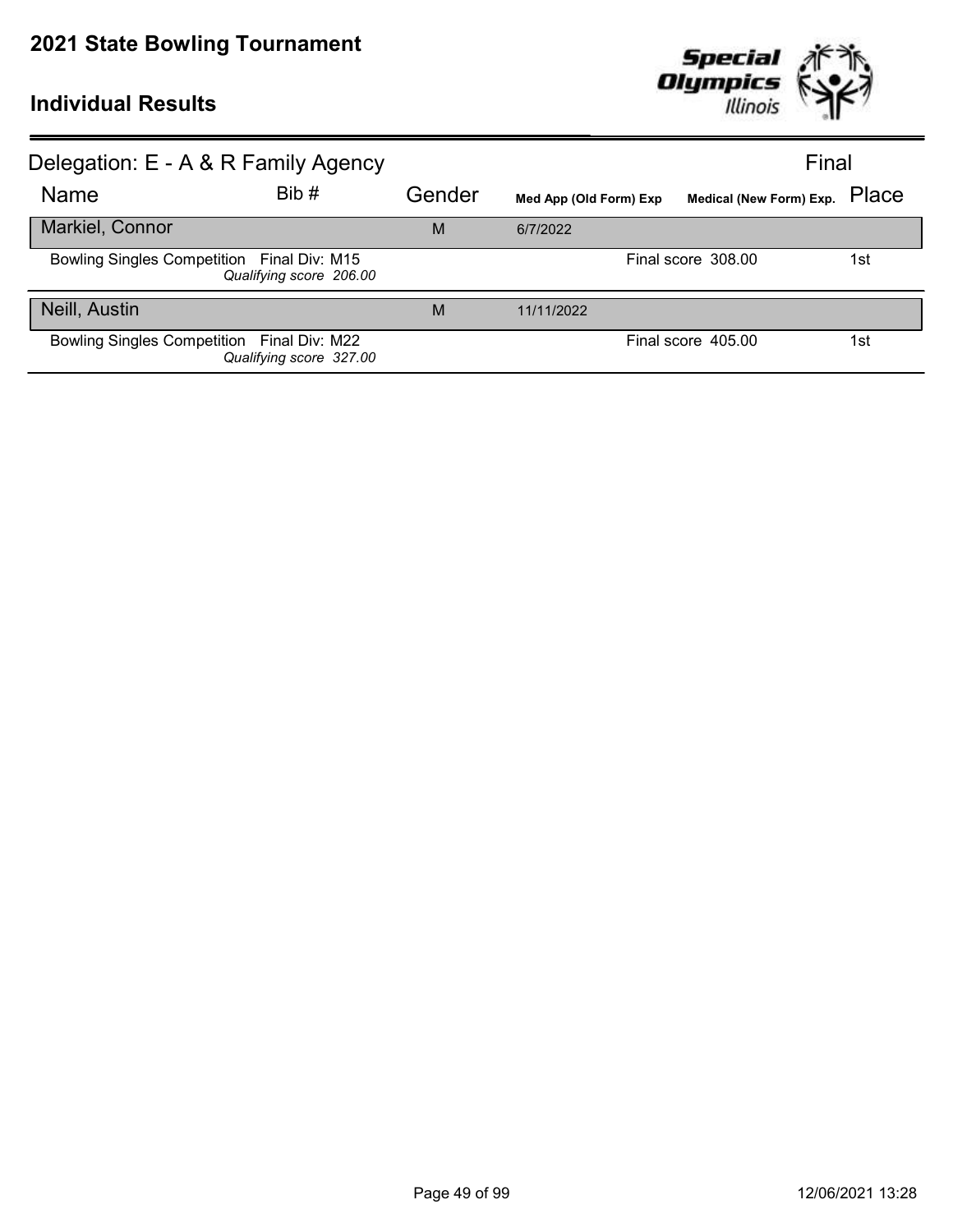

| Delegation: E - Bethshan Assn           |                         |        |                        |                               | Final |
|-----------------------------------------|-------------------------|--------|------------------------|-------------------------------|-------|
| <b>Name</b>                             | Bib#                    | Gender | Med App (Old Form) Exp | Medical (New Form) Exp. PlaCe |       |
| Wrenn, John                             |                         | M      | 7/9/2024               |                               |       |
| Bowling Ramp Competition Final Div: R06 | Qualifying score 156.00 |        |                        | Final score 216.00            | 1st   |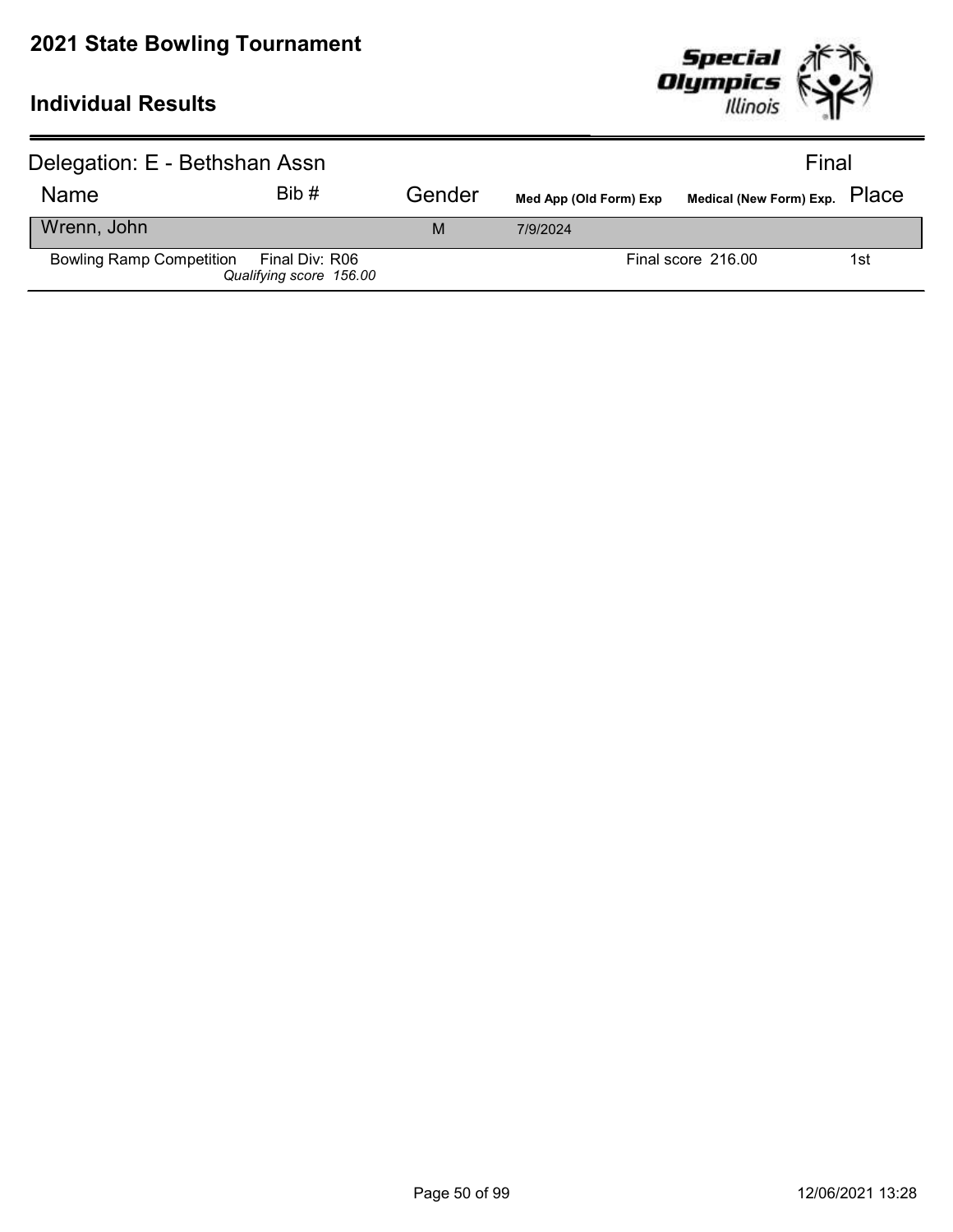

| Delegation: E - Oak Lawn Park District     |                         |                 |                        |                    | Final                   |       |
|--------------------------------------------|-------------------------|-----------------|------------------------|--------------------|-------------------------|-------|
| <b>Name</b>                                | Bib#                    | Gender          | Med App (Old Form) Exp |                    | Medical (New Form) Exp. | Place |
| <b>Balich, Matthew</b>                     |                         | M               | 6/10/2022              |                    | 5/27/2024               |       |
| Bowling Doubles Competition Final Div: D07 | Qualifying score 450.00 | Balich/Sullivan |                        | Final score 389.00 |                         | 3rd   |
| Sullivan, Scott                            |                         | M               | 9/6/2021               |                    | 7/5/2024                |       |
| Bowling Doubles Competition Final Div: D07 | Qualifying score 410.00 | Balich/Sullivan |                        | Final score 402.00 |                         | 3rd   |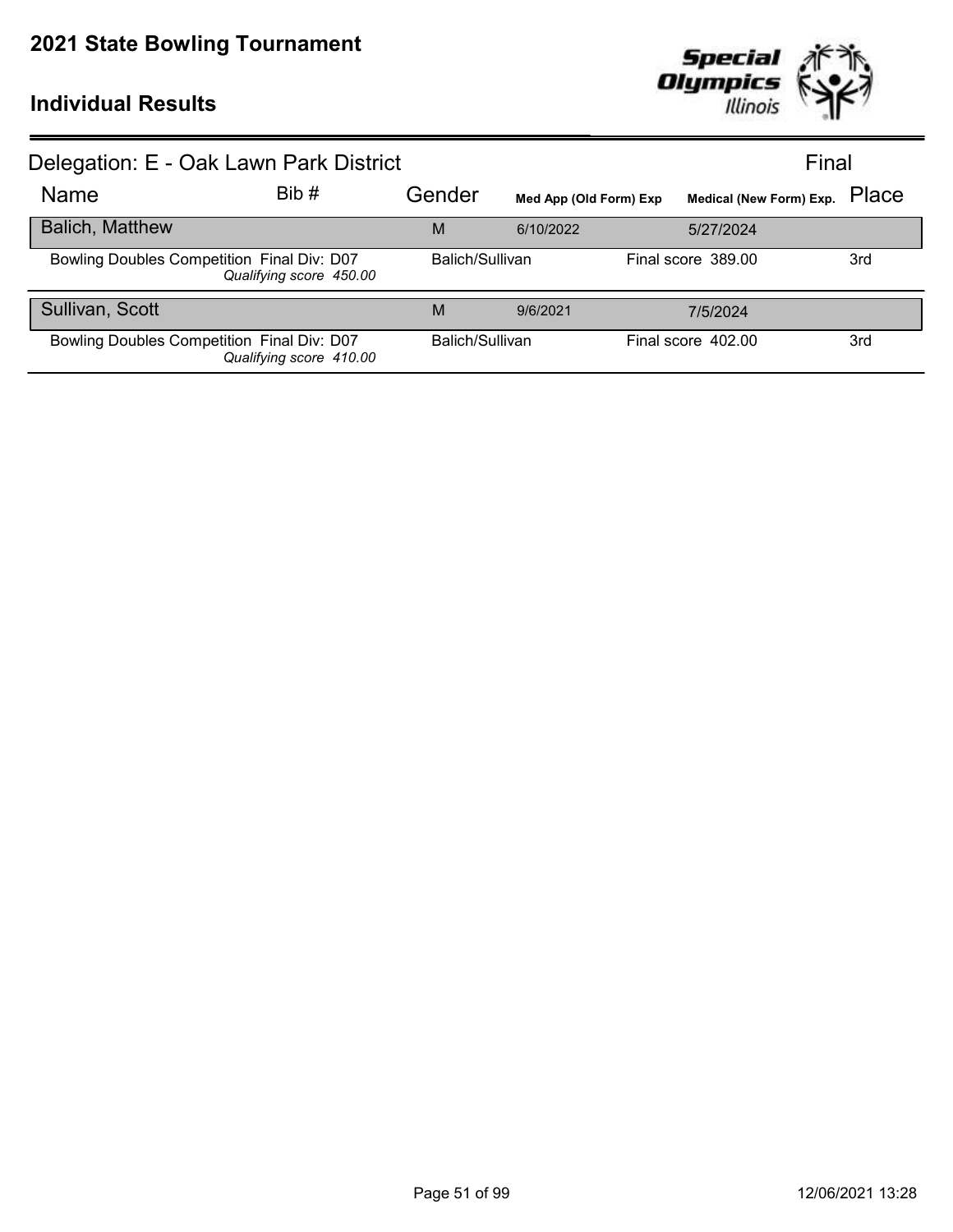

|                                            | Delegation: E - Orland Park Rec Dept |                 |                        | Final                   |                 |
|--------------------------------------------|--------------------------------------|-----------------|------------------------|-------------------------|-----------------|
| Name                                       | Bib#                                 | Gender          | Med App (Old Form) Exp | Medical (New Form) Exp. | Place           |
| Cerny, Laura                               |                                      | F               | 2/25/2023              |                         |                 |
| Bowling Singles Competition Final Div: F19 | Qualifying score 341.00              |                 |                        | Final score 436.00      | 1st             |
| Cosich, Nina                               |                                      | F               | 6/17/2022              |                         |                 |
| Bowling Doubles Competition Final Div: D06 | Qualifying score 297.00              | Cosich/Generoso |                        | Final score 337.00      | 1st             |
| Cox, Karen                                 |                                      | F               | 6/23/2022              |                         |                 |
| Bowling Singles Competition Final Div: F17 | Qualifying score 296.00              |                 |                        | Final score 279.00      | 2 <sub>nd</sub> |
| Generoso, Bradley                          |                                      | M               | 6/20/2022              |                         |                 |
| Bowling Doubles Competition Final Div: D06 | Qualifying score 397.00              | Cosich/Generoso |                        | Final score 459.00      | 1st             |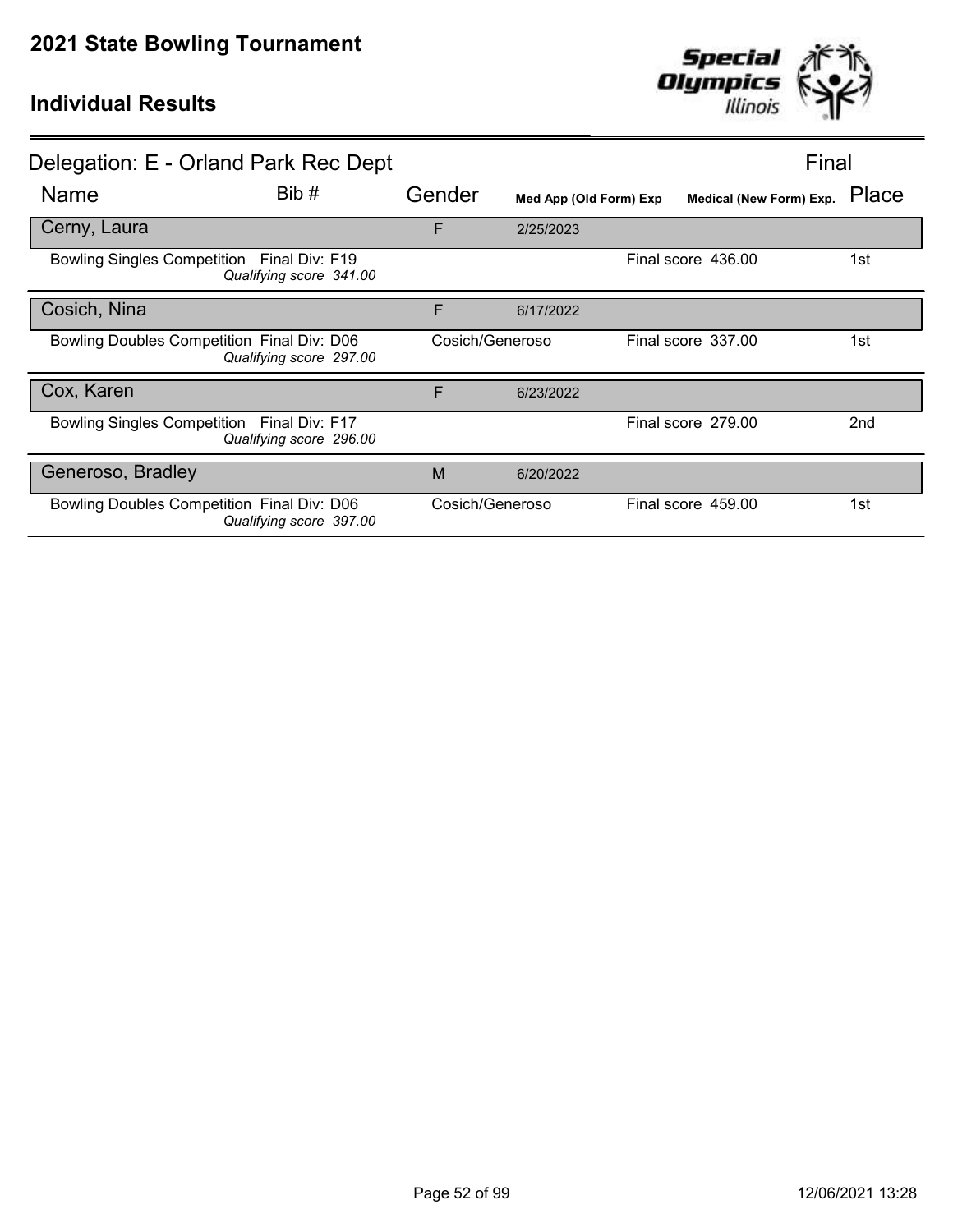| Page 53 of 99 | 12/06/2021 13:28 |
|---------------|------------------|

| Delegation: E - Special Connections GC     |                         |                  |                        |                         | Final           |
|--------------------------------------------|-------------------------|------------------|------------------------|-------------------------|-----------------|
| <b>Name</b>                                | Bib #                   | Gender           | Med App (Old Form) Exp | Medical (New Form) Exp. | Place           |
| Boudreau, Kristina L                       |                         | F                | 3/18/2022              |                         |                 |
| Bowling Doubles Competition Final Div: D04 | Qualifying score 281.00 | Boudreau/Hackett |                        | Final score 273.00      | 2nd             |
| Hackett, Melissa                           |                         | F                | 6/13/2022              |                         |                 |
| Bowling Doubles Competition Final Div: D04 | Qualifying score 271.00 | Boudreau/Hackett |                        | Final score 280.00      | 2nd             |
| Kauffman, Joseph (Joey)                    |                         | M                | 3/10/2022              |                         |                 |
| Bowling Singles Competition Final Div: M23 | Qualifying score 352.00 |                  |                        | Final score 274.00      | 7th             |
| Platt, Allen                               |                         | M                | 5/21/2022              |                         |                 |
| Bowling Doubles Competition Final Div: D07 | Qualifying score 509.00 | Springer/Platt   |                        | Final score 629.00      | 1st             |
| Rickmon, Andrew                            |                         | M                | 3/4/2022               | 10/7/2024               |                 |
| Bowling Singles Competition Final Div: M07 | Qualifying score 371.00 |                  |                        | Final score 393.00      | 2 <sub>nd</sub> |
| Springer, Theodore (Ted)                   |                         | M                | 5/14/2022              |                         |                 |
| Bowling Doubles Competition Final Div: D07 | Qualifying score 352.00 | Springer/Platt   |                        | Final score 449.00      | 1st             |
|                                            |                         |                  |                        |                         |                 |

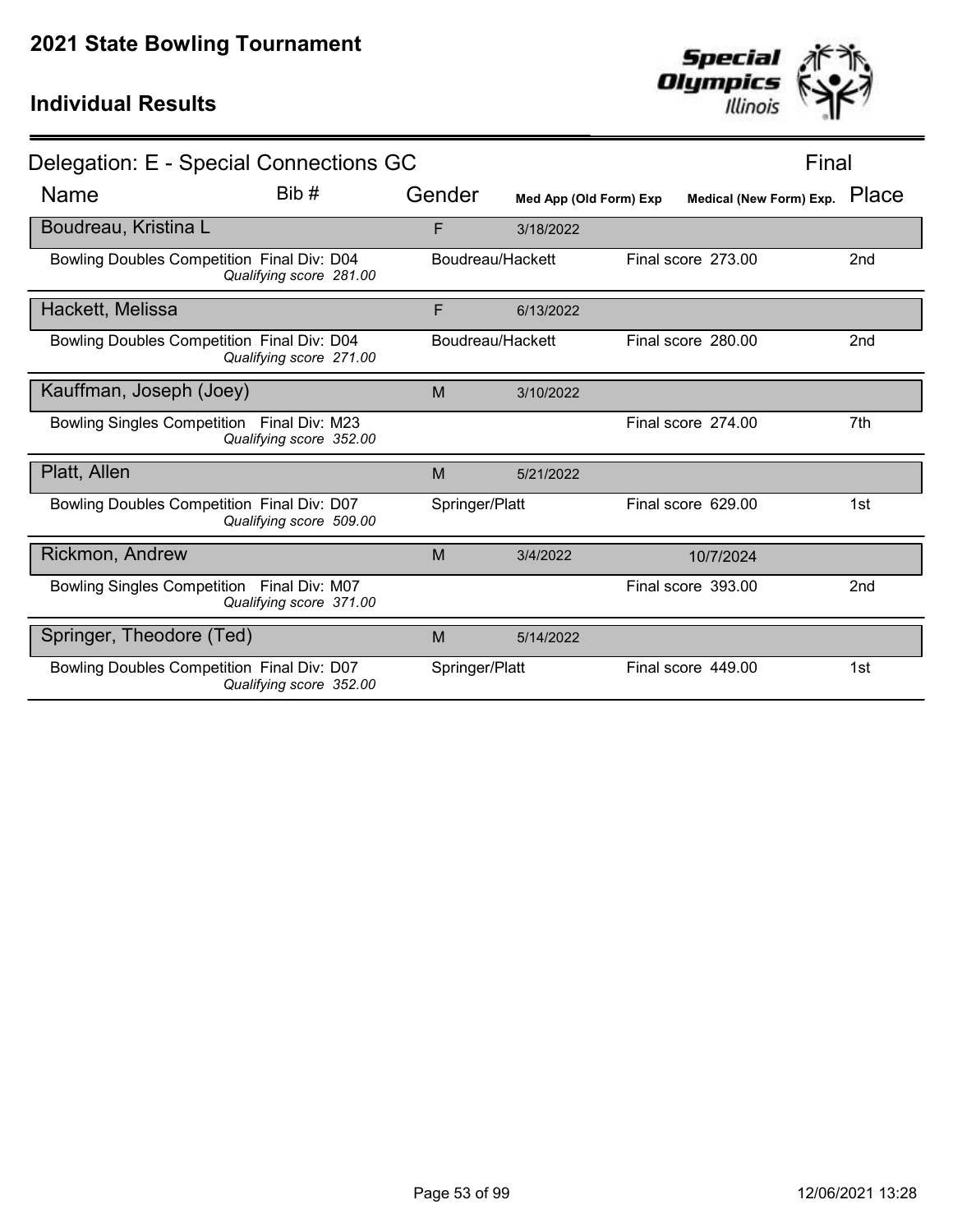

| Delegation: E - Thornwood HS               |                         |        |                        | Final                         |     |
|--------------------------------------------|-------------------------|--------|------------------------|-------------------------------|-----|
| Name                                       | Bib #                   | Gender | Med App (Old Form) Exp | Medical (New Form) Exp. Place |     |
| Clayton, Israel                            |                         | M      | 10/9/2022              |                               |     |
| Bowling Singles Competition Final Div: M21 | Qualifying score 292.00 |        |                        | Final score 297.00            | 3rd |
| Hubbard, Joshua                            |                         | M      | 10/9/2022              |                               |     |
| Bowling Singles Competition Final Div: M23 | Qualifying score 295.00 |        |                        | Final score 303.00            | 5th |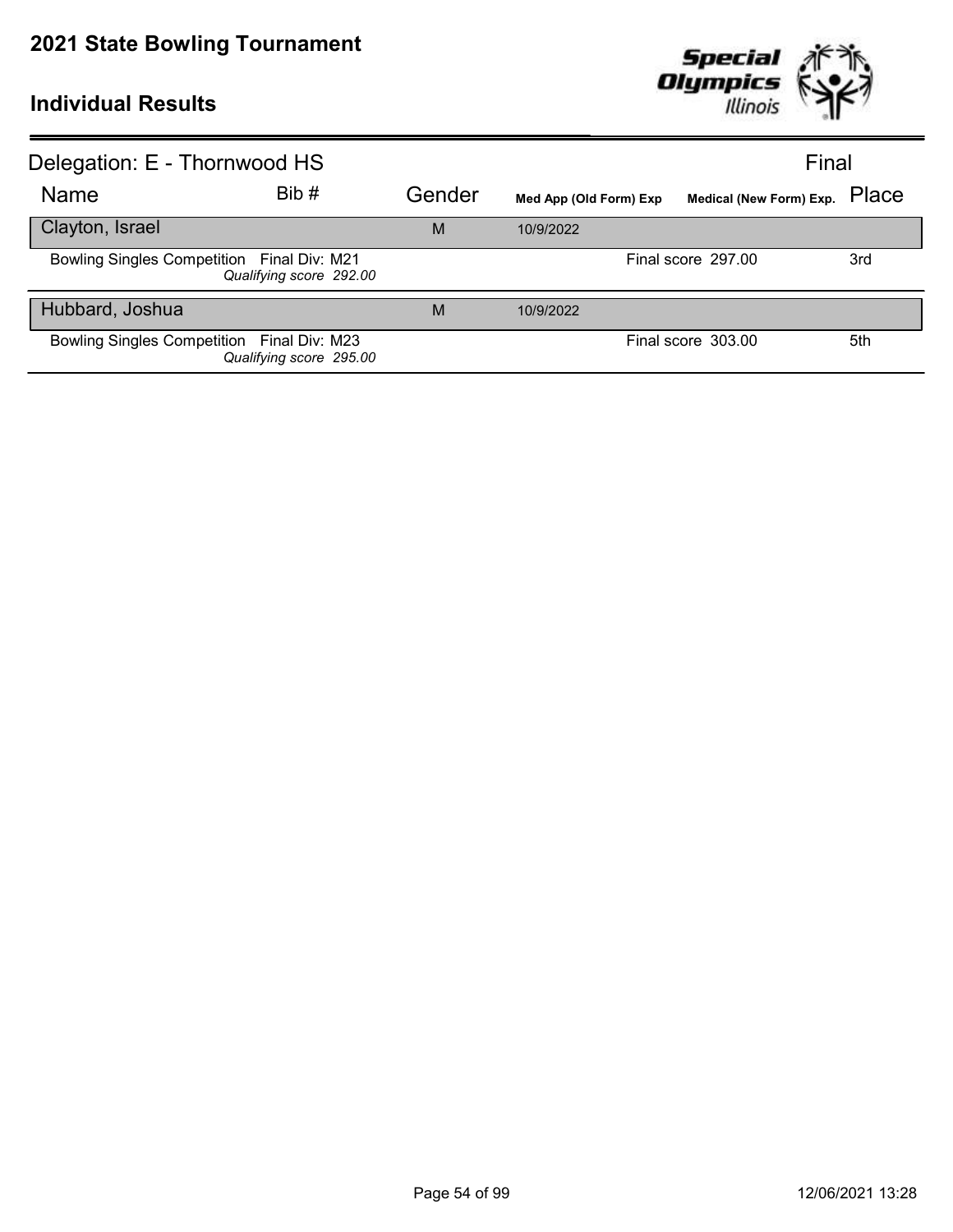

| Delegation: F - Henderson County Special Olympics |                         |        |                        | Final                         |     |
|---------------------------------------------------|-------------------------|--------|------------------------|-------------------------------|-----|
| <b>Name</b>                                       | Bib#                    | Gender | Med App (Old Form) Exp | Medical (New Form) Exp. PlaCe |     |
| Fisher, Harrison                                  |                         | M      | 8/12/2021              | 7/7/2024                      |     |
| Bowling Singles Competition Final Div: M28        | Qualifying score 443.00 |        |                        | Final score 427.00            | 3rd |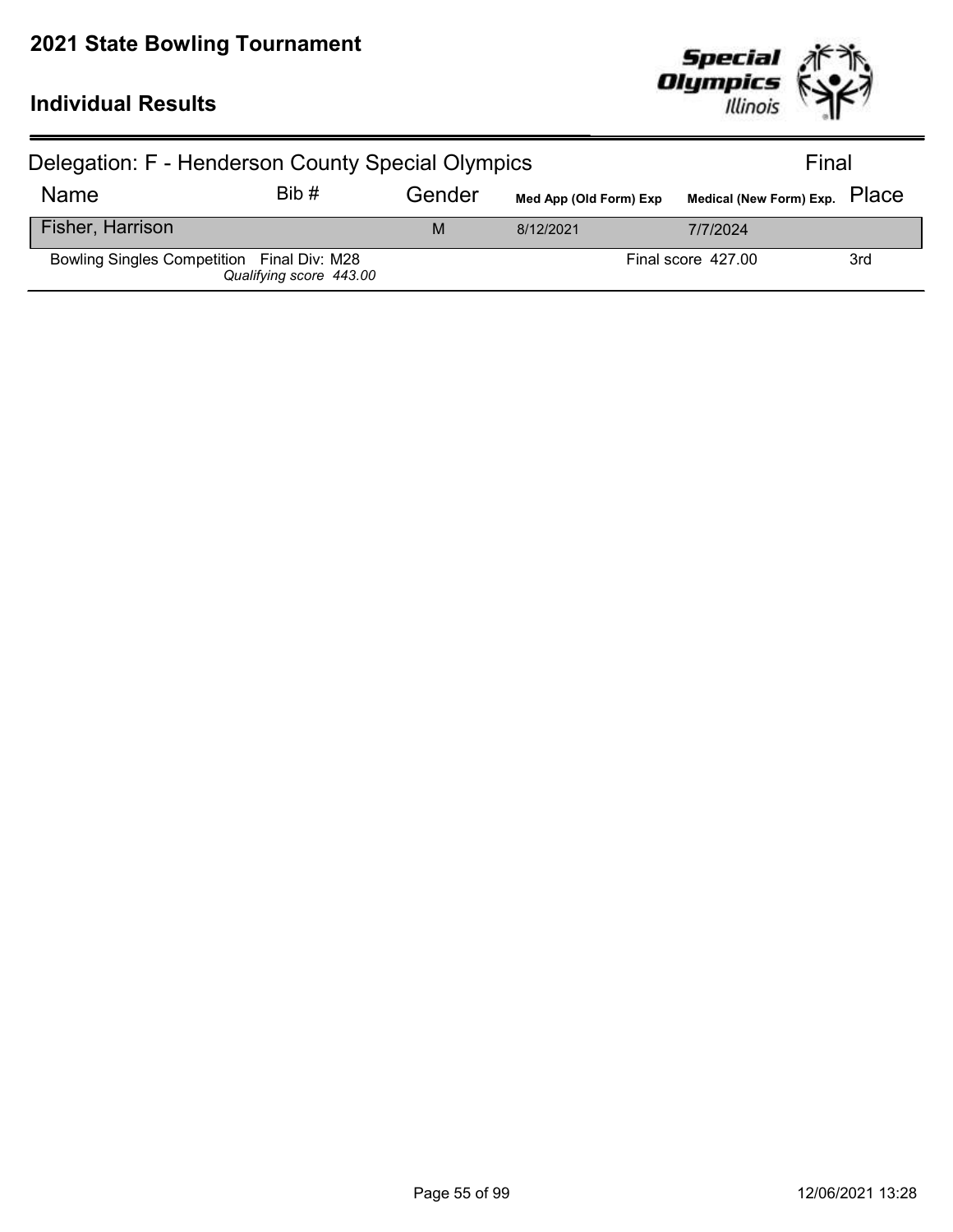

| Delegation: F - Independent-Swim           |                         |        | Final                  |                               |                 |
|--------------------------------------------|-------------------------|--------|------------------------|-------------------------------|-----------------|
| <b>Name</b>                                | Bib#                    | Gender | Med App (Old Form) Exp | Medical (New Form) Exp. PlaCe |                 |
| Swim, Brendan                              |                         | M      | 2/20/2022              |                               |                 |
| Bowling Singles Competition Final Div: M25 | Qualifying score 381.00 |        |                        | Final score 437.00            | 2 <sub>nd</sub> |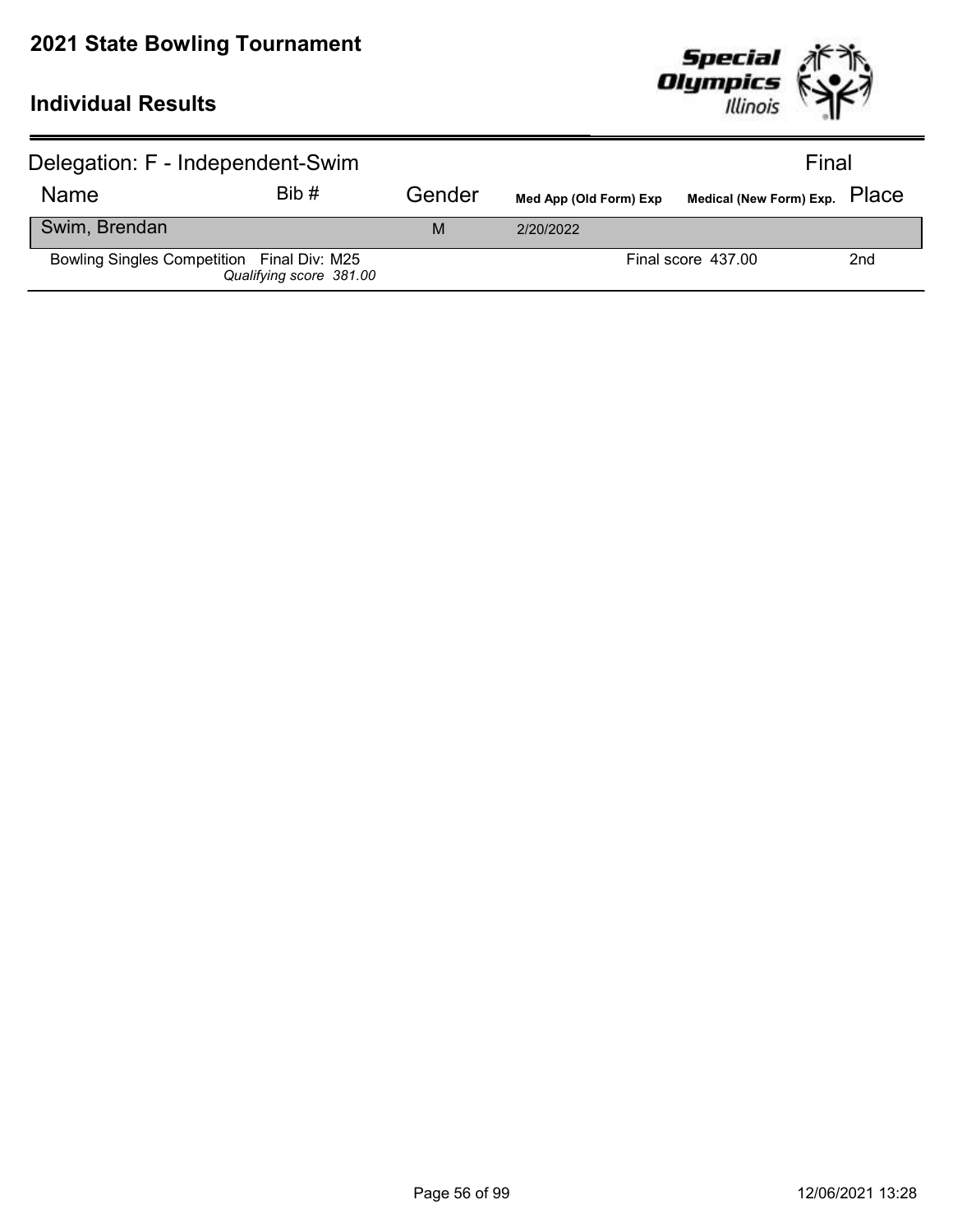

| Delegation: F - Independent-Walker         |                         |        | Final                  |                               |     |
|--------------------------------------------|-------------------------|--------|------------------------|-------------------------------|-----|
| <b>Name</b>                                | Bib#                    | Gender | Med App (Old Form) Exp | Medical (New Form) Exp. PlaCe |     |
| <b>Walker, Emilee Ruth</b>                 |                         |        | 8/20/2021              | 7/27/2024                     |     |
| Bowling Singles Competition Final Div: F23 | Qualifying score 540.00 |        |                        | Final score 599.00            | 2nd |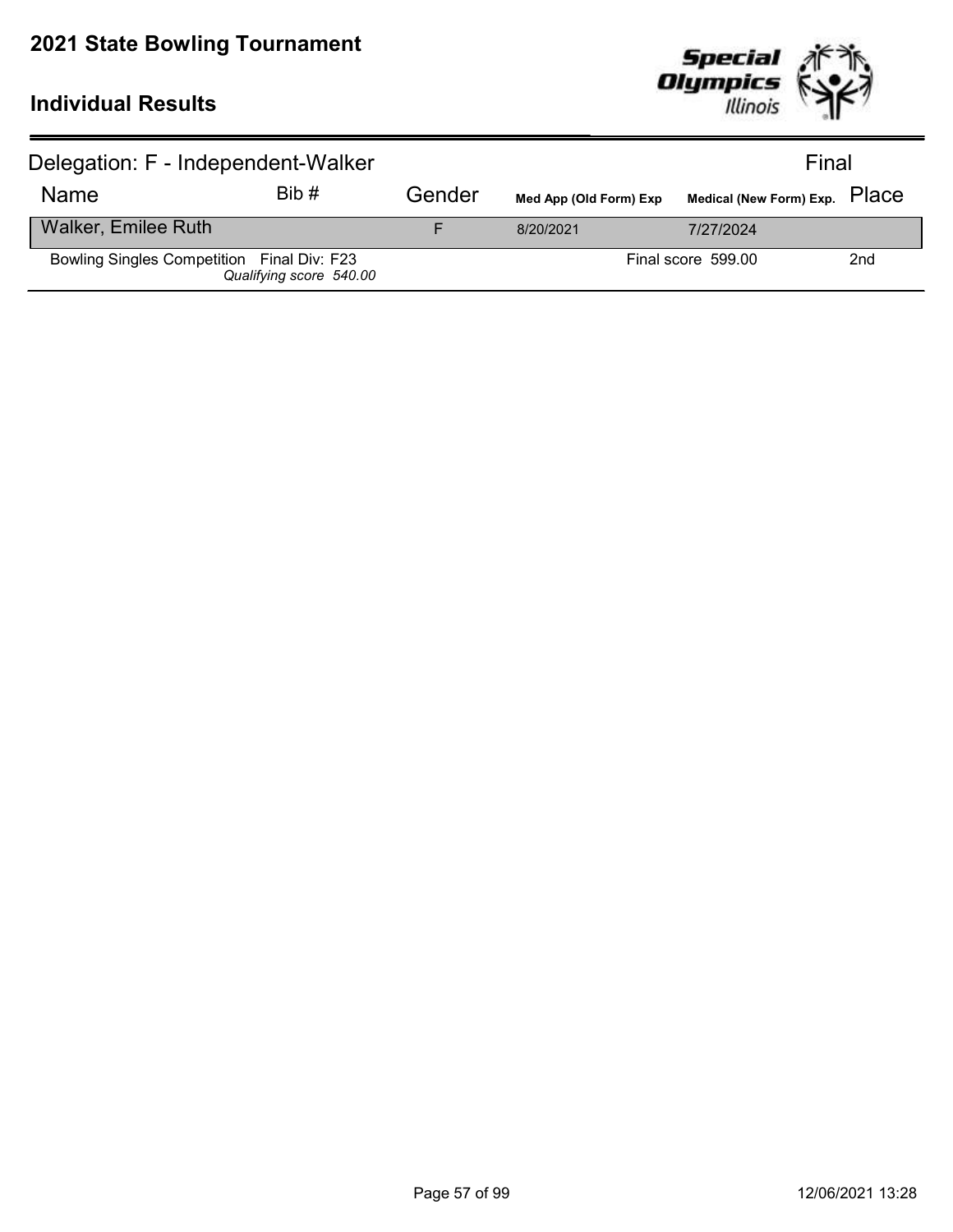

| Delegation: F - McDonough County SRA       |                         |        |                        |                               | Final           |
|--------------------------------------------|-------------------------|--------|------------------------|-------------------------------|-----------------|
| Name                                       | Bib #                   | Gender | Med App (Old Form) Exp | Medical (New Form) Exp. Place |                 |
| Reynolds, William                          |                         | M      | 5/15/2022              | 8/2/2024                      |                 |
| Bowling Singles Competition Final Div: M17 | Qualifying score 251.00 |        |                        | Final score 270.00            | 2 <sub>nd</sub> |
| Thorpe, Adrian                             |                         | M      | 8/14/2021              | 8/13/2024                     |                 |
| Bowling Singles Competition Final Div: M21 | Qualifying score 313.00 |        |                        | Final score 291.00            | 4th             |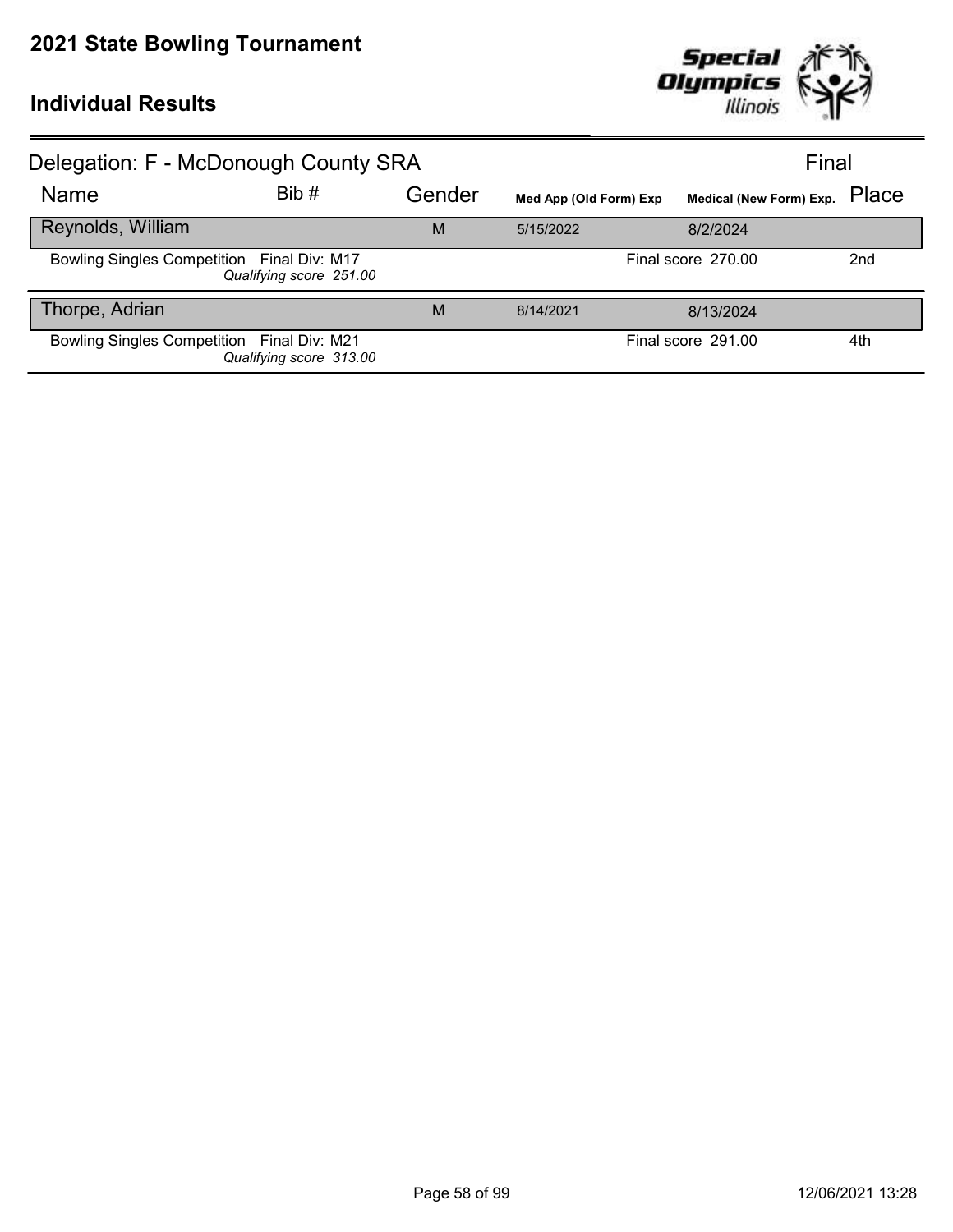

| Delegation: F - Moline HS                  |                         |        |                        | Final                         |      |
|--------------------------------------------|-------------------------|--------|------------------------|-------------------------------|------|
| <b>Name</b>                                | Bib #                   | Gender | Med App (Old Form) Exp | Medical (New Form) Exp. Place |      |
| Berberich, Isiah                           |                         | M      | 2/22/2017              | 10/1/2024                     |      |
| Bowling Singles Competition Final Div: M13 | Qualifying score 145.00 |        |                        | Final score 179.00            | 5th  |
| Gomez, Gyel                                |                         | M      |                        | 7/31/2024                     |      |
| Bowling Singles Competition Final Div: M05 | Qualifying score 193.00 |        |                        | Final score 201.00            | 3rd  |
| Lilius, Gabby                              |                         | F      | 7/21/2023              |                               |      |
| Bowling Singles Competition Final Div: F09 | Qualifying score 143.00 |        |                        | Final score 225.00            | 1st. |
| Perez, Esai                                |                         | M      |                        | 8/23/2024                     |      |
| Bowling Singles Competition Final Div: M04 | Qualifying score 168.00 |        |                        | Final score 103.00            | 4th  |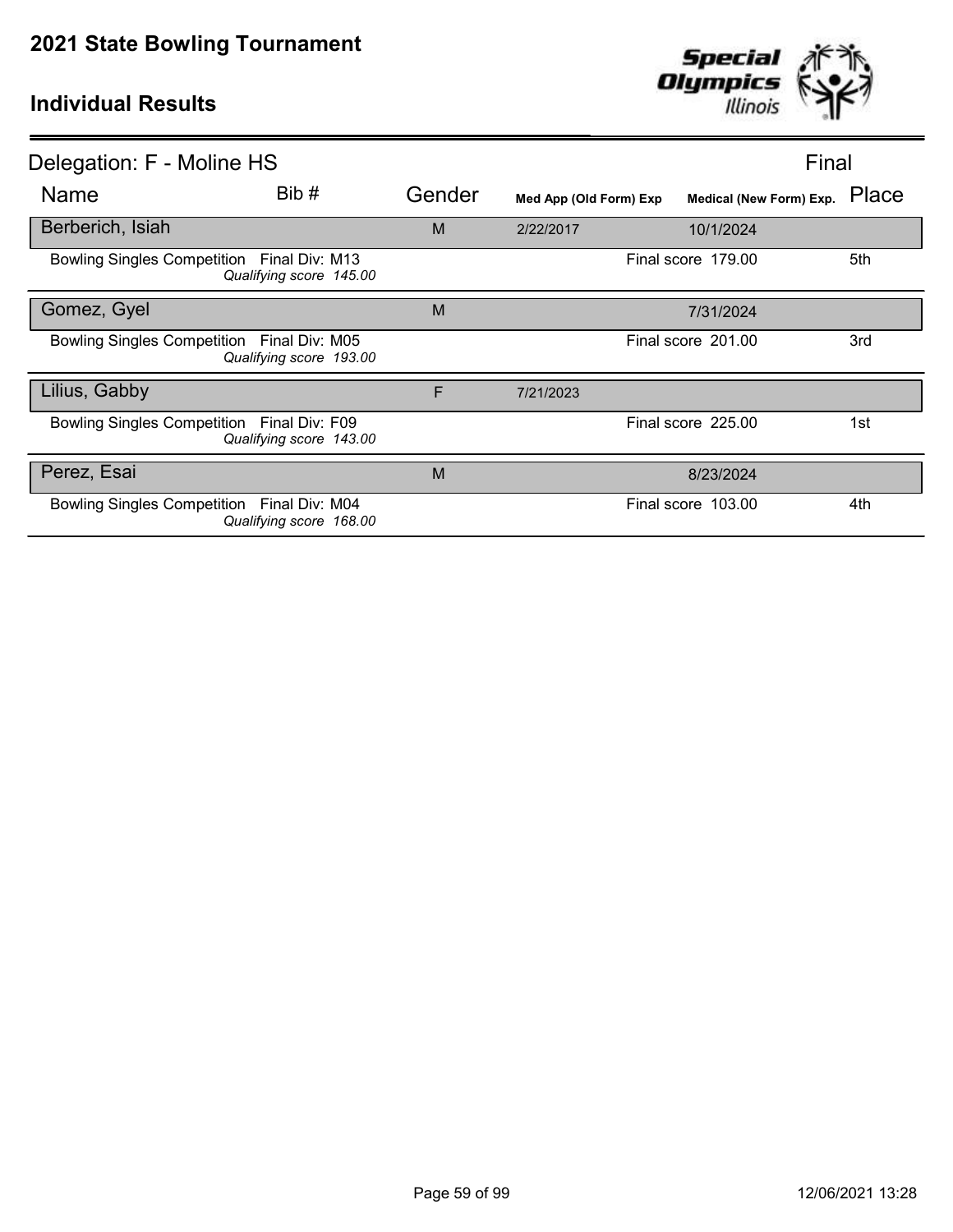

| Delegation: F - Rock Island HS             |                        |        |                        | Final                         |     |
|--------------------------------------------|------------------------|--------|------------------------|-------------------------------|-----|
| <b>Name</b>                                | Bib#                   | Gender | Med App (Old Form) Exp | Medical (New Form) Exp. PlaCe |     |
| Huff, Austin                               |                        | M      | 2/19/2023              |                               |     |
| Bowling Singles Competition Final Div: M10 | Qualifying score 64.00 |        |                        | Final score 235.00            | 1st |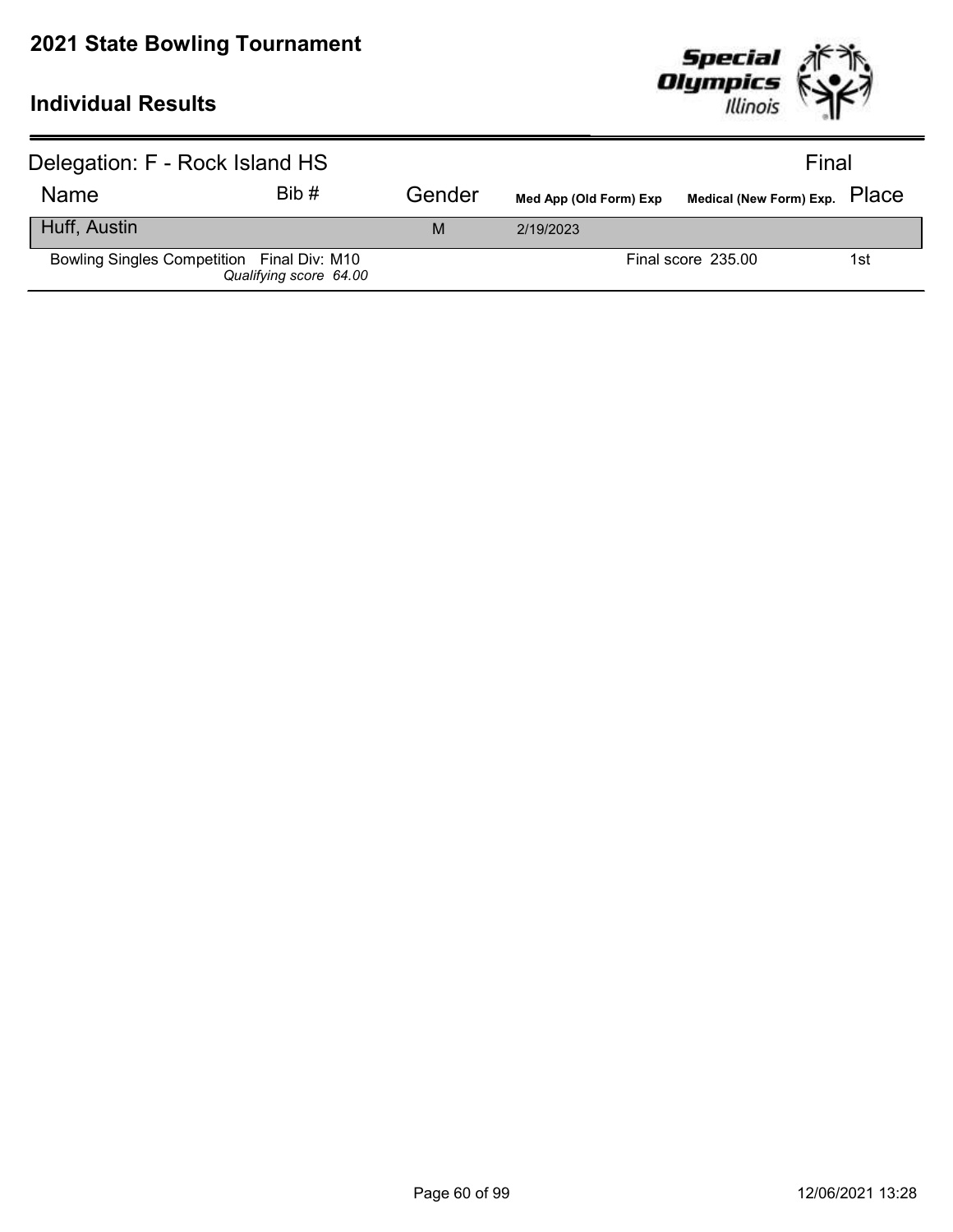

| Delegation: F - UTHS                       |                         |        |                        |                    | Final                         |
|--------------------------------------------|-------------------------|--------|------------------------|--------------------|-------------------------------|
| <b>Name</b>                                | Bib#                    | Gender | Med App (Old Form) Exp |                    | Medical (New Form) Exp. Place |
| Miner, Justin                              |                         | M      | 11/11/2021             | 9/29/2024          |                               |
| Bowling Singles Competition Final Div: M22 | Qualifying score 341.00 |        |                        | Final score 347.00 | 2 <sub>nd</sub>               |
| Moreno, Bryan                              |                         | M      | 2/19/2023              | 9/29/2024          |                               |
| Bowling Singles Competition Final Div: M24 | Qualifying score 358.00 |        |                        | Final score 334.00 | 7th                           |
| Nolan, Jacob                               |                         | M      | 10/2/2021              | 7/16/2024          |                               |
| Bowling Singles Competition Final Div: M05 | Qualifying score 209.00 |        |                        | Final score 212.00 | 2 <sub>nd</sub>               |
| <b>Waterfall, Sarah</b>                    |                         | F      | 2/19/2023              | 9/29/2024          |                               |
| Bowling Singles Competition Final Div: F11 | Qualifying score 189.00 |        |                        | Final score 236.00 |                               |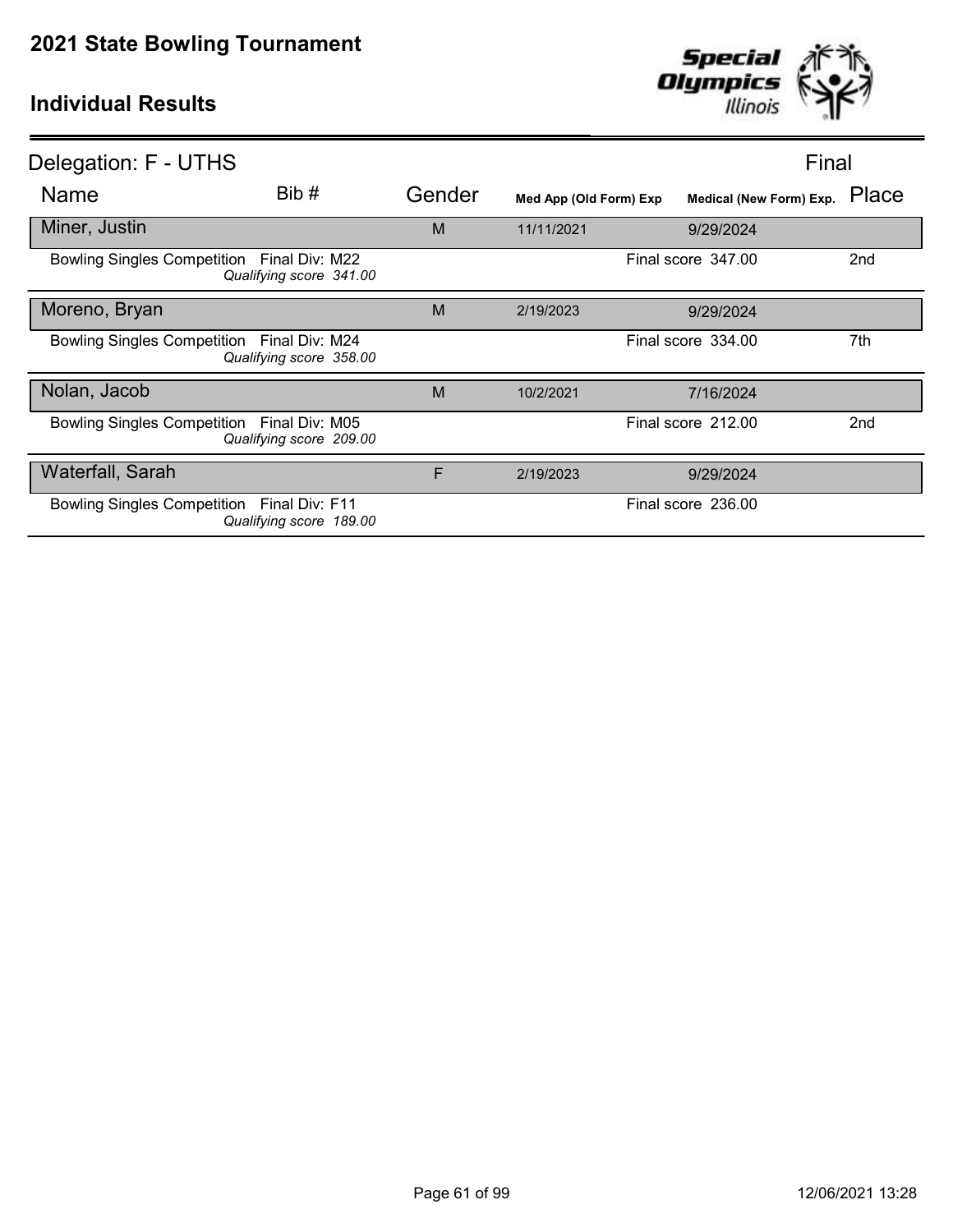

| Delegation: F - Warren Co Spec Oly         |                                           |              |                        |                               | Final |
|--------------------------------------------|-------------------------------------------|--------------|------------------------|-------------------------------|-------|
| <b>Name</b>                                | Bib #                                     | Gender       | Med App (Old Form) Exp | Medical (New Form) Exp. Place |       |
| Brennan, Mike                              |                                           | M            | 3/7/2022               |                               |       |
| <b>Bowling Ramp Competition</b>            | Final Div: R09<br>Qualifying score 228.00 |              |                        | Final score 180.00            | 3rd   |
| Brinker, Norma                             |                                           | F            | 8/21/2022              |                               |       |
| <b>Bowling Ramp Competition</b>            | Final Div: R10<br>Qualifying score 259.00 |              |                        | Final score 184.00            | 3rd   |
| Christy, Christian (CJ)                    |                                           | M            | 8/25/2022              |                               |       |
| Bowling Singles Competition Final Div: M26 | Qualifying score 387.00                   |              |                        | Final score 313.00            | 5th   |
| Crawford, Kendall                          |                                           | F            | 7/9/2023               |                               |       |
| Bowling Doubles Competition Final Div: D03 | Qualifying score 195.00                   |              | Crawford/Hallstrom     | Final score 245.00            | 1st   |
| Greenstreet, Brian E                       |                                           | M            | 1/7/2023               |                               |       |
| Bowling Singles Competition Final Div: M25 | Qualifying score 377.00                   |              |                        | Final score 355.00            | 6th   |
| Hallstrom, James                           |                                           | M            | 3/18/2022              |                               |       |
| Bowling Doubles Competition Final Div: D03 | Qualifying score 171.00                   |              | Crawford/Hallstrom     | Final score 253.00            | 1st   |
| Krzeminski, Shawna                         |                                           | F            | 1/19/2024              |                               |       |
| Bowling Singles Competition Final Div: F16 | Qualifying score 281.00                   |              |                        | Final score 308.00            | 1st   |
| Lesones, Christian                         |                                           | M            | 8/14/2021              | 7/12/2024                     |       |
| Bowling Doubles Competition Final Div: D06 | Qualifying score 305.00                   | Lesones/Sage |                        | Final score 361.00            | 4th   |
| Mortensen, Alantis                         |                                           | F            | 7/24/2021              | 7/15/2024                     |       |
| <b>Bowling Ramp Competition</b>            | Final Div: R11<br>Qualifying score 292.00 |              |                        | Final score 252.00            | 2nd   |
| Olson, Melissa (Susie)                     |                                           | F            | 4/28/2022              |                               |       |
| <b>Bowling Singles Competition</b>         | Final Div: F11<br>Qualifying score 192.00 |              |                        | Final score 254.00            |       |
| Olson, Scott                               |                                           | M            | 7/22/2024              |                               |       |
| Bowling Singles Competition Final Div: M21 | Qualifying score 310.00                   |              |                        | Final score 203.00            | 8th   |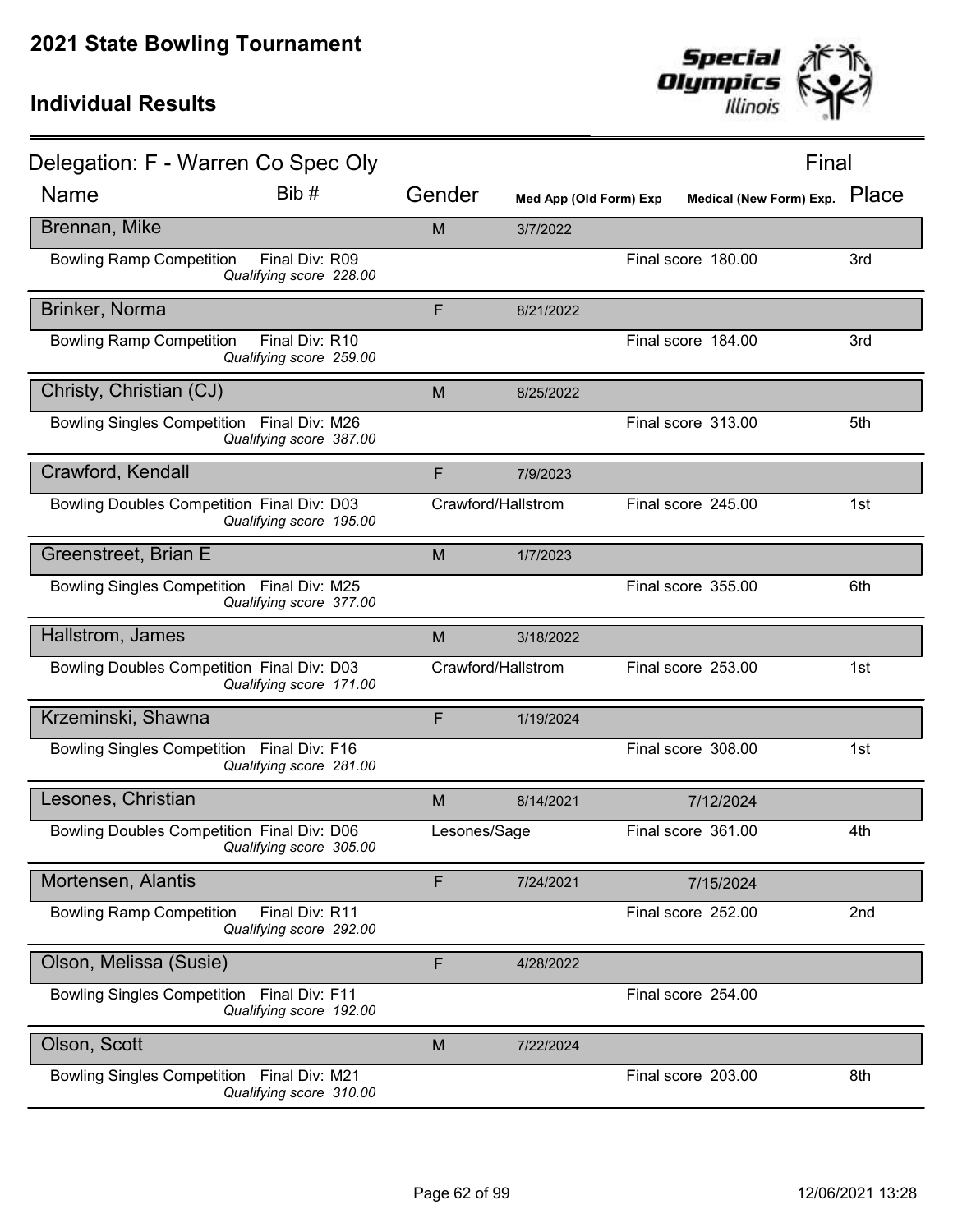

| Delegation: F - Warren Co Spec Oly         |                         |                |                        |                         | Final           |
|--------------------------------------------|-------------------------|----------------|------------------------|-------------------------|-----------------|
| <b>Name</b>                                | Bib#                    | Gender         | Med App (Old Form) Exp | Medical (New Form) Exp. | Place           |
| Parks, Tamara Nicole                       |                         | F              | 3/16/2023              | 7/26/2024               |                 |
| Bowling Doubles Competition Final Div: D06 | Qualifying score 362.00 | Parks/Shumaker |                        | Final score 327.00      | 2nd             |
| Rosenthal, Gregory A                       |                         | M              | 5/27/2023              |                         |                 |
| Bowling Doubles Competition Final Div: D05 | Qualifying score 335.00 |                | Rosenthal/Vervynck     | Final score 173.00      | 5th             |
| Sage, Robert                               |                         | M              | 7/8/2023               |                         |                 |
| Bowling Doubles Competition Final Div: D06 | Qualifying score 367.00 | Lesones/Sage   |                        | Final score 289.00      | 4th             |
| Shumaker, Amanda                           |                         | F              | 6/2/2023               |                         |                 |
| Bowling Doubles Competition Final Div: D06 | Qualifying score 327.00 | Parks/Shumaker |                        | Final score 399.00      | 2nd             |
| Stansbury, Thomas (Tom) W                  |                         | M              | 1/9/2023               |                         |                 |
| Bowling Doubles Competition Final Div: D07 | Qualifying score 415.00 |                | Stansbury/Stevens      | Final score 431.00      | 2nd             |
| Stevens, Richard L                         |                         | M              | 9/3/2022               |                         |                 |
| Bowling Doubles Competition Final Div: D07 | Qualifying score 380.00 |                | Stansbury/Stevens      | Final score 461.00      | 2nd             |
| Troutwine, Bernard                         |                         | M              | 3/11/2024              |                         |                 |
| Bowling Singles Competition Final Div: M15 | Qualifying score 199.00 |                |                        | Final score 238.00      | 2 <sub>nd</sub> |
| Vervynck, Janet                            |                         | F              | 11/6/2022              |                         |                 |
| Bowling Doubles Competition Final Div: D05 | Qualifying score 225.00 |                | Rosenthal/Vervynck     | Final score 239.00      | 5th             |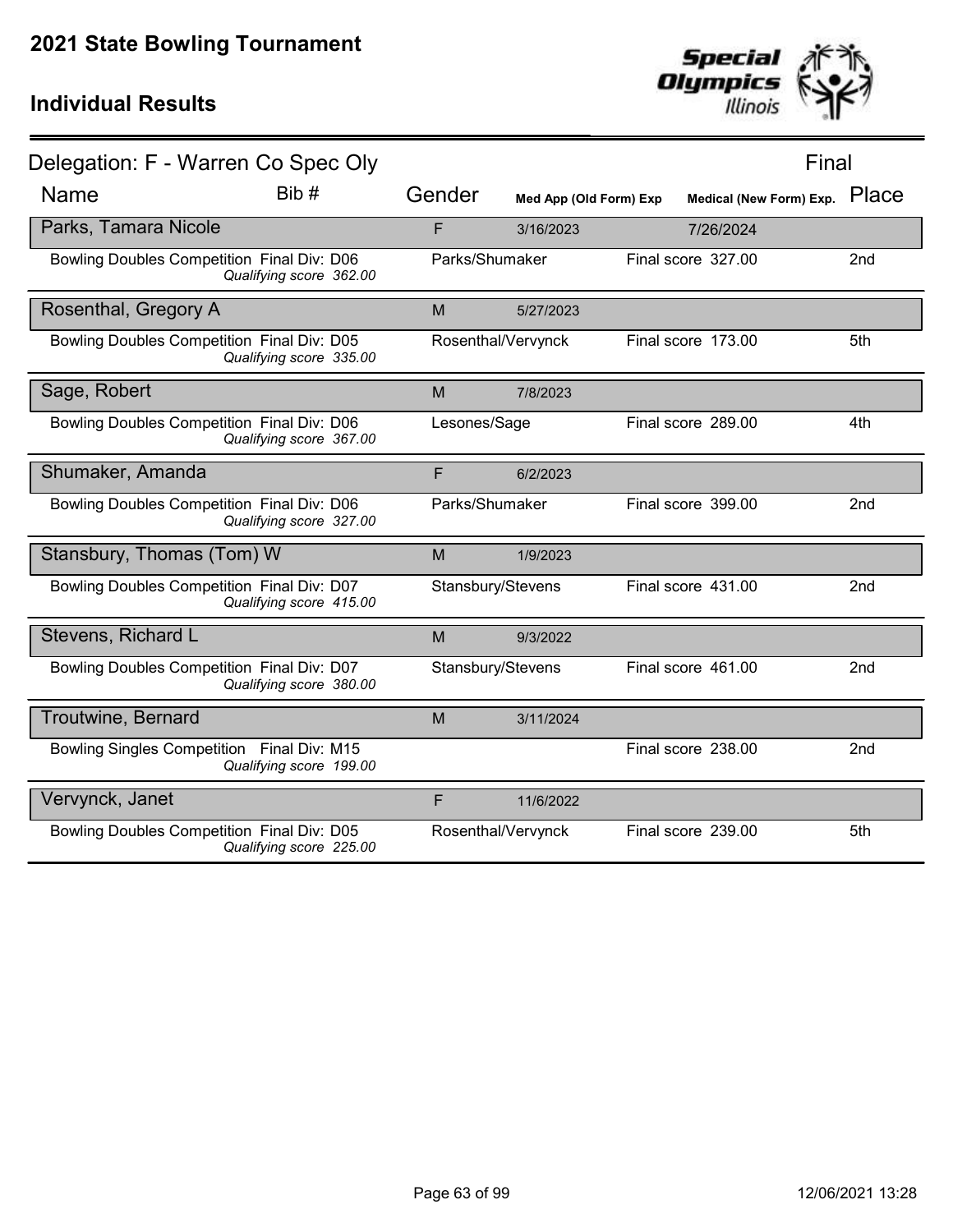

| Delegation: G - HISRA                      |                         |        |                        | Final                         |     |
|--------------------------------------------|-------------------------|--------|------------------------|-------------------------------|-----|
| <b>Name</b>                                | Bib#                    | Gender | Med App (Old Form) Exp | Medical (New Form) Exp. PlaCe |     |
| <b>Barrett, Matthew</b>                    |                         | M      | 10/26/2022             |                               |     |
| Bowling Singles Competition Final Div: M25 | Qualifying score 381.00 |        |                        | Final score 481.00            | 1st |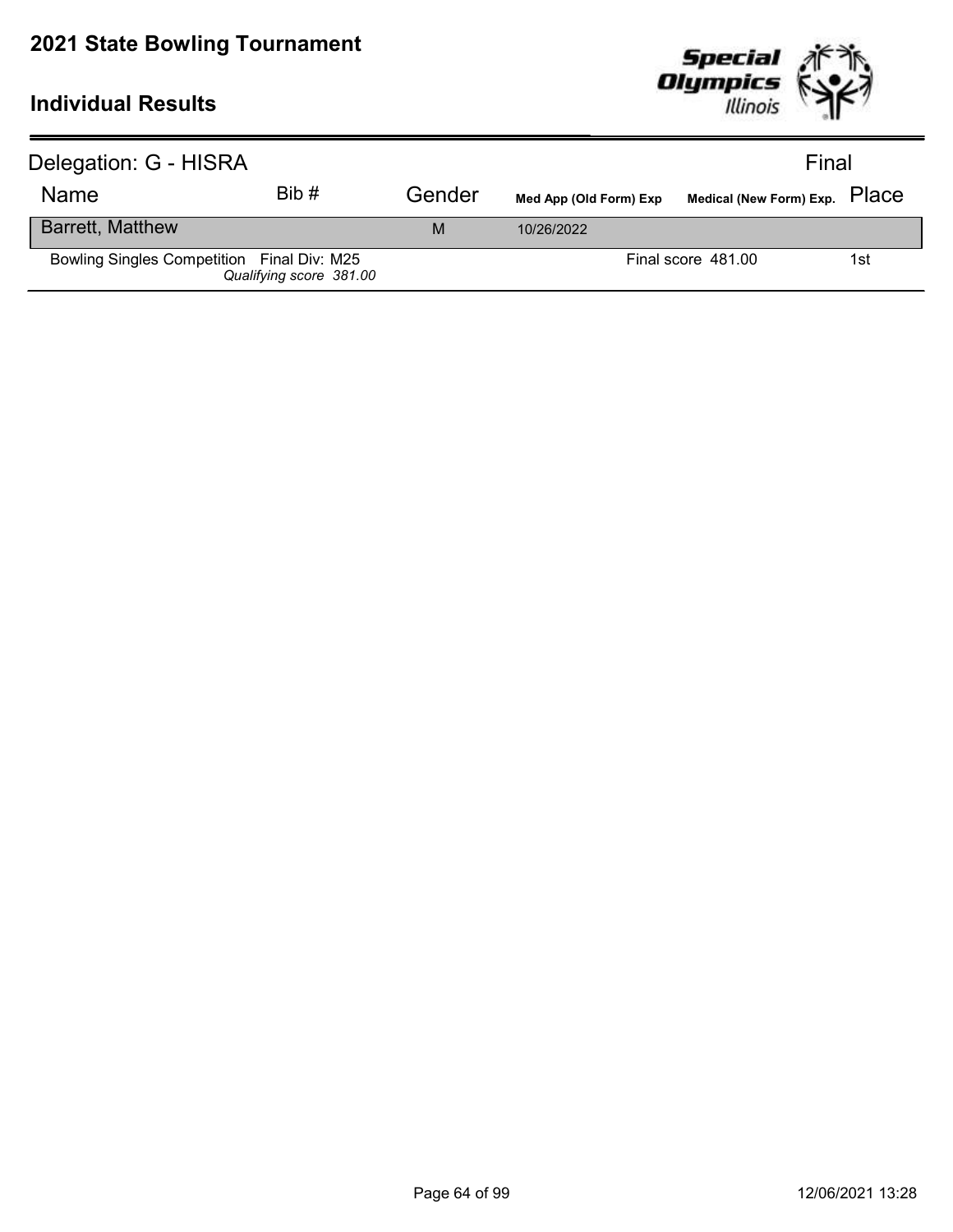

| Delegation: G - IRVSRA                                                          |        |           |                        | Final                            |
|---------------------------------------------------------------------------------|--------|-----------|------------------------|----------------------------------|
| Bib #<br><b>Name</b>                                                            | Gender |           | Med App (Old Form) Exp | Place<br>Medical (New Form) Exp. |
| Campbell, David C                                                               | M      | 2/20/2021 | 6/15/2024              |                                  |
| Bowling Singles Competition Final Div: M21<br>Qualifying score 306.00           |        |           | Final score 260.00     | 6th                              |
| Cruise, Jason                                                                   | M      | 2/4/2023  | 6/18/2024              |                                  |
| Bowling Singles Competition Final Div: M24<br>Qualifying score 361.00           |        |           | Final score 340.00     | 6th                              |
| Leesman, Joseph                                                                 | M      | 2/18/2023 |                        |                                  |
| Bowling Singles Competition Final Div: M27<br>Qualifying score 414.00           |        |           | Final score 408.00     | 4th                              |
| Taylor, Zachary                                                                 | M      | 4/5/2021  | 8/29/2024              |                                  |
| Bowling Singles Competition Final Div: M17<br>Qualifying score 249.00           |        |           | Final score 245.00     | 3rd                              |
| Windsor, Virginia (Gina)                                                        | F      | 3/13/2022 |                        |                                  |
| <b>Bowling Singles Competition</b><br>Final Div: F22<br>Qualifying score 442.00 |        |           | Final score 410.00     | 2nd                              |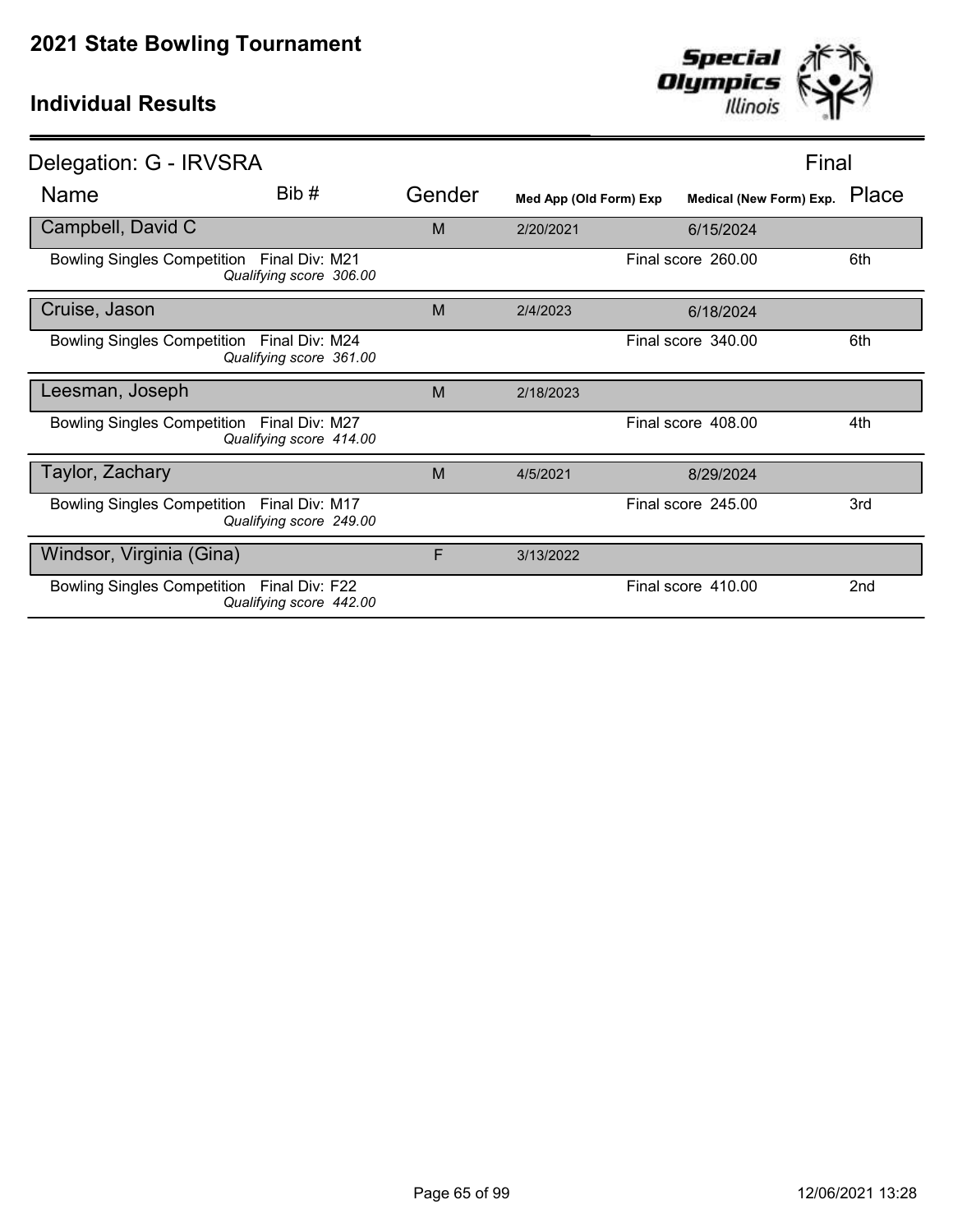

| Delegation: G - IVC Grey Ghosts            |                         |        |                        | Final                         |     |
|--------------------------------------------|-------------------------|--------|------------------------|-------------------------------|-----|
| <b>Name</b>                                | Bib#                    | Gender | Med App (Old Form) Exp | Medical (New Form) Exp. PlaCe |     |
| Doty, Aubree                               |                         |        | 7/29/2021              | 9/3/2024                      |     |
| Bowling Singles Competition Final Div: F05 | Qualifying score 241.00 |        |                        | Final score 190.00            | 2nd |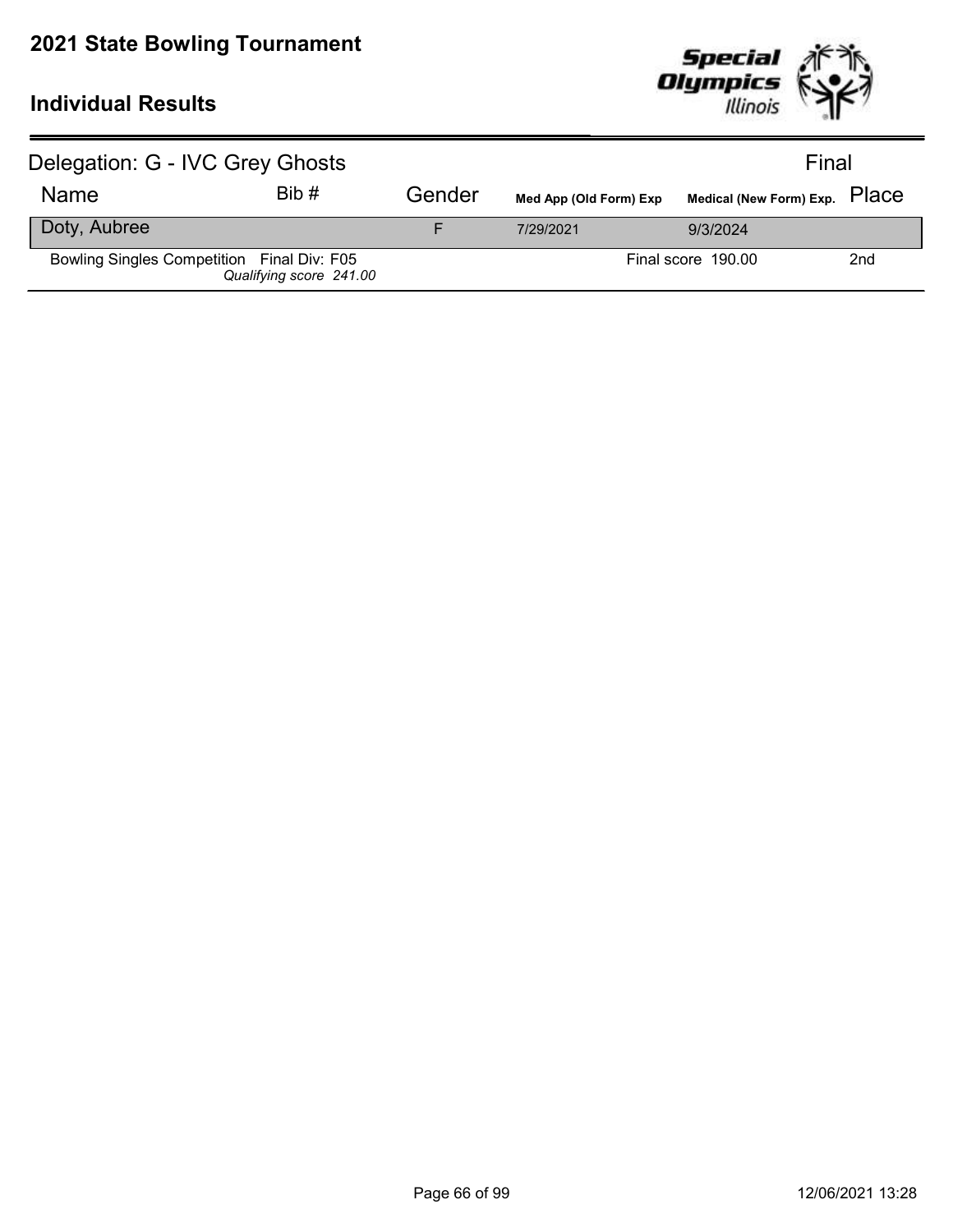

| Delegation: G - Olympia School District    |                         |        |                        | Final                         |     |
|--------------------------------------------|-------------------------|--------|------------------------|-------------------------------|-----|
| <b>Name</b>                                | Bib#                    | Gender | Med App (Old Form) Exp | Medical (New Form) Exp. PlaCe |     |
| Baker, Hannah                              |                         |        | 6/10/2023              |                               |     |
| Bowling Singles Competition Final Div: F09 | Qualifying score 145.00 |        |                        | Final score 122.00            | 3rd |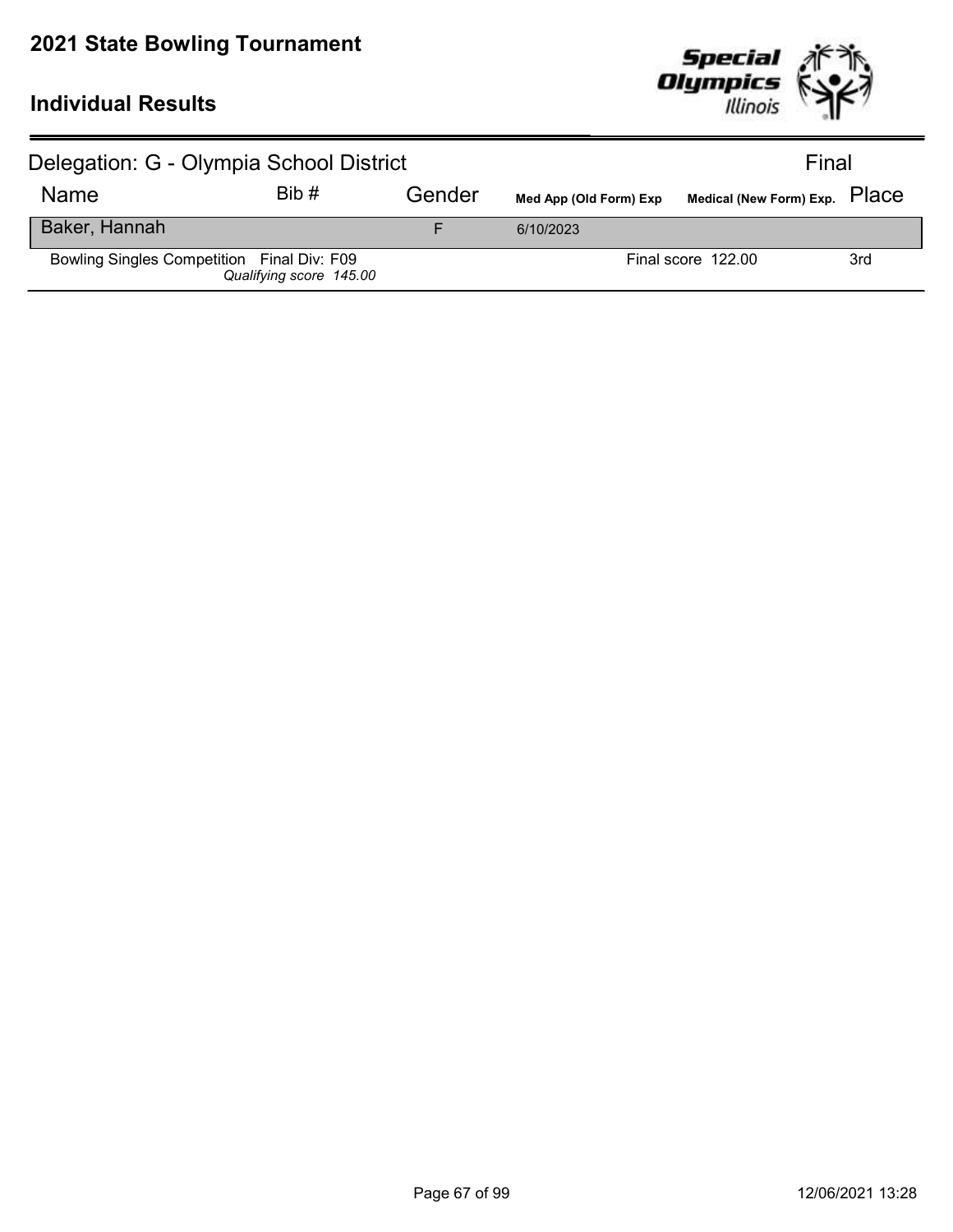

| Delegation: G - SOAR                       |                                           |                 |                        |                               | Final           |
|--------------------------------------------|-------------------------------------------|-----------------|------------------------|-------------------------------|-----------------|
| <b>Name</b>                                | Bib #                                     | Gender          | Med App (Old Form) Exp | Medical (New Form) Exp. Place |                 |
| Charley, Michael                           |                                           | M               | 10/24/2021             | 11/16/2024                    |                 |
| Bowling Doubles Competition Final Div: D05 | Qualifying score 323.00                   | Charley/ Gillan |                        | Final score 382.00            | 2nd             |
| Dees, Kira                                 |                                           | F               | 12/3/2021              | 6/3/2024                      |                 |
| Bowling Singles Competition Final Div: F14 | Qualifying score 259.00                   |                 |                        | Final score 118.00            | 6th             |
| Gillan, Brian                              |                                           | M               | 10/2/2022              |                               |                 |
| Bowling Doubles Competition Final Div: D05 | Qualifying score 253.00                   | Charley/ Gillan |                        | Final score 278.00            | 2 <sub>nd</sub> |
| Harms, Anthony (Tony)                      |                                           | M               | 10/30/2021             | 10/25/2024                    |                 |
| Bowling Doubles Competition Final Div: D05 | Qualifying score 299.00                   |                 | Harms/ McWhorter       | Final score 308.00            | 4th             |
| McClellan, Joshua                          |                                           | M               | 3/4/2024               | 11/11/2024                    |                 |
| Bowling Singles Competition Final Div: M26 | Qualifying score 402.00                   |                 |                        | Final score 454.00            | 1st             |
| McWhorter, Jeffrey Shane                   |                                           | M               | 10/8/2022              |                               |                 |
| Bowling Doubles Competition Final Div: D05 | Qualifying score 280.00                   |                 | Harms/ McWhorter       | Final score 341.00            | 4th             |
| Sprague, Sarah                             |                                           | F               | 3/3/2024               |                               |                 |
| Bowling Singles Competition Final Div: F18 | Qualifying score 318.00                   |                 |                        | Final score 322.00            | 4th             |
| Stimpert, Jeffrey                          |                                           | M               |                        | 6/4/2024                      |                 |
| <b>Bowling Ramp Competition</b>            | Final Div: R08<br>Qualifying score 194.00 |                 |                        | Final score 205.00            | 2nd             |
| Wills, Elexa                               |                                           | F               | 10/2/2022              | 10/8/2024                     |                 |
| Bowling Singles Competition Final Div: F16 | Qualifying score 280.00                   |                 |                        | Final score 246.00            | 6th             |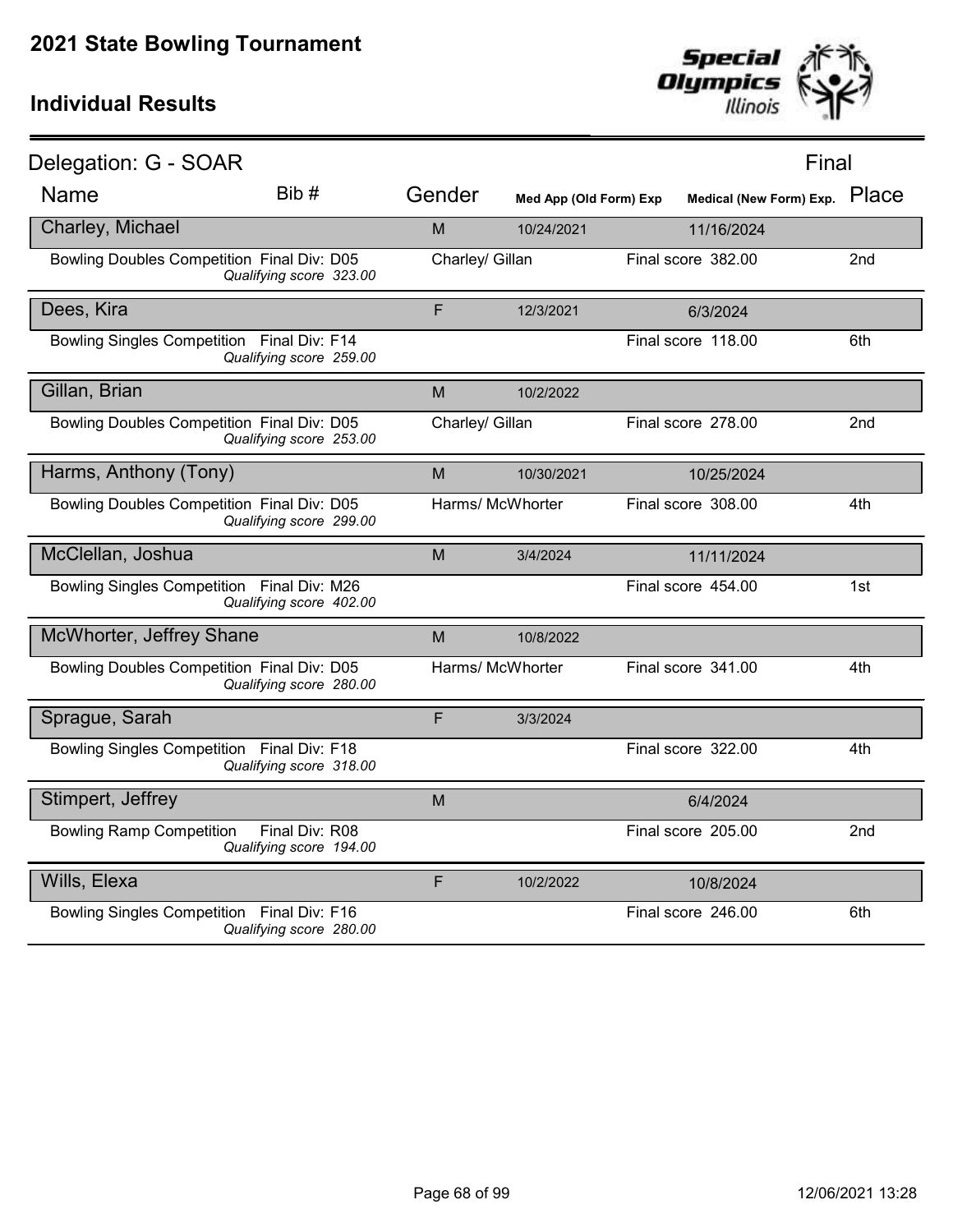

| Delegation: G - Tazewood Warriors                 |                         |   |                    |                        |                         | Final           |
|---------------------------------------------------|-------------------------|---|--------------------|------------------------|-------------------------|-----------------|
| <b>Name</b>                                       | Bib #                   |   | Gender             | Med App (Old Form) Exp | Medical (New Form) Exp. | Place           |
| Aldag, Jeremy                                     |                         | M |                    | 8/18/2022              |                         |                 |
| Bowling Doubles Competition Final Div: D06        | Qualifying score 329.00 |   | Aldag/ Pickell     |                        | Final score 300.00      | 5th             |
| Chen, Michael                                     |                         | M |                    | 5/13/2022              |                         |                 |
| Bowling Singles Competition Final Div: M19        | Qualifying score 281.00 |   |                    |                        | Final score 315.00      | 2 <sub>nd</sub> |
| Christ, Thomas                                    |                         | M |                    | 8/20/2022              |                         |                 |
| Bowling Doubles Competition Final Div: D08        | Qualifying score 385.00 |   | Christ/ Ehrenhardt |                        | Final score 438.00      | 2 <sub>nd</sub> |
| Ehrenhardt, Kellen                                |                         | M |                    | 11/10/2023             | 8/18/2024               |                 |
| <b>Bowling Doubles Competition Final Div: D08</b> | Qualifying score 500.00 |   | Christ/Ehrenhardt  |                        | Final score 437.00      | 2 <sub>nd</sub> |
| Fornoff, Bradley                                  |                         | M |                    | 12/2/2022              |                         |                 |
| Bowling Doubles Competition Final Div: D05        | Qualifying score 351.00 |   | Curiel/ Fornoff    |                        | Final score 271.00      | 6th             |
| Pickell, Kaitlyn                                  |                         | F |                    | 3/10/2022              |                         |                 |
| Bowling Doubles Competition Final Div: D06        | Qualifying score 346.00 |   | Aldag/ Pickell     |                        | Final score 349.00      | 5th             |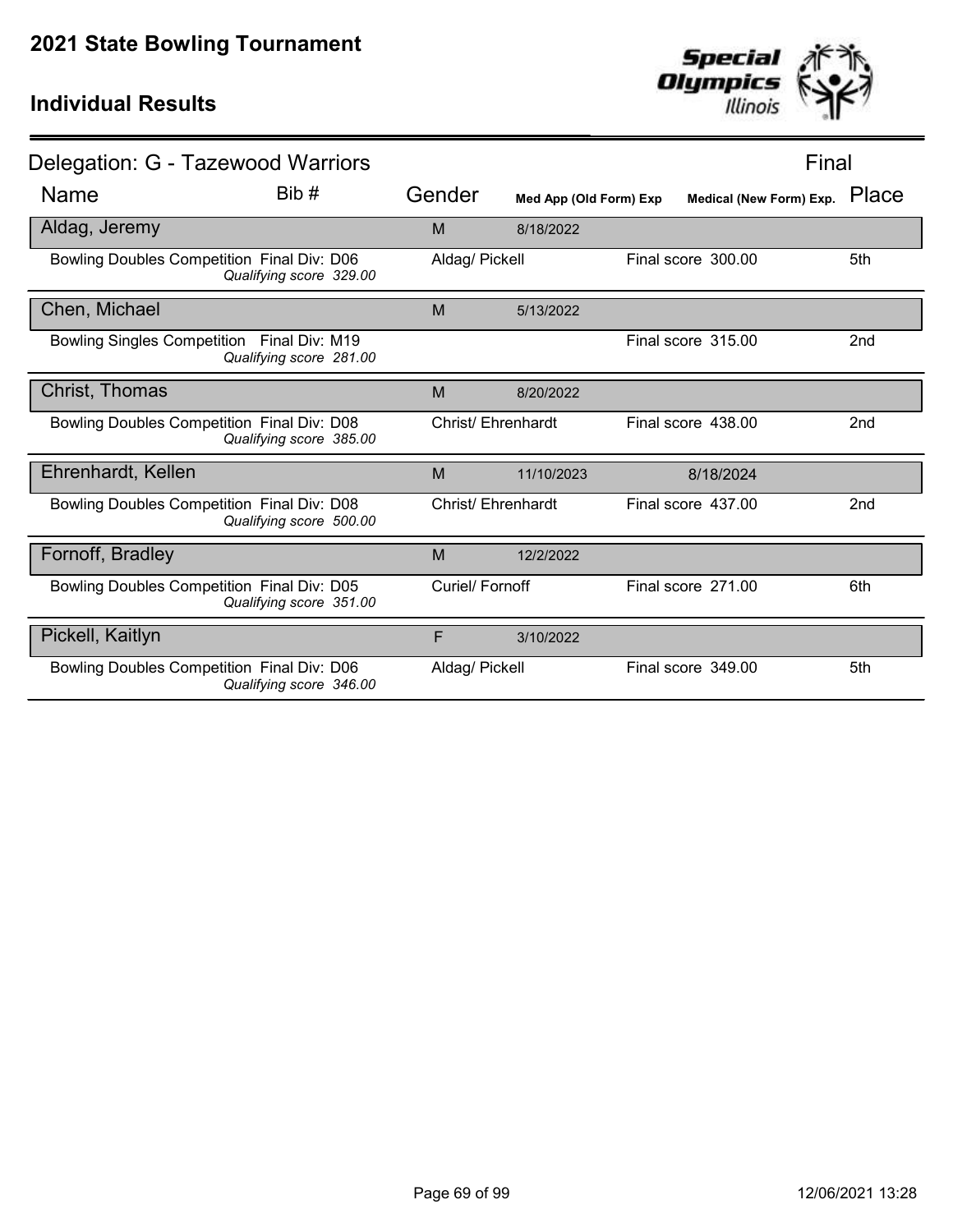

| Delegation: H - Auburn Area                |                         |                 |                        |                    | Final                         |     |
|--------------------------------------------|-------------------------|-----------------|------------------------|--------------------|-------------------------------|-----|
| <b>Name</b>                                | Bib #                   | Gender          | Med App (Old Form) Exp |                    | Medical (New Form) Exp. Place |     |
| Ackman, Colby                              |                         | M               | 4/16/2021              |                    | 4/20/2024                     |     |
| Bowling Doubles Competition Final Div: D02 | Qualifying score 211.00 | Derhake/Ackman  |                        | Final score 194.00 |                               | 3rd |
| Castleman, Reed                            |                         | M               | 10/20/2023             |                    |                               |     |
| Bowling Singles Competition Final Div: M03 | Qualifying score 105.00 |                 |                        | Final score 135.00 |                               | 1st |
| Castleman, Sheldon                         |                         | M               | 8/24/2023              |                    |                               |     |
| Bowling Singles Competition Final Div: M29 | Qualifying score 479.00 |                 |                        | Final score 472.00 |                               | 3rd |
| Derhake, William                           |                         | M               | 7/24/2022              |                    |                               |     |
| Bowling Doubles Competition Final Div: D02 | Qualifying score 120.00 | Derhake/Ackman  |                        | Final score 173.00 |                               | 3rd |
| Pearce, Emily                              |                         | F               | 7/25/2022              |                    |                               |     |
| Bowling Doubles Competition Final Div: D04 | Qualifying score 255.00 | Pearce/Reynolds |                        | Final score 321.00 |                               | 1st |
| Reynolds, Kacie                            |                         | F               | 10/7/2021              |                    | 10/5/2024                     |     |
| Bowling Doubles Competition Final Div: D04 | Qualifying score 251.00 | Pearce/Reynolds |                        | Final score 278.00 |                               | 1st |
| VanKooten, Jordan                          |                         | M               | 6/27/2021              |                    | 4/15/2024                     |     |
| Bowling Singles Competition Final Div: M30 | Qualifying score 490.00 |                 |                        | Final score 406.00 |                               | 2nd |
| Wright, Christen (Chrissy)                 |                         | F               | 7/24/2021              |                    | 7/26/2024                     |     |
| Bowling Singles Competition Final Div: F21 | Qualifying score 390.00 |                 |                        | Final score 277.00 |                               | 5th |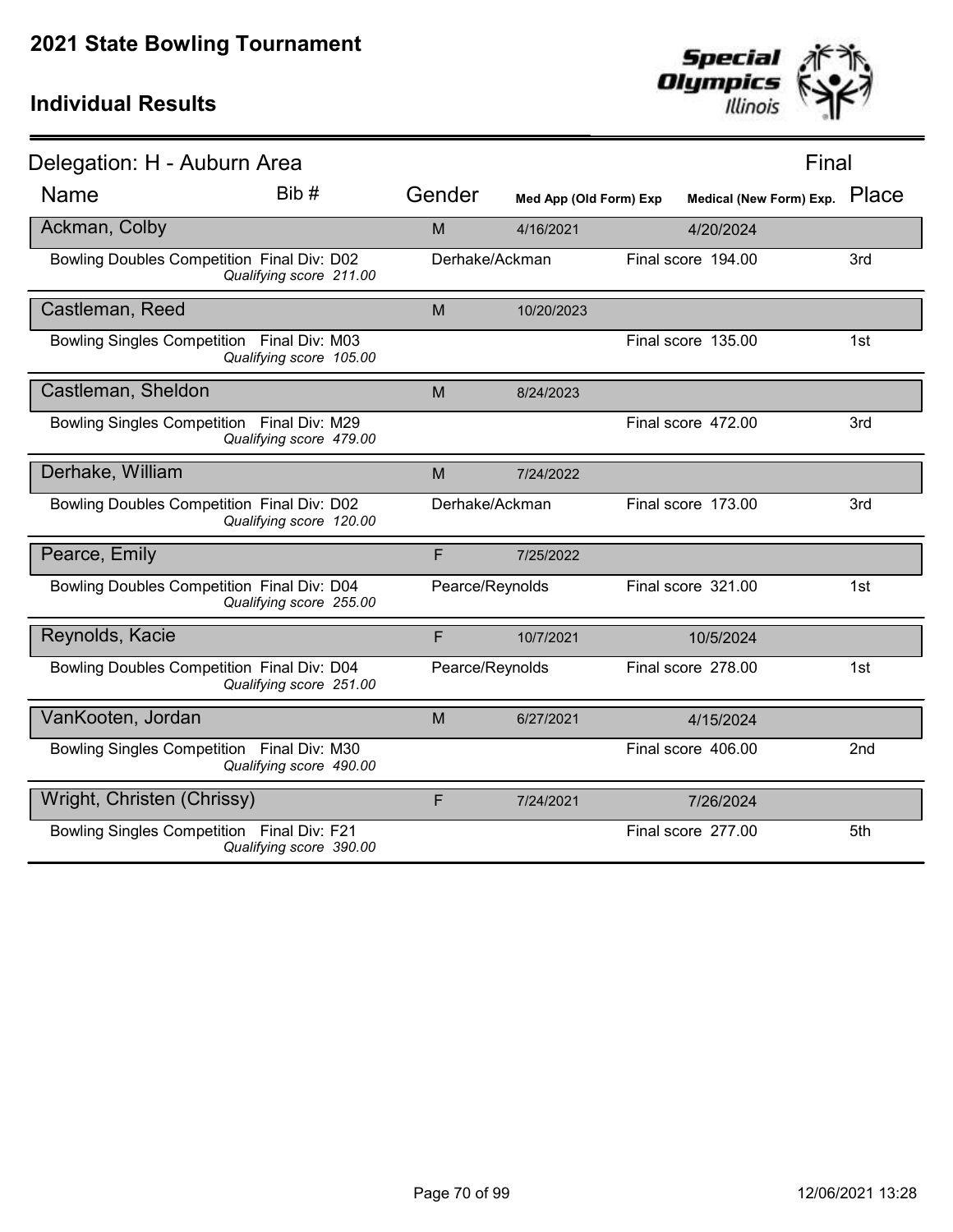

| Delegation: H - Beardstown Spec Oly        |                         |        |                        |                         | Final |
|--------------------------------------------|-------------------------|--------|------------------------|-------------------------|-------|
| Name                                       | Bib#                    | Gender | Med App (Old Form) Exp | Medical (New Form) Exp. | Place |
| Baer, Phillip                              |                         | M      | 1/29/2023              | 11/5/2024               |       |
| Bowling Singles Competition Final Div: M15 | Qualifying score 189.00 |        |                        | Final score 216.00      | 4th   |
| Wubker, Shawn                              |                         | M      | 11/14/2022             |                         |       |
| Bowling Singles Competition Final Div: M18 | Qualifying score 271.00 |        |                        | Final score 248.00      | 6th   |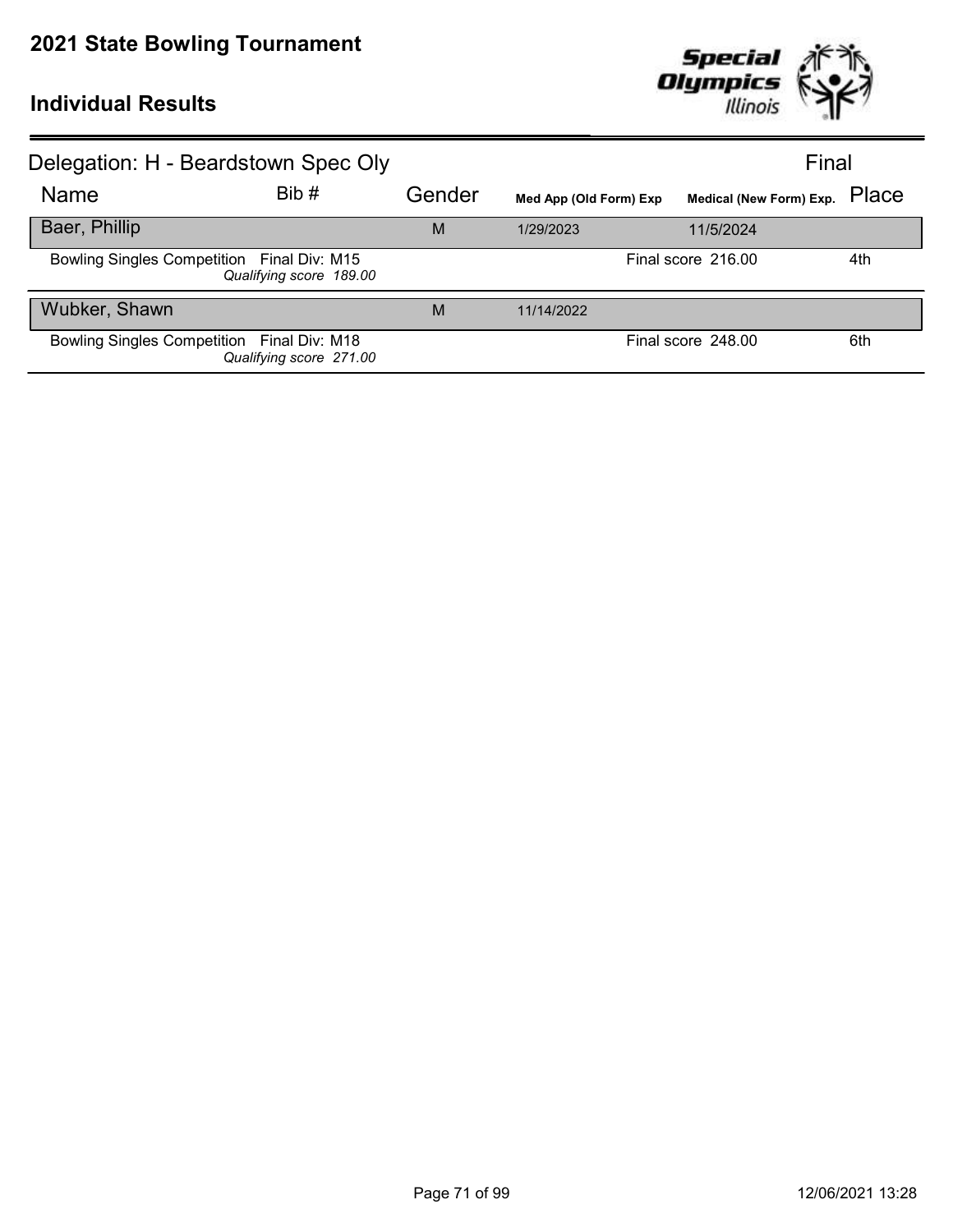

| Delegation: H - Jacksonville Saints                                         |       |        |                        |                               | Final           |  |
|-----------------------------------------------------------------------------|-------|--------|------------------------|-------------------------------|-----------------|--|
| <b>Name</b>                                                                 | Bib # | Gender | Med App (Old Form) Exp | Medical (New Form) Exp. Place |                 |  |
| Rohlfing, Miguel                                                            |       | M      | 3/1/2024               |                               |                 |  |
| <b>Bowling Ramp Competition</b><br>Final Div: R03<br>Qualifying score 85.00 |       |        | Final score 177.00     |                               | 2 <sub>nd</sub> |  |
| Strubbe, Aaron C.                                                           |       | M      | 10/5/2021              | 10/2/2024                     |                 |  |
| Bowling Singles Competition Final Div: M19<br>Qualifying score 286.00       |       |        |                        | Final score 282.00            | 5th             |  |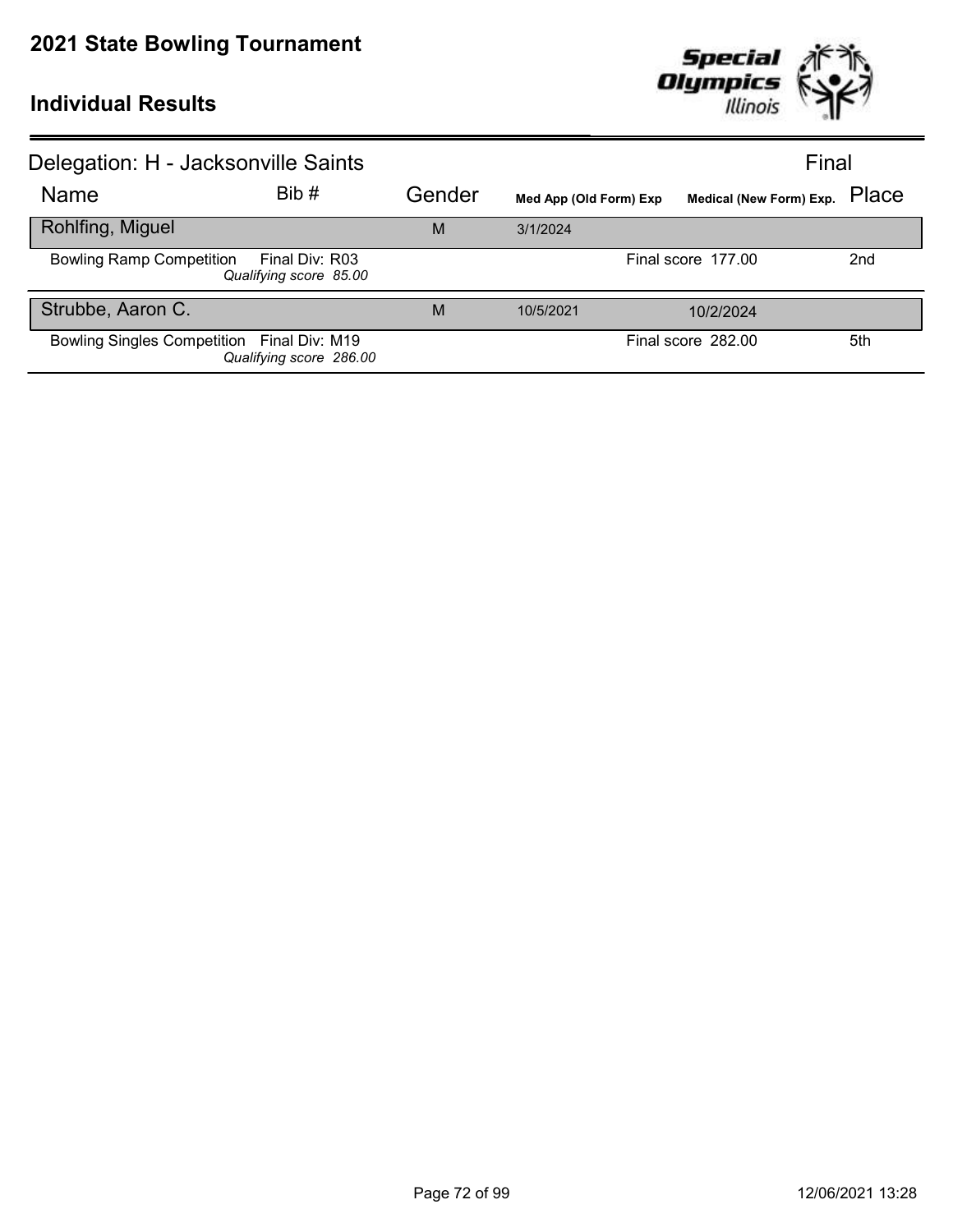

| Delegation: H - Pike Co Athletes           |                         |        |                        | Final                         |     |
|--------------------------------------------|-------------------------|--------|------------------------|-------------------------------|-----|
| Name                                       | Bib #                   | Gender | Med App (Old Form) Exp | Medical (New Form) Exp. Place |     |
| Hankins, Derrick                           |                         | M      | 3/6/2022               |                               |     |
| Bowling Singles Competition Final Div: M29 | Qualifying score 462.00 |        |                        | Final score 386.00            | 6th |
| Hull, Timothy (Tim)                        |                         | M      | 4/1/2023               |                               |     |
| Bowling Singles Competition Final Div: M16 | Qualifying score 231.00 |        |                        | Final score 311.00            | 1st |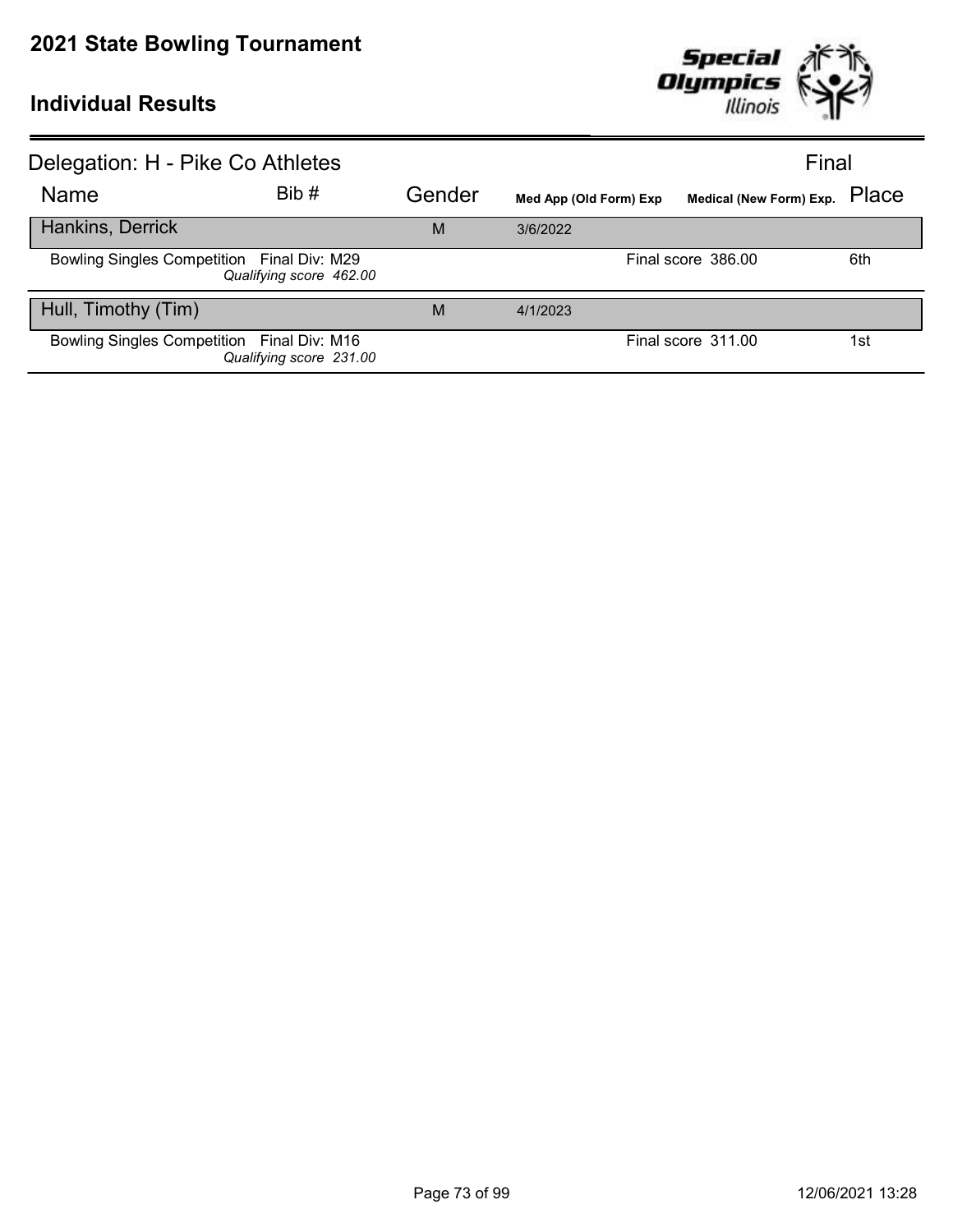

|                                            | Delegation: H - Springfield Park District |        |                        |                         | Final |
|--------------------------------------------|-------------------------------------------|--------|------------------------|-------------------------|-------|
| <b>Name</b>                                | Bib #                                     | Gender | Med App (Old Form) Exp | Medical (New Form) Exp. | Place |
| Collins, Anna M                            |                                           | F      | 7/15/2022              | 6/3/2024                |       |
| Bowling Singles Competition Final Div: F12 | Qualifying score 218.00                   |        |                        | Final score 259.00      | 1st   |
| Marta, Alicia Lupita                       |                                           | F      | 11/4/2021              | 9/2/2024                |       |
| Bowling Singles Competition Final Div: F22 | Qualifying score 434.00                   |        |                        | Final score 426.00      | 1st   |
| Mies, Jonathan                             |                                           | M      | 5/17/2024              |                         |       |
| Bowling Singles Competition Final Div: M19 | Qualifying score 294.00                   |        |                        | Final score 352.00      | 1st   |
| Pietras, Michael                           |                                           | M      | 10/5/2021              | 10/2/2024               |       |
| Bowling Singles Competition Final Div: M24 | Qualifying score 354.00                   |        |                        | Final score 418.00      | 1st   |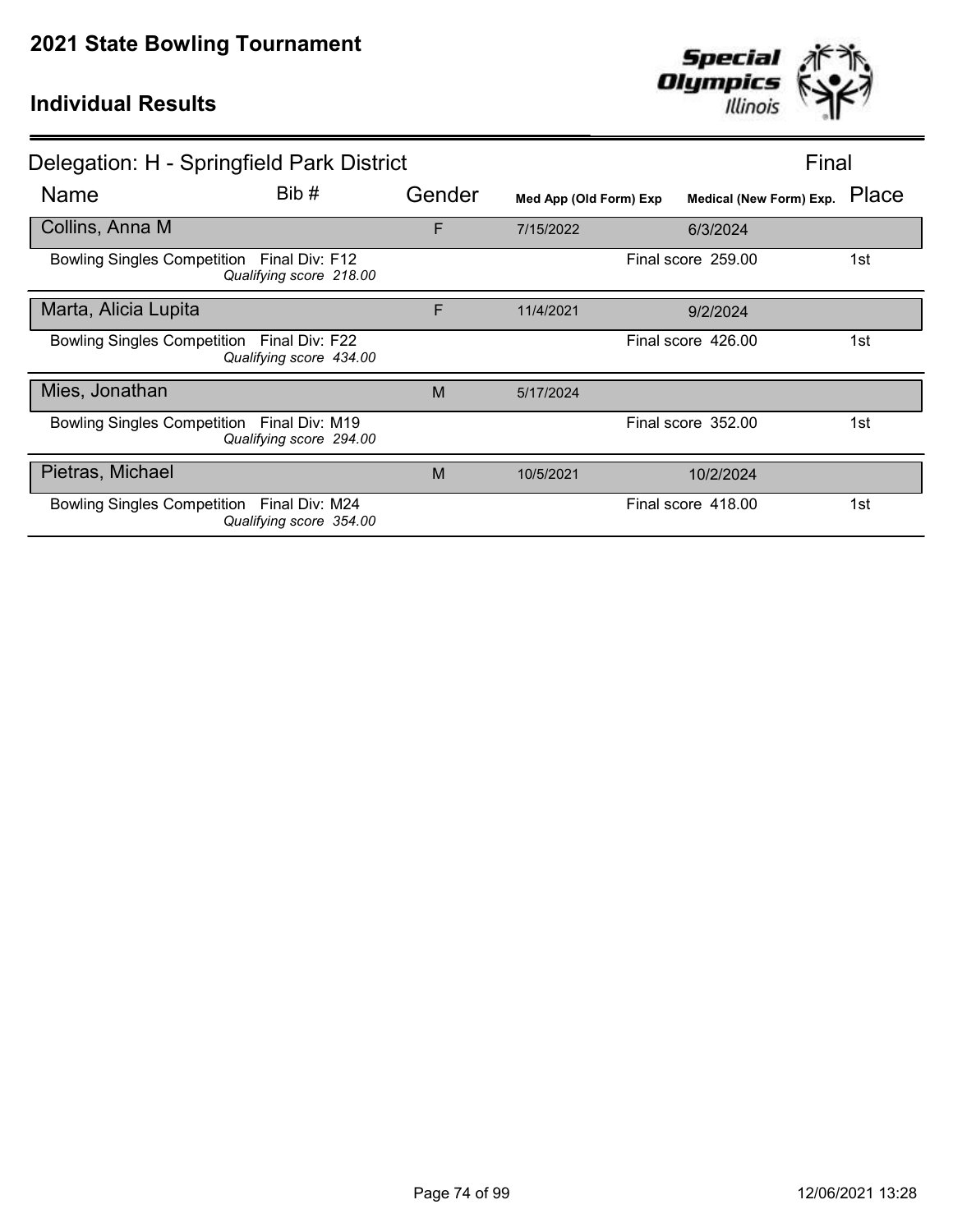

| Delegation: I - C-C Gold Diggers           |                         |        |                        | Final                         |     |
|--------------------------------------------|-------------------------|--------|------------------------|-------------------------------|-----|
| <b>Name</b>                                | Bib#                    | Gender | Med App (Old Form) Exp | Medical (New Form) Exp. PlaCe |     |
| Stivers, Kimberly A                        |                         |        | 8/13/2021              | 8/2/2024                      |     |
| Bowling Singles Competition Final Div: F17 | Qualifying score 314.00 |        |                        | Final score 384.00            | 1st |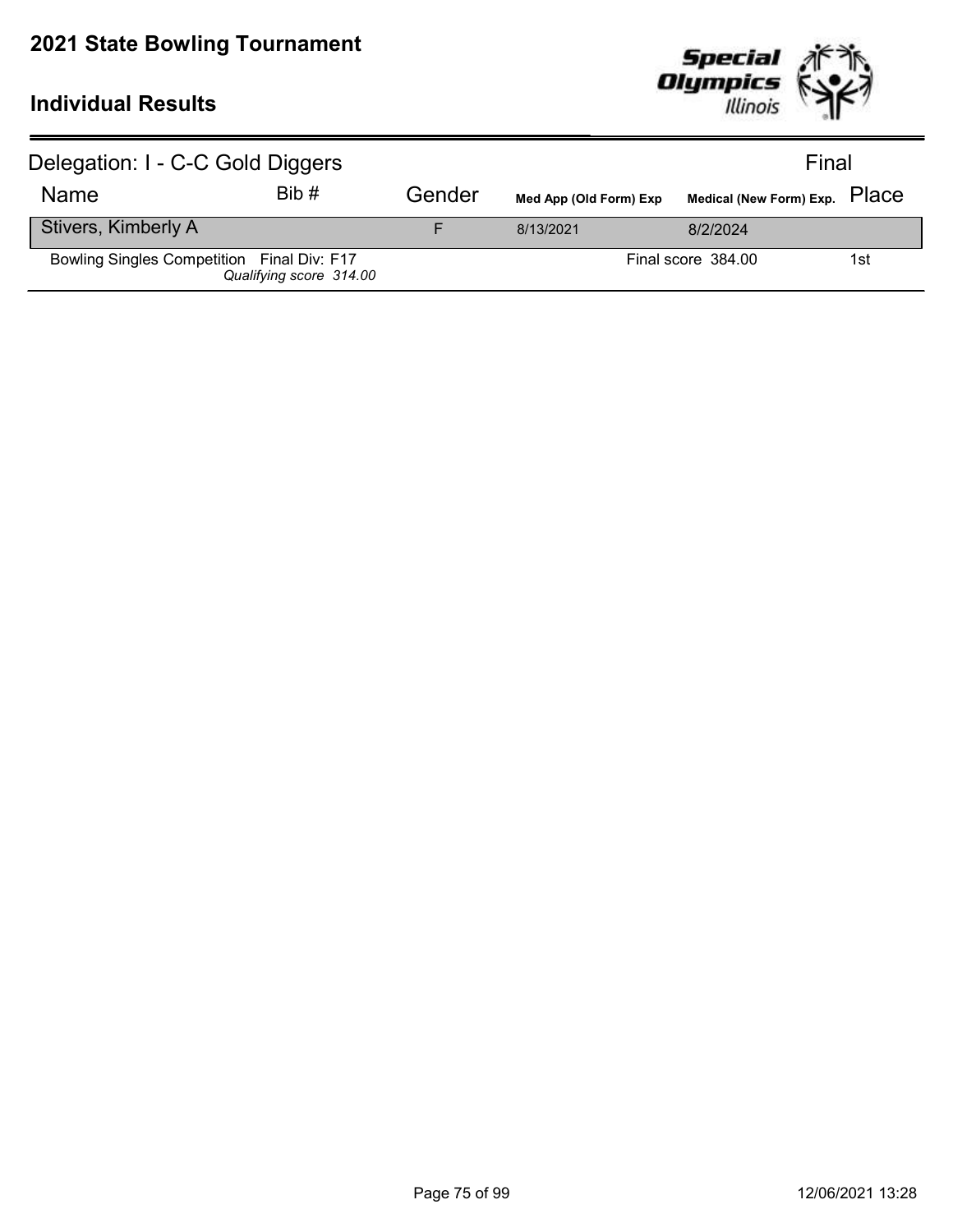

| Delegation: I - C-U Special Recreation     |                         |        |                        | Final                         |     |
|--------------------------------------------|-------------------------|--------|------------------------|-------------------------------|-----|
| <b>Name</b>                                | Bib#                    | Gender | Med App (Old Form) Exp | Medical (New Form) Exp. PlaCe |     |
| Moran, Jerry                               |                         | м      | 2/23/2024              |                               |     |
| Bowling Singles Competition Final Div: M11 | Qualifying score 103.00 |        |                        | Final score 366.00            | 2nd |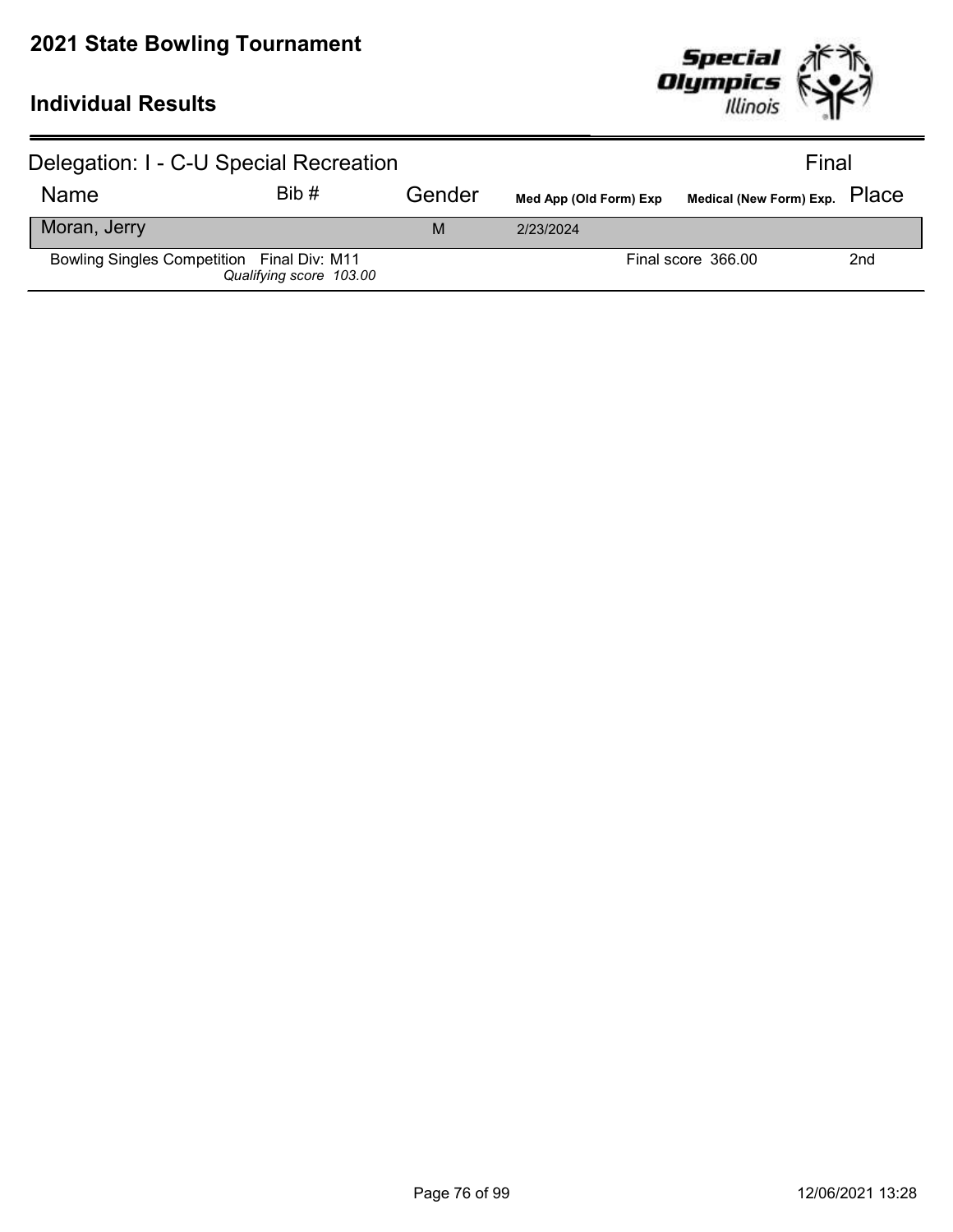| Delegation: I - Champaign County Communities TNT |                                           |        |                        |             | Final                   |                 |
|--------------------------------------------------|-------------------------------------------|--------|------------------------|-------------|-------------------------|-----------------|
| Name                                             | Bib#                                      | Gender | Med App (Old Form) Exp |             | Medical (New Form) Exp. | Place           |
| Briskin, Clotilda (Chloe)                        |                                           | F      | 6/12/2021              |             | 4/15/2024               |                 |
| Bowling Singles Competition Final Div: F10       | Qualifying score 170.00                   |        |                        |             | Final score 101.00      | 4th             |
| Hamilton, Samantha                               |                                           | F      | 8/14/2023              |             |                         |                 |
| Bowling Singles Competition Final Div: F13       | Qualifying score 220.00                   |        |                        | Final score |                         |                 |
| Hodges, Preston                                  |                                           | M      | 3/2/2024               |             |                         |                 |
| Bowling Singles Competition Final Div: M20       | Qualifying score 297.00                   |        |                        |             | Final score 311.00      | 3rd             |
| Scott, Isannah                                   |                                           | F      | 10/19/2023             |             |                         |                 |
| Bowling Singles Competition Final Div: F10       | Qualifying score 152.00                   |        |                        |             | Final score 152.00      | 2 <sub>nd</sub> |
| Taylor, Cecilia                                  |                                           | F      | 3/28/2022              |             |                         |                 |
| <b>Bowling Ramp Competition</b>                  | Final Div: R07<br>Qualifying score 160.00 |        |                        |             | Final score 241.00      | 2 <sub>nd</sub> |

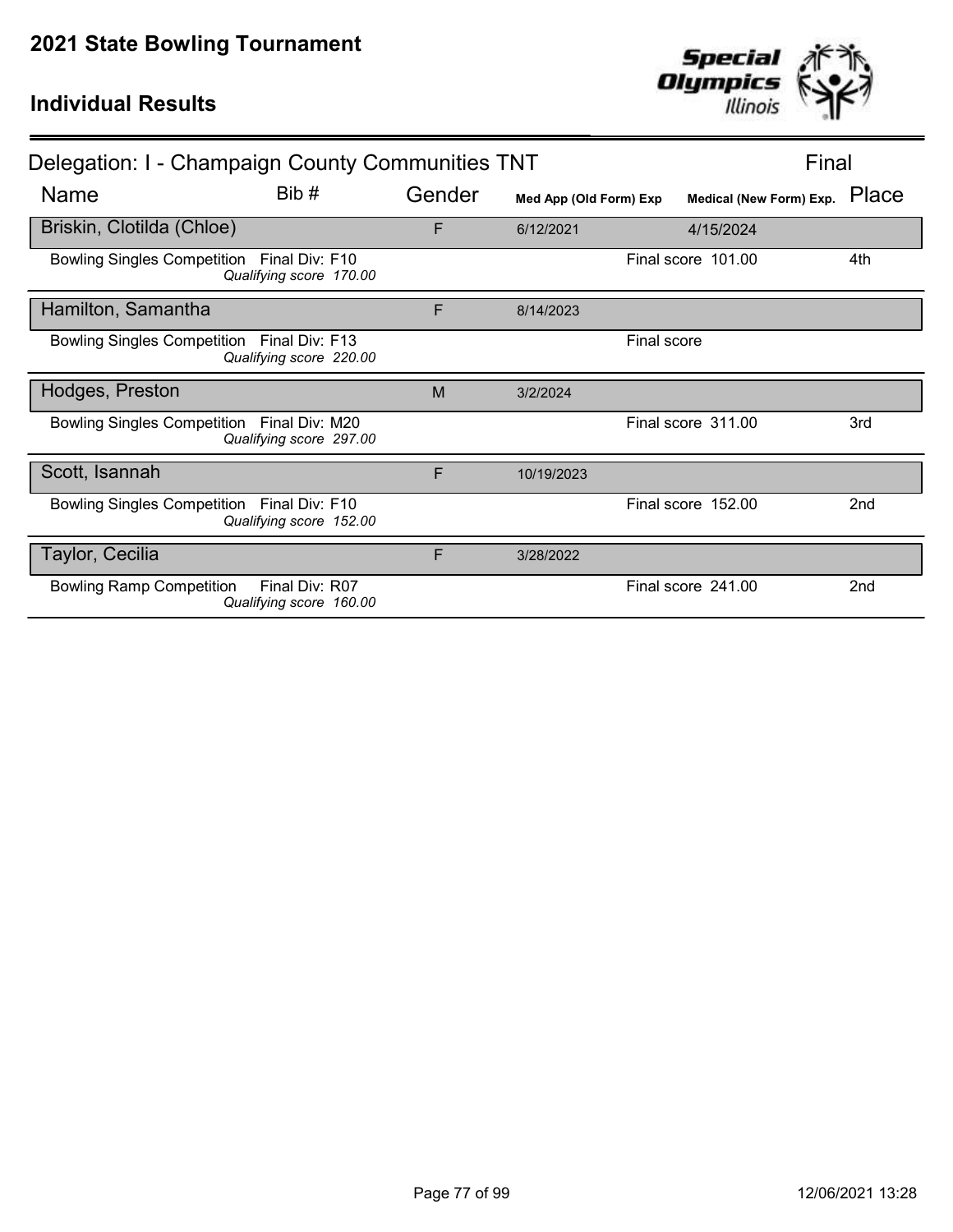

| Delegation: I - CMS/CHS Trojans            |                         |        |                        | Final                         |     |
|--------------------------------------------|-------------------------|--------|------------------------|-------------------------------|-----|
| <b>Name</b>                                | Bib#                    | Gender | Med App (Old Form) Exp | Medical (New Form) Exp. PlaCe |     |
| Danielson, Payton                          |                         |        | 11/17/2021             | 7/19/2024                     |     |
| Bowling Singles Competition Final Div: F05 | Qualifying score 224.00 |        |                        | Final score 193.00            | 1st |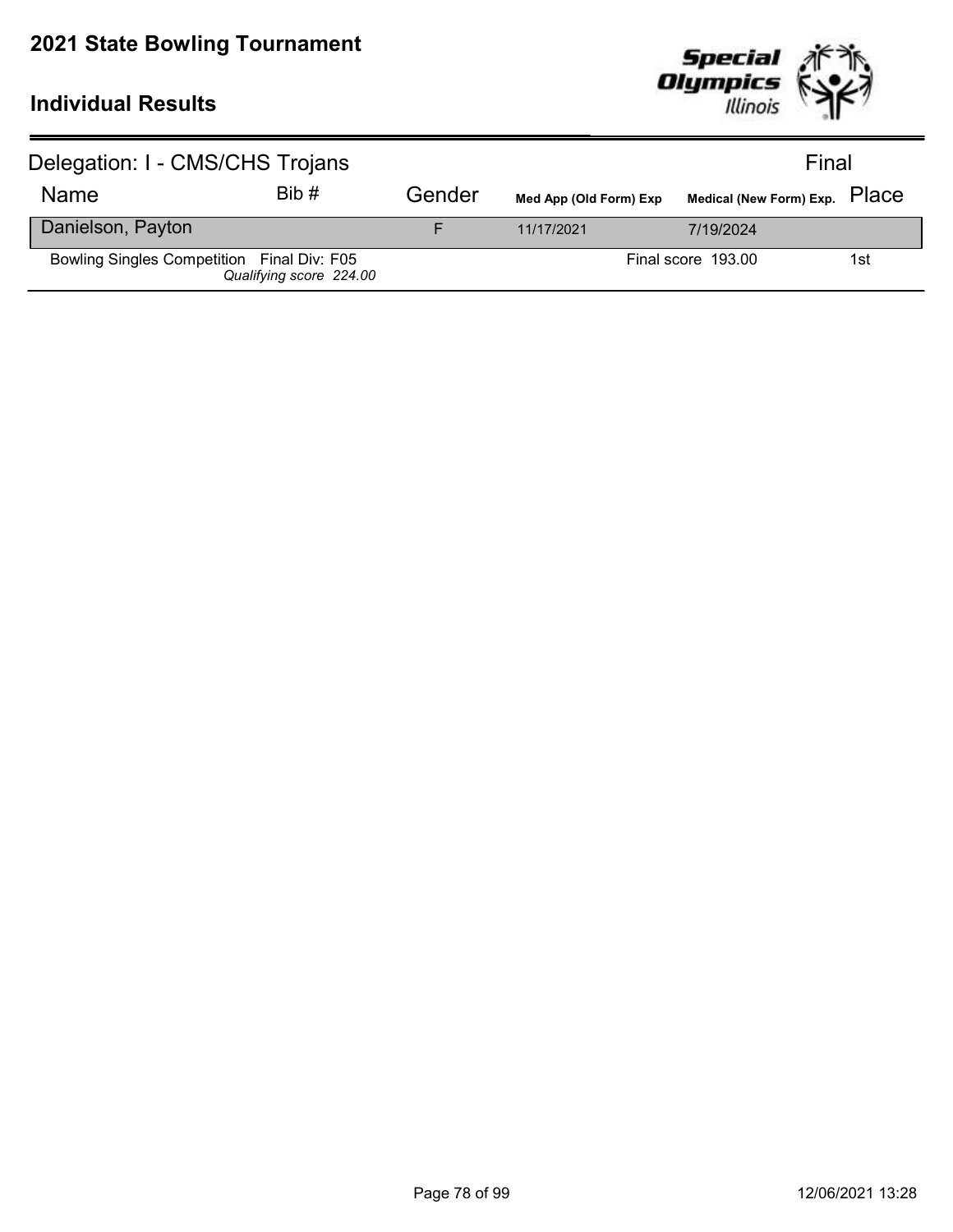

| Delegation: I - Decatur Park Dist SRA                                 |        |                        | Final                         |     |
|-----------------------------------------------------------------------|--------|------------------------|-------------------------------|-----|
| Bib#<br><b>Name</b>                                                   | Gender | Med App (Old Form) Exp | Medical (New Form) Exp. Place |     |
| Briggs, Sean                                                          | M      | 12/1/2022              |                               |     |
| Bowling Singles Competition Final Div: M18<br>Qualifying score 275.00 |        |                        | Final score 234.00            | 7th |
| Garner, Kevin                                                         | M      | 6/22/2023              |                               |     |
| Bowling Singles Competition Final Div: M24<br>Qualifying score 354.00 |        |                        | Final score 356.00            | 5th |
| Priestley, Joseph                                                     | M      | 2/5/2023               |                               |     |
| Bowling Singles Competition Final Div: M16<br>Qualifying score 215.00 |        |                        | Final score 196.00            | 4th |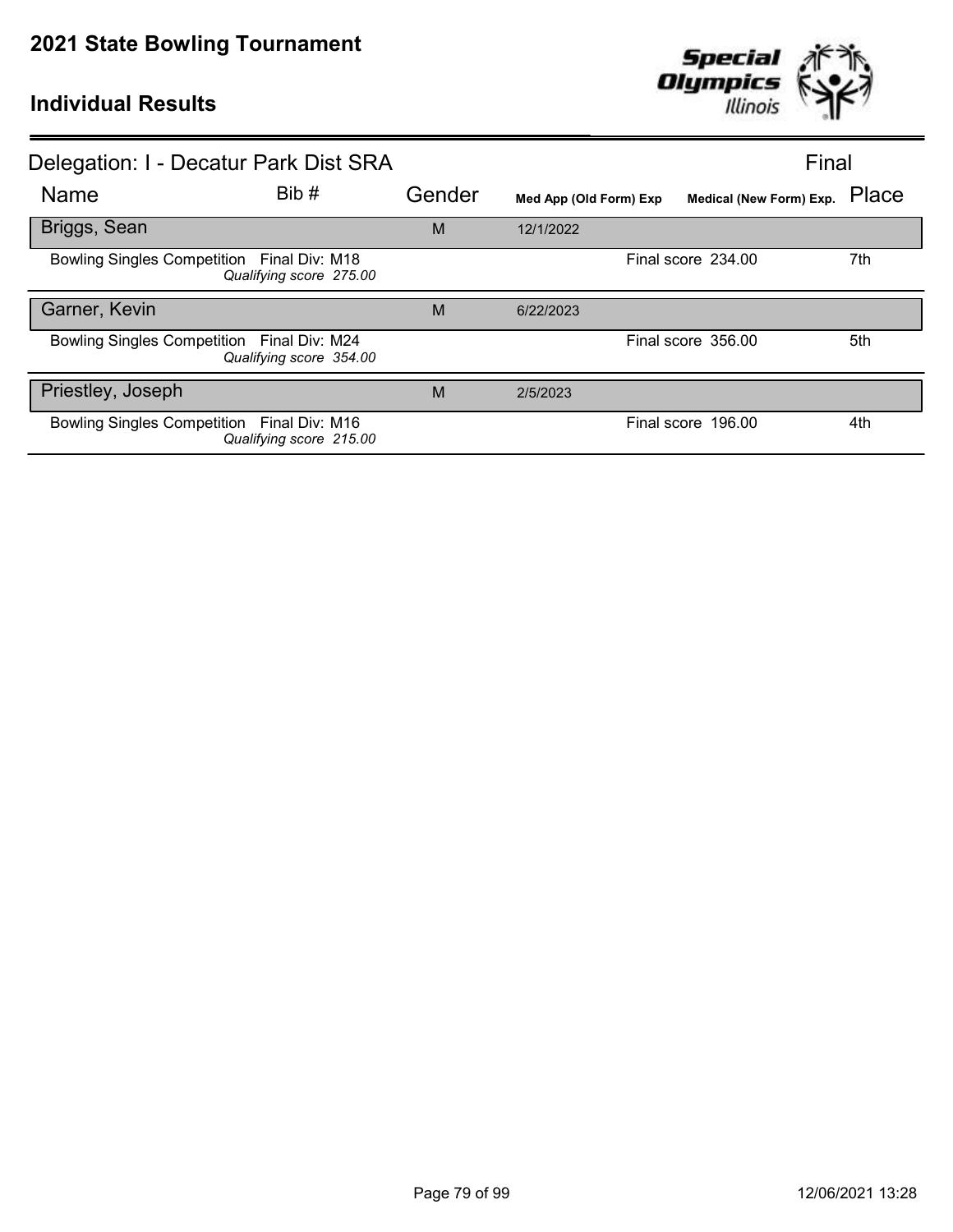

| Delegation: I - Dream Catchers of Macon County |                         |        |                        |  | Final                   |       |
|------------------------------------------------|-------------------------|--------|------------------------|--|-------------------------|-------|
| <b>Name</b>                                    | Bib#                    | Gender | Med App (Old Form) Exp |  | Medical (New Form) Exp. | Place |
| Hood, Brianna                                  |                         | F      | 2/16/2022              |  | 7/8/2024                |       |
| Bowling Singles Competition Final Div: F18     | Qualifying score 329.00 |        |                        |  | Final score 294.00      | 7th   |
| Pfeifer, Averi                                 |                         | F      | 2/5/2023               |  |                         |       |
| Bowling Singles Competition Final Div: F06     | Qualifying score 304.00 |        |                        |  | Final score 267.00      | 1st   |
| Scheibly, Nicholas                             |                         | M      | 2/6/2022               |  |                         |       |
| Bowling Singles Competition Final Div: M21     | Qualifying score 317.00 |        |                        |  | Final score 337.00      | 1st   |
| Westbrook, Brent Michael                       |                         | M      | 12/2/2021              |  | 7/9/2024                |       |
| Bowling Singles Competition Final Div: M18     | Qualifying score 262.00 |        |                        |  | Final score 296.00      | 3rd   |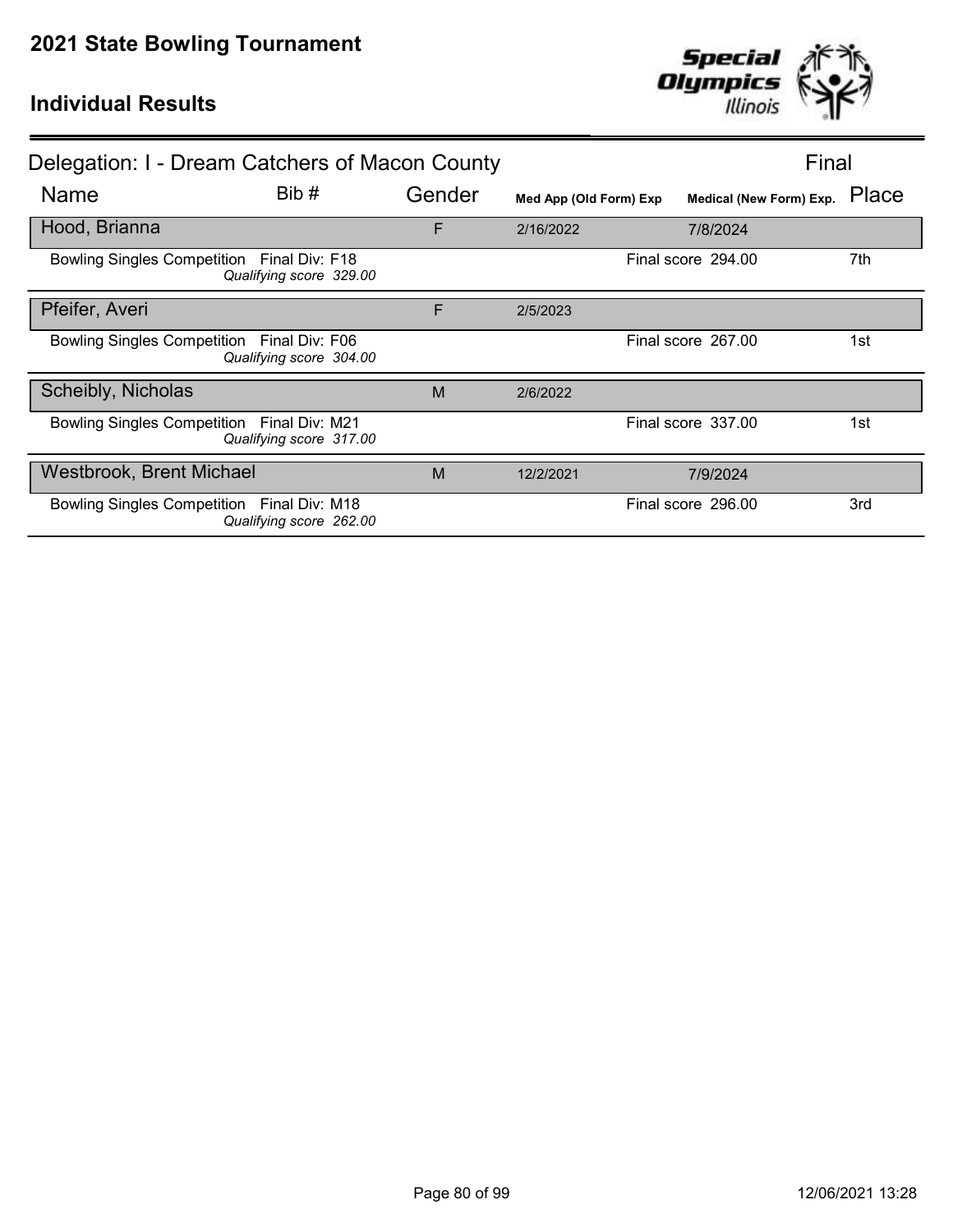

| Delegation: I - Eastern IL Spec Oly        |                         |        |                        |             | Final                   |       |
|--------------------------------------------|-------------------------|--------|------------------------|-------------|-------------------------|-------|
| <b>Name</b>                                | Bib#                    | Gender | Med App (Old Form) Exp |             | Medical (New Form) Exp. | Place |
| Brown, Nathan                              |                         | M      |                        |             | 7/27/2024               |       |
| Bowling Singles Competition Final Div: M30 | Qualifying score 494.00 |        |                        |             | Final score 424.00      | 1st   |
| Camarata, Michael (Mike) J                 |                         | M      | 3/12/2022              |             |                         |       |
| Bowling Singles Competition Final Div: M12 | Qualifying score 130.00 |        |                        |             | Final score 382.00      | 3rd   |
| Camarata, Sue                              |                         | F      | 5/20/2022              |             |                         |       |
| Bowling Singles Competition Final Div: F20 | Qualifying score 369.00 |        |                        | Final score |                         |       |
| Fitton, Kyle                               |                         | M      | 7/25/2022              |             |                         |       |
| Bowling Singles Competition Final Div: M22 | Qualifying score 330.00 |        |                        |             | Final score 289.00      | 6th   |
| Maynard, Aurora                            |                         | F      | 4/12/2022              |             |                         |       |
| Bowling Singles Competition Final Div: F16 | Qualifying score 290.00 |        |                        |             | Final score 224.00      | 7th   |
| Varvel, Rhonda                             |                         | F      | 3/5/2021               |             | 8/2/2024                |       |
| Bowling Singles Competition Final Div: F15 | Qualifying score 264.00 |        |                        |             | Final score 302.00      | 3rd   |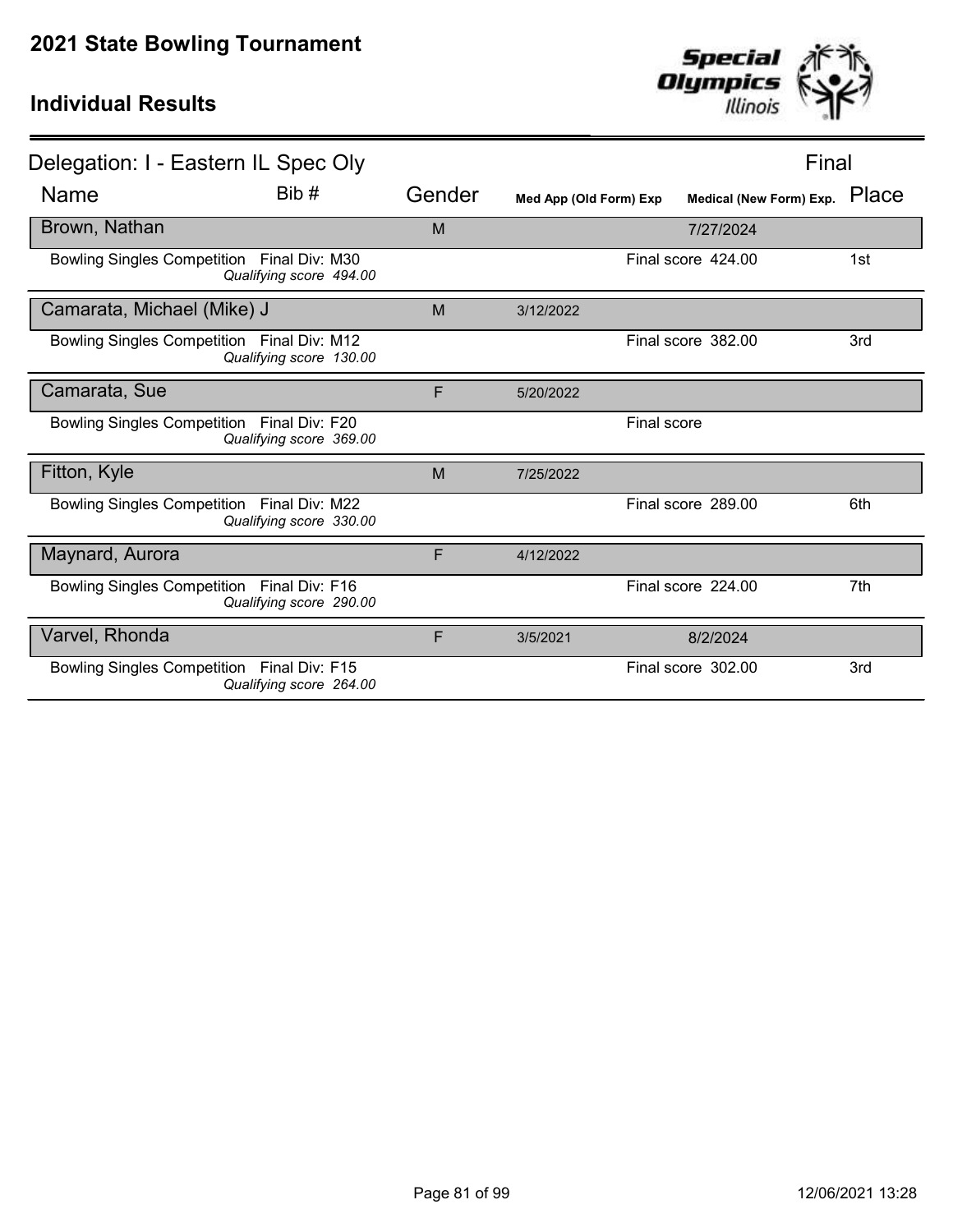

| Delegation: I - Kids are Kids                                                |        |                        |                         | Final |
|------------------------------------------------------------------------------|--------|------------------------|-------------------------|-------|
| Bib #<br><b>Name</b>                                                         | Gender | Med App (Old Form) Exp | Medical (New Form) Exp. | Place |
| Barker, April                                                                | F      | 5/19/2024              |                         |       |
| Final Div: R07<br><b>Bowling Ramp Competition</b><br>Qualifying score 174.00 |        |                        | Final score 258.00      | 1st   |
| Brown, Dale                                                                  | M      | 6/18/2024              |                         |       |
| Bowling Singles Competition Final Div: M18<br>Qualifying score 265.00        |        |                        | Final score 310.00      | 2nd   |
| Cunningham, Lori                                                             | F      | 4/30/2022              |                         |       |
| Bowling Singles Competition Final Div: F12<br>Qualifying score 205.00        |        |                        | Final score 204.00      | 4th   |
| Marsh, Elaine                                                                | F      | 10/31/2022             |                         |       |
| Bowling Singles Competition Final Div: F15<br>Qualifying score 277.00        |        |                        | Final score 200.00      | 6th   |
| Sergent, Bryan                                                               | M      | 2/7/2023               |                         |       |
| Bowling Singles Competition Final Div: M23<br>Qualifying score 354.00        |        |                        | Final score 444.00      | 1st   |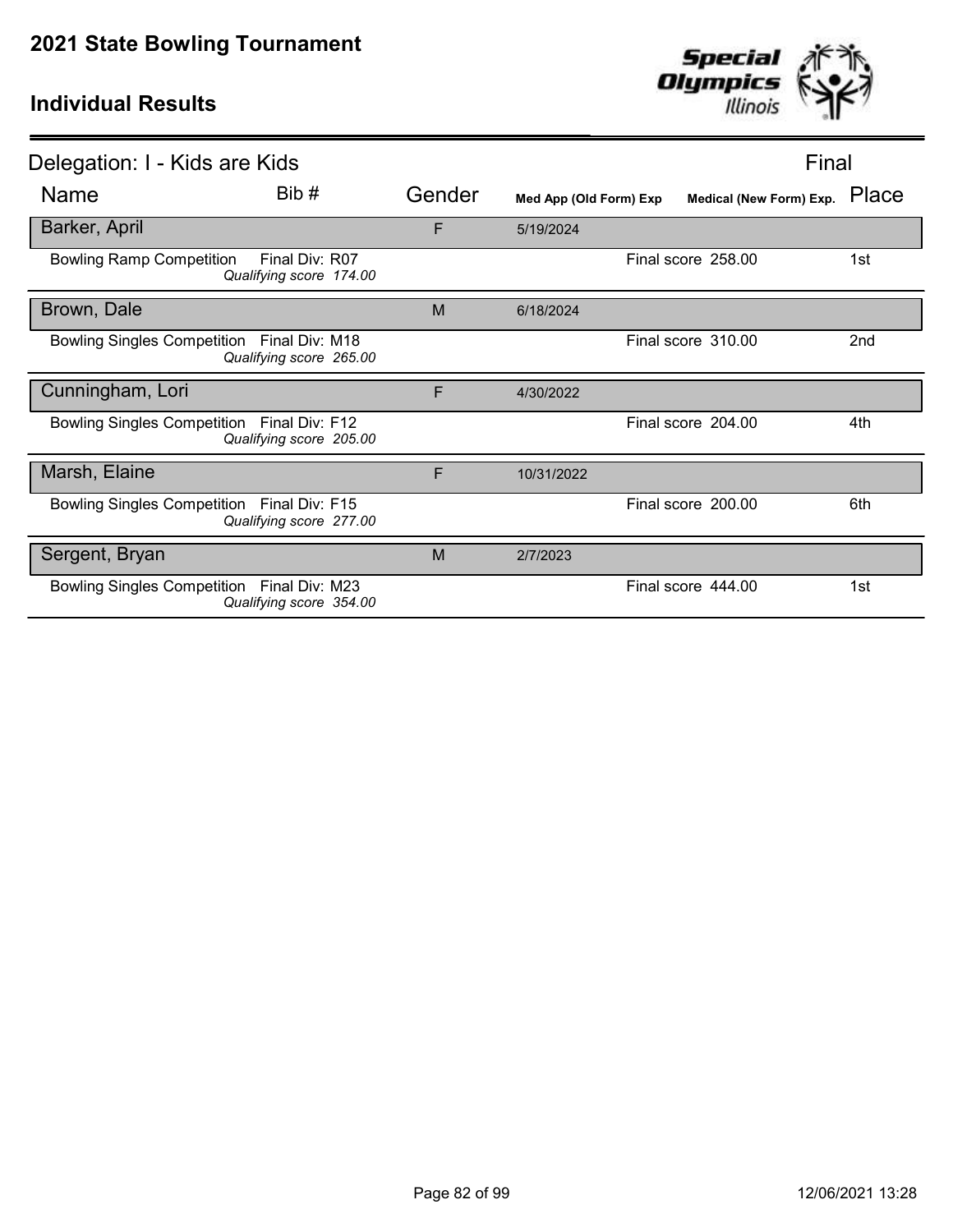

| Delegation: I - L/C AEC                    |                         |        |                        | Final                         |     |
|--------------------------------------------|-------------------------|--------|------------------------|-------------------------------|-----|
| <b>Name</b>                                | Bib#                    | Gender | Med App (Old Form) Exp | Medical (New Form) Exp. PlaCe |     |
| Marley, Aldon R                            |                         | M      | 12/23/2023             |                               |     |
| Bowling Singles Competition Final Div: M25 | Qualifying score 376.00 |        |                        | Final score 359.00            | 5th |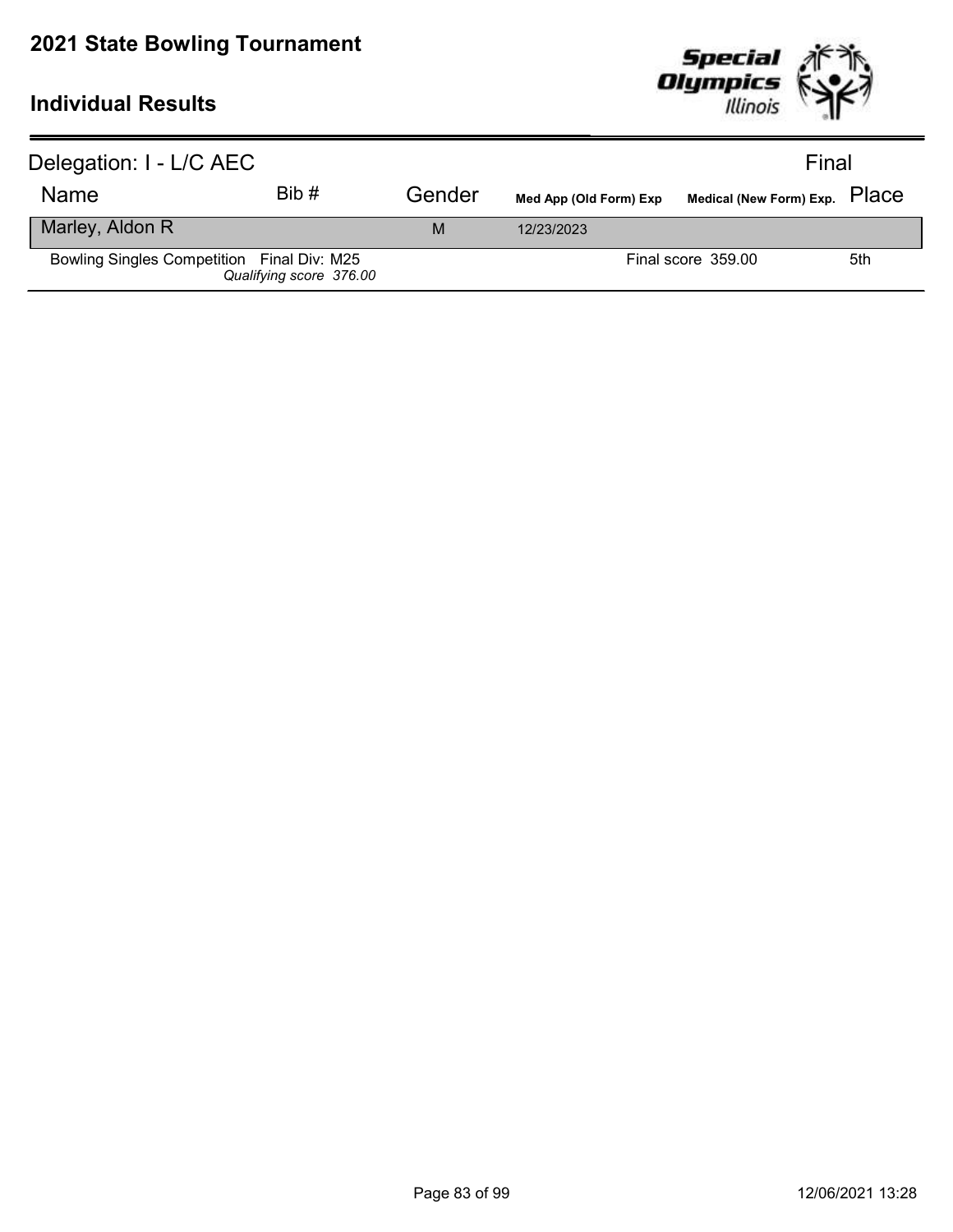

| Delegation: I - Lincoln Park Dist                                            |        |                        |                               | Final           |
|------------------------------------------------------------------------------|--------|------------------------|-------------------------------|-----------------|
| Bib #<br><b>Name</b>                                                         | Gender | Med App (Old Form) Exp | Medical (New Form) Exp. Place |                 |
| Holden, Phyllis                                                              | F      | 6/24/2022              | 6/13/2024                     |                 |
| Bowling Singles Competition Final Div: F15<br>Qualifying score 264.00        |        |                        | Final score 309.00            | 2nd             |
| Spear, Sarah (Sally)                                                         | F      | 2/7/2021               | 3/8/2024                      |                 |
| <b>Bowling Ramp Competition</b><br>Final Div: R10<br>Qualifying score 263.00 |        |                        | Final score 222.00            | 2 <sub>nd</sub> |
| Wilkerson, Wyatt                                                             | M      | 7/9/2022               |                               |                 |
| Bowling Singles Competition Final Div: M07<br>Qualifying score 352.00        |        |                        | Final score 398.00            | 1st             |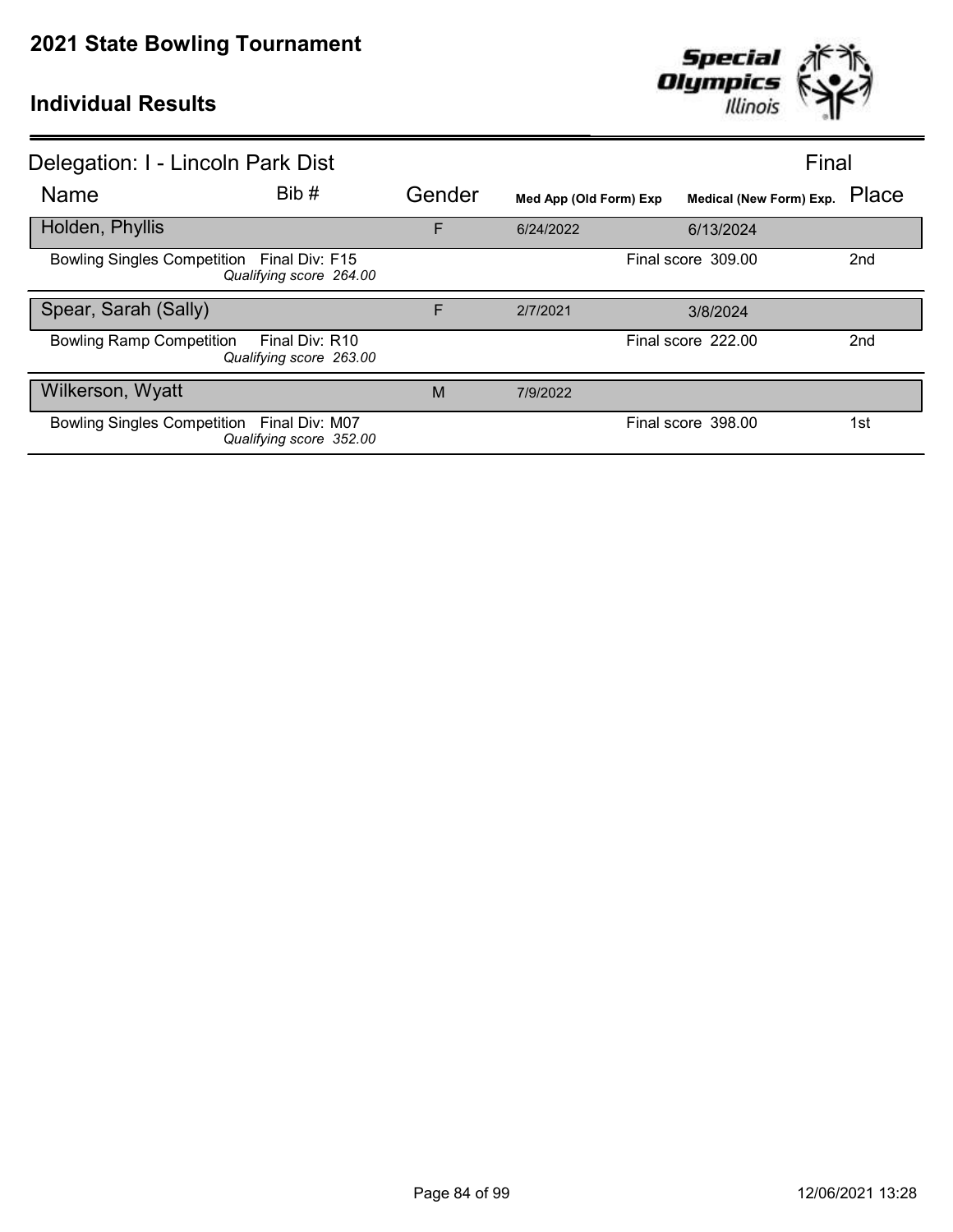

| Delegation: I - Piatt Golden Eagles        |                         |        |                        | Final                         |                 |
|--------------------------------------------|-------------------------|--------|------------------------|-------------------------------|-----------------|
| Name                                       | Bib#                    | Gender | Med App (Old Form) Exp | Medical (New Form) Exp. Place |                 |
| Peddycoart, Todd                           |                         | M      | 6/4/2024               |                               |                 |
| Bowling Singles Competition Final Div: M31 | Qualifying score 589.00 |        |                        | Final score 587.00            | 2 <sub>nd</sub> |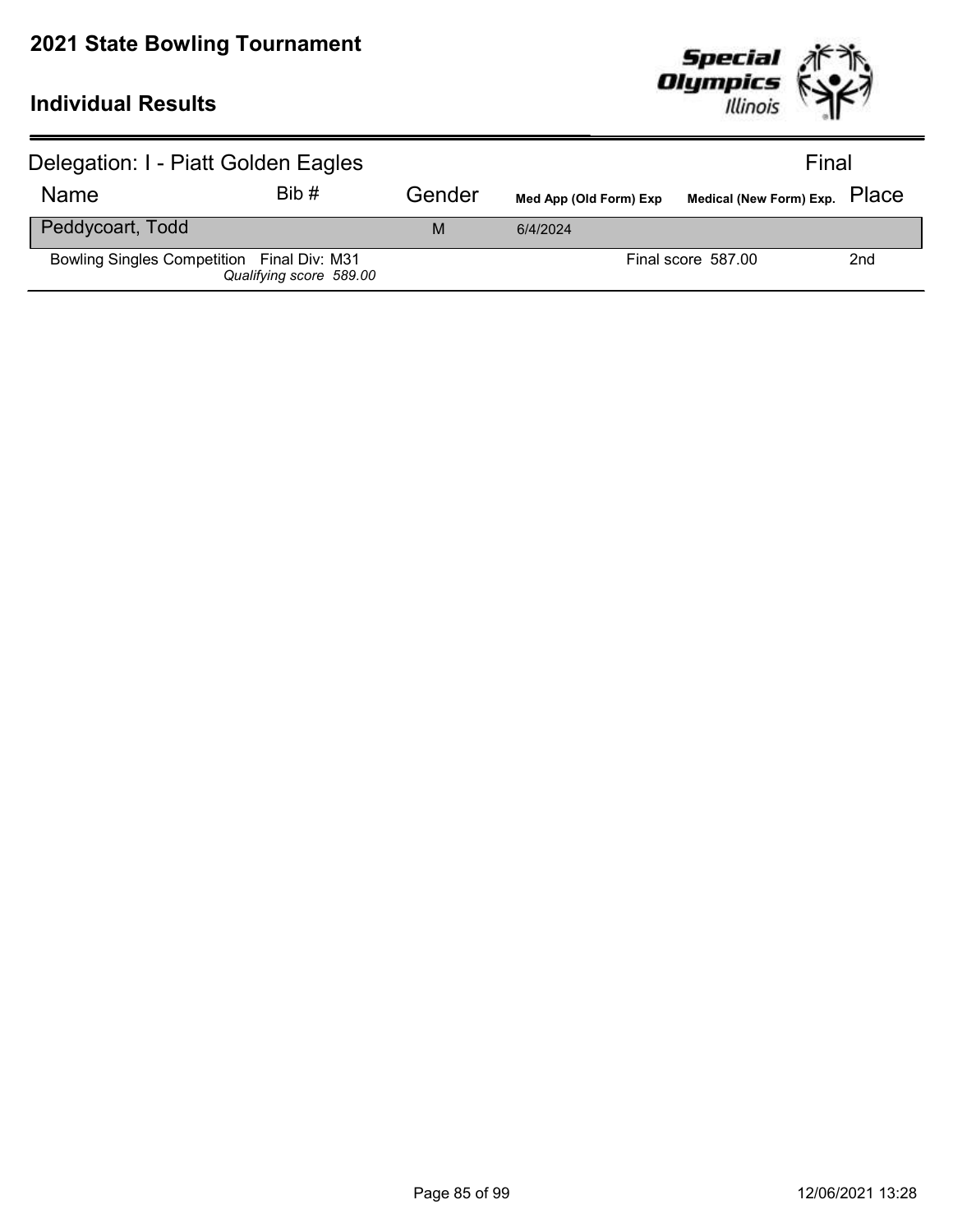

| Delegation: I - Shelby Co Comm Svc         |                         |        |                        | Final                   |       |
|--------------------------------------------|-------------------------|--------|------------------------|-------------------------|-------|
| <b>Name</b>                                | Bib#                    | Gender | Med App (Old Form) Exp | Medical (New Form) Exp. | Place |
| Moon, April                                |                         | F      | 7/1/2021               | 7/30/2024               |       |
| Bowling Singles Competition Final Div: F21 | Qualifying score 390.00 |        |                        | Final score 417.00      | 3rd   |
| Smith, Ricci                               |                         | F      | 7/1/2021               | 8/2/2024                |       |
| Bowling Singles Competition Final Div: F16 | Qualifying score 261.00 |        |                        | Final score 277.00      | 5th   |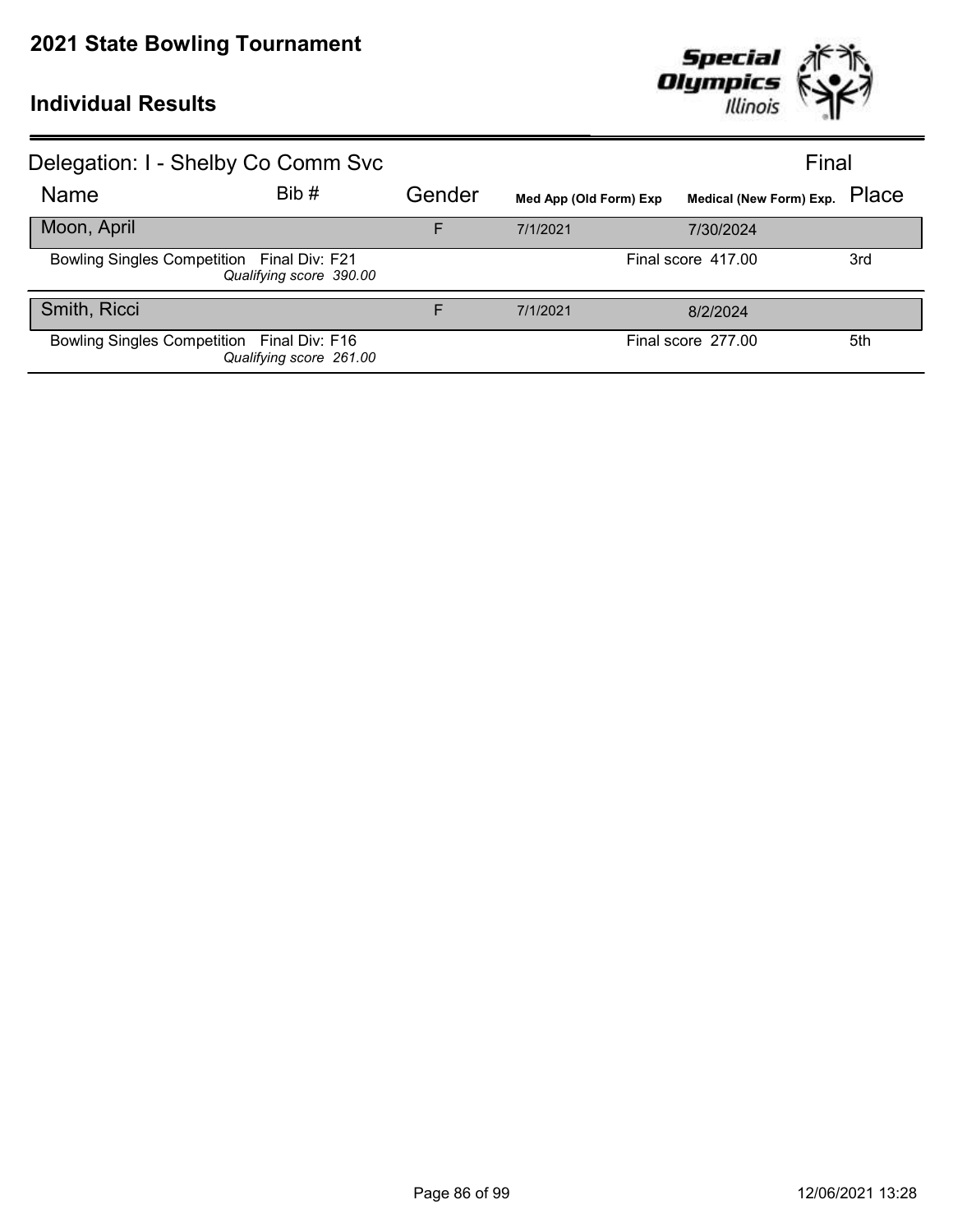

| Delegation: J - Alton Sch Dist                                              |        |                        | Final                         |     |
|-----------------------------------------------------------------------------|--------|------------------------|-------------------------------|-----|
| Bib #<br>Name                                                               | Gender | Med App (Old Form) Exp | Medical (New Form) Exp. Place |     |
| Lockhart, TJ Troy                                                           | M      | 6/18/2022              |                               |     |
| Bowling Singles Competition Final Div: M18<br>Qualifying score 278.00       |        |                        | Final score 286.00            | 4th |
| Scoggins, Marla Sue                                                         | F      | 1/27/2023              |                               |     |
| Bowling Singles Competition Final Div: F15<br>Qualifying score 276.00       |        |                        | Final score 270.00            | 5th |
| Seets, Chase                                                                | M      | 7/13/2024              |                               |     |
| <b>Bowling Ramp Competition</b><br>Final Div: R03<br>Qualifying score 98.00 |        |                        | Final score 229.00            | 1st |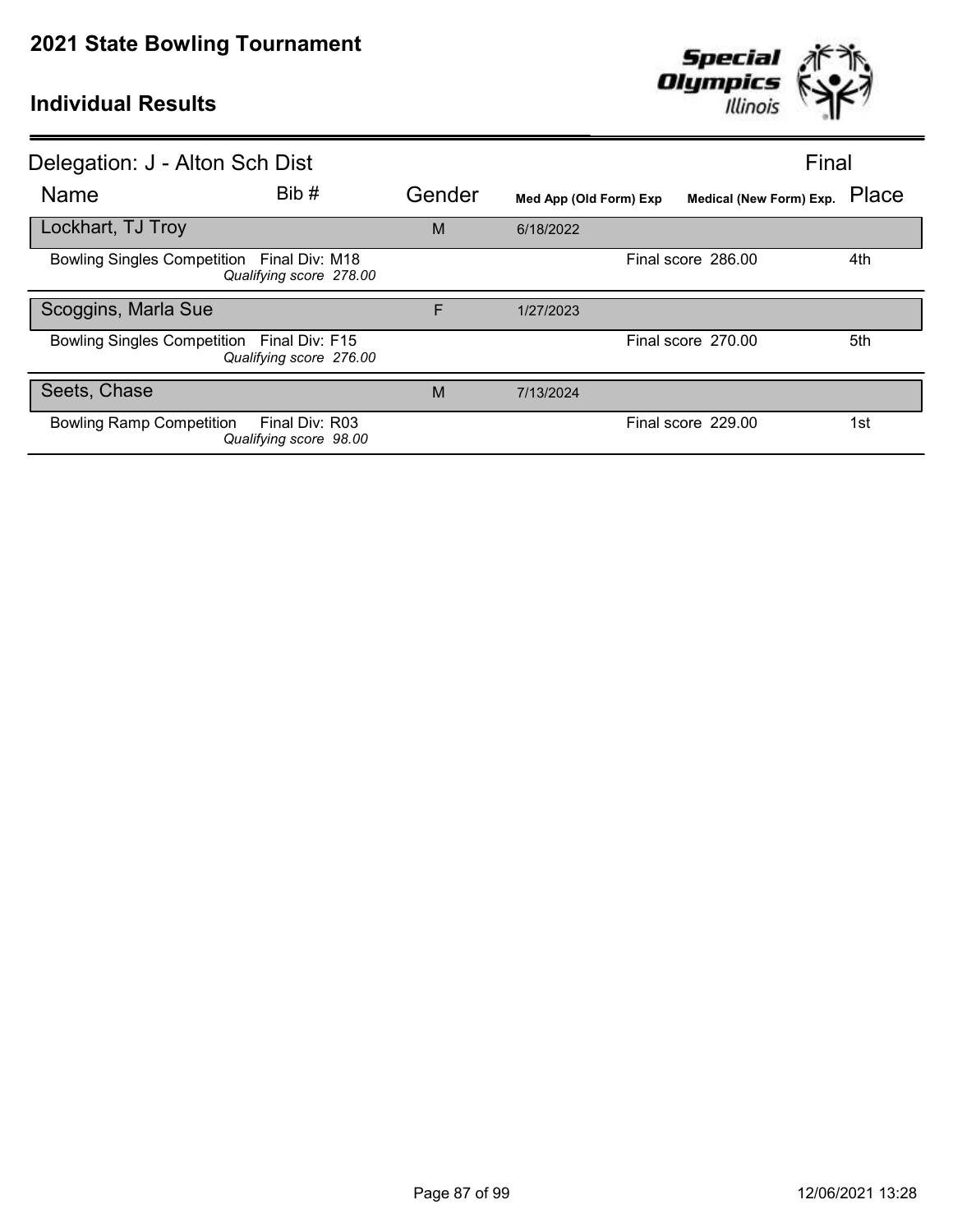

| Delegation: J - Carlinville Dragons                                   |        |                        | Final                   |                 |
|-----------------------------------------------------------------------|--------|------------------------|-------------------------|-----------------|
| Bib#<br><b>Name</b>                                                   | Gender | Med App (Old Form) Exp | Medical (New Form) Exp. | Place           |
| <b>Austiff, Earl</b>                                                  | M      | 9/18/2022              | 9/24/2024               |                 |
| Bowling Singles Competition Final Div: M21<br>Qualifying score 315.00 |        |                        | Final score 310.00      | 2 <sub>nd</sub> |
| Boblit, Shawn                                                         | M      | 8/21/2022              | 9/24/2024               |                 |
| Bowling Singles Competition Final Div: M22<br>Qualifying score 324.00 |        |                        | Final score 302.00      | 4th             |
| Kampmann, Edward (Eddie)                                              | M      | 1/9/2022               | 9/24/2024               |                 |
| Bowling Singles Competition Final Div: M13<br>Qualifying score 151.00 |        |                        | Final score 200.00      | 3rd             |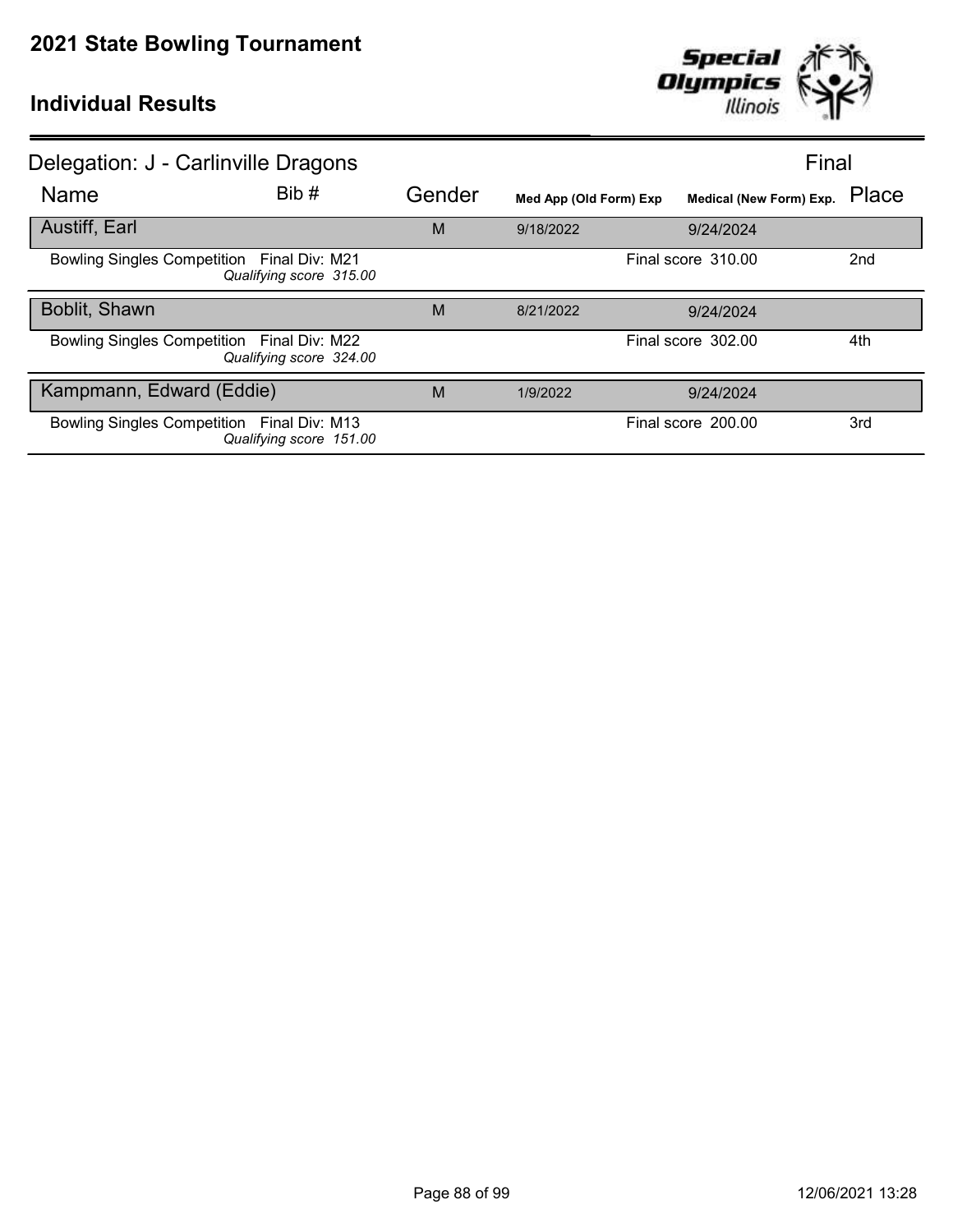

| Delegation: J - Loving Life                                                 |        |                        |                         | Final           |
|-----------------------------------------------------------------------------|--------|------------------------|-------------------------|-----------------|
| Bib #<br><b>Name</b>                                                        | Gender | Med App (Old Form) Exp | Medical (New Form) Exp. | Place           |
| Newberry, Samuel                                                            | M      | 11/5/2022              | 10/4/2024               |                 |
| Bowling Singles Competition Final Div: M09<br>Qualifying score 43.00        |        |                        | Final score 152.00      | 1st             |
| Powell, Joshua                                                              | M      | 10/15/2021             | 10/13/2024              |                 |
| <b>Bowling Ramp Competition</b><br>Final Div: R02<br>Qualifying score 64.00 |        |                        | Final score 203.00      | 2 <sub>nd</sub> |
| Stone, Jayce                                                                | M      | 6/3/2021               | 3/2/2024                |                 |
| Bowling Singles Competition Final Div: M02<br>Qualifying score 58.00        |        |                        | Final score 264.00      | 1st             |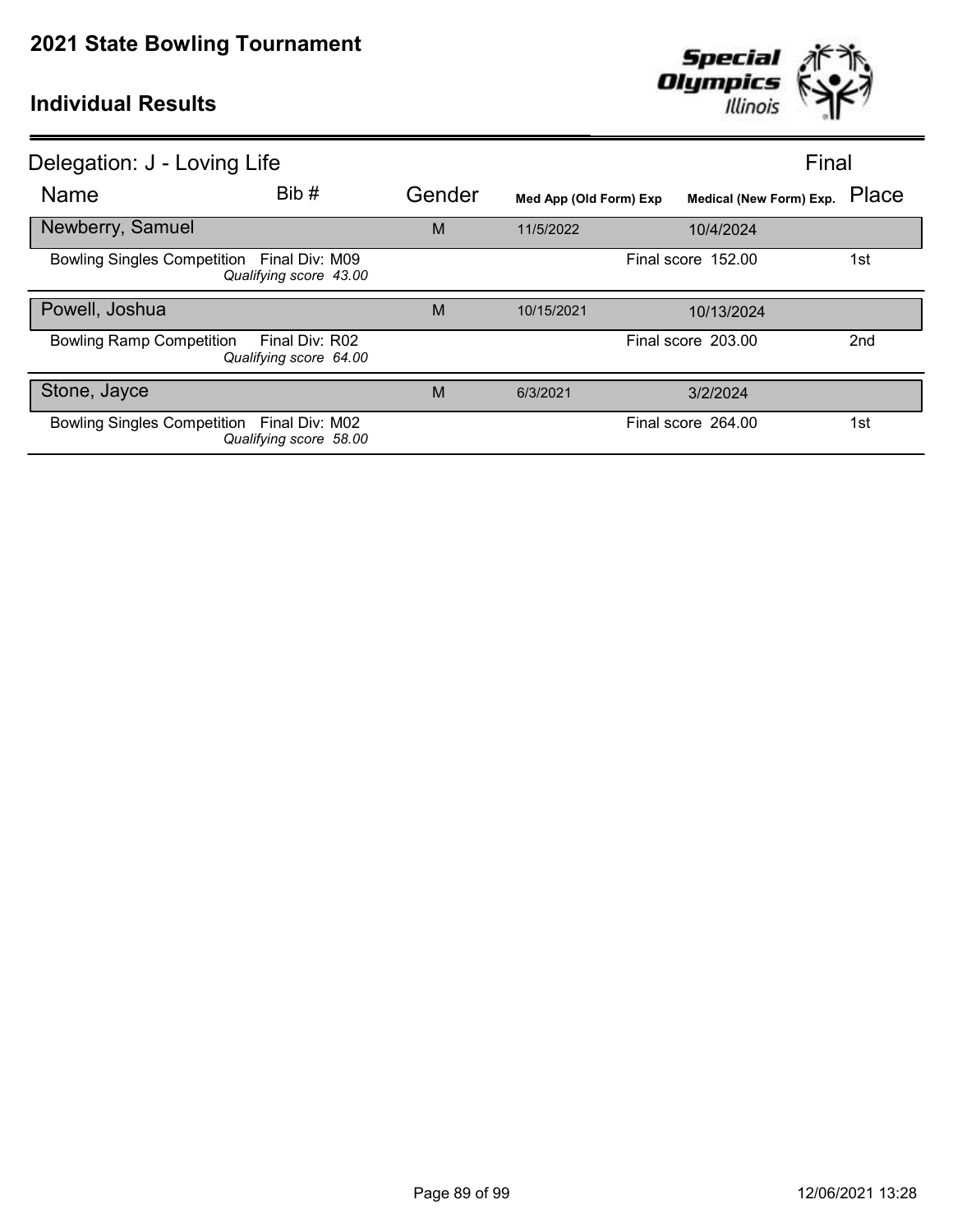

| Delegation: J - PTOEC                      |                                          |                      |                        |                               | Final |
|--------------------------------------------|------------------------------------------|----------------------|------------------------|-------------------------------|-------|
| Name                                       | Bib #                                    | Gender               | Med App (Old Form) Exp | Medical (New Form) Exp. Place |       |
| Birchem, Andrew                            |                                          | M                    | 11/8/2022              |                               |       |
| Bowling Doubles Competition Final Div: D01 | Qualifying score 91.00                   | Birchem/Trice        |                        | Final score 302.00            | 3rd   |
| Bookman, Jake                              |                                          | M                    | 8/14/2022              | 6/10/2024                     |       |
| Bowling Singles Competition Final Div: M11 | Qualifying score 91.00                   |                      |                        | Final score 439.00            | 1st   |
| Bostic, Michael (Mike)                     |                                          |                      |                        | 8/16/2024                     |       |
| Bowling Doubles Competition Final Div: D02 | Qualifying score 158.00                  | <b>Bostic/Slater</b> |                        | Final score 534.00            | 1st   |
| Conklin, Kylie M                           |                                          | F                    | 11/8/2022              |                               |       |
| Bowling Singles Competition Final Div: F01 | Qualifying score 45.00                   |                      |                        | Final score 152.00            | 1st   |
| Derossett, Jordan Michael                  |                                          | M                    | 11/8/2022              |                               |       |
| Bowling Singles Competition Final Div: M16 | Qualifying score 217.00                  |                      |                        | Final score 529.00            | 1st   |
| Downing, Todd                              |                                          | M                    | 11/8/2022              |                               |       |
| Bowling Singles Competition Final Div: M13 | Qualifying score 135.00                  |                      |                        | Final score 411.00            | 1st   |
| Elbe, Kennedy                              |                                          | F                    | 7/31/2023              | 8/20/2024                     |       |
| Bowling Singles Competition Final Div: F07 | Qualifying score 73.00                   |                      |                        | Final score 221.00            | 3rd   |
| Hoy, Todd (Hunter)                         |                                          | M                    |                        | 10/30/2023                    |       |
| Bowling Singles Competition Final Div: M01 | Qualitying score 25.00                   |                      |                        | Final score 209.00            | 1st   |
| James, Brandi                              |                                          | F                    | 11/8/2022              |                               |       |
| Bowling Singles Competition Final Div: F10 | Qualifying score 155.00                  |                      |                        | Final score 591.00            | 1st   |
| Kish, Thomas M                             |                                          | M                    | 11/8/2022              | 7/8/2024                      |       |
| Bowling Singles Competition Final Div: M12 | Qualifying score 116.00                  |                      |                        | Final score 388.00            | 2nd   |
| Lintz, Allyson                             |                                          | F                    | 9/20/2021              | 8/21/2024                     |       |
| <b>Bowling Ramp Competition</b>            | Final Div: R02<br>Qualifying score 73.00 |                      |                        | Final score 265.00            | 1st   |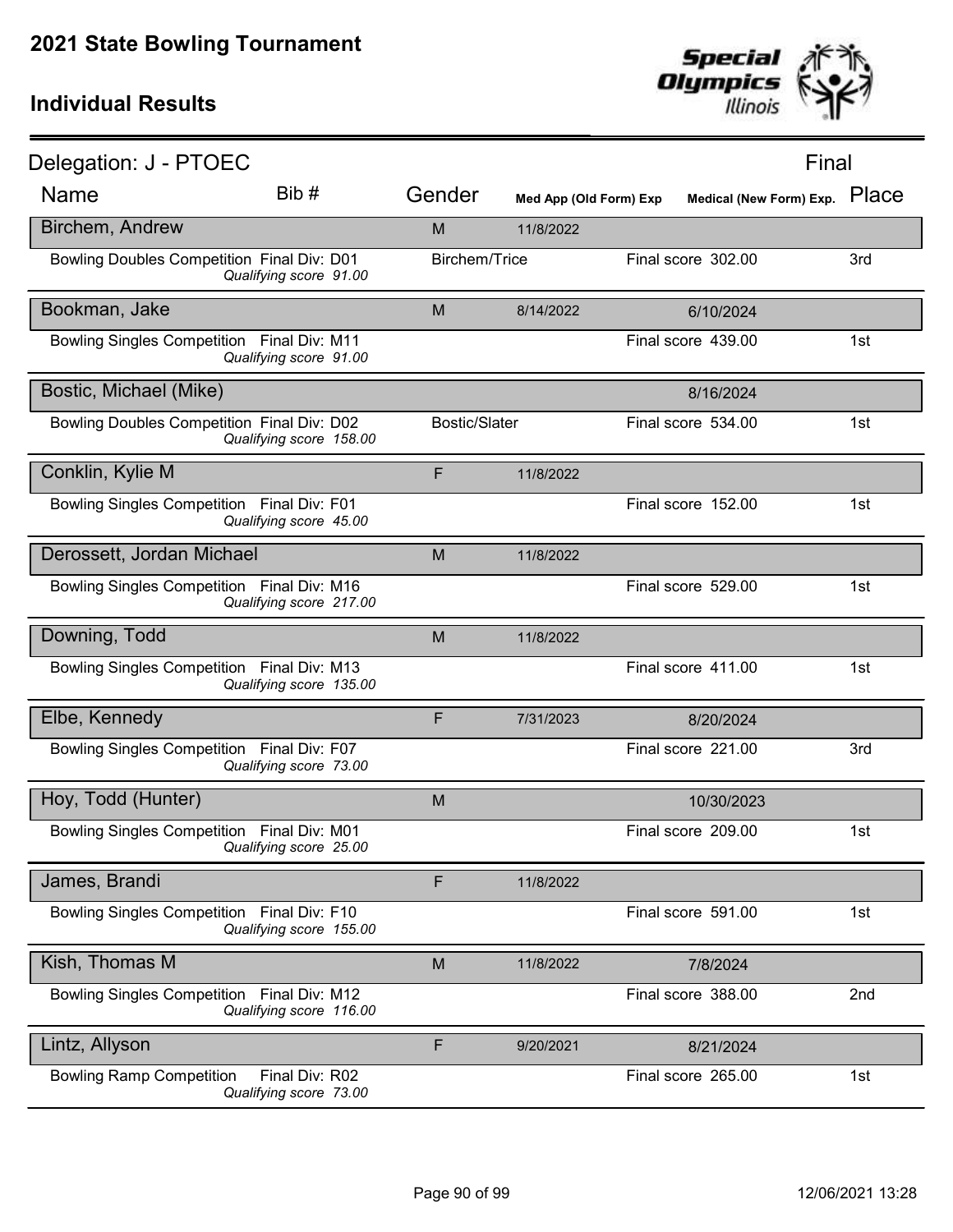

| Delegation: J - PTOEC                             |                         |                      |                        |                    | Final                         |
|---------------------------------------------------|-------------------------|----------------------|------------------------|--------------------|-------------------------------|
| <b>Name</b>                                       | Bib #                   | Gender               | Med App (Old Form) Exp |                    | Medical (New Form) Exp. Place |
| Lourwood, Daniel Scott                            |                         | M                    | 8/4/2022               |                    |                               |
| Bowling Doubles Competition Final Div: D01        | Qualifying score 118.00 |                      | Lourwood/Lourwood      | Final score 383.00 | 1st                           |
| Lourwood, James Matthew                           |                         | M                    | 8/4/2022               |                    |                               |
| <b>Bowling Doubles Competition Final Div: D01</b> | Qualifying score 130.00 |                      | Lourwood/Lourwood      | Final score 503.00 | 1st                           |
| McNamee, Vinson                                   |                         | M                    | 11/8/2022              |                    |                               |
| Bowling Singles Competition Final Div: M12        | Qualifying score 115.00 |                      |                        | Final score 420.00 | 1st                           |
| Mongeon, Danielle N                               |                         | F                    | 11/8/2022              | 8/4/2024           |                               |
| Bowling Doubles Competition Final Div: D01        | Qualifying score 89.00  |                      | Mongeon/Thuringer      | Final score 320.00 | 2 <sub>nd</sub>               |
| Rahn, April                                       |                         | F                    | 11/8/2022              |                    |                               |
| Bowling Singles Competition Final Div: F08        | Qualifying score 110.00 |                      |                        | Final score 322.00 | 1st                           |
| Slater, Brendan                                   |                         | M                    | 5/21/2021              | 8/4/2024           |                               |
| Bowling Doubles Competition Final Div: D02        | Qualifying score 145.00 | <b>Bostic/Slater</b> |                        | Final score 390.00 | 1st                           |
| Thuringer, Ryan                                   |                         | M                    | 11/8/2022              |                    |                               |
| Bowling Doubles Competition Final Div: D01        | Qualifying score 139.00 |                      | Mongeon/Thuringer      | Final score 459.00 | 2nd                           |
| Trice, Saneatha                                   |                         | F                    | 11/8/2022              |                    |                               |
| Bowling Doubles Competition Final Div: D01        | Qualifying score 92.00  | Birchem/Trice        |                        | Final score 288.00 | 3rd                           |
| <b>Weygandt, Courtney</b>                         |                         | F                    | 11/12/2007             | 8/9/2024           |                               |
| Bowling Singles Competition Final Div: F07        | Qualifying score 76.00  |                      |                        | Final score 259.00 | 1st                           |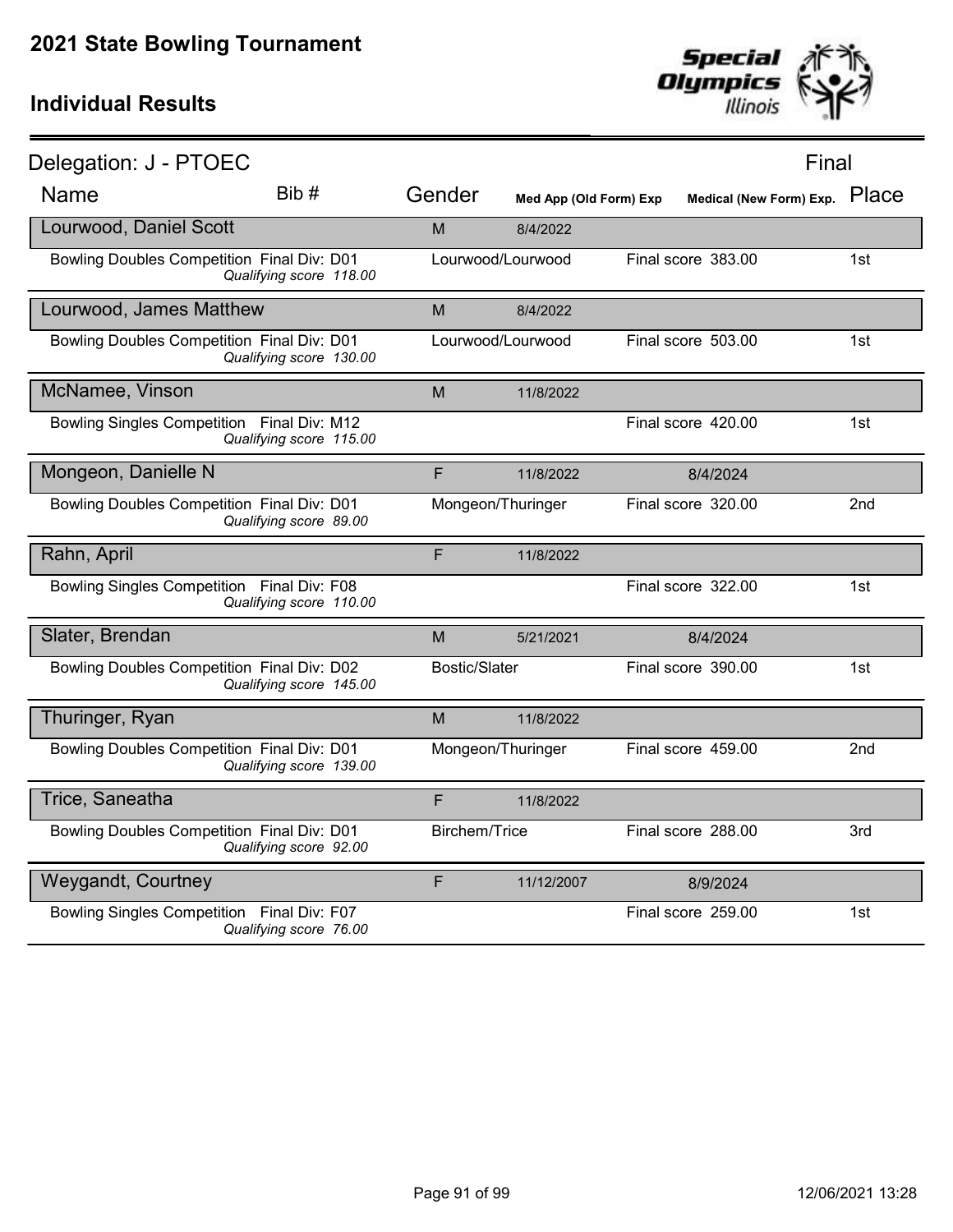

| Delegation: J - Region 2 Team              |                         |        |                        | Final                   |       |
|--------------------------------------------|-------------------------|--------|------------------------|-------------------------|-------|
| Name                                       | Bib#                    | Gender | Med App (Old Form) Exp | Medical (New Form) Exp. | Place |
| <b>Bunt, Katie</b>                         |                         | F      | 9/24/2021              | 9/13/2024               |       |
| Bowling Singles Competition Final Div: F17 | Qualifying score 304.00 |        |                        | Final score 253.00      | 3rd   |
| Clark, Jeffrey                             |                         | M      | 3/24/2022              |                         |       |
| Bowling Singles Competition Final Div: M31 | Qualifying score 569.00 |        |                        | Final score 538.00      | 3rd   |
| Enboden, Christopher                       |                         | M      | 5/6/2022               |                         |       |
| Bowling Doubles Competition Final Div: D05 | Qualifying score 275.00 |        | Enboden/ Rutherford    | Final score 312.00      | 1st.  |
| Rutherford, Sara                           |                         | F      | 10/15/2022             |                         |       |
| Bowling Doubles Competition Final Div: D05 | Qualifying score 316.00 |        | Enboden/ Rutherford    | Final score 351.00      | 1st   |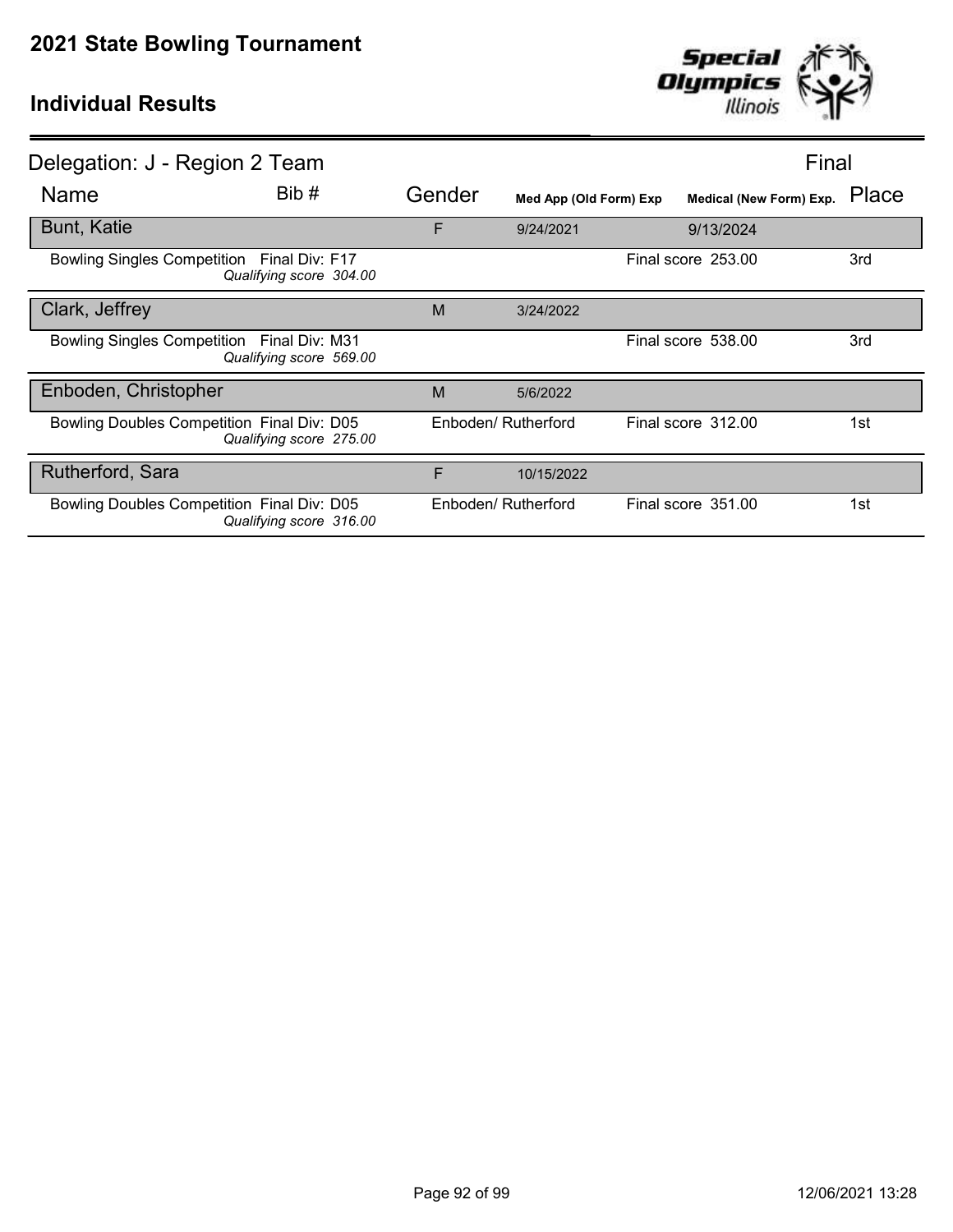

| Delegation: J - Scott Air Force Base       |                                           |        |                        |                         | Final           |
|--------------------------------------------|-------------------------------------------|--------|------------------------|-------------------------|-----------------|
| Name                                       | Bib#                                      | Gender | Med App (Old Form) Exp | Medical (New Form) Exp. | Place           |
| Estrada, Alexandra                         |                                           | F      | 6/20/2022              |                         |                 |
| <b>Bowling Ramp Competition</b>            | Final Div: R07<br>Qualifying score 179.00 |        |                        | Final score 226.00      | 3rd             |
| Howe, James (Jimmy)                        |                                           | M      | 10/25/2021             | 8/11/2024               |                 |
| Bowling Singles Competition Final Div: M29 | Qualifying score 455.00                   |        |                        | Final score 364.00      | 7th             |
| Raquet, Carly                              |                                           | F      |                        | 8/18/2024               |                 |
| Bowling Singles Competition Final Div: F03 | Qualifying score 180.00                   |        |                        | Final score 178.00      | 2 <sub>nd</sub> |
| Rhea, Joel                                 |                                           | M      |                        | 9/8/2024                |                 |
| Bowling Singles Competition Final Div: M05 | Qualifying score 202.00                   |        |                        | Final score 187.00      | 5th             |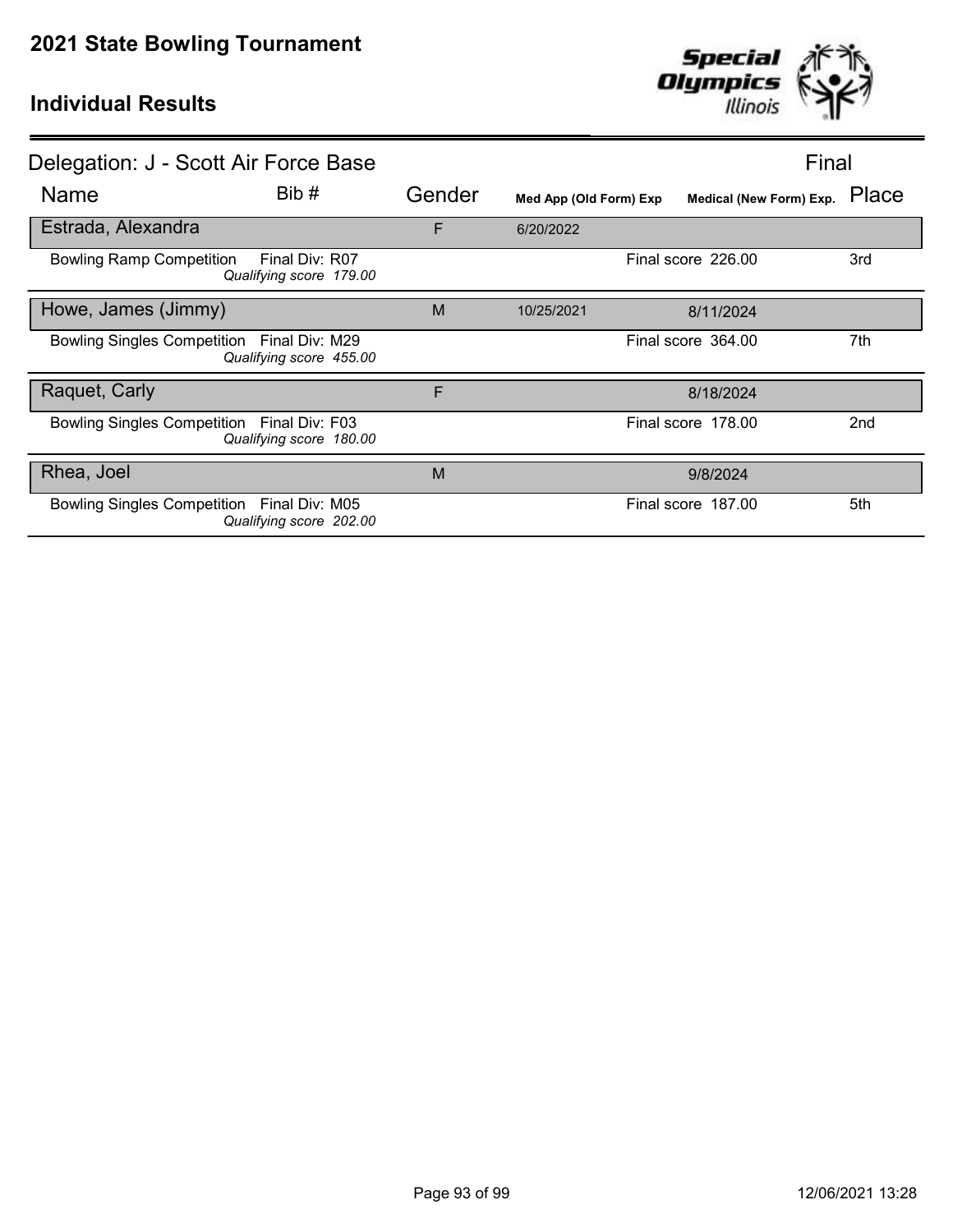

| Delegation: J - TCAAH                      |                                           |        |                        | Final                   |       |
|--------------------------------------------|-------------------------------------------|--------|------------------------|-------------------------|-------|
| <b>Name</b>                                | Bib#                                      | Gender | Med App (Old Form) Exp | Medical (New Form) Exp. | Place |
| Hozian, Melissa                            |                                           | F      | 5/16/2022              |                         |       |
| Bowling Singles Competition Final Div: F20 | Qualifying score 370.00                   |        | Final score            |                         |       |
| Lohman, David H                            |                                           | M      | 6/2/2022               |                         |       |
| <b>Bowling Ramp Competition</b>            | Final Div: R10<br>Qualifying score 245.00 |        |                        | Final score 226.00      | 1st   |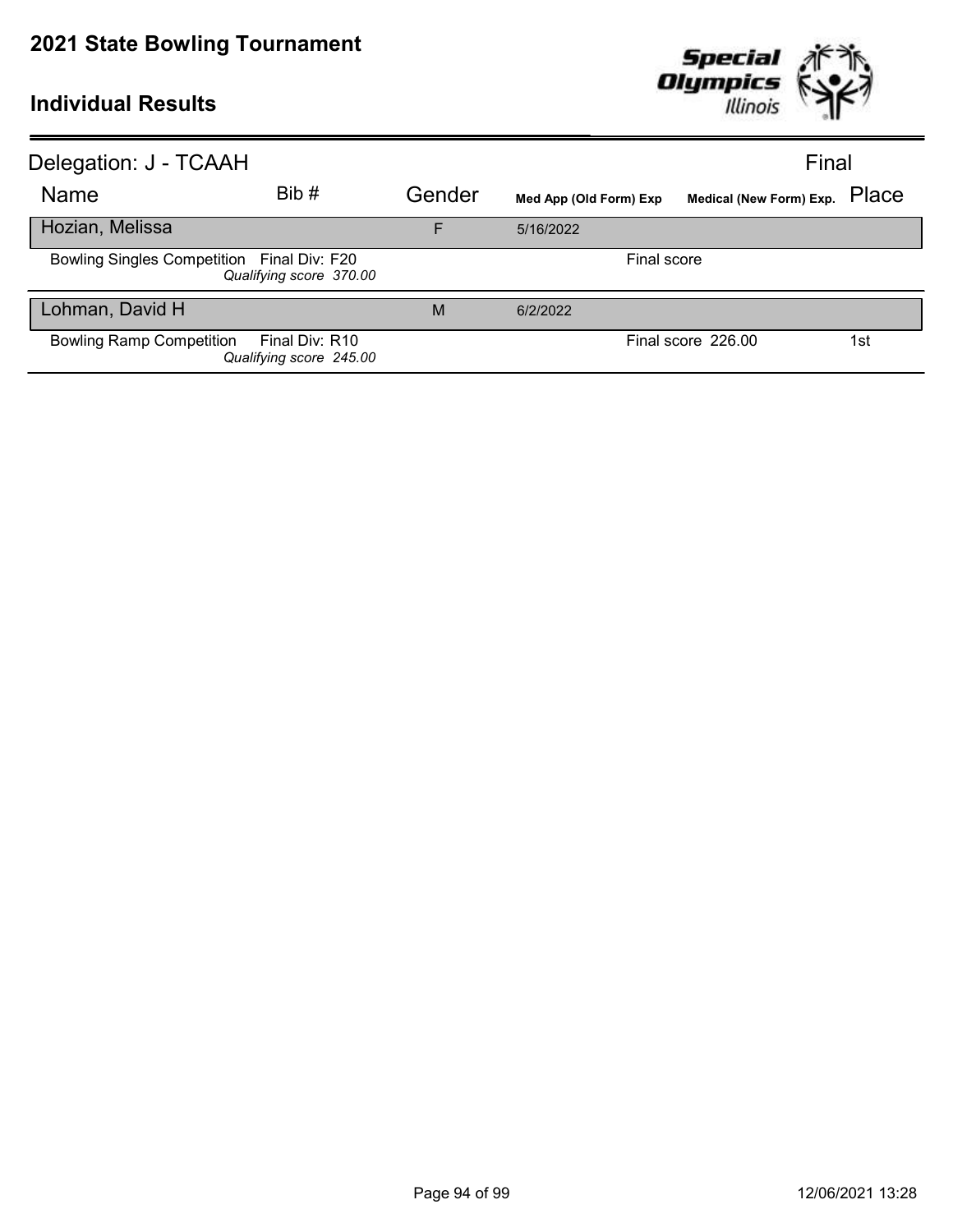

| Delegation: J - Triad School District      |                         |        |                        | Final                         |     |
|--------------------------------------------|-------------------------|--------|------------------------|-------------------------------|-----|
| <b>Name</b>                                | Bib#                    | Gender | Med App (Old Form) Exp | Medical (New Form) Exp. PlaCe |     |
| Malter, Alyssa                             |                         |        | 9/15/2023              |                               |     |
| Bowling Singles Competition Final Div: F02 | Qualifying score 103.00 |        |                        | Final score 18.00             | 1st |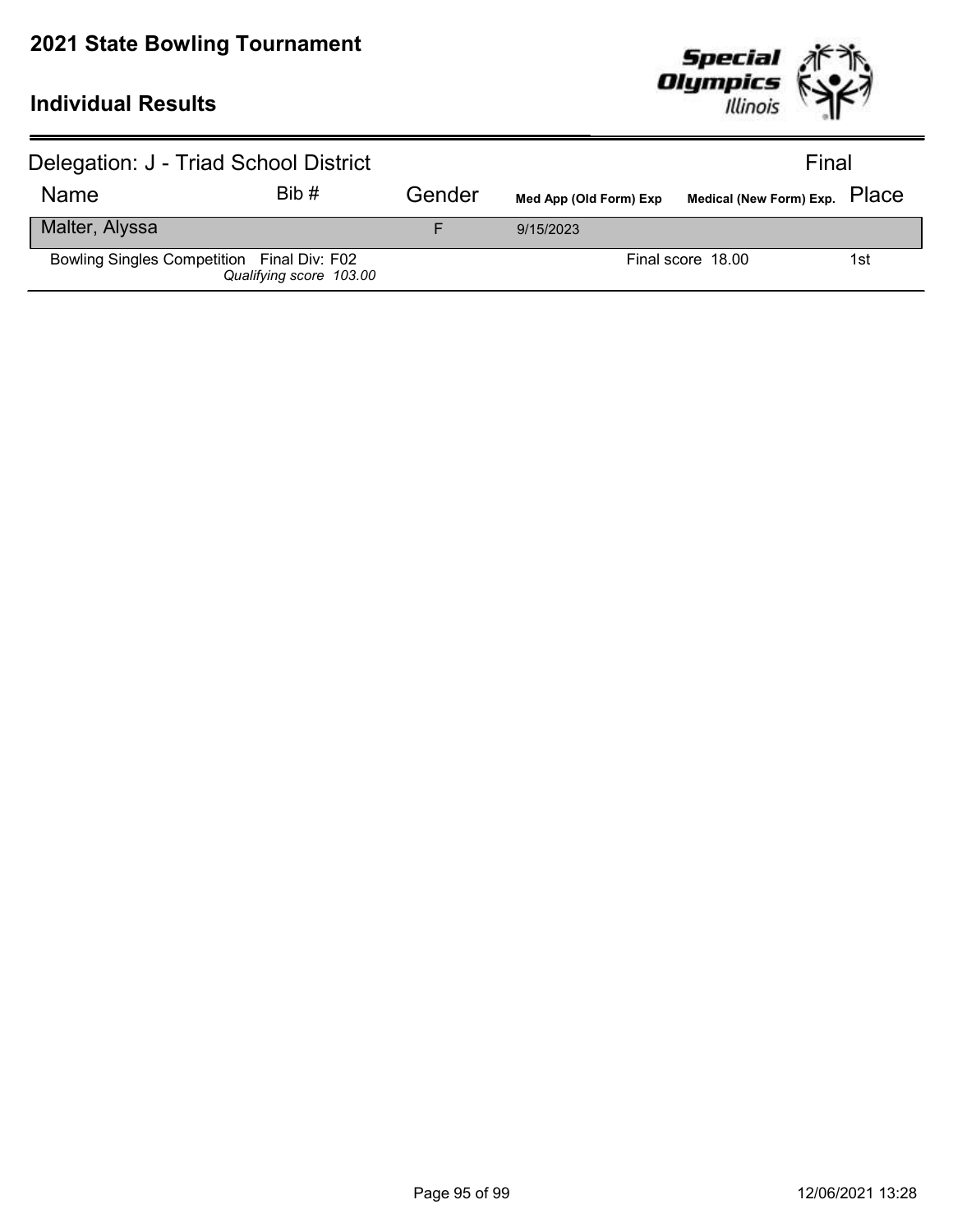

| Delegation: K - Community Integrated Living |                         |        | Final                  |                    |                         |       |
|---------------------------------------------|-------------------------|--------|------------------------|--------------------|-------------------------|-------|
| <b>Name</b>                                 | Bib #                   | Gender | Med App (Old Form) Exp |                    | Medical (New Form) Exp. | Place |
| Bracken, Heather                            |                         | F      | 5/5/2022               |                    |                         |       |
| Bowling Singles Competition Final Div: F17  | Qualifying score 295.00 |        |                        | Final score 223.00 |                         | 6th   |
| <b>Budde, Christopher</b>                   |                         | M      | 4/15/2022              |                    |                         |       |
| Bowling Singles Competition Final Div: M20  | Qualifying score 299.00 |        |                        | Final score 242.00 |                         | 6th   |
| Campbell, Brandon                           |                         | M      | 3/13/2022              |                    |                         |       |
| Bowling Singles Competition Final Div: M14  | Qualifying score 160.00 |        |                        | Final score 154.00 |                         | 4th   |
| Deisher, Donald Jeffrey                     |                         | M      | 2/18/2022              |                    |                         |       |
| Bowling Singles Competition Final Div: M19  | Qualifying score 293.00 |        |                        | Final score 311.00 |                         | 3rd   |
| Flom, Nicole                                |                         | F      | 2/24/2022              |                    |                         |       |
| Bowling Singles Competition Final Div: F14  | Qualifying score 260.00 |        |                        | Final score 276.00 |                         | 1st   |
| Rush, Chardon                               |                         | F      | 3/18/2022              |                    |                         |       |
| Bowling Singles Competition Final Div: F09  | Qualifying score 138.00 |        |                        | Final score 111.00 |                         | 4th   |
| Staples, Dustin                             |                         | M      | 2/12/2022              |                    |                         |       |
| Bowling Singles Competition Final Div: M20  | Qualifying score 305.00 |        |                        | Final score 298.00 |                         | 4th   |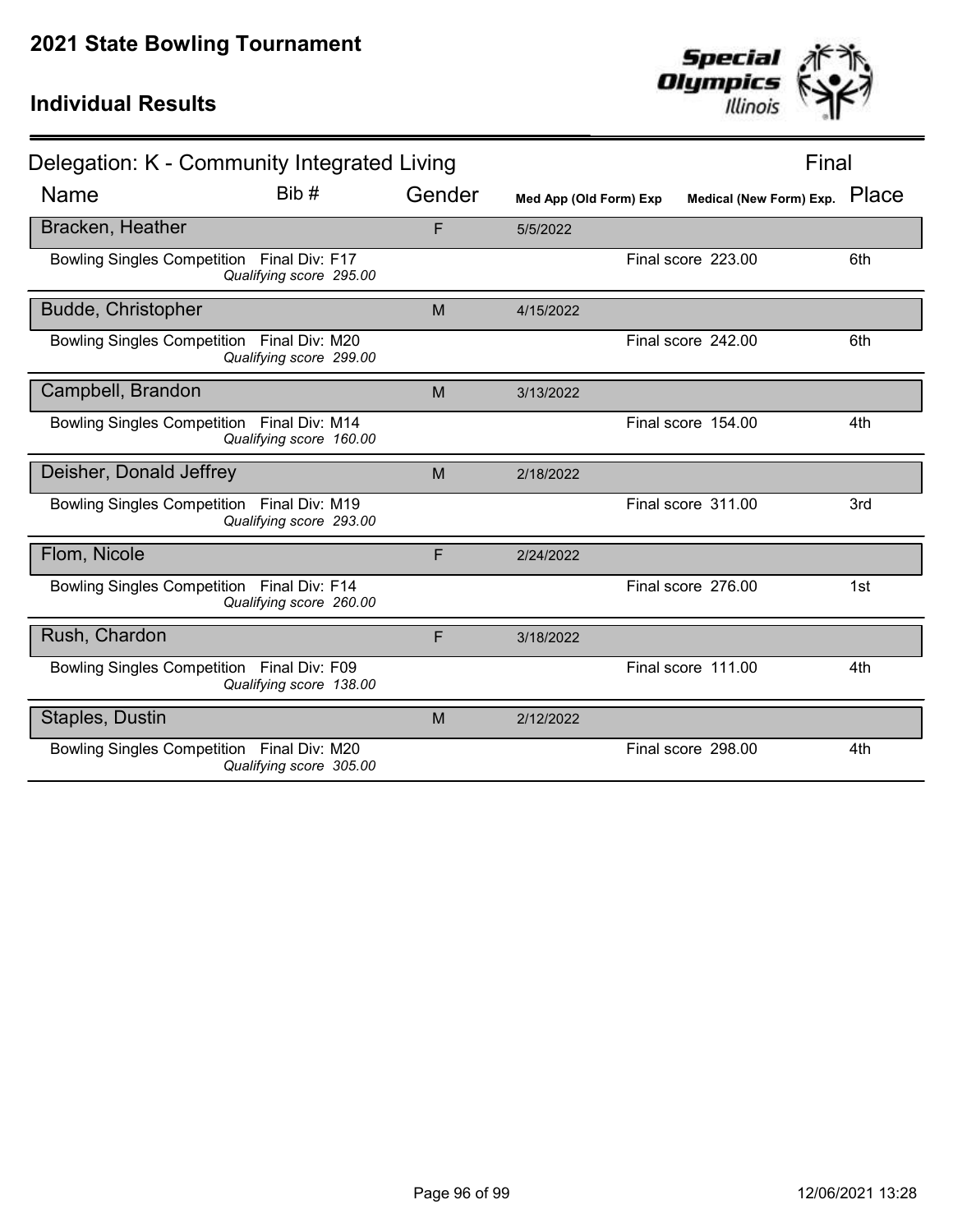

| Delegation: K - Olney Rebels                                                 |        |                        |                         | Final           |  |
|------------------------------------------------------------------------------|--------|------------------------|-------------------------|-----------------|--|
| Bib#<br>Name                                                                 | Gender | Med App (Old Form) Exp | Medical (New Form) Exp. | Place           |  |
| Hardin, Joel                                                                 | M      | 10/6/2021              | 10/13/2024              |                 |  |
| Bowling Singles Competition Final Div: M23<br>Qualifying score 351.00        |        |                        | Final score 384.00      | 3rd             |  |
| Kocher, Gary J                                                               | M      | 10/3/2022              |                         |                 |  |
| Bowling Singles Competition Final Div: M16<br>Qualifying score 222.00        |        |                        | Final score 244.00      | 2 <sub>nd</sub> |  |
| Pickerel, Terrie                                                             | F      | 2/6/2021               | 9/21/2024               |                 |  |
| Bowling Singles Competition Final Div: F14<br>Qualifying score 252.00        |        |                        | Final score 261.00      | 3rd             |  |
| Sanderson, Syndal                                                            | F      | 7/29/2021              | 9/22/2024               |                 |  |
| <b>Bowling Ramp Competition</b><br>Final Div: R09<br>Qualifying score 215.00 |        |                        | Final score 162.00      | 5th             |  |
| Thomas, Rylan                                                                | M      | 5/16/2022              |                         |                 |  |
| Bowling Singles Competition Final Div: M22<br>Qualifying score 328.00        |        |                        | Final score 304.00      | 3rd             |  |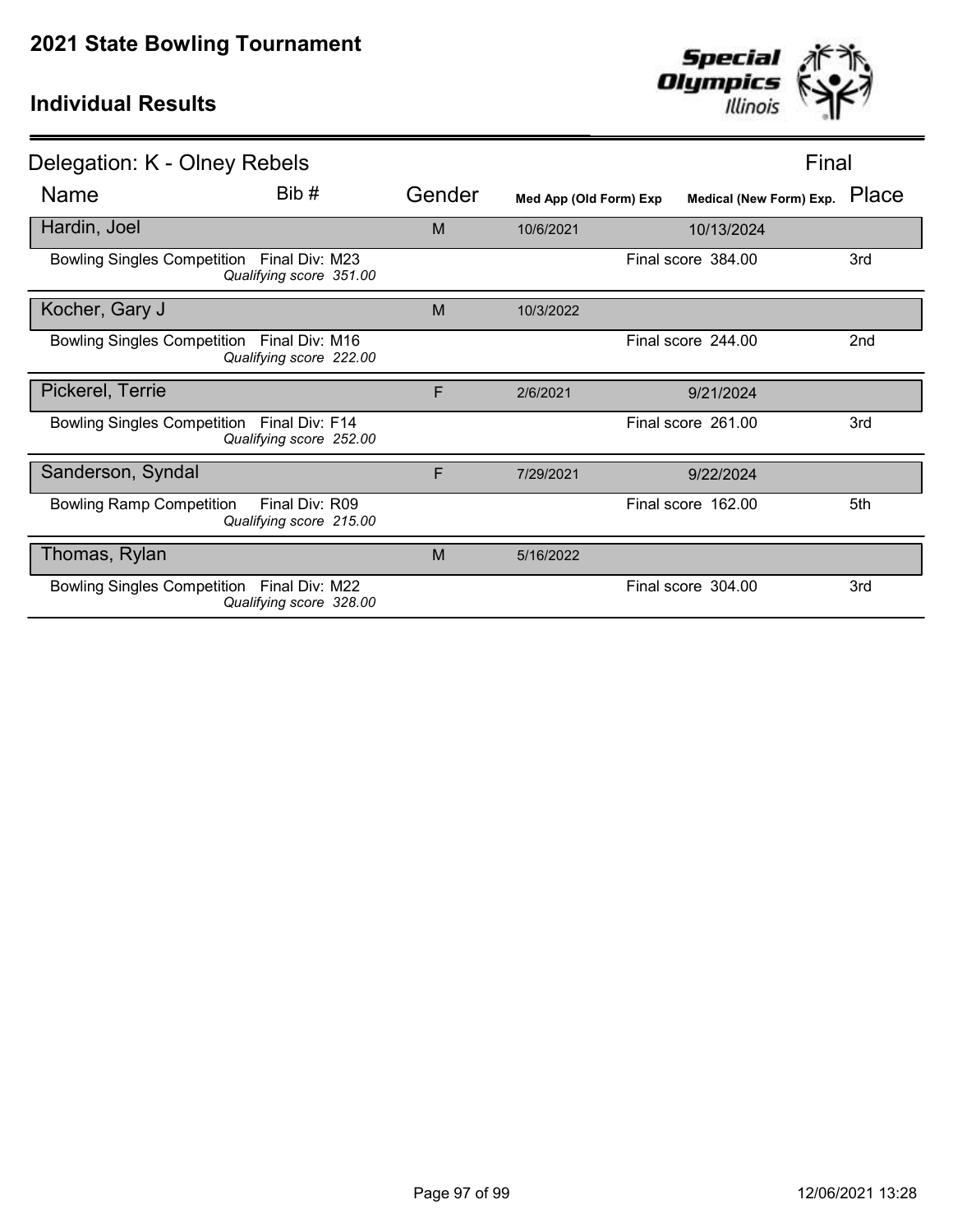

| Delegation: K - Saline County Superstars Young Adult |                         | Final  |                        |                         |                 |
|------------------------------------------------------|-------------------------|--------|------------------------|-------------------------|-----------------|
| Name                                                 | Bib#                    | Gender | Med App (Old Form) Exp | Medical (New Form) Exp. | Place           |
| Rowlen, Beverly                                      |                         | F      | 8/26/2021              | 7/27/2024               |                 |
| Bowling Singles Competition Final Div: F19           | Qualifying score 351.00 |        |                        | Final score 430.00      | 2 <sub>nd</sub> |
| Sanderson, Samantha                                  |                         | F      | 2/5/2022               |                         |                 |
| Bowling Singles Competition Final Div: F16           | Qualifying score 289.00 |        |                        | Final score 287.00      | 3rd             |